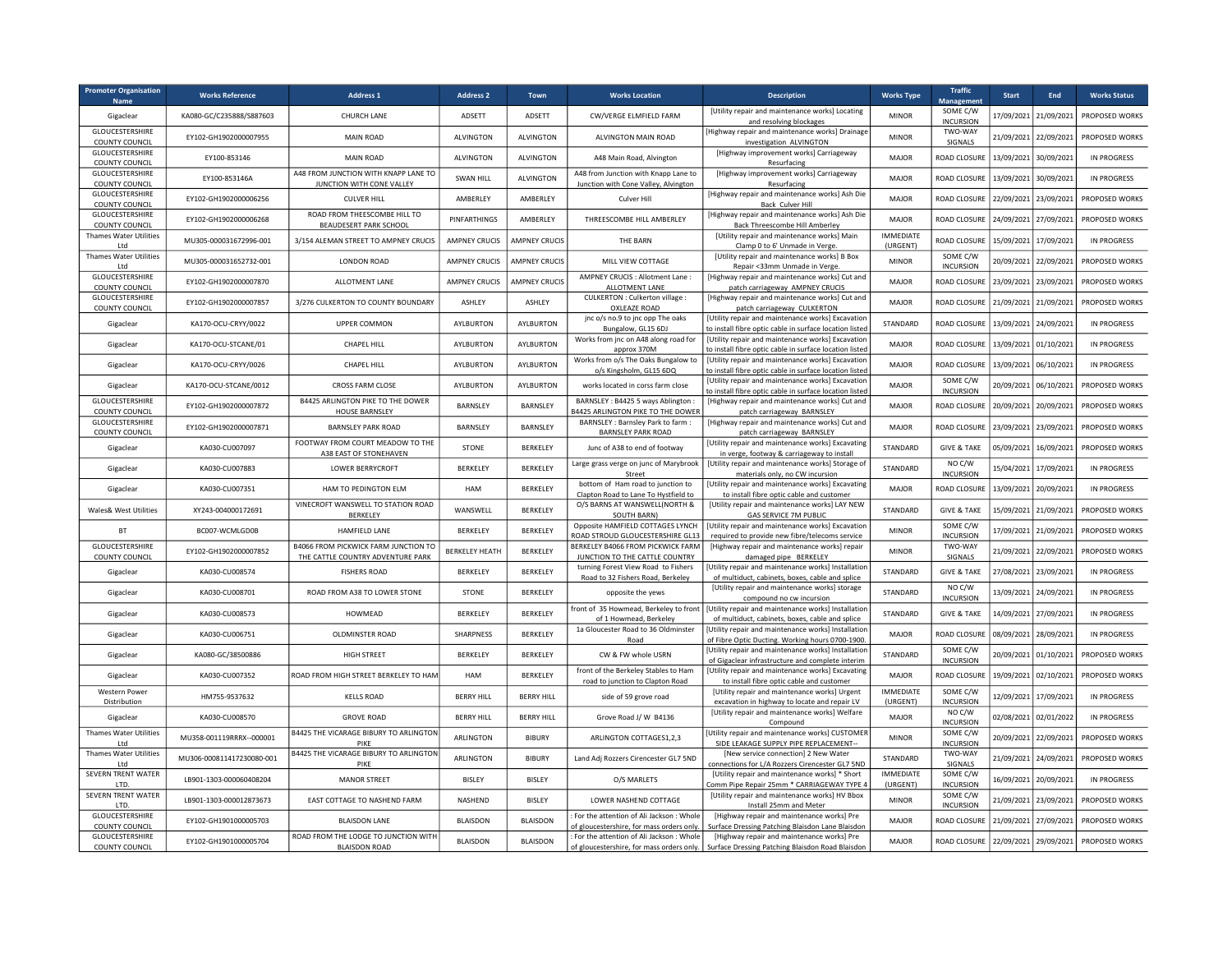| GLOUCESTERSHIRE<br><b>COUNTY COUNCIL</b> | EY102-GH1902000005634     | <b>NEW ROAD</b>                                        | <b>BLAKENEY</b>         | <b>BLAKENEY</b>           | BLAKENEY : Landslip, New rd, Blakeney,<br>GL15 4DG : NEW ROAD             | [Highway repair and maintenance works] Maintair<br>site and diversion route due to collapsed road             | MAJOR                                 | ROAD CLOSURE                 |            | 01/02/2021 01/02/2022 | <b>IN PROGRESS</b>    |
|------------------------------------------|---------------------------|--------------------------------------------------------|-------------------------|---------------------------|---------------------------------------------------------------------------|---------------------------------------------------------------------------------------------------------------|---------------------------------------|------------------------------|------------|-----------------------|-----------------------|
| Thames Water Utilities<br>I td           | MU306-000811254110045-001 | THE GREEN                                              | <b>BLEDINGTON</b>       | BLEDINGTON                | The Green Chipping Norton OX7 6XQ                                         | [New service connection] HH 1x32mm BP mtrd<br>sply in Carriageway. Our intention is to complete               | STANDARD                              | SOME C/W<br><b>INCURSION</b> | 23/09/2021 | 29/09/2021            | PROPOSED WORKS        |
| <b>Thames Water Utilities</b>            | MU306-000811315860045-001 | PARK ROAD                                              | <b>BLOCKLEY</b>         | <b>BLOCKLEY</b>           | Opposite of Luke House, Park Road,                                        | [New service connection] NHH BW ,1x25 mm                                                                      | STANDARD                              | SOME C/W                     | 09/09/2021 | 17/09/2021            | <b>IN PROGRESS</b>    |
| Ltd<br>BT                                | BC008-QTH367WMJCH         | A44 FROM BOURTON ROAD TO FIVE MILE                     | BOURTON-ON-THE-         | BOURTON-ON-               | Moreton-In-Marsh, GL56 9BY<br>Eastbound on the A44 o/s Little Laurels     | MDPE Single Supply in Carriageway. Our intention<br>[Utility asset works] Access to Underground               | <b>MINOR</b>                          | <b>INCURSION</b><br>TWO-WAY  | 21/09/2021 | 22/09/2021            | PROPOSED WORKS        |
| <b>GLOUCESTERSHIRE</b>                   |                           | <b>DRIVE</b>                                           | HILL<br>BOURTON-ON-THE- | THE-HILL<br>BOURTON-ON-   | Bourton On The Hill GL56 9AH<br>from electricty sub station to new unit 5 | structure - cabling for new customer connection<br>New LV electric connection, Contractor: Rock               |                                       | SIGNALS                      |            |                       |                       |
| COUNTY COUNCIL                           | EY099-S50-00887           | <b>BOURTON INDUSTRIAL PARK</b>                         | WATER                   | THE-WATER                 | & 6                                                                       | Power Connections Ltd                                                                                         | STANDARD                              | <b>GIVE &amp; TAKE</b>       | 06/09/2021 | 17/09/2021            | <b>IN PROGRESS</b>    |
| GLOUCESTERSHIRE                          | EY100-853405A             | OLD GLOUCESTER ROAD                                    | BOURTON-ON-THE-         | BOURTON-ON-               | A436 Old Gloucester Road Bourton-on-                                      | [Highway improvement works] Carriageway                                                                       | <b>MAJOR</b>                          | ROAD CLOSUR                  | 17/09/2021 | 20/09/2021            | PROPOSED WORKS        |
| <b>COUNTY COUNCIL</b><br>Gigaclear       | KA170-OCU-BREYNY/0012     | <b>NEW ROAD</b>                                        | WATER<br><b>BREAM</b>   | THE-WATER<br><b>BREAM</b> | the-Water<br>from jnc o/s the turfs to forest view                        | Resurfacing<br>[Utility repair and maintenance works] Excavatior                                              | <b>MAJOR</b>                          | MULTI-WAY                    | 02/02/2021 | 16/09/2021            | <b>IN PROGRESS</b>    |
| GLOUCESTERSHIRE                          |                           |                                                        |                         |                           | cottage, GL15 6HH<br>BREAM : Woodside House, Lydney rd                    | to install fibre optic cable in surface location listed<br>[Highway repair and maintenance works] C/way       |                                       | SIGNALS<br>TWO-WAY           |            |                       |                       |
| COUNTY COUNCIL                           | EY102-GH1902000008285     | <b>LYDNEY ROAD</b>                                     | <b>BREAM</b>            | <b>BREAM</b>              | Bream, GL15 6ER : LYDNEY ROAD                                             | patching BREAM                                                                                                | <b>MINOR</b>                          | SIGNALS                      | 16/09/2021 | 17/09/2021            | PROPOSED WORKS        |
| GLOUCESTERSHIRE<br>COUNTY COUNCIL        | EY102-GH1902000008118     | <b>HIGH STREET</b>                                     | <b>BREAM</b>            | <b>BREAM</b>              | <b>BREAM HIGH STREET</b>                                                  | [Highway repair and maintenance works] 6m of<br>c/way patching. BREAM                                         | <b>MINOR</b>                          | TWO-WAY<br>SIGNALS           | 17/09/2021 | 17/09/2021            | PROPOSED WORKS        |
| Gigaclear                                | KA170-OCU-BREYNY/0026     | TRENCHARD ROAD                                         | <b>BREAM</b>            | <b>BREAM</b>              | Works located in Trenchard road,                                          | [Utility repair and maintenance works] Excavatior<br>to install fibre optic cable in surface location listed  | <b>MAJOR</b>                          | <b>GIVE &amp; TAKE</b>       | 23/07/2021 | 17/09/2021            | <b>IN PROGRESS</b>    |
| Gigaclear                                | KA170-OCU-CRYY/0030       | <b>BAKERY MEWS</b>                                     | <b>BREAM</b>            | <b>BREAM</b>              | Bakery Mews, GL15 6EQ                                                     | [Permanent reinstatement] Excavation to install<br>fibre optic cable in surface location listed Approx        | STANDARD                              | <b>GIVE &amp; TAKE</b>       | 07/09/2021 | 17/09/2021            | <b>IN PROGRESS</b>    |
| GLOUCESTERSHIRE                          | EY099-S50-00866           | <b>PASTORS HILL</b>                                    | <b>BREAM</b>            | <b>BREAM</b>              | adjacent to The Laurels                                                   | New foul water connection, Contractor: Ralph Cole                                                             | <b>MINOR</b>                          | <b>GIVE &amp; TAKE</b>       | 14/09/2021 | 22/09/2021            | <b>IN PROGRESS</b>    |
| COUNTY COUNCIL                           |                           |                                                        |                         |                           | WORKS LOCATED ON RYELANDS ROAD                                            | Contractors Ltd<br>[Utility repair and maintenance works] Excavation                                          |                                       |                              |            |                       |                       |
| Gigaclear                                | KA170-OCU-BREYNY/0032     | <b>RYELANDS ROAD</b>                                   | <b>BRFAM</b>            | <b>BRFAM</b>              | FROM 1 TO 31 THEN BACK TOWARDS                                            | to install fibre optic cable in surface location listed                                                       | MAIOR                                 | <b>GIVE &amp; TAKE</b>       | 25/08/2021 | 24/09/2021            | <b>IN PROGRESS</b>    |
| Gigaclear                                | KA170-OCU-CRYY/008        | LYDNEY ROAD                                            | <b>BREAM</b>            | <b>BREAM</b>              | From jnc leading to Maypole House to<br><b>Woodville Cottage</b>          | [Remedial works] Excavation to install fibre optic<br>cable in surface location listed Approx [*]M of         | STANDARD                              | MULTI-WAY<br>SIGNALS         | 27/08/2021 | 24/09/2021            | <b>IN PROGRESS</b>    |
| Gigaclear                                | KA170-OCU-BREYNY/COM2     | GREENACRE                                              | <b>BREAM</b>            | <b>BREAM</b>              | Works located on Greenacre                                                | [Utility repair and maintenance works] Permit to                                                              | <b>MAJOR</b>                          | <b>GIVE &amp; TAKE</b>       | 06/08/2021 | 30/09/2021            | <b>IN PROGRESS</b>    |
| Gigaclear                                | KA170-OCU-BREYNY/0029     | HIGH BEECH ROAD                                        | <b>BREAM</b>            | <b>BREAM</b>              | works from No 36 to Yew tree cottage                                      | cover materials & storage for works near site.<br>[Utility repair and maintenance works] Excavation           | <b>MAJOR</b>                          | <b>GIVE &amp; TAKE</b>       | 15/09/2021 | 07/10/2021            | PROPOSED WORKS        |
|                                          |                           |                                                        |                         |                           | GL15 6JH                                                                  | to install fibre optic cable in surface location listed<br>[Utility repair and maintenance works] Instalation |                                       |                              |            |                       |                       |
| Gigaclear                                | KA030-CU008130            | PLUDDS ROAD                                            | BRIERLEY                | BRIERLEY                  | Aston Bridge Road to High Street                                          | of Fibre Optic Ducting and Chambers                                                                           | MAJOR                                 | ROAD CLOSURI                 | 20/09/2021 | 08/10/2021            | PROPOSED WORKS        |
| NFTWORK RAIL-<br>PROMOTERS NATIONAL      | KL237-01576BBE07/09/2021  | <b>LONDON ROAD</b>                                     | BRIMSCOMBE              | <b>BRIMSCOMBE</b>         | London Road, Brimscome                                                    | [Works for rail purposes] Installing new boundary<br>Fence along the railway.                                 | <b>MAJOR</b>                          | TWO-WAY<br>SIGNALS           | 13/09/2021 | 01/10/2021            | PROPOSED WORKS        |
| <b>Thames Water Utilities</b><br>Ltd     | MU305-000031637785-001    | 3/124 CHIPPING CAMPDEN TO BROAD<br>CAMPDEN             | <b>BROAD CAMPDEN</b>    | <b>BROAD</b><br>CAMPDEN   | CHURCH COTTAGE                                                            | [Utility repair and maintenance works] Service<br>Pipe Repair <33mm Unmade in Private - Unmade                | <b>MINOR</b>                          | SOME C/W<br><b>INCURSION</b> | 23/09/2021 | 27/09/2021            | PROPOSED WORKS        |
| Gigaclear                                | KA080-GC/C194388/S169932  | <b>MAIN STREET</b>                                     | <b>WORMINGTON</b>       | <b>BROADWAY</b>           | VERGE. FW THE WHOLE USRN                                                  | [Utility repair and maintenance works] Relocating<br>pots to customer boundary                                | <b>MINOR</b>                          | NO C/W<br><b>INCURSION</b>   | 15/09/2021 | 17/09/2021            | PROPOSED WORKS        |
| SEVERN TRENT WATER                       | LB901-1303-000012884300   | <b>BROADWAY ROAD</b>                                   | SNOWSHILL               | <b>BROADWAY</b>           | O/S 1 BROUGHWOOD COTTS                                                    | [Utility repair and maintenance works] HV Bbox                                                                | <b>MINOR</b>                          | <b>GIVE &amp; TAKE</b>       | 21/09/2021 | 23/09/2021            | PROPOSED WORKS        |
| <b>ITD</b><br>NETWORK RAIL-              | KL233-OWW88M64C250121     | ROAD FROM BROADWELL TO RAILWAY LINE                    | BROADWELL               | BROADWELL                 | ROAD OVER RIAL BRIDGE NAMED:                                              | Install 25mm and Meter<br>[Works for rail purposes] Road closure to enable                                    | <b>MAJOR</b>                          | ROAD CLOSUR                  | 25/01/2021 | 19/09/2021            | <b>IN PROGRESS</b>    |
| PROMOTERS NATIONAL                       |                           |                                                        |                         |                           | <b>STOCKS</b><br>OPP 16 NORTH RD, BROADWELL,                              | bridge deck replacement. Works will be a mixture                                                              |                                       | MULTI-WAY                    |            |                       | PROPOSED              |
| <b>DCWW</b>                              | PE137-95455093-A          | <b>NORTH ROAD</b>                                      | BROADWELL               | BROADWELL                 | COLEFORD                                                                  | [Remedial works] reset cover and frame                                                                        | <b>MINOR</b>                          | SIGNALS                      | 21/09/2021 | 21/09/2021            | REMEDIAL              |
| SEVERN TRENT WATER<br>LTD                | LB901-1303-000012883359   | WOODFIELD ROAD                                         | CAM                     | CAM                       | $O/S$ 11                                                                  | [Utility repair and maintenance works] * HV Bbox<br>Install 25mm and Meter * significant leak                 | IMMEDIATE<br>(URGENT)                 | <b>GIVE &amp; TAKE</b>       | 14/09/2021 | 16/09/2021            | <b>IN PROGRESS</b>    |
| SEVERN TRENT WATER<br>LTD.               | LB521-A6S-125699484A      | DRAYCOTT BUSINESS PARK                                 | CAM                     | CAM                       | O/S G1 Draycott Business Park                                             | [Utility repair and maintenance works] We are<br>maintaining flow monitoring equipment in the                 | <b>MINOR</b>                          | SOME C/W<br><b>INCURSION</b> | 16/09/2021 | 17/09/2021            | PROPOSED WORKS        |
| SEVERN TRENT WATER<br>LTD.               | LB701-2302-000012828614   | WOODFIELD ROAD                                         | CAM                     | CAM                       | <b>OUTSIDE NUMBER 16</b>                                                  | [Utility repair and maintenance works] * FC -<br>COLUS -REPAIR/REPLACE DEFECTIVE FRAME AND                    | <b>MINOR</b>                          | TWO-WAY<br>SIGNALS           | 17/09/2021 | 17/09/2021            | <b>PROPOSED WORKS</b> |
| GLOUCESTERSHIRE                          | EY102-GH1902000007887     | <b>BOX ROAD</b>                                        | CAM                     | CAM                       | CAM : Junction with Box Rd Avenue nea                                     | [Highway repair and maintenance works] EMER                                                                   | IMMEDIATE                             | TWO-WAY                      | 09/08/2021 | 30/09/2021            | <b>IN PROGRESS</b>    |
| COUNTY COUNCIL                           |                           |                                                        |                         |                           | Bovis Homes development : FROM                                            | OOH Ringway Emergency - Hydraulic oil spilled or                                                              | (URGENT)                              | SIGNALS                      |            |                       |                       |
| Thames Water Utilities<br>Ltd            | MU306-000810135770170-001 | ROAD FROM WICKWATER LANE TO CERNEY<br><b>WICK LANE</b> | <b>CERNEY WICK</b>      | <b>CERNEY WICK</b>        | : Land opposite the long house Cerney<br>Wick, GL7 5QH                    | [New service connection] NHH, BWP1,1x32 mm<br>Barrier Pipe Single S in Carriageway. Our intentior             | <b>MAJOR</b>                          | ROAD CLOSURI                 |            | 20/09/2021 24/09/2021 | PROPOSED WORKS        |
| CityFibre                                | KG046-CHE-1-FTTH-PN307-29 | 490512 PARABOLA ROAD SERVICE ROAD<br>CHELTENHAM        | CHELTENHAM              | CHELTENHAM                | O/S MAGISTRATES COURT, PARABOLA<br>LANE, CHELTENHAM, GL503PF              | [Utility repair and maintenance works] To clear 1:<br>blockage o/s Magistrates Court, Parabola Lane           | <b>MINOR</b>                          | SOME C/W<br><b>INCURSION</b> | 14/09/2021 | 16/09/2021            | <b>IN PROGRESS</b>    |
| CityFibre                                | KG046-CHE-1-FTTH-PN304-47 | <b>CENTRAL WAY</b>                                     | CHELTENHAM              | CHELTENHAM                | Central Way side of Jockey club<br>Racecources Financial centre           | [Utility repair and maintenance works] Permit for<br>Traffic light head for works on Arle Road/Central        | <b>MINOR</b>                          | MULTI-WAY<br>SIGNALS         | 14/09/2021 | 16/09/2021            | <b>IN PROGRESS</b>    |
| GLOUCESTERSHIRE                          | EY099-L-MAIN-00012026     | LANSDOWN ROAD                                          | CHELTENHAM              | CHELTENHAM                | Westa; Green Opposite Texaco garage                                       | upgrading RTI Bus stop signs                                                                                  | <b>HIGHWAYS ACT</b>                   | NO C/W                       | 14/09/2021 | 16/09/2021            | PROPOSED WORKS        |
| <b>COUNTY COUNCIL</b><br>GLOUCESTERSHIRE | EY099-L-MAIN-00012025     | <b>GLOUCESTER ROAD</b>                                 | CHELTENHAM              | CHELTENHAM                | ust down from Tennyson Road jct by bus                                    | Updating RTI bus stop signs                                                                                   | <b>PERMITS</b><br><b>HIGHWAYS ACT</b> | <b>INCURSION</b><br>NO C/W   | 14/09/2021 | 16/09/2021            | <b>PROPOSED WORKS</b> |
| <b>COUNTY COUNCIL</b><br>GLOUCESTERSHIRE |                           |                                                        |                         |                           | stoc                                                                      |                                                                                                               | PERMITS<br><b>HIGHWAYS ACT</b>        | <b>INCURSION</b><br>NO C/W   |            |                       |                       |
| <b>COUNTY COUNCIL</b><br>GLOUCESTERSHIRE | EY099-L-MAIN-00012041     | MOOREND PARK ROAD                                      | CHELTENHAM              | CHELTENHAM                | outside 'Little Garth' by bus stop                                        | upgrading RTI bus stop signs                                                                                  | PERMITS<br><b>HIGHWAYS ACT</b>        | <b>INCURSION</b><br>NO C/W   | 14/09/2021 | 16/09/2021            | PROPOSED WORKS        |
| <b>COUNTY COUNCIL</b>                    | EY099-L-MAIN-00012042     | THE PARK                                               | CHELTENHAM              | CHELTENHAM                | bus stop by 75a                                                           | upgrading RTI bus stop signs                                                                                  | PERMITS                               | <b>INCURSION</b>             | 14/09/2021 | 16/09/2021            | PROPOSED WORKS        |
| CityFibre                                | KG046-CHE-1-FTTH-PN163-15 | ROWANFIELD ROAD                                        | CHELTENHAM              | CHELTENHAM                | o/s83 Rowanfield road                                                     | [Utility repair and maintenance works]<br>Carriageway /footway works to finished crossing                     | STANDARD                              | <b>GIVE &amp; TAKE</b>       |            | 13/09/2021 16/09/2021 | PROPOSED WORKS        |
| BT                                       | BC410-TM00000500315429600 | <b>LINDEN AVENUE</b>                                   | PRESTBURY               | CHELTENHAM                | HAZARDOUS SITE O/S 98, LINDEN<br>AVENUE                                   | [Utility repair and maintenance works] Replace 1<br>jointbox frame and cover(s) (915mm x 445mm) in            | <b>IMMEDIATE</b><br>(EMERGENCY)       | SOME C/W<br><b>INCURSION</b> |            | 14/09/2021 16/09/2021 | <b>IN PROGRESS</b>    |
| CityFibre                                | KG046-CHE-1-FTTH-PN309-10 | MALVERN ROAD                                           | CHELTENHAM              | CHELTENHAM                | Junction of Gloucester Road, Malvern                                      | [Utility repair and maintenance works] Approx                                                                 | <b>MAJOR</b>                          | NO C/W                       | 11/09/2021 | 16/09/2021            | <b>IN PROGRESS</b>    |
|                                          |                           |                                                        |                         |                           | Road                                                                      | 10m Excavate in Verge, Footpath & Carriageway to                                                              |                                       | <b>INCURSION</b>             |            |                       |                       |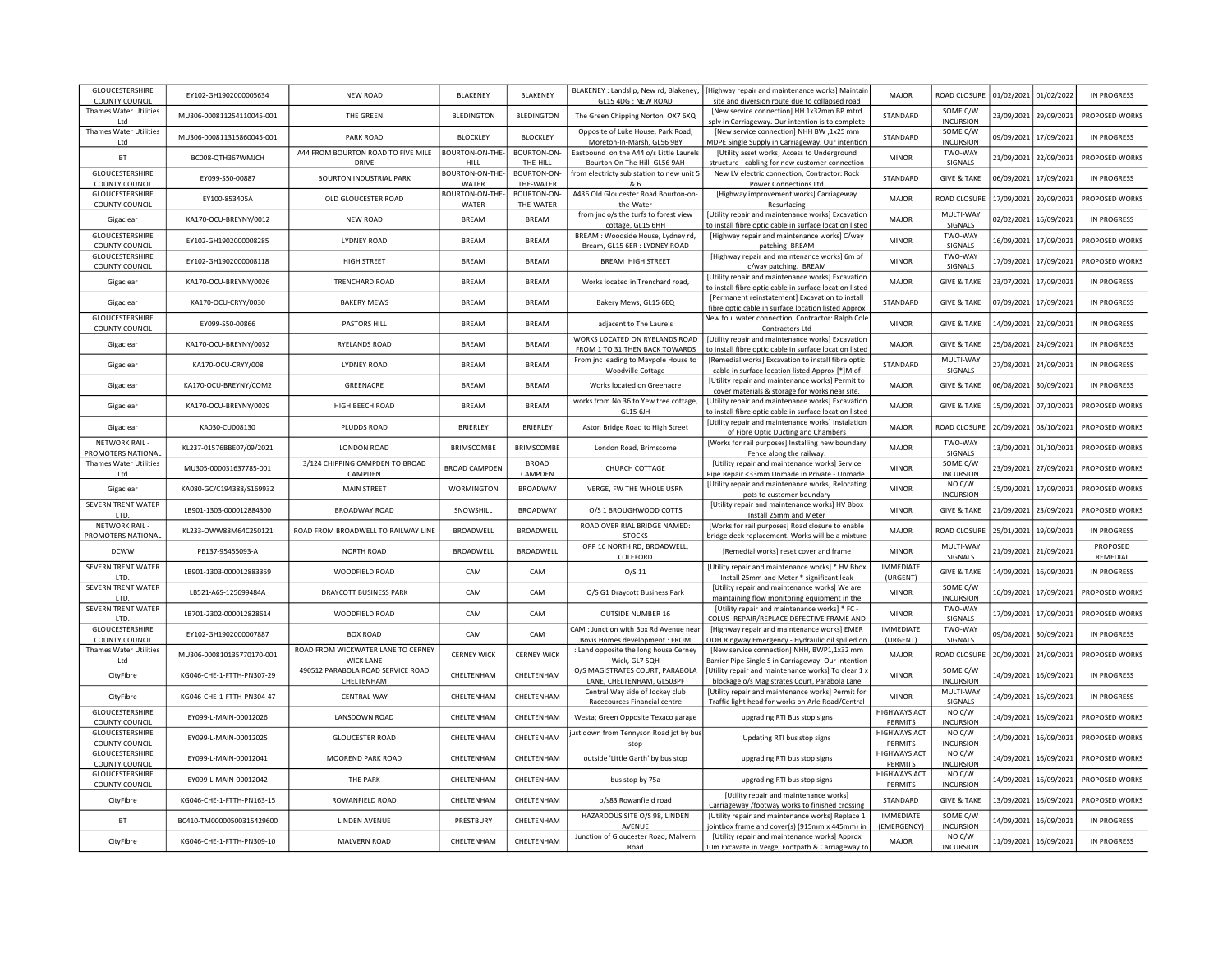| SEVERN TRENT WATER<br>LTD.               | LB901-1303-000012874887   | <b>WESSEX DRIVE</b>          | CHELTENHAM            | CHELTENHAM | O/S NO 55                                                          | [Utility repair and maintenance works] HV Bbox<br>Install 25mm and Meter                                                              | <b>MINOR</b>                          | <b>GIVE &amp; TAKE</b>       |            | 14/09/2021 16/09/2021   | <b>IN PROGRESS</b>   |
|------------------------------------------|---------------------------|------------------------------|-----------------------|------------|--------------------------------------------------------------------|---------------------------------------------------------------------------------------------------------------------------------------|---------------------------------------|------------------------------|------------|-------------------------|----------------------|
| CityFibre                                | KG046-CHE-1-FTTH-PN304-40 | ARLE ROAD                    | CHELTENHAM            | CHELTENHAM | OPP 46 Arle road                                                   | [Utility repair and maintenance works] FW works<br>to link up CW box to ducts, rectify blockagesof                                    | STANDARD                              | TWO-WAY<br>SIGNALS           |            | 03/09/2021 16/09/2021   | <b>IN PROGRESS</b>   |
| CityFibre                                | KG046-CHE-1-FTTH-PN304-46 | ARLE ROAD                    | CHELTENHAM            | CHELTENHAM | Junc Arle Road/Central Way                                         | [Utility repair and maintenance works] Dig down in<br>road and excavate on existing duct to instal fibre                              | <b>MINOR</b>                          | MULTI-WAY<br>SIGNALS         |            | 14/09/2021 16/09/2021   | <b>IN PROGRESS</b>   |
| CityFibre                                | KG046-CHE-1-FTTH-PN307-28 | <b>BAYSHILL LANE</b>         | <b>BAYSHILL ROAD</b>  | CHELTENHAM |                                                                    | O/S OF ASHFIELD HOUSE, BAYSHILL LANE Utility repair and maintenance works] To clear 1 x<br>blockage o/s Ashfield House, Bayshill Lane | <b>MINOR</b>                          | SOME C/W<br><b>INCURSION</b> |            | 14/09/2021   16/09/2021 | PROPOSED WORKS       |
| Netomnia Ltd                             | D2003-LSCHPOLE8539        | ST PETERS SQUARE             | CHELTENHAM            | CHELTENHAM | O/S 42-43 St Peters Square                                         | [Utility asset works] Excavation required to install<br>new telecoms pole                                                             | <b>MINOR</b>                          | SOME C/W<br><b>INCURSION</b> | 14/09/2021 | 16/09/2021              | PROPOSED WORKS       |
| Netomnia Ltd                             | D2003-LSCH41640-B2        | <b>GREAT WESTERN TERRACE</b> | CHELTENHAM            | CHELTENHAM | O/S 35-44 Great Western Terrace                                    | [Utility asset works] Excavation required to install<br>5m of telecoms ducting                                                        | <b>MINOR</b>                          | SOME C/W<br><b>INCURSION</b> | 14/09/2021 | 16/09/2021              | <b>IN PROGRESS</b>   |
| Netomnia Ltd                             | D2003-LSCH34431           | <b>HAYDEN ROAD</b>           | CHELTENHAM            | CHELTENHAM | O/S Cross Hands Inn, Hayden Road                                   | [Utility asset works] Excavation required to install<br>new telecoms jointing chamber and lay 3m                                      | <b>MINOR</b>                          | SOME C/W<br><b>INCURSION</b> | 15/09/2021 | 16/09/2021              | IN PROGRESS          |
| CityFibre                                | KG046-CHE-1-FTTH-PN111-6  | <b>TERRY RUCK CLOSE</b>      | CHELTENHAM            | CHELTENHAM | Junction of Fiddlers Green Lane                                    | [Utility repair and maintenance works] Permit for<br>TTL head on junction of Fiddlers Green Lane                                      | STANDARD                              | MULTI-WAY<br>SIGNALS         | 13/09/2021 | 16/09/2021              | <b>IN PROGRESS</b>   |
| Netomnia Ltd                             | D2003-LSCH42958-B10       | TEWKESBURY ROAD              | CHELTENHAM            | CHELTENHAM | near Tewksbury Bridge on Tewksbury<br>Road                         | [Utility asset works] Excavation required to carry<br>out repair of telecoms ducting                                                  | <b>MINOR</b>                          | LANE CLOSURE                 | 14/09/2021 | 16/09/2021              | <b>IN PROGRESS</b>   |
| Netomnia Ltd                             | D2003-LSCH41640-B1        | MILLBROOK STREET             | CHELTENHAM            | CHELTENHAM | S/O 1 Great Western Terrace on<br>Millbrook Street                 | [Utility asset works] Excavation required to lay 5m<br>of new telecoms ducting                                                        | <b>MINOR</b>                          | SOME C/W<br><b>INCURSION</b> | 14/09/2021 | 16/09/2021              | <b>IN PROGRESS</b>   |
| GLOUCESTERSHIRE<br>COUNTY COUNCIL        | EY099-L-MAIN-00012043     | SHURDINGTON ROAD             | CHELTENHAM            | CHELTENHAM | bus stop just up from junction of<br>woodlands road                | upgrading RTI bus stop signs                                                                                                          | <b>HIGHWAYS ACT</b><br><b>PERMITS</b> | NO C/W<br><b>INCURSION</b>   | 14/09/2021 | 16/09/2021              | PROPOSED WORKS       |
| CityFibre                                | KG046-CHE-1-FTTH-PN160-5  | LUCINIA MEWS                 | CHELTENHAM            | CHELTENHAM | S/O 10 Lucina Mews GL51 8DR                                        | [Utility repair and maintenance works] Stand a SN<br>Cabinet, install duct and core drill to BT network.                              | STANDARD                              | <b>GIVE &amp; TAKE</b>       | 07/09/2021 | 16/09/2021              | <b>IN PROGRESS</b>   |
| CityFibre                                | KG046-CHE-1-FTTH-PN160-4  | <b>SOUTH BANK</b>            | CHELTENHAM            | CHELTENHAM | OP 1 Southbank GL51 8DN                                            | [Utility repair and maintenance works] Stand a SN<br>Cabinet, install duct and core drill to BT network.                              | STANDARD                              | <b>GIVE &amp; TAKE</b>       | 07/09/2021 | 16/09/2021              | <b>IN PROGRESS</b>   |
| Netomnia Ltd                             | D2003-LSCHPOLE8510        | YARNOLDS TERRACE             | CHELTENHAM            | CHELTENHAM | O/S 12 Tewksbury Road (A4019)                                      | [Utility asset works] Excavation required to install<br>new telecoms pole                                                             | <b>MINOR</b>                          | SOME C/W<br><b>INCURSION</b> | 14/09/2021 | 16/09/2021              | PROPOSED WORKS       |
| GLOUCESTERSHIRE<br>COUNTY COUNCIL        | EY102-GH1901000005697     | COLD POOL LANE               | <b>BADGEWORTH</b>     | CHELTENHAM | Cold Pool Lane                                                     | [Highway repair and maintenance works] Pre<br>Surface Dressing Patching Cold Pool Lane                                                | MAJOR                                 | ROAD CLOSURE                 | 15/09/2021 | 16/09/2021              | <b>IN PROGRESS</b>   |
| Western Power<br>Distribution            | HM751-2317224             | THE WITHERS                  | <b>BISHOPS CLEEVE</b> | CHELTENHAM | Outside 39                                                         | [Utility asset works] 1 joint hole in tarmac footway<br>for new supply                                                                | <b>MINOR</b>                          | SOME C/W<br><b>INCURSION</b> | 14/09/2021 | 16/09/2021              | <b>IN PROGRESS</b>   |
| <b>ES Pipelines Ltd</b>                  | ZY049-ALIC002/008/2       | <b>CENTRAL WAY</b>           | CHELTENHAM            | CHELTENHAM | Junction of Enterprise Way                                         | [Utility repair and maintenance works] Excavate<br>track in the footway/carriageway to install single                                 | STANDARD                              | <b>GIVE &amp; TAKE</b>       | 31/08/2021 | 17/09/2021              | <b>IN PROGRESS</b>   |
| <b>Western Power</b><br>Distribution     | HM751-2316957             | <b>CENTRAL WAY</b>           | CHELTENHAM            | CHELTENHAM | Outside substation                                                 | [New service connection] 2 joint holes in tarmac<br>footway and tarmac road and 4m trenching in                                       | STANDARD                              | SOME C/W<br><b>INCURSION</b> | 10/09/2021 | 17/09/2021              | <b>IN PROGRESS</b>   |
| <b>GLOUCESTERSHIRE</b><br>COUNTY COUNCIL | EY100-870950              | LANSDOWN ROAD                | CHELTENHAM            | CHELTENHAM | A40 Landsdown Road, Chelt & Rbt                                    | [Highway improvement works] Carriageway<br>Resurfacing                                                                                | MAJOR                                 | ROAD CLOSURE                 | 15/09/2021 | 17/09/2021              | <b>IN PROGRESS</b>   |
| SEVERN TRENT WATER<br>LTD.               | LB517-A7W-12678024A       | <b>MANOR ROAD</b>            | SWINDON VILLAGE       | CHELTENHAM | Near junction with Runnings Road.                                  | [Utility asset works] Trial holes to confirm line and<br>level of existing main.                                                      | STANDARD                              | MULTI-WAY<br>SIGNALS         | 13/09/2021 | 17/09/2021              | <b>IN PROGRESS</b>   |
| Netomnia Ltd                             | D2003-LSCH42958-B4        | <b>HIGH STREET</b>           | CHELTENHAM            | CHELTENHAM | O/S 331-375 High Street                                            | [Utility asset works] Excavation required to repair<br>telecoms ducting                                                               | <b>MINOR</b>                          | TWO-WAY<br>SIGNALS           | 15/09/2021 | 17/09/2021              | <b>IN PROGRESS</b>   |
| SEVERN TRENT WATER<br>LTD.               | LB901-1303-000012857749   | <b>MEAD ROAD</b>             | CHELTENHAM            | CHELTENHAM | 51                                                                 | [Remedial works] * Lift and reset 6 York Paving<br>slabs in footway O/S customers gate                                                | <b>MINOR</b>                          | SOME C/W<br><b>INCURSION</b> | 16/09/2021 | 17/09/2021              | PROPOSED<br>REMEDIAL |
| CityFibre                                | KG046-CHE-1-FTTH-PN307-19 | PARABOLA ROAD                | CHELTENHAM            | CHELTENHAM | Footway O/S St Helens                                              | [Utility repair and maintenance works] Remedial<br>work to excavate around FW chamber to                                              | STANDARD                              | SOME C/W<br><b>INCURSION</b> | 06/09/2021 | 17/09/2021              | <b>IN PROGRESS</b>   |
| CityFibre                                | KG046-CHE-1-FTTH-PN301-37 | QUEENS RETREAT               | CHELTENHAM            | CHELTENHAM | JUNCTION ST GEORGES CLOSE &<br>QUEENS RETREAT                      | [Utility repair and maintenance works] Approx<br>10m. Excavate in Verge, Footway & Carriageway to                                     | <b>MINOR</b>                          | SOME C/W<br><b>INCURSION</b> | 13/09/2021 | 17/09/2021              | <b>IN PROGRESS</b>   |
| CityFibre                                | KG046-CHE-1-FTTH-PN163-17 | ROWANFIELD ROAD              | CHELTENHAM            | CHELTENHAM | O/S 61/51/45 ROWANFIELD ROAD                                       | [Utility repair and maintenance works] Approx 1m<br>Excavate in Verge/footway to clear duct blockage                                  | <b>MINOR</b>                          | SOME C/W<br><b>INCURSION</b> | 15/09/2021 | 17/09/2021              | <b>IN PROGRESS</b>   |
| CityFibre                                | KG046-CHE-1-FTTH-PN158-29 | <b>TANNERS ROAD</b>          | CHELTENHAM            | CHELTENHAM | Juc Hawthorn road -35 Tanners road                                 | [Utility repair and maintenance works] 120m<br>Micro and crossing to feed poles Tanners road                                          | STANDARD                              | <b>GIVE &amp; TAKE</b>       | 06/09/2021 | 17/09/2021              | <b>IN PROGRESS</b>   |
| Netomnia Ltd                             | D2003-LSCH41498-B14       | <b>BOUNCERS LANE</b>         | CHELTENHAM            | CHELTENHAM | O/S 66 to Tingrith on Bouncers Lane                                | [Utility asset works] Excavation to carry out work<br>on telecommunication assets - Excavation, duct                                  | <b>MINOR</b>                          | MULTI-WAY<br>SIGNALS         | 15/09/2021 | 17/09/2021              | PROPOSED WORKS       |
| Netomnia Ltd                             | D2003-LSCH41492-B10       | PRESTBURY ROAD               | CHELTENHAM            | CHELTENHAM | Opp jct of Coronation Rd, on Prestbury<br>Road                     | [Utility asset works] Excavation to carry out work<br>on telecommunication assets - Excavation, duct                                  | <b>MINOR</b>                          | TWO-WAY<br>SIGNALS           | 15/09/2021 | 17/09/2021              | PROPOSED WORKS       |
| Netomnia Ltd                             | D2003-LSCH42957-B33       | PRIORS ROAD                  | CHELTENHAM            | CHELTENHAM | O/S 1-25 Bush Court on Priors Road,<br>junction with Cromwell Road | [Utility asset works] Excavation required to lay<br>39m of new telecoms ducting                                                       | <b>MINOR</b>                          | MULTI-WAY<br>SIGNALS         |            | 15/09/2021 17/09/2021   | PROPOSED WORKS       |
| Netomnia Ltd                             | D2003-LSCH42957-B33B      | CROMWELL ROAD                | CHELTENHAM            | CHELTENHAM | O/S 1-25 Bush Court on Priors Road,<br>junction with Cromwell Road | [Utility asset works] Excavation required to install<br>39m of telecoms ducting                                                       | <b>MINOR</b>                          | MULTI-WAY<br>SIGNALS         |            | 15/09/2021 17/09/2021   | PROPOSED WORKS       |
| <b>Western Power</b><br>Distribution     | HM751-6005614             | <b>EVENLODE AVENUE</b>       | CHELTENHAM            | CHELTENHAM | OUTSIDE 32                                                         | [Utility repair and maintenance works] Urgent<br>excavation in highway to locate and repair LV                                        | <b>IMMEDIATE</b><br>(URGENT)          | SOME C/W<br><b>INCURSION</b> |            | 12/09/2021 17/09/2021   | <b>IN PROGRESS</b>   |
| Netomnia Ltd                             | D2003-LSCHPOLE3158        | <b>GROSVENOR PLACE SOUTH</b> | CHELTENHAM            | CHELTENHAM | O/S 17 Grosvenor Place South                                       | [Utility asset works] Excavation required to install<br>new telecoms pole                                                             | <b>MINOR</b>                          | SOME C/W<br><b>INCURSION</b> |            | 15/09/2021 17/09/2021   | <b>IN PROGRESS</b>   |
| CityFibre                                | KG046-CHE-1-FTTH-PN304-6  | ALSTONE CROET                | CHELTENHAM            | CHELTENHAM | JN ALSTONE CROFT                                                   | [Remedial works] FW work to sort a bloackage<br>emergency                                                                             | <b>MINOR</b>                          | <b>GIVE &amp; TAKE</b>       |            | 15/09/2021 17/09/2021   | PROPOSED<br>REMEDIAL |
| GLOUCESTERSHIRE<br><b>COUNTY COUNCIL</b> | EY204-01822467            | ALSTONE CROFT                | CHELTENHAM            | CHELTENHAM | OP <sub>2</sub>                                                    | [Highway repair and maintenance works]<br><b>Replacing Sign Post</b>                                                                  | <b>MINOR</b>                          | <b>GIVE &amp; TAKE</b>       |            | 15/09/2021 17/09/2021   | PROPOSED WORKS       |
| GLOUCESTERSHIRE<br><b>COUNTY COUNCIL</b> | EY204-70497185            | <b>ALSTONE CROFT</b>         | CHELTENHAM            | CHELTENHAM | OS 62                                                              | [Highway repair and maintenance works]<br><b>Replacing Sign Post</b>                                                                  | <b>MINOR</b>                          | <b>GIVE &amp; TAKE</b>       |            | 15/09/2021 17/09/2021   | PROPOSED WORKS       |
| GLOUCESTERSHIRE<br><b>COUNTY COUNCIL</b> | EY091-GCC/TS-187          | <b>BATH ROAD</b>             | CHELTENHAM            | CHELTENHAM | Junction with Vernon Place                                         | Signal Poles removed for Safety Reasons<br>Retrospective start due to emergency attendance                                            | MAJOR                                 | MULTI-WAY<br>SIGNALS         |            | 23/08/2021 17/09/2021   | <b>IN PROGRESS</b>   |
| SEVERN TRENT WATER<br>LTD.               | LB517-A7W-12678024B       | <b>RUNNINGS ROAD</b>         | CHELTENHAM            | CHELTENHAM | ONLY                                                               | JUNCTION WITH MANOR ROAD - HEAD   [Optional permit no fee] Trial holes to confirm line<br>and level of existing main. HEAD ONLY.      | STANDARD                              | MULTI-WAY<br>SIGNALS         |            | 13/09/2021 17/09/2021   | <b>IN PROGRESS</b>   |
|                                          |                           |                              |                       |            |                                                                    |                                                                                                                                       |                                       |                              |            |                         |                      |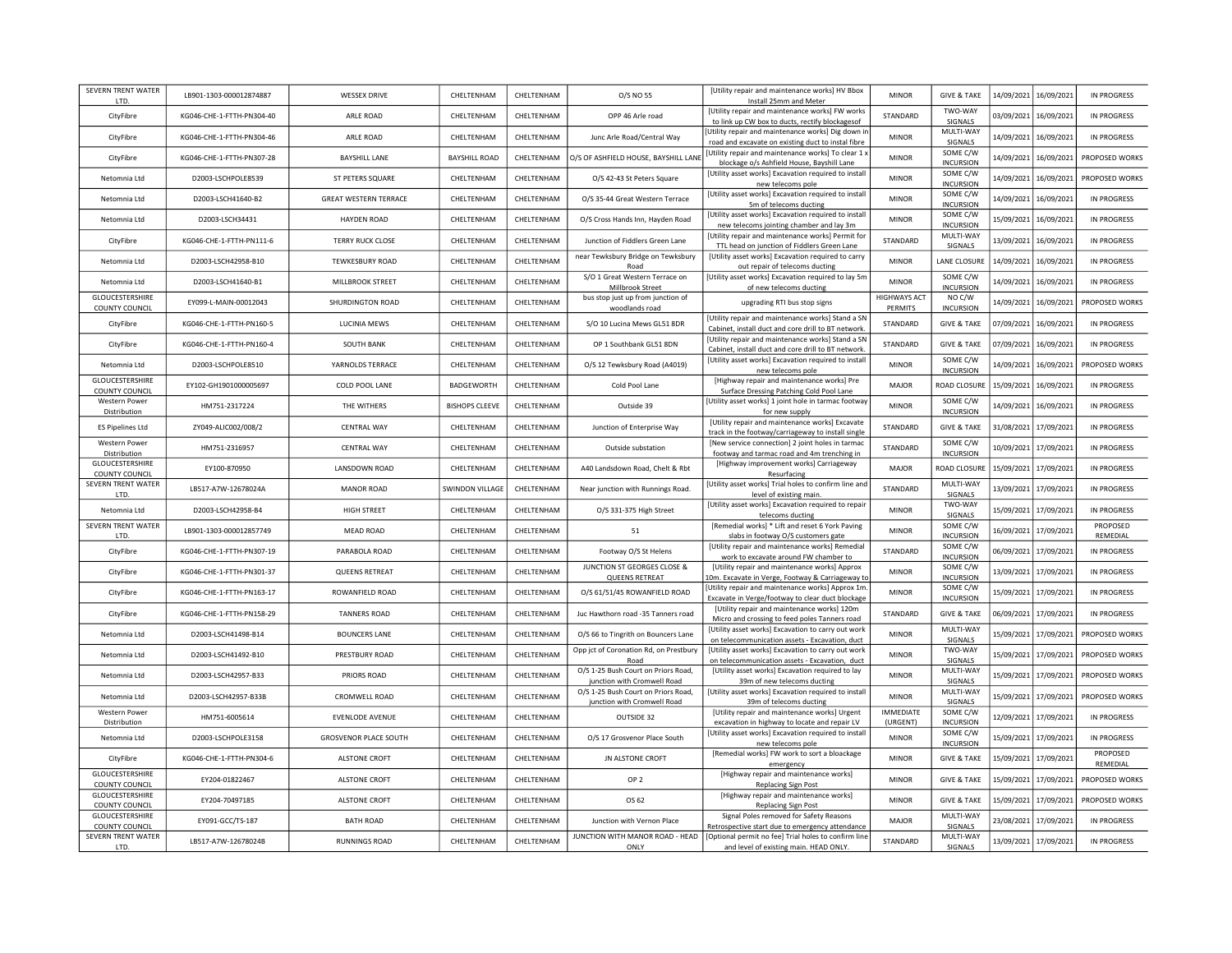| CityFibre                                       | KG046-CHE-1-FTTH-PN111-2  | SEACOMBE ROAD                | CHELTENHAM            | CHELTENHAM  | juc - Marsland road -o/s 61 Seacome<br>road                                      | <b>IUtility repair and maintenance worksl Micro</b><br>works to feed flats for cityfibre                    | STANDARD                     | <b>GIVE &amp; TAKE</b>       |            | 06/09/2021 17/09/2021 | <b>IN PROGRESS</b> |
|-------------------------------------------------|---------------------------|------------------------------|-----------------------|-------------|----------------------------------------------------------------------------------|-------------------------------------------------------------------------------------------------------------|------------------------------|------------------------------|------------|-----------------------|--------------------|
| CityFibre                                       | KG046-CHE-1-FTTH-PN307-18 | PARABOLA CLOSE               | CHELTENHAM            | CHELTENHAM  | Jn of Parabola Rd to all fo Parabola Close                                       | [Utility repair and maintenance works] Excavate,<br>install and backfill approx. 30m footway, verge,        | STANDARD                     | SOME C/W<br><b>INCURSION</b> | 06/09/2021 | 17/09/2021            | <b>IN PROGRESS</b> |
| GLOUCESTERSHIRE<br>COUNTY COUNCIL               | EY204-35849160            | <b>ALSTONE LANE</b>          | CHELTENHAM            | CHELTENHAM  | Jn Gloucester Road                                                               | [Highway repair and maintenance works]<br><b>Replacing Sign Post</b>                                        | <b>MINOR</b>                 | <b>GIVE &amp; TAKE</b>       | 15/09/2021 | 17/09/2021            | PROPOSED WORKS     |
| GLOUCESTERSHIRE<br><b>COUNTY COUNCIL</b>        | EY204-19919038            | <b>BEDFORD AVENUE</b>        | CHELTENHAM            | CHELTENHAM  | OS School                                                                        | [Highway repair and maintenance works]<br><b>Replacing Sign Post</b>                                        | <b>MINOR</b>                 | <b>GIVE &amp; TAKE</b>       | 15/09/2021 | 17/09/2021            | PROPOSED WORKS     |
| CityFibre                                       | KG046-CHE-1-FTTH-PN111-4  | <b>FIDDLERS GREEN LANE</b>   | CHELTENHAM            | CHELTENHAM  | Juc Camberwell road - juc Marsland road                                          | [Utility repair and maintenance works] 2 way duct<br>and box built to be built                              | STANDARD                     | <b>GIVE &amp; TAKE</b>       | 06/09/2021 | 17/09/2021            | <b>IN PROGRESS</b> |
| GLOUCESTERSHIRE<br>COUNTY COUNCIL               | EY204-07336168            | ARI F ROAD                   | CHELTENHAM            | CHEITENHAM  | Jn Gloucester Road                                                               | [Highway repair and maintenance works]<br><b>Replacing Sign Post</b>                                        | <b>MINOR</b>                 | <b>GIVE &amp; TAKE</b>       | 15/09/2021 | 17/09/2021            | PROPOSED WORKS     |
| GLOUCESTERSHIRE<br><b>COUNTY COUNCIL</b>        | EY204-29521493            | <b>ARIF DRIVE</b>            | CHELTENHAM            | CHELTENHAM  | OS 46                                                                            | [Highway repair and maintenance works]<br><b>Replacing Sign</b>                                             | <b>MINOR</b>                 | <b>GIVE &amp; TAKE</b>       | 15/09/2021 | 17/09/2021            | PROPOSED WORKS     |
| GLOUCESTERSHIRE<br><b>COUNTY COUNCIL</b>        | EY204-12239909            | ARLE DRIVE                   | CHELTENHAM            | CHELTENHAM  | SO 108 Arle Road                                                                 | [Highway repair and maintenance works]<br>Replacing Sign Post                                               | <b>MINOR</b>                 | <b>GIVE &amp; TAKE</b>       | 15/09/2021 | 17/09/2021            | PROPOSED WORKS     |
| GLOUCESTERSHIRE<br>COUNTY COUNCIL               | EY204-40400210            | ALSTONE AVENUE               | CHELTENHAM            | CHFI TFNHAM | OS 71                                                                            | [Highway repair and maintenance works]<br><b>Replacing Sign Post</b>                                        | <b>MINOR</b>                 | <b>GIVE &amp; TAKE</b>       | 15/09/2021 | 17/09/2021            | PROPOSED WORKS     |
| GLOUCESTERSHIRE<br>COUNTY COUNCIL               | EY204-17278758            | ALSTONE AVENUE               | CHELTENHAM            | CHELTENHAM  | OS 35                                                                            | [Highway repair and maintenance works]<br><b>Replacing Sign Post</b>                                        | <b>MINOR</b>                 | <b>GIVE &amp; TAKE</b>       | 15/09/2021 | 17/09/2021            | PROPOSED WORKS     |
| <b>GLOUCESTERSHIRE</b><br>COUNTY COUNCIL        | EY100-870950C             | <b>SUFFOLK SQUARE</b>        | CHELTENHAM            | CHELTENHAM  | 3/9029 Suffolk Square, Chelt                                                     | [Highway improvement works] Carriageway<br>Resurfacing                                                      | MAJOR                        | ROAD CLOSUR                  | 15/09/2021 | 17/09/2021            | <b>IN PROGRESS</b> |
| CityFibre                                       | KG046-CHE-1-FTTH-PN301-39 | <b>GREAT WESTERN TERRACE</b> | CHELTENHAM            | CHELTENHAM  | O/S 44 GREAT WESTERN TERRACE & 1<br><b>GREAT WESTERN TERRACE</b>                 | [Utility repair and maintenance works] Approx 1m<br>Excavate in Footway to clear pole blockages             | <b>MINOR</b>                 | SOME C/W<br><b>INCURSION</b> | 15/09/2021 | 17/09/2021            | <b>IN PROGRESS</b> |
| <b>GLOUCESTERSHIRE</b><br><b>COUNTY COUNCIL</b> | EY204-11133367            | ARLE GARDENS                 | CHELTENHAM            | CHELTENHAM  | OS 1                                                                             | [Highway repair and maintenance works]<br><b>Replacing Sign Post</b>                                        | <b>MINOR</b>                 | <b>GIVE &amp; TAKE</b>       | 15/09/2021 | 17/09/2021            | PROPOSED WORKS     |
| Western Power<br>Distribution                   | HM751-2321588             | <b>WHADDON ROAD</b>          | CHELTENHAM            | CHELTENHAM  | Outside No. 132                                                                  | [Utility repair and maintenance works] Urgent<br>excavation in highway to locate and repair LV              | <b>IMMEDIATE</b><br>(URGENT) | SOME C/W<br><b>INCURSION</b> | 13/09/2021 | 17/09/2021            | <b>IN PROGRESS</b> |
| SEVERN TRENT WATER<br>LTD.                      | LB521-A6S-125699486A      | <b>CLARENCE PARADE</b>       | CHELTENHAM            | CHELTENHAM  | Adjacent to Number 15 Clarence Parade                                            | [Utility repair and maintenance works] We are<br>maintaining flow monitoring equipment in the               | <b>MINOR</b>                 | <b>GIVE &amp; TAKE</b>       | 16/09/2021 | 17/09/2021            | PROPOSED WORKS     |
| <b>ES Pipelines Ltd</b>                         | ZY049-ALIC002/088         | <b>ENTERPRISE WAY</b>        | CHELTENHAM            | CHELTENHAM  | Junction of Central Way                                                          | Utility repair and maintenance works] Instalaltion<br>of single electric cable in track up to 80 metres for | STANDARD                     | MULTI-WAY<br>SIGNALS         | 31/08/2021 | 17/09/2021            | <b>IN PROGRESS</b> |
| CityFibre                                       | KG046-CHE-1-FTTH-PN160-7  | <b>GREVIL ROAD</b>           | CHELTENHAM            | CHELTENHAM  | jn Arle Road up to 3A Grevil Road                                                | [Utility repair and maintenance works] Install 2<br>way duct in carriageway, with a carriageway             | STANDARD                     | <b>GIVE &amp; TAKE</b>       | 06/09/2021 | 17/09/2021            | <b>IN PROGRESS</b> |
| GLOUCESTERSHIRE<br><b>COUNTY COUNCIL</b>        | EY100-870950B             | MONTPELLIER WALK             | CHELTENHAM            | CHELTENHAM  | A4015 Montpellier Walk, Chelt                                                    | [Highway improvement works] Carriageway<br>Resurfacing                                                      | <b>MAJOR</b>                 | ROAD CLOSURI                 | 15/09/2021 | 17/09/2021            | <b>IN PROGRESS</b> |
| GLOUCESTERSHIRE<br><b>COUNTY COUNCIL</b>        | EY204-00915318            | <b>TEWKESBURY ROAD</b>       | CHELTENHAM            | CHELTENHAM  | On Central Res                                                                   | [Highway repair and maintenance works]<br><b>Replacing Sign Post</b>                                        | <b>MINOR</b>                 | <b>GIVE &amp; TAKE</b>       | 15/09/2021 | 17/09/2021            | PROPOSED WORKS     |
| Netomnia Ltd                                    | D2003-LSCHPOLE3151        | <b>GROSVENOR STREET</b>      | CHELTENHAM            | CHELTENHAM  | O/S 18 Grosvenor Street                                                          | [Utility asset works] Excavation required to new<br>install telecoms pole                                   | <b>MINOR</b>                 | SOME C/W<br><b>INCURSION</b> | 15/09/2021 | 17/09/2021            | <b>IN PROGRESS</b> |
| <b>VIRGIN MEDIA</b>                             | NK110-ANSL030260          | <b>ASTON GROVE</b>           | CHELTENHAM            | CHELTENHAM  | 14 ASTON GROVE CHELTENHAM GL51<br><b>OPS</b>                                     | [Utility repair and maintenance works] INSTALL<br>TEE IN FOOTWAY                                            | <b>MINOR</b>                 | NO C/W<br><b>INCURSION</b>   | 16/09/2021 | 17/09/2021            | PROPOSED WORKS     |
| <b>BT</b>                                       | BC410-TM00000500315447000 | <b>DARK LANE</b>             | CHELTENHAM            | CHELTENHAM  | HAZARDOUS SITE O/S 11 ON, DARK LANE                                              | [Utility repair and maintenance works] Build 1<br>precast jointing chamber(s) (350mm x 200mm)               | IMMEDIATE<br>(EMERGENCY)     | SOME C/W<br><b>INCURSION</b> | 15/09/2021 | 17/09/2021            | <b>IN PROGRESS</b> |
| CityFibre                                       | KG046-CHE-1-FTTH-PN163-16 | ASHTREE MEWS                 | CHELTENHAM            | CHELTENHAM  | O/S 11 ASHTREE MEWS                                                              | [Utility repair and maintenance works] Approx 1m<br>Excavate in Verge/footway to clear duct blockage        | <b>MINOR</b>                 | SOME C/W<br><b>INCURSION</b> | 15/09/2021 | 17/09/2021            | <b>IN PROGRESS</b> |
| GLOUCESTERSHIRE<br>COUNTY COUNCIL               | EY100-870950A             | MONTPELLIER TERRACE          | CHELTENHAM            | CHELTENHAM  | A40 Montpellier Terrace, Chelt                                                   | [Highway improvement works] Carriageway<br>Resurfacing                                                      | MAJOR                        | ROAD CLOSURI                 | 15/09/2021 | 17/09/2021            | <b>IN PROGRESS</b> |
| Netomnia Ltd                                    | D2003-LSCH41498-B14B      | NEWLAND COURT                | CHELTENHAM            | CHELTENHAM  | TM on Newland Court for works taking<br>place on Bouncers Lane - 3-way lights at | [Utility asset works] Excavation to carry out work<br>on telecommunication assets - Excavation, duct        | <b>MINOR</b>                 | MULTI-WAY<br>SIGNALS         | 15/09/2021 | 17/09/2021            | PROPOSED WORKS     |
| Wales& West Utilities                           | XY245-003001599169/PTS    | <b>GRETTON ROAD</b>          | WINCHCOMBE            | CHELTENHAM  | JUNCTION OF KYDERMINSRTER ROAD                                                   | [Utility repair and maintenance works] TRAFFIC<br>LIGHT HEADS                                               | STANDARD                     | MULTI-WAY<br>SIGNALS         | 07/09/2021 | 17/09/2021            | <b>IN PROGRESS</b> |
| <b>VIRGIN MEDIA</b>                             | NK110-ANSL030204          | MILLHAM ROAD                 | <b>BISHOPS CLEEVE</b> | CHELTENHAM  | os 55A MILLHAM ROAD, GL52 8BE                                                    | [Utility repair and maintenance works] LAY<br>APPROX 3.5M DUCT IN FOOTWAY                                   | <b>MINOR</b>                 | SOME C/W<br><b>INCURSION</b> | 15/09/2021 | 17/09/2021            | PROPOSED WORKS     |
| SEVERN TRENT WATER<br><b>ITD</b>                | LB901-1303-000012885799   | <b>CRANFORD CLOSE</b>        | WOODMANCOTE           | CHELTENHAM  | $\mathbf 1$                                                                      | <b>IUtility repair and maintenance worksl * Small</b><br>Main Repair Collar 4' * ** SIGNIFICANT LEAK**      | <b>IMMEDIATE</b><br>(URGENT) | SOME C/W<br><b>INCURSION</b> | 15/09/2021 | 17/09/2021            | <b>IN PROGRESS</b> |
| <b>Western Power</b><br>Distribution            | HM751-2317467             | <b>CLEEVE ROAD</b>           | <b>GOTHERINGTON</b>   | CHELTENHAM  | Outside 6                                                                        | [Disconnection or alteration of supply] 1 joint hole<br>in tarmac footway and 10m road crossing in          | STANDARD                     | TWO-WAY<br><b>SIGNALS</b>    |            | 13/09/2021 17/09/2021 | <b>IN PROGRESS</b> |
| Western Power<br>Distribution                   | HM751-2317468             | DESERT ORCHID ROAD           | PRESTBURY             | CHELTENHAM  | Outside 1                                                                        | [New service connection] 1 joint hole in tarmac<br>footway and 6m trenching in tarmac footway for           | <b>MINOR</b>                 | SOME C/W<br><b>INCURSION</b> |            | 15/09/2021 17/09/2021 | <b>IN PROGRESS</b> |
| GLOUCESTERSHIRE<br><b>COUNTY COUNCIL</b>        | FY091-PC411WYMANS         | <b>WYMANS LANE</b>           | CHELTENHAM            | CHELTENHAM  | Nr. junction with Swindon Lane                                                   | Pedestrian light pole repair following RTC                                                                  | <b>MINOR</b>                 | <b>LANE CLOSURE</b>          | 18/09/2021 | 18/09/2021            | PROPOSED WORKS     |
| Western Power<br>Distribution                   | HM751-2310476             | <b>BADGEWORTH LANE</b>       | BADGEWORTH            | CHELTENHAM  | adjacent Ashley Villa                                                            | [New service connection] 1 joint hole in grass<br>verge and 1m trenching in grass verge for new             | <b>MINOR</b>                 | TWO-WAY<br>SIGNALS           | 15/09/2021 | 18/09/2021            | IN PROGRESS        |
| NETWORK RAIL -<br>PROMOTERS NATIONAL            | KL231-RSRW0023            | <b>SWINDON LANE</b>          | CHELTENHAM            | CHELTENHAM  | MORRIS HILL LEVEL CROSSING                                                       | [Works for rail purposes] 15 Min obstruction<br>oards in use - Start of off load Road Rail Plant an         | <b>MINOR</b>                 | SOME C/W<br><b>INCURSION</b> | 18/09/2021 | 19/09/2021            | PROPOSED WORKS     |
| <b>Energy Assests Networks</b><br>Ltd           | TT004-ENV1648             | <b>GLOUCESTER ROAD</b>       | CHELTENHAM            | CHELTENHAM  | gloucester road from shell garage to<br>junction of church road                  | [Utility repair and maintenance works] 2 high<br>voltage joints and installing EV chargers                  | STANDARD                     | <b>LANE CLOSURE</b>          |            | 06/09/2021 20/09/2021 | IN PROGRESS        |
| Netomnia Ltd                                    | D2003-LSCH41640-B8        | ST GEORGES ROAD              | CHELTENHAM            | CHELTENHAM  | O/S 163 St George's Road                                                         | [Utility asset works] excavation required to carry<br>out repairs on telecoms ducting                       | <b>MINOR</b>                 | SOME C/W<br><b>INCURSION</b> | 16/09/2021 | 20/09/2021            | PROPOSED WORKS     |
| Netomnia Ltd                                    | D2003-LSCH41460-B10       | ST GEORGES ROAD              | CHELTENHAM            | CHELTENHAM  | Opp 125 St Georges Road                                                          | [Utility asset works] Excavation required to carry<br>out duct repair on telecoms ducting                   | <b>MINOR</b>                 | SOME C/W<br><b>INCURSION</b> | 16/09/2021 | 20/09/2021            | PROPOSED WORKS     |
| CityFibre                                       | KG046-CHE-1-FTTH-PN303-3  | QUEENS ROAD                  | CHELTENHAM            | CHELTENHAM  | Outside 70 Queens Road, Cheltenham                                               | [Utility repair and maintenance works] To install x1<br>pole outside 70 Queens Road, Cheltenham, GL50       | <b>MINOR</b>                 | SOME C/W<br><b>INCURSION</b> | 16/09/2021 | 20/09/2021            | PROPOSED WORKS     |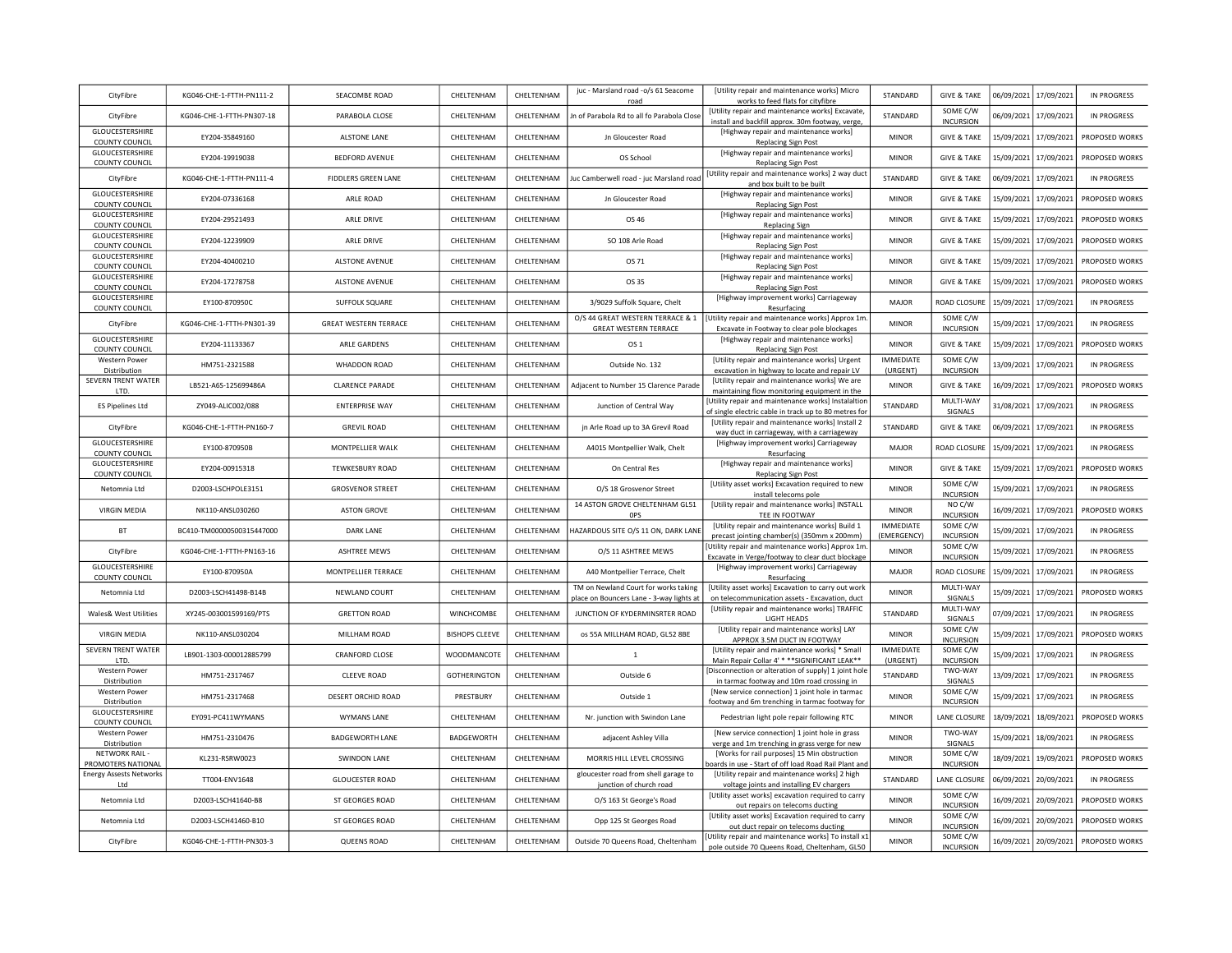| T-Mobile (UK) Limited                           | YN121-CV15184-ZH          | PARABOLA ROAD                            | CHELTENHAM            | CHELTENHAM | Approx 40m North of Jct with Lansdown<br>Road                         | [Utility repair and maintenance works] Telecoms<br>maintenance using cherry picker                                                             | <b>MINOR</b> | PRIORITY<br><b>WORKING</b>   | 20/09/2021 20/09/2021 | PROPOSED WORKS        |
|-------------------------------------------------|---------------------------|------------------------------------------|-----------------------|------------|-----------------------------------------------------------------------|------------------------------------------------------------------------------------------------------------------------------------------------|--------------|------------------------------|-----------------------|-----------------------|
| SEVERN TRENT WATER<br><b>ITD</b>                | LB901-1303-000012873289   | <b>LYPIATT STREET</b>                    | <b>CHEITENHAM</b>     | CHFITENHAM | AT JUNC OF PRINCES ROAD                                               | [Utility repair and maintenance works] * 3rd LH for<br>LB9011303-000012852363                                                                  | STANDARD     | MULTI-WAY<br>SIGNALS         | 15/09/2021 20/09/2021 | PROPOSED WORKS        |
| Netomnia I td                                   | D2003-LSCH41640-B6        | <b>QUEENS RETREAT</b>                    | CHELTENHAM            | CHELTENHAM | S/O 153 St Georges Street to O/S 1<br>Queens Retreat                  | [Utility asset works] Excavation required to repair<br>telecoms ducting                                                                        | <b>MINOR</b> | SOME C/W<br><b>INCURSION</b> | 16/09/2021 20/09/2021 | PROPOSED WORKS        |
| CityFibre                                       | KG046-CHE-1-FTTH-PN158-32 | <b>TANNERS ROAD</b>                      | CHELTENHAM            | CHELTENHAM | o/s 31 Tanners Road                                                   | [Utility repair and maintenance works] Installation<br>of one pole                                                                             | <b>MINOR</b> | SOME C/W<br><b>INCURSION</b> | 16/09/2021 20/09/2021 | <b>PROPOSED WORKS</b> |
| CityFibre                                       | KG046-CHE-1-FTTH-PN158-33 | <b>RUSSET ROAD</b>                       | CHELTENHAM            | CHELTENHAM | o/s 26 Russet Road                                                    | [Utility repair and maintenance works] Installation<br>of one pole                                                                             | <b>MINOR</b> | SOME C/W<br><b>INCURSION</b> | 16/09/2021 20/09/2021 | PROPOSED WORKS        |
| Netomnia Ltd                                    | D2003-LS41506-B5          | <b>NEW BARN CLOSE</b>                    | CHELTENHAM            | CHELTENHAM | O/S 27-30 New Barn Close                                              | [Utility asset works] Excavation required to locate<br>and clear blockages in telecoms ducts and test rod                                      | <b>MINOR</b> | SOME C/W<br><b>INCURSION</b> | 16/09/2021 20/09/2021 | PROPOSED WORKS        |
| CityFibre                                       | KG046-CHE-1-FTTH-PN152-28 | PENNSYLVANIA AVENUE                      | CHELTENHAM            | CHELTENHAM | From No 1 No 53 Pennsylvania Avenue                                   | [Utility repair and maintenance works] ELR of<br>underground infrastructure                                                                    | STANDARD     | SOME C/W<br><b>INCURSION</b> | 17/08/2021 20/09/2021 | <b>IN PROGRESS</b>    |
| Wales& West Utilities                           | XY244-004000172306        | ST STEPHENS ROAD                         | CHELTENHAM            | CHELTENHAM | O/S PLOT 1 R/O 35                                                     | [Utility repair and maintenance works] LAY NEW<br>GAS SERVICE 4M PUBLIC                                                                        | <b>MINOR</b> | <b>GIVE &amp; TAKE</b>       | 16/09/2021 20/09/2021 | PROPOSED WORKS        |
| Netomnia Ltd                                    | D2003-LSCH41640-B9        | ST GEORGES CLOSE                         | CHELTENHAM            | CHELTENHAM | O/S 1-2 St Georges Close                                              | [Utility asset works] Excavation required to carry<br>out repair on telecoms ducting                                                           | <b>MINOR</b> | SOME C/W<br><b>INCURSION</b> | 16/09/2021 20/09/2021 | PROPOSED WORKS        |
| CityFibre                                       | KG046-CHE-1-FTTH-PN305-4  | <b>CHRISTCHURCH ROAD</b>                 | CHELTENHAM            | CHELTENHAM | JN MALVERN RD TO JN QUEENS RD                                         | [Utility repair and maintenance works] [Statutory<br>Infrastructure Work] INSTALL FIBRE OPTIC                                                  | <b>MAJOR</b> | MULTI-WAY<br>SIGNALS         | 17/08/2021 20/09/2021 | <b>IN PROGRESS</b>    |
| CityFibre                                       | KG046-CHE-1-FTTH-PN163-13 | <b>ALSTONE LANE</b>                      | CHELTENHAM            | CHELTENHAM | Alstone lane - Brookyn road                                           | [Utility repair and maintenance works] Alstone<br>lane 2way on the carriageway to get past School                                              | STANDARD     | TWO-WAY<br>SIGNALS           | 23/08/2021 20/09/2021 | <b>IN PROGRESS</b>    |
| SEVERN TRENT WATER<br>ITD                       | LB901-1303-000012873290   | ALEXANDRA STREET                         | CHELTENHAM            | CHELTENHAM | AT JUNC OF PRINCES ROAD                                               | [Utility repair and maintenance works] * 4th Lh for<br>LB9011303-000012852363                                                                  | STANDARD     | MULTI-WAY<br>SIGNALS         | 15/09/2021 20/09/2021 | PROPOSED WORKS        |
| SEVERN TRENT WATER<br>LTD.                      | LB901-1303-000012852363   | PRINCES ROAD                             | CHELTENHAM            | CHELTENHAM | <b>OUTSIDE NUMBER 23</b>                                              | [Utility repair and maintenance works] * Long<br>Comm pipe Renew 25mm                                                                          | STANDARD     | MULTI-WAY<br>SIGNALS         | 15/09/2021 20/09/2021 | PROPOSED WORKS        |
| Netomnia Ltd                                    | D2003-LSCH41597-B24-B25   | <b>BROOKLYN ROAD</b>                     | CHELTENHAM            | CHELTENHAM | O/S 141-167 Brooklyn Road                                             | [Utility asset works] Excavation to carry out work<br>on telecommunication assets - footway dig down                                           | <b>MINOR</b> | SOME C/W<br><b>INCURSION</b> | 16/09/2021 20/09/2021 | PROPOSED WORKS        |
| CityFibre                                       | KG046-CHE-1-FTTH-PN304-49 | ARLE ROAD                                | CHELTENHAM            | CHELTENHAM | O/S No. 72 ARLE ROAD                                                  | [Utility repair and maintenance works] TO CLEAR 1<br>x BLOCKAGE                                                                                | <b>MINOR</b> | <b>GIVE &amp; TAKE</b>       | 16/09/2021 20/09/2021 | PROPOSED WORKS        |
| Netomnia I td                                   | D2003-LSCH41506-B8        | THE BURGAGE                              | PRESTBURY             | CHELTENHAM | O/S 49-51 The Burgage                                                 | [Utility asset works] Excavation required to locate<br>and clear blockages in telecoms ducting                                                 | <b>MINOR</b> | SOME C/W<br><b>INCURSION</b> | 16/09/2021 20/09/2021 | PROPOSED WORKS        |
| <b>GLOUCESTERSHIRE</b><br><b>COUNTY COUNCIL</b> | EY102-GH1902000008056     | <b>CLEEVE ROAD</b>                       | <b>GOTHERINGTON</b>   | CHELTENHAM | Gotherington CLEEVE ROAD                                              | [Highway repair and maintenance works] Replace<br>loose manhole frame and cover Gotherington                                                   | <b>MINOR</b> | MULTI-WAY<br>SIGNALS         | 20/09/2021 20/09/2021 | PROPOSED WORKS        |
| Gigaclear                                       | KA080-GC/C173874/S450282  | SALTERS LANE                             | WINCHCOMBE            | CHELTENHAM | FW, CW, VERGE FROM 4 HAILES GREEN<br>TO HAILES GREEN BARNS            | [Utility repair and maintenance works] Relocate<br>POT                                                                                         | MAJOR        | <b>ROAD CLOSURE</b>          | 16/09/2021 20/09/2021 | PROPOSED WORKS        |
| Gigaclear                                       | KA080-GC/C249514/S448473  | <b>SUDELEY ROAD</b>                      | WINCHCOMBE            | CHELTENHAM | CW, VERGE THE WHOLE USRN                                              | [Utility repair and maintenance works] Relocating<br>pots to customer boundary                                                                 | <b>MINOR</b> | SOME C/W<br><b>INCURSION</b> | 16/09/2021 20/09/2021 | PROPOSED WORKS        |
| SEVERN TRENT WATER<br>LTD.                      | LB701-2302-000012880848   | <b>GRENADIER ROAD</b>                    | CHELTENHAM            | CHELTENHAM | TO THE SIDE OF NUMBER 3                                               | [Utility repair and maintenance works] * FC -<br>COLUS - REPAIR/REPLACE DEFECTIVE FRAME AND                                                    | <b>MINOR</b> | NO C/W<br><b>INCURSION</b>   | 21/09/2021 21/09/2021 | PROPOSED WORKS        |
| Wales& West Utilities                           | XY244-004000168738        | <b>SUFFOLK ROAD</b>                      | CHELTENHAM            | CHELTENHAM | O/S <sub>5</sub>                                                      | [Permanent reinstatement] REPLACE TEMPORARY<br>REINSTATEMENT WITH PERMANENT                                                                    | <b>MINOR</b> | <b>GIVE &amp; TAKE</b>       | 20/09/2021 21/09/2021 | PROPOSED<br>PERMANENT |
| SEVERN TRENT WATER<br>LTD.                      | LB521-A6S-125699493A      | ROYAL WELL LANE                          | CHELTENHAM            | CHELTENHAM | Behind Number 53, works located on<br>Royal Well Lane                 | [Utility repair and maintenance works] We are<br>maintaining flow monitoring equipment in the                                                  | <b>MINOR</b> | SOME C/W<br><b>INCURSION</b> | 17/09/2021 21/09/2021 | PROPOSED WORKS        |
| GLOUCESTERSHIRE<br>COUNTY COUNCIL               | EY102-GH1902000007196     | PORTLAND PLACE                           | CHELTENHAM            | CHELTENHAM | CHELTENHAM : PORTLAND PLACE                                           | [Highway repair and maintenance works] To take<br>up footway surface to view the condition of the                                              | <b>MINOR</b> | <b>GIVE &amp; TAKE</b>       | 21/09/2021 21/09/2021 | PROPOSED WORKS        |
| CityFibre                                       | KG046-CHE-1-FTTH-PN105-32 | STANWAY ROAD                             | CHELTENHAM            | CHELTENHAM | O/s 73 to juc Benhall Ave                                             | [Utility repair and maintenance works] Installation<br>of duct for City Fibre build in the footway and the                                     | <b>MAJOR</b> | <b>GIVE &amp; TAKE</b>       | 28/07/2021 21/09/2021 | IN PROGRESS           |
| CityFibre                                       | KG046-CHE-1-FTTH-PN161-20 | NETHERWOOD GARDENS                       | CHELTENHAM            | CHELTENHAM | OS 330, 19 and 25                                                     | [Utility repair and maintenance works] Excavate<br>existing Toby and reposition outside property - 1                                           | <b>MINOR</b> | SOME C/W<br><b>INCURSION</b> | 17/09/2021 21/09/2021 | PROPOSED WORKS        |
| CityFibre                                       | KG046-CHE-1-FTTH-PN159-15 | ELLISON ROAD                             | CHELTENHAM            | CHELTENHAM | Junc Dowty Road/Ellison Road to<br>Openreach pole OS 9 Ellison Road   | [Utility repair and maintenance works] Narrow<br>trench in FW to base of Openreach pole approx                                                 | STANDARD     | <b>GIVE &amp; TAKE</b>       | 14/09/2021 21/09/2021 | <b>IN PROGRESS</b>    |
| CityFibre                                       | KG046-CHE-1-FTTH-PN105-36 | <b>COBERLEY ROAD</b>                     | CHELTENHAM            | CHELTENHAM | Side of 2 Coberley Road to OS 38<br>Coberley Road                     | [Utility repair and maintenance works] Installation<br>of duct for City Fibre build in the footway and the                                     | STANDARD     | SOME C/W<br><b>INCURSION</b> | 06/09/2021 21/09/2021 | <b>IN PROGRESS</b>    |
| Western Power<br>Distribution                   | HM751-2321502             | ROYAL WELL ROAD                          | CHELTENHAM            | CHELTENHAM | Adjacent to control cabinet                                           | [Disconnection or alteration of supply] 1 joint hole<br>in tarmac footway for disconnection of supply                                          | <b>MINOR</b> | NO C/W<br><b>INCURSION</b>   | 17/09/2021 21/09/2021 | PROPOSED WORKS        |
| Netomnia I td                                   | D2003-LSCH34413           | ST MARGARETS ROAD                        | CHELTENHAM            | CHELTENHAM | O/S 6a St Margarets Road                                              | [Utility asset works] Excavation required to install<br>new telecoms jointing chamber and connect new                                          | <b>MINOR</b> | NO C/W<br><b>INCURSION</b>   | 17/09/2021 21/09/2021 | PROPOSED WORKS        |
| <b>Wales&amp; West Utilities</b>                | XY245-009500014253        | ST MARGARETS ROAD                        | CHELTENHAM            | CHELTENHAM | O/S <sub>2</sub>                                                      | [Utility repair and maintenance works] SERVICE<br>DISCONNECTION 1M PUBLIC                                                                      | <b>MINOR</b> | SOME C/W<br><b>INCURSION</b> | 17/09/2021 21/09/2021 | PROPOSED WORKS        |
| SEVERN TRENT WATER<br>LTD.                      | 18901-1303-000060409308   | MILLBROOK STREET                         | CHELTENHAM            | CHELTENHAM | $O/S$ 22                                                              | [Utility repair and maintenance works] HV<br>Boundary box Install 25mm                                                                         | <b>MINOR</b> | SOME C/W<br><b>INCURSION</b> | 20/09/2021 21/09/2021 | PROPOSED WORKS        |
| CityFibre                                       | KG046-CHE-1-FTTH-PN111-3  | ST AIDANS CLOSE                          | CHELTENHAM            | CHELTENHAM | Juc-Seacome road -end of the road                                     | [Utility repair and maintenance works] Installation<br>of duct for City Fibre build in the footway and the                                     | STANDARD     | <b>GIVE &amp; TAKE</b>       | 08/09/2021 21/09/2021 | IN PROGRESS           |
| Wales& West Utilities                           | XY245-004000173001        | FOOTWAY FRONTING 4 TO 9 COLTHAM<br>CLOSE | CHELTENHAM            | CHELTENHAM | O/S <sub>6</sub>                                                      | [Utility repair and maintenance works] LAY NEW<br><b>GAS SERVICE 1M PUBLIC</b>                                                                 | <b>MINOR</b> | SOME C/W<br><b>INCURSION</b> | 17/09/2021 21/09/2021 | PROPOSED WORKS        |
| SEVERN TRENT WATER<br>LTD.                      | LB521-A6S-125699491A      | <b>HAM LANE</b>                          | CHELTENHAM            | CHELTENHAM | O/S Cornerstone on Ham Lane                                           | [Utility repair and maintenance works] We are<br>maintaining flow monitoring equipment in the                                                  | <b>MINOR</b> | <b>GIVE &amp; TAKE</b>       | 17/09/2021 21/09/2021 | PROPOSED WORKS        |
| SEVERN TRENT WATER<br>LTD.                      | LB521-A6S-125699492A      | <b>HAM LANE</b>                          | CHELTENHAM            | CHELTENHAM | Adjacent to Cornerstone on Ham lane,<br>works towards Number 3 Natton | [Utility repair and maintenance works] We are<br>maintaining flow monitoring equipment in the                                                  | <b>MINOR</b> | SOME C/W<br><b>INCURSION</b> | 17/09/2021 21/09/2021 | PROPOSED WORKS        |
| SEVERN TRENT WATER<br>LTD.                      | LB901-1303-000012881237   | <b>FIELDGATE ROAD</b>                    | <b>BISHOPS CLEEVE</b> | CHELTENHAM | <b>FIELDGATE HOUSE</b>                                                | [Utility repair and maintenance works] Short<br>Comm pipe Renew 25mm                                                                           | <b>MINOR</b> | SOME C/W<br><b>INCURSION</b> | 17/09/2021 21/09/2021 | PROPOSED WORKS        |
| CityFibre                                       | KG046-CHE-1-FTTH-PN307-25 | <b>BAYSHILL VILLAS LANE</b>              | CHELTENHAM            | CHELTENHAM | VILLAS LANE, CHELTENHAM, GL503PF                                      | O/S PARABOLA ARTS CENTER, BAYSHILL   [Utility repair and maintenance works] To clear 1 x<br>blockage o/s Parabola Arts Center, Bayshill Villas | <b>MINOR</b> | SOME C/W<br><b>INCURSION</b> | 20/09/2021 22/09/2021 | PROPOSED WORKS        |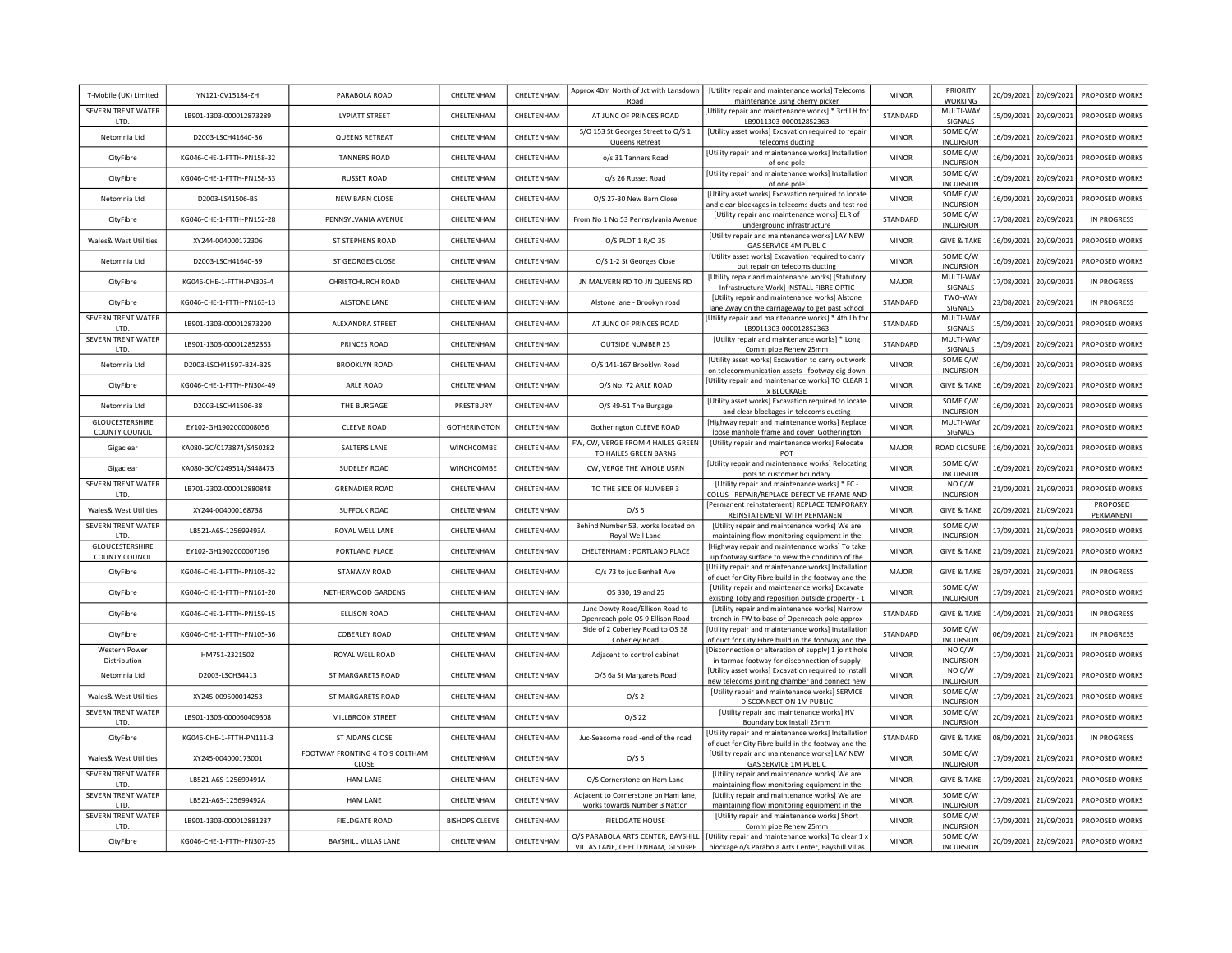| <b>GLOUCESTERSHIRE</b><br><b>COUNTY COUNCIL</b>                   | EY091-JH-WESTPNTCONSTR-1  | LANSDOWN ROAD           | CHELTENHAM            | CHELTENHAM | Next to Junction with Talbot Road                                             | To revisit 20 Lin Mtrs of surfacing works on<br>footway on Lansdowne Road following earlier             | <b>MINOR</b>                 | NO C/W<br><b>INCURSION</b>   |            | 22/09/2021 22/09/2021 | PROPOSED WORKS        |
|-------------------------------------------------------------------|---------------------------|-------------------------|-----------------------|------------|-------------------------------------------------------------------------------|---------------------------------------------------------------------------------------------------------|------------------------------|------------------------------|------------|-----------------------|-----------------------|
| Netomnia Ltd                                                      | D2003-LSCH34366           | ST GEORGES ROAD         | CHFI TFNHAM           | CHELTENHAM | O/S 25-27 St Georges Road                                                     | [Utility asset works] Excavation required to install<br>telecoms jointing chamber and lay ducting to    | <b>MINOR</b>                 | SOME C/W<br><b>INCURSION</b> |            | 20/09/2021 22/09/2021 | PROPOSED WORKS        |
| <b>GLOUCESTERSHIRE</b>                                            | EY204-54729181            | ROWANFIELD ROAD         | CHELTENHAM            | CHELTENHAM | In Alstone Lane                                                               | [Highway repair and maintenance works]                                                                  | <b>MINOR</b>                 | <b>GIVE &amp; TAKE</b>       | 20/09/2021 | 22/09/2021            | PROPOSED WORKS        |
| <b>COUNTY COUNCIL</b><br>GLOUCESTERSHIRE<br><b>COUNTY COUNCIL</b> | EY204-88824655            | <b>RUSSET ROAD</b>      | CHELTENHAM            | CHELTENHAM | OP 35                                                                         | <b>Replacing Sign Post</b><br>[Highway repair and maintenance works]<br><b>Replacing Sign Post</b>      | <b>MINOR</b>                 | <b>GIVE &amp; TAKE</b>       | 20/09/2021 | 22/09/2021            | <b>PROPOSED WORKS</b> |
| GLOUCESTERSHIRE<br><b>COUNTY COUNCIL</b>                          | EY204-07065815            | MERRIVILLE ROAD         | CHELTENHAM            | CHELTENHAM | OS 34                                                                         | [Highway repair and maintenance works] Sign Post<br>Replacement                                         | <b>MINOR</b>                 | <b>GIVE &amp; TAKE</b>       | 20/09/2021 | 22/09/2021            | PROPOSED WORKS        |
| GLOUCESTERSHIRE<br><b>COUNTY COUNCIL</b>                          | EY204-48250082            | <b>MERRIVILLE ROAD</b>  | CHELTENHAM            | CHELTENHAM | OS Arle Stores                                                                | [Highway repair and maintenance works]<br><b>Replacing Sign Post</b>                                    | <b>MINOR</b>                 | <b>GIVE &amp; TAKE</b>       | 20/09/2021 | 22/09/2021            | PROPOSED WORKS        |
| GLOUCESTERSHIRE<br><b>COUNTY COUNCIL</b>                          | EY204-04842700            | PENNSYLVANIA AVENUE     | CHELTENHAM            | CHELTENHAM | OS 1 / Nr Jn Orchard Way                                                      | [Highway repair and maintenance works]<br><b>Replacing Sign Post</b>                                    | <b>MINOR</b>                 | <b>GIVE &amp; TAKE</b>       | 20/09/2021 | 22/09/2021            | PROPOSED WORKS        |
| GLOUCESTERSHIRE<br>COUNTY COUNCIL                                 | EY204-72685406            | MOORS AVENUE            | CHELTENHAM            | CHELTENHAM | Jn Tewkesbury Road                                                            | [Highway repair and maintenance works]<br><b>Replacing Sign Post</b>                                    | <b>MINOR</b>                 | <b>GIVE &amp; TAKE</b>       | 20/09/2021 | 22/09/2021            | PROPOSED WORKS        |
| CityFibre                                                         | KG046-CHE-1-FTTH-PN159-13 | <b>LAXTON ROAD</b>      | CHELTENHAM            | CHELTENHAM | OS 2 Laxton Road to junc Laxton<br>Road/Dowty Road                            | [Utility repair and maintenance works] Narrow<br>trench to base of Openreach DP in Footway Aprox        | STANDARD                     | <b>GIVE &amp; TAKE</b>       | 14/09/2021 | 22/09/2021            | <b>IN PROGRESS</b>    |
| GLOUCESTERSHIRE<br>COUNTY COUNCIL                                 | EY102-GH1902000007194     | ALBERT PLACE            | CHELTENHAM            | CHELTENHAM | CHELTENHAM : ALBERT PLACE                                                     | [Highway repair and maintenance works] Checking<br>headwall condition. CHELTENHAM                       | <b>MINOR</b>                 | <b>GIVE &amp; TAKE</b>       | 22/09/2021 | 22/09/2021            | PROPOSED WORKS        |
| Netomnia Ltd                                                      | D2003-LSCHPOLE8803A       | <b>MARKET STREET</b>    | CHELTENHAM            | CHELTENHAM | 66 MARKET STREET, CHELTENHAM, GL50<br>3NH                                     | [Utility asset works] Excavation to provide<br>telecoms Pole - The width of the footpath will be        | <b>MINOR</b>                 | SOME C/W<br><b>INCURSION</b> | 20/09/2021 | 22/09/2021            | PROPOSED WORKS        |
| Netomnia Ltd                                                      | D2003-LSCHPOLE8540        | PRINCESS ELIZABETH WAY  | CHELTENHAM            | CHELTENHAM | OPP JCT George Readings Way on<br>Princess Elizabeth Way (Shell Arle)         | [Utility asset works] Excavation required to install<br>telecoms pole                                   | <b>MINOR</b>                 | NO C/W<br><b>INCURSION</b>   | 20/09/2021 | 22/09/2021            | PROPOSED WORKS        |
| GLOUCESTERSHIRE<br><b>COUNTY COUNCIL</b>                          | EY102-GH1902000008244     | PILLEY LANE             | CHELTENHAM            | CHELTENHAM | CHELTENHAM : Front of the entrance to<br>the property know as the Middleton   | [Highway repair and maintenance works] Install 1x<br>gully CHELTENHAM                                   | <b>MINOR</b>                 | MULTI-WAY<br>SIGNALS         | 20/09/2021 | 22/09/2021            | PROPOSED WORKS        |
| GLOUCESTERSHIRE<br><b>COUNTY COUNCIL</b>                          | EY204-70668716            | <b>BROOKLYN ROAD</b>    | CHELTENHAM            | CHELTENHAM | OS 248                                                                        | [Highway repair and maintenance works]<br><b>Replacing Sign Post</b>                                    | <b>MINOR</b>                 | <b>GIVE &amp; TAKE</b>       | 20/09/2021 | 22/09/2021            | PROPOSED WORKS        |
| GLOUCESTERSHIRE<br>COUNTY COUNCIL                                 | EY204-71039735            | <b>BROOKLYN ROAD</b>    | CHELTENHAM            | CHELTENHAM | OS 191                                                                        | [Highway repair and maintenance works]<br><b>Replacing Sign Post</b>                                    | <b>MINOR</b>                 | <b>GIVE &amp; TAKE</b>       | 20/09/2021 | 22/09/2021            | PROPOSED WORKS        |
| Netomnia Ltd                                                      | D2003-LSCHPOLE8596        | CLEEVELAND STREET       | CHELTENHAM            | CHELTENHAM | O/S 39 Cleeveland Street                                                      | [Utility asset works] Excavation required to install<br>telecoms pole for network build                 | <b>MINOR</b>                 | SOME C/W<br><b>INCURSION</b> | 20/09/2021 | 22/09/2021            | PROPOSED WORKS        |
| GLOUCESTERSHIRE<br>COUNTY COUNCIL                                 | EY204-75679080            | ST PETERS CLOSE         | CHELTENHAM            | CHELTENHAM | Nr Jn Moors Avenue                                                            | [Highway repair and maintenance works]<br><b>Replacing Sign Post</b>                                    | <b>MINOR</b>                 | <b>GIVE &amp; TAKE</b>       | 20/09/2021 | 22/09/2021            | PROPOSED WORKS        |
| Wales& West Utilities                                             | XY244-004000173017        | <b>RADNOR ROAD</b>      | CHELTENHAM            | CHELTENHAM | $O/S$ 39                                                                      | [Utility repair and maintenance works] LAY NEW<br>GAS SERVICE 1M PUBLIC                                 | <b>MINOR</b>                 | <b>GIVE &amp; TAKE</b>       | 20/09/2021 | 22/09/2021            | PROPOSED WORKS        |
| <b>Western Power</b><br>Distribution                              | HM751-2321496             | ROYAL WELL ROAD         | CHELTENHAM            | CHELTENHAM | Outside Taxi Office                                                           | [Disconnection or alteration of supply] 1 joint hole<br>in tarmac footway for disconnection of supply   | <b>MINOR</b>                 | NO C/W<br><b>INCURSION</b>   | 19/09/2021 | 22/09/2021            | <b>PROPOSED WORKS</b> |
| Netomnia Ltd                                                      | D2003-LSCH41506-B28       | <b>BOWBRIDGE LANE</b>   | PRESTBURY             | CHELTENHAM | O/S Bowgates to O/S Manor House,<br>Bowbridge Lane                            | [Utility asset works] Excavation required to lay<br>45m of new telecoms ducting                         | <b>MINOR</b>                 | SOME C/W<br><b>INCURSION</b> | 20/09/2021 | 22/09/2021            | PROPOSED WORKS        |
| GLOUCESTERSHIRE<br><b>COUNTY COUNCIL</b>                          | EY102-GH1902000008270     | LONDON ROAD             | CHELTENHAM            | CHELTENHAM | CHELTENHAM : Hales Road, London Road<br>crossroads, Cheltenham, GL52 6HJ :    | [Highway repair and maintenance works] Bulk<br>lining works CHELTENHAM                                  | <b>MINOR</b>                 | <b>GIVE &amp; TAKE</b>       | 21/09/2021 | 22/09/2021            | PROPOSED WORKS        |
| GLOUCESTERSHIRE<br>COUNTY COUNCIL                                 | EY204-22559791            | ORCHARD AVENUE          | CHELTENHAM            | CHELTENHAM | OS 16                                                                         | [Highway repair and maintenance works]<br><b>Replacing Sign Post</b>                                    | <b>MINOR</b>                 | <b>GIVE &amp; TAKE</b>       | 20/09/2021 | 22/09/2021            | <b>PROPOSED WORKS</b> |
| Western Power<br>Distribution                                     | HM751-2321215             | <b>BLENHEIM ORCHARD</b> | SHURDINGTON           | CHELTENHAM | Outside No.1                                                                  | [Utility repair and maintenance works] Urgent<br>excavation in highway to locate and repair HV          | <b>IMMEDIATE</b><br>(URGENT) | SOME C/W<br><b>INCURSION</b> | 09/09/2021 | 22/09/2021            | <b>IN PROGRESS</b>    |
| <b>VIRGIN MEDIA</b>                                               | NK110-ANSL030387          | <b>FARM LANE</b>        | SHURDINGTON           | CHELTENHAM | O/S 1 FARM LANE, GLOUCESTERSHIRE,<br><b>GL51 4XL</b>                          | [Utility repair and maintenance works] SLEW DUC<br>5m IN F/W                                            | <b>MINOR</b>                 | SOME C/W<br><b>INCURSION</b> |            | 20/09/2021 22/09/2021 | PROPOSED WORKS        |
| GLOUCESTERSHIRE<br>COUNTY COUNCIL                                 | EY020-JH-RMCONTRACT-01    | <b>STOKE ROAD</b>       | <b>BISHOPS CLEEVE</b> | CHELTENHAM | Opposite Rugby Ground                                                         | Works to install a Bellmouth to a future<br>development.                                                | STANDARD                     | TWO-WAY<br>SIGNALS           | 13/09/2021 | 22/09/2021            | PROPOSED WORKS        |
| GLOUCESTERSHIRE<br>COUNTY COUNCIL                                 | EY102-GH1902000007595     | CHURCH LANE             | <b>UCKINGTON</b>      | CHELTENHAM | CHELTENHAM : By salt bin : CHURCH<br>LANE                                     | [Highway repair and maintenance works] Install<br>new 600mm gully in road and soakaway in verge         | <b>MINOR</b>                 | <b>GIVE &amp; TAKE</b>       | 21/09/2021 | 22/09/2021            | PROPOSED WORKS        |
| SEVERN TRENT WATER<br>LTD.                                        | LB901-1303-000012867226A  | <b>EVESHAM ROAD</b>     | CHELTENHAM            | CHELTENHAM | $F/O$ 1-4                                                                     | [Utility repair and maintenance works] Long Comn<br>pipe Renew 25mm 1of 2                               | STANDARD                     | MULTI-WAY<br>SIGNALS         |            | 20/09/2021 23/09/2021 | PROPOSED WORKS        |
| GLOUCESTERSHIRE<br><b>COUNTY COUNCIL</b>                          | EY102-GH1902000007005     | HAM LANE                | CHELTENHAM            | CHELTENHAM | CHELTENHAM : Ditch between Ham Lane<br>and Mill Lane, Charlton Kings GL52 6NJ | [Highway repair and maintenance works]<br>Complete 130 metres of ditch digging works                    | <b>MINOR</b>                 | <b>GIVE &amp; TAKE</b>       |            | 22/09/2021 23/09/2021 | PROPOSED WORKS        |
| BT                                                                | BC410-TM00000500306696400 | <b>GRETTON FIELDS</b>   | GRETTON               | CHELTENHAM | OPP GLENBROOK FARM, GRETTON<br><b>FIELDS</b>                                  | [Utility repair and maintenance works] Replace 1<br>existing pole 0.5m x 0.5m                           | <b>MINOR</b>                 | TWO-WAY<br><b>SIGNALS</b>    |            | 21/09/2021 23/09/2021 | PROPOSED WORKS        |
| GLOUCESTERSHIRE<br><b>COUNTY COUNCIL</b>                          | EY102-GH1902000008263     | <b>CIRENCESTER ROAD</b> | <b>CHARLTON KINGS</b> | CHELTENHAM | Cirencester Road Cheltenham                                                   | [Highway repair and maintenance works]<br>Landscape Gang Overarching job                                | <b>MINOR</b>                 | TWO-WAY<br>SIGNALS           |            | 23/09/2021 24/09/2021 | PROPOSED WORKS        |
| GLOUCESTERSHIRE<br>COUNTY COUNCIL                                 | EY102-GH1902000008248     | THE PARK                | CHELTENHAM            | CHELTENHAM | CHELTENHAM : Junction Tudor Lodge<br>Road (GL50 2SG) : THE PARK               | [Highway repair and maintenance works] To<br>replace 5x existing cast iron gully pot for new            | <b>MINOR</b>                 | MULTI-WAY<br>SIGNALS         | 22/09/2021 | 24/09/2021            | PROPOSED WORKS        |
| Netomnia Ltd                                                      | D2003-LSCH41640-B4-B6     | ST GEORGES ROAD         | CHELTENHAM            | CHELTENHAM | Opp 125-127 St George's Road                                                  | [Utility asset works] Multiple excavations required<br>to fit and repair ducting for telecoms assets    | <b>MINOR</b>                 | SOME C/W<br><b>INCURSION</b> |            | 22/09/2021 24/09/2021 | PROPOSED WORKS        |
| Netomnia Ltd                                                      | D2003-LSCH41640-B5        | ST GEORGES ROAD         | CHELTENHAM            | CHELTENHAM | O/S 133-139 St George's Road                                                  | [Utility asset works] Excavation to carry out work<br>on telecommunication assets - Excavation, 2 x due | <b>MINOR</b>                 | SOME C/W<br><b>INCURSION</b> | 22/09/2021 | 24/09/2021            | PROPOSED WORKS        |
| Wales& West Utilities                                             | XY410-003001523264/999    | LEDMORE ROAD            | <b>CHARLTON KINGS</b> | CHELTENHAM | $O/S$ 34                                                                      | [Utility repair and maintenance works] WELFARE<br>UNIT LOCATION                                         | MAJOR                        | NO C/W<br><b>INCURSION</b>   |            | 06/07/2021 24/09/2021 | <b>IN PROGRESS</b>    |
| GLOUCESTERSHIRE<br><b>COUNTY COUNCIL</b>                          | EY204-06338436            | <b>TANNERS ROAD</b>     | CHELTENHAM            | CHELTENHAM | OS <sub>1</sub>                                                               | [Highway repair and maintenance works]<br><b>Replacing Sign</b>                                         | <b>MINOR</b>                 | <b>GIVE &amp; TAKE</b>       | 22/09/2021 | 24/09/2021            | PROPOSED WORKS        |
| GLOUCESTERSHIRE<br>COUNTY COUNCIL                                 | EY204-27692218            | <b>COWPER ROAD</b>      | CHELTENHAM            | CHELTENHAM | OS Flats                                                                      | [Highway repair and maintenance works]<br>Replacing Sign Post                                           | <b>MINOR</b>                 | <b>GIVE &amp; TAKE</b>       | 22/09/2021 | 24/09/2021            | PROPOSED WORKS        |
| CityFibre                                                         | KG046-CHE-1-FTTH-PN103-10 | SHAKESPEARE ROAD        | CHELTENHAM            | CHELTENHAM | Junc Shakespeare Road/Kipling Road to<br>Junc Shakespeare/Tennyson Road       | [Utility repair and maintenance works] Install<br>narrow trench in FW Tarmac/Modular approx 90m         | STANDARD                     | MULTI-WAY<br>SIGNALS         | 13/09/2021 | 24/09/2021            | PROPOSED WORKS        |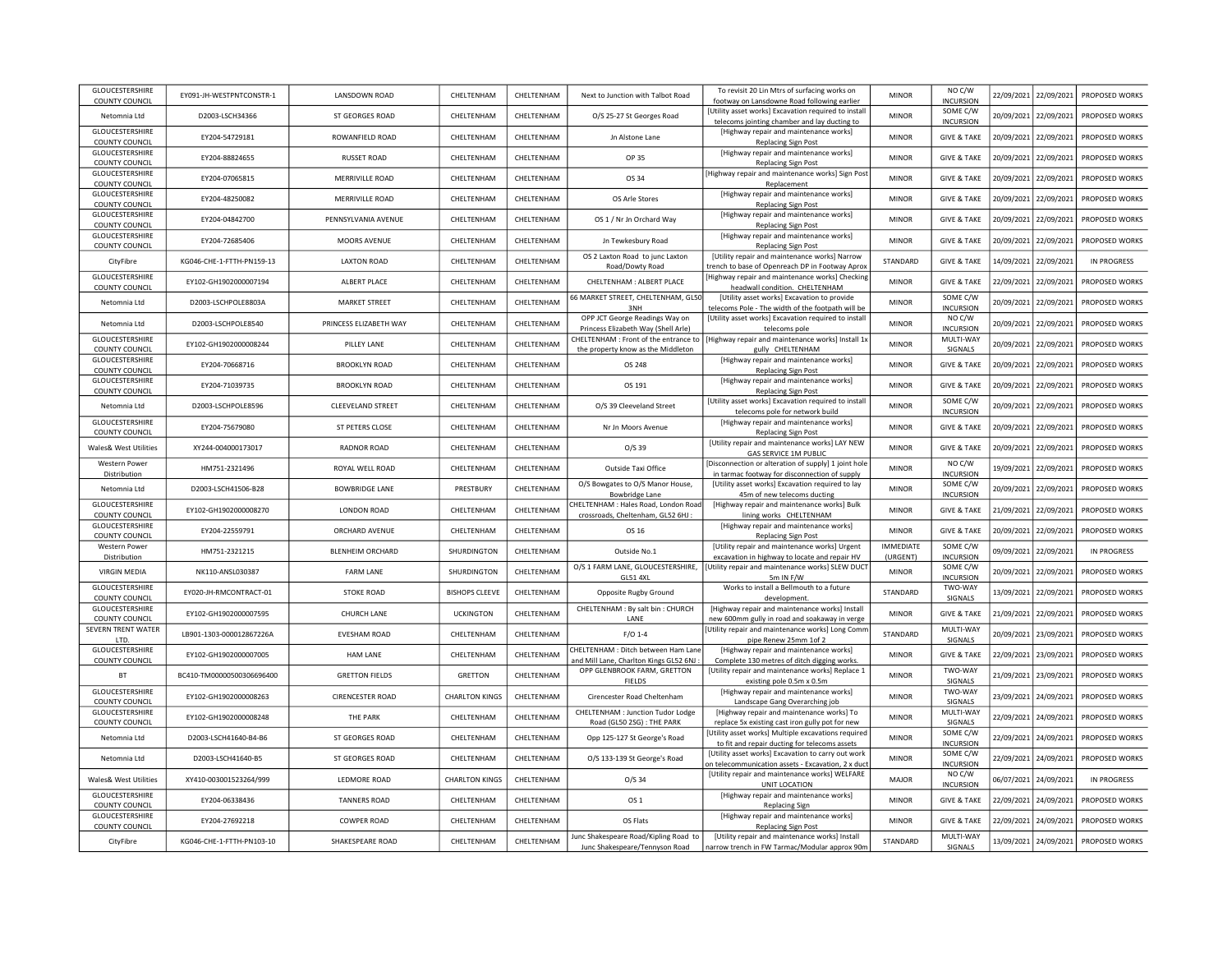| GLOUCESTERSHIRE<br>COUNTY COUNCIL    | EY091-LURSB292652         | <b>BOUNCERS LANE</b>                                      | CHELTENHAM            | CHELTENHAM  | footpath opposite 66-82                                                  | Removal of Former factory Boundary Wall to back<br>of Pavement edging - Safe working area required                        | STANDARD                     | SOME C/W<br><b>INCURSION</b> |            | 20/09/2021 24/09/2021 | PROPOSED WORKS     |
|--------------------------------------|---------------------------|-----------------------------------------------------------|-----------------------|-------------|--------------------------------------------------------------------------|---------------------------------------------------------------------------------------------------------------------------|------------------------------|------------------------------|------------|-----------------------|--------------------|
| GLOUCESTERSHIRE<br>COUNTY COUNCIL    | EY102-GH1902000007023     | ST STEPHENS ROAD                                          | CHELTENHAM            | CHELTENHAM  | CHELTENHAM : Junction Suffolk Road<br>(GL51 3AA) : ST STEPHENS ROAD      | [Highway repair and maintenance works] To<br>replace existing swan neck gully pot for new                                 | MAJOR                        | ROAD CLOSURE                 |            | 24/09/2021 24/09/2021 | PROPOSED WORKS     |
| CityFibre                            | KG046-CHE-1-FTTH-PN202-18 | <b>WYMANS LANE</b>                                        | CHELTENHAM            | CHELTENHAM  | Entrance to Runnings Road to new FW6<br>(to be built) entrance to new    | [Utility repair and maintenance works] [Statutory<br>Infrastructure Work] INSTALL FIBRE OPTIC                             | STANDARD                     | MULTI-WAY<br>SIGNALS         |            | 13/09/2021 24/09/2021 | <b>IN PROGRESS</b> |
| CityFibre                            | KG046-CHE-1-FTTH-PN160-11 | <b>BROOKLYN ROAD</b>                                      | CHELTENHAM            | CHELTENHAM  | Brooklyn Road junction with Arle Road                                    | [Utility repair and maintenance works] TM light<br>head set up, for works on Arle Road                                    | STANDARD                     | MULTI-WAY<br><b>SIGNALS</b>  |            | 14/09/2021 24/09/2021 | IN PROGRESS        |
| CityFibre                            | KG046-CHE-1-FTTH-PN160-8  | ARLE ROAD                                                 | CHELTENHAM            | CHELTENHAM  | Juc brooklyn Gardens - Grevil road                                       | [Utility repair and maintenance works] Installation<br>of duct for City Fibre build in the footway and the                | STANDARD                     | MULTI-WAY<br>SIGNALS         |            | 13/09/2021 24/09/2021 | <b>IN PROGRESS</b> |
| GLOUCESTERSHIRE<br>COUNTY COUNCIL    | EY204-02438470            | <b>DEVON AVENUE</b>                                       | CHELTENHAM            | CHEI TENHAM | OS <sub>1</sub>                                                          | [Highway repair and maintenance works] Sign<br>Replacement                                                                | <b>MINOR</b>                 | <b>GIVE &amp; TAKE</b>       | 22/09/2021 | 24/09/2021            | PROPOSED WORKS     |
| GLOUCESTERSHIRE<br>COUNTY COUNCIL    | EY204-08230282            | TEWKESBURY ROAD                                           | CHELTENHAM            | CHELTENHAM  | On Central Res                                                           | [Highway repair and maintenance works]<br>Replacing Sign Post                                                             | <b>MINOR</b>                 | <b>GIVE &amp; TAKE</b>       | 22/09/2021 | 24/09/2021            | PROPOSED WORKS     |
| Netomnia Ltd                         | D2003-LSCH34511NL         | TEWKESBURY ROAD                                           | CHELTENHAM            | CHELTENHAM  | O/S 107b Tewksbury Road                                                  | [Utility asset works] excavation required to install<br>new telecoms jointing chamber and lay 3m ducting                  | <b>MINOR</b>                 | NO C/W<br><b>INCURSION</b>   | 22/09/2021 | 24/09/2021            | PROPOSED WORKS     |
| GLOUCESTERSHIRE<br>COUNTY COUNCIL    | FY204-80099045            | ACCESS ROAD OFF TEWKESBURY ROAD TO<br><b>CENTRUM PARK</b> | CHELTENHAM            | CHELTENHAM  | Jn Tewkesbury Road                                                       | [Highway repair and maintenance works]<br>Replacing 2 x Sign Posts                                                        | <b>MINOR</b>                 | <b>GIVE &amp; TAKE</b>       | 22/09/2021 | 24/09/2021            | PROPOSED WORKS     |
| GTC                                  | ZP005-76635-CMU           | <b>GRETTON ROAD</b>                                       | GOTHERINGTON          | CHELTENHAM  | Approx 85m from the junction with<br>Manor Lane                          | [Utility repair and maintenance works] To excavate<br>to lay new gas main to new development (2m                          | <b>MINOR</b>                 | NO C/W<br><b>INCURSION</b>   | 22/09/2021 | 24/09/2021            | PROPOSED WORKS     |
| Wales& West Utilities                | XY244-004000171569        | <b>BADGEWORTH LANE</b>                                    | BADGEWORTH            | CHELTENHAM  | O/S ASHLEY VILLA LAYING TO NEWBUILD                                      | [Utility repair and maintenance works] LAY NEW<br>GAS SERVICE 11M PUBLIC                                                  | STANDARD                     | TWO-WAY<br>SIGNALS           | 20/09/2021 | 24/09/2021            | PROPOSED WORKS     |
| <b>SEVERN TRENT WATER</b><br>LTD.    | LB529-A7W-12758055A       | <b>GREET ROAD</b>                                         | WINCHCOMBE            | CHELTENHAM  | from old station house to kenelm rise                                    | [Utility asset works] Water Quality scheme to<br>renew 752m of existing water mains in                                    | MAJOR                        | MULTI-WAY<br>SIGNALS         | 05/07/2021 | 24/09/2021            | <b>IN PROGRESS</b> |
| Western Power<br>Distribution        | HM744-0703940             | CHURCH LANE                                               | STANLEY<br>PONTLARGE  | CHELTENHAM  | adjacent to the cottage                                                  | [Utility repair and maintenance works] Urgent -<br>Sign and Guard Generator - No Excavation                               | <b>IMMEDIATE</b><br>(URGENT) | NO C/W<br><b>INCURSION</b>   | 11/09/2021 | 24/09/2021            | IN PROGRESS        |
| BT                                   | BC008-PTMS286112B         | <b>SWINDON ROAD</b>                                       | CHELTENHAM            | CHELTENHAM  | SWINDON ROAD BY ST PAULS STREET                                          | [Utility asset works] THREE WAY LIGHTS ARE<br>OUTH CHELTENHAM GLOUCESTERSHIRE REQUIRED IN ORDER TO ACCESS THE NETWORK TO  | <b>MINOR</b>                 | MULTI-WAY<br>SIGNALS         | 26/09/2021 | 26/09/2021            | PROPOSED WORKS     |
| <b>BT</b>                            | BC008-PTMS286112A         | ST PAULS STREET SOUTH                                     | CHELTENHAM            | CHELTENHAM  | SWINDON ROAD BY ST PAULS STREET                                          | [Utility asset works] THREE WAY LIGHTS ARE<br>SOUTH CHELTENHAM GLOUCESTERSHIRE REQUIRED IN ORDER TO ACCESS THE NETWORK TO | <b>MINOR</b>                 | MULTI-WAY<br>SIGNALS         | 26/09/2021 | 26/09/2021            | PROPOSED WORKS     |
| <b>Western Power</b><br>Distribution | HM751-2312498             | LITTLE CLEEVEMOUNT                                        | CHELTENHAM            | CHELTENHAM  | Outside No. 1 and 3                                                      | [Utility asset works] 2 joint holes in tarmac<br>footway for supply alteration                                            | STANDARD                     | <b>GIVE &amp; TAKE</b>       | 16/09/2021 | 26/09/2021            | PROPOSED WORKS     |
| Wales& West Utilities                | XY244-004000172976        | <b>CIRENCESTER ROAD</b>                                   | <b>CHARLTON KINGS</b> | CHELTENHAM  | O/S 247                                                                  | [Utility repair and maintenance works] LAY NEW<br>GAS SERVICE 10M PUBLIC                                                  | STANDARD                     | MULTI-WAY<br>SIGNALS         | 21/09/2021 | 27/09/2021            | PROPOSED WORKS     |
| CityFibre                            | KG046-CHE-1-FTTH-PN103-13 | KIPLING ROAD                                              | CHELTENHAM            | CHELTENHAM  | Junc Shelley Road/Kipling Road to Junc<br>Kipling Road Wordsworth Avenue | [Utility repair and maintenance works] Narrow<br>trench to instal Fibre duct, FW Tarmac approx                            | STANDARD                     | <b>GIVE &amp; TAKE</b>       | 14/09/2021 | 27/09/2021            | <b>IN PROGRESS</b> |
| CityFibre                            | KG046-CHE-1-FTTH-PN160-9  | <b>BROOKLYN GARDENS</b>                                   | CHELTENHAM            | CHELTENHAM  | Brooklyn Gardens jn with Arle road                                       | [Utility repair and maintenance works] TM light<br>head set up, for works on Arle Road                                    | STANDARD                     | MULTI-WAY<br><b>SIGNALS</b>  | 14/09/2021 | 27/09/2021            | <b>IN PROGRESS</b> |
| CityFibre                            | KG046-CHE-1-FTTH-PN160-10 | MERRIVILLE ROAD                                           | CHELTENHAM            | CHELTENHAM  | Meriville Road jn with Arle Road                                         | [Utility repair and maintenance works] TM light<br>head set up, for works on Arle Road                                    | STANDARD                     | MULTI-WAY<br>SIGNALS         | 14/09/2021 | 27/09/2021            | <b>IN PROGRESS</b> |
| BT                                   | BC008-WBGDNR3S            | <b>CLEEVE ROAD</b>                                        | GOTHERINGTON          | CHELTENHAM  | os 5 Cleeve Road Gotherington GL52 9H                                    | [Utility repair and maintenance works] Access to<br>Underground structure - cable renewal to restore                      | <b>MAJOR</b>                 | ROAD CLOSURI                 | 20/09/2021 | 27/09/2021            | PROPOSED WORKS     |
| CityFibre                            | KG046-CHE-1-FTTH-PN114-30 | ROWANFIELD ROAD                                           | CHELTENHAM            | CHELTENHAM  | O/S 108 Rowanfield Road to JCN of<br>Libertus Road                       | [Utility repair and maintenance works] Excavation<br>in Carriageway to lay duct. Also TM Head is                          | STANDARD                     | <b>GIVE &amp; TAKE</b>       | 15/09/2021 | 28/09/2021            | <b>IN PROGRESS</b> |
| CityFibre                            | KG046-WRC-1-FTTH-PN114-31 | <b>GRIFFITHS AVENUE</b>                                   | CHELTENHAM            | CHELTENHAM  | O/S 2 Griffiths Avenue to JCN of Liberts<br>Road                         | [Utility repair and maintenance works] Excavation<br>in Carriageway to lay duct.                                          | STANDARD                     | <b>GIVE &amp; TAKE</b>       |            | 15/09/2021 28/09/2021 | <b>IN PROGRESS</b> |
| CityFibre                            | KG046-CHE-1-FTTH-PN103-18 | SHELLEY AVENUE                                            | CHELTENHAM            | CHELTENHAM  | Junc Shelley Road to Pole OS 21 Shelley<br>Avenue                        | [Utility repair and maintenance works] Trad trench<br>in FW to ASN 6 approx 50m                                           | STANDARD                     | <b>GIVE &amp; TAKE</b>       |            | 15/09/2021 28/09/2021 | <b>IN PROGRESS</b> |
| Netomnia Ltd                         | D2003-LSCH41586-B31A      | CLEEVEMOUNT ROAD                                          | CHELTENHAM            | CHELTENHAM  | O/S 33 Cleevemont Road to O/S 20<br>Cakebridge Road                      | [Utility asset works] Excavation required to install<br>18m of telecoms ducting                                           | <b>MINOR</b>                 | MULTI-WAY<br>SIGNALS         |            | 24/09/2021 28/09/2021 | PROPOSED WORKS     |
| Netomnia Ltd                         | D2003-LSCH41586-B31B      | <b>CAKEBRIDGE ROAD</b>                                    | CHELTENHAM            | CHELTENHAM  | O/S 33 Cleevemont Road to O/S 20<br>Cakebridge Road                      | [Utility asset works] Excavation required to install<br>18m of telecoms ducting                                           | <b>MINOR</b>                 | MULTI-WAY<br>SIGNALS         |            | 24/09/2021 28/09/2021 | PROPOSED WORKS     |
| CityFibre                            | KG046-CHE-1-FTTH-PN301-38 | <b>GLOUCESTER ROAD</b>                                    | CHELTENHAM            | CHELTENHAM  | O/S 59 GLOUCESTER ROAD & JUNCTION<br><b>SCHOLARS COURT</b>               | [Utility repair and maintenance works] Approx<br>10m. Excavate in Verge, Footway & Carriageway to                         | STANDARD                     | SOME C/W<br><b>INCURSION</b> |            | 22/09/2021 29/09/2021 | PROPOSED WORKS     |
| <b>Western Power</b><br>Distribution | HM751-2319500             | LONDON ROAD                                               | <b>CHARLTON KINGS</b> | CHELTENHAM  | Footpath outside new development                                         | [New service connection] 5 joint holes in tarmac<br>footway and 10m trenching in tarmac footway for                       | STANDARD                     | SOME C/W<br><b>INCURSION</b> |            | 22/09/2021 29/09/2021 | PROPOSED WORKS     |
| <b>Western Power</b><br>Distribution | HM751-2312592             | <b>BROOKLYN ROAD</b>                                      | CHELTENHAM            | CHELTENHAM  | outside even numbers 64 up to 90                                         | [Utility asset works] 12 joint holes in tarmac<br>footway and modular footway and 10m trenching                           | <b>MAJOR</b>                 | SOME C/W<br><b>INCURSION</b> |            | 14/09/2021 30/09/2021 | <b>IN PROGRESS</b> |
| Western Power<br>Distribution        | HM751-2312646             | HILLCOURT ROAD                                            | CHELTENHAM            | CHELTENHAM  | Side of 5 Yeldham Mews                                                   | [Utility asset works] 1 joint hole in tarmac footway<br>for supply alteration                                             | STANDARD                     | <b>GIVE &amp; TAKE</b>       |            | 20/09/2021 30/09/2021 | PROPOSED WORKS     |
| GLOUCESTERSHIRE<br>COUNTY COUNCIL    | EY102-GH1902000008040     | <b>BISHOPS CLEEVE BYPASS</b>                              | <b>BISHOPS CLEEVE</b> | CHELTENHAM  | <b>Bishops Cleeve Bypass</b>                                             | [Highway repair and maintenance works]<br>Construct footpath                                                              | STANDARD                     | <b>GIVE &amp; TAKE</b>       |            | 20/09/2021 30/09/2021 | PROPOSED WORKS     |
| GLOUCESTERSHIRE<br>COUNTY COUNCIL    | EY102-GH1902000008041     | <b>FVESHAM ROAD</b>                                       | <b>BISHOPS CLEEVE</b> | CHELTENHAM  | Evesham Road, Cheltenham                                                 | [Highway repair and maintenance works]<br>Construct footpath                                                              | STANDARD                     | <b>GIVE &amp; TAKE</b>       |            | 20/09/2021 30/09/2021 | PROPOSED WORKS     |
| GLOUCESTERSHIRE<br>COUNTY COUNCIL    | EY102-GH1902000008042     | <b>BRAMBLE CHASE</b>                                      | <b>BISHOPS CLEEVE</b> | CHELTENHAM  | <b>Bramble Chase</b>                                                     | [Highway repair and maintenance works]<br>Construct footpath                                                              | STANDARD                     | <b>GIVE &amp; TAKE</b>       | 20/09/2021 | 30/09/2021            | PROPOSED WORKS     |
| SEVERN TRENT WATER<br>LTD.           | LB525-A6S12842-01         | <b>CHARLTON CLOSE</b>                                     | CHELTENHAM            | CHELTENHAM  | O/S no. 17 Charlton Close                                                | [Utility asset works] Construction of a new MH<br>onto existing sewer and re-laying incoming sewer                        | STANDARD                     | <b>GIVE &amp; TAKE</b>       |            | 22/09/2021 01/10/2021 | PROPOSED WORKS     |
| CityFibre                            | KG046-CHE-1-FTTH-PN507-4  | <b>EVESHAM ROAD</b>                                       | CHELTENHAM            | CHELTENHAM  | Jnc Swindon Lane, Evesham Road to Jnc<br>Wellington Road, Evesham Road.  | [Utility repair and maintenance works] Approx.<br>1200m of trench work to install                                         | MAJOR                        | MULTI-WAY<br>SIGNALS         |            | 14/09/2021 01/10/2021 | <b>IN PROGRESS</b> |
| CityFibre                            | KG046-CHE-1-FTTH-PN311-31 | HONEYBOURNE WAY                                           | CHELTENHAM            | CHELTENHAM  | St James Roundabout                                                      | [Utility repair and maintenance works] Approx<br>20m Excavate in carriageway across St James                              | STANDARD                     | MULTI-WAY<br>SIGNALS         |            | 20/09/2021 01/10/2021 | PROPOSED WORKS     |
| Wales& West Utilities                | XY410-003001507989        | SANDOWN ROAD                                              | <b>BISHOPS CLEEVE</b> | CHELTENHAM  | O/S NO. 17 - JUNC HERTFORD ROAD &<br>O/S NO. 25 JUNCTION HARDY ROAD      | [Utility repair and maintenance works] REPLACE<br>21M OF OLD METALLIC GAS MAINS WITH NEW                                  | STANDARD                     | <b>GIVE &amp; TAKE</b>       |            | 20/09/2021 01/10/2021 | PROPOSED WORKS     |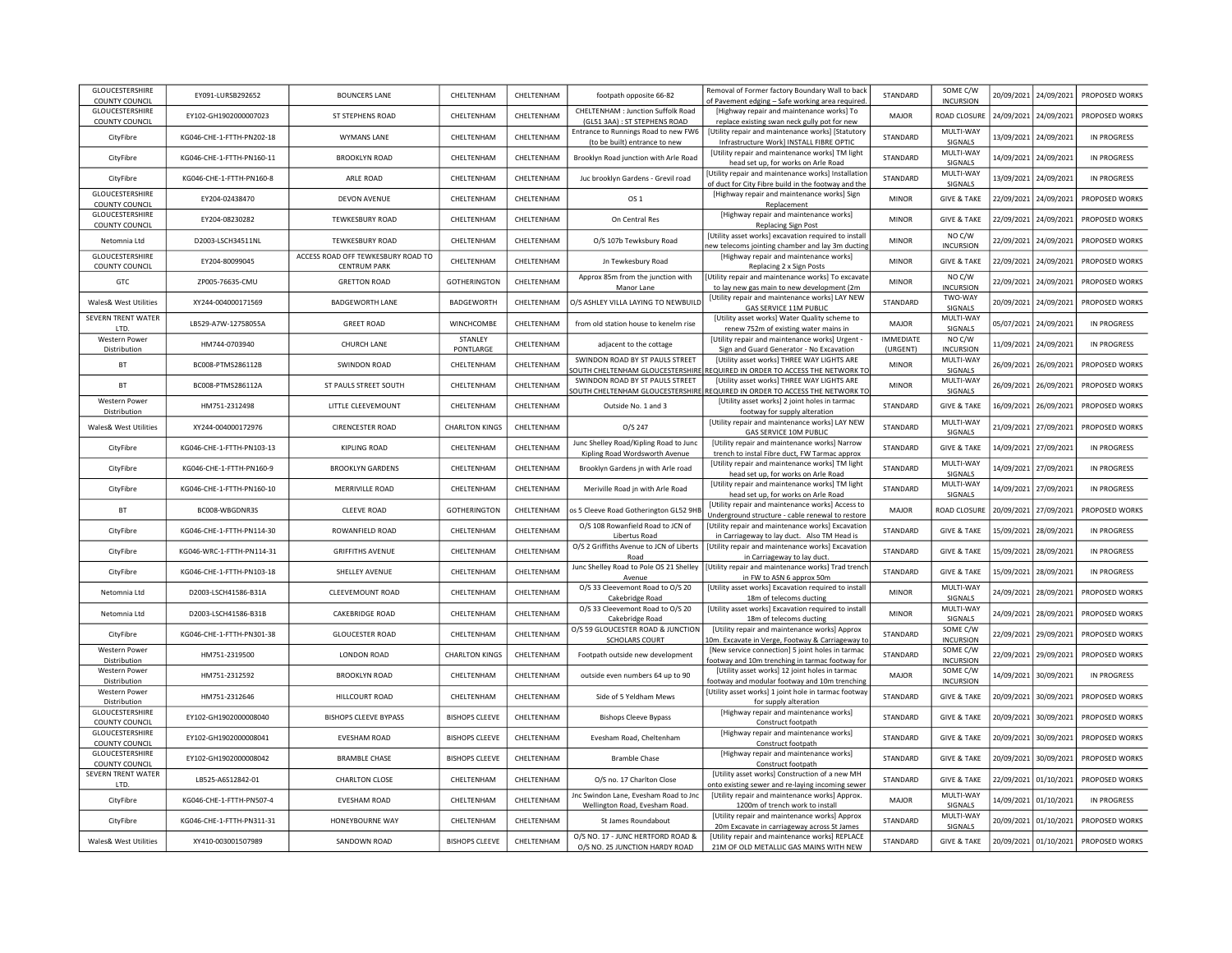| CityFibre                                       | KG046-CHE-1-FTTH-PN114-10 | <b>LIBERTUS ROAD</b>                                                       | CHELTENHAM            | CHELTENHAM | JUNCTION GLOUCESTER ROAD TO<br><b>TENNYSON ROAD</b>                   | [Utility repair and maintenance works] Approx<br>450m. Excavate in Verge, Footway & Carriageway                    | MAJOR        | MULTI-WAY<br>SIGNALS         |            | 23/08/2021 04/10/2021 | <b>IN PROGRESS</b> |
|-------------------------------------------------|---------------------------|----------------------------------------------------------------------------|-----------------------|------------|-----------------------------------------------------------------------|--------------------------------------------------------------------------------------------------------------------|--------------|------------------------------|------------|-----------------------|--------------------|
| GLOUCESTERSHIRE<br><b>COUNTY COUNCIL</b>        | EY020-GB1309              | <b>HIGH STREET</b>                                                         | <b>WINCHCOMBE</b>     | CHELTENHAM | Lloyds Bank                                                           | Development works to Building adj public footway                                                                   | MAIOR        | NO C/W<br><b>INCURSION</b>   | 13/09/2021 | 04/10/2021            | PROPOSED WORKS     |
| Wales& West Utilities                           | XY410-003001235755/01     | <b>BUCKLES CLOSE</b>                                                       | <b>CHARLTON KINGS</b> | CHELTENHAM | UNC BUCKLES CLOSE/GLYNROSA ROAD                                       | [Utility repair and maintenance works] REPLACE                                                                     | MAJOR        | <b>GIVE &amp; TAKE</b>       | 29/07/2021 | 06/10/2021            | IN PROGRESS        |
| <b>GLOUCESTERSHIRE</b><br>COUNTY COUNCIL        | EY102-GH1902000007335     | COLESBOURNE ROAD                                                           | CHELTENHAM            | CHELTENHAM | O/S NO. 37 BUCKLES CLOSE<br>CHELTENHAM COLESBOURNE ROAD               | 230M OF 2IN, 100MM ST, DI WITH 230M OF<br>[Highway repair and maintenance works] Footway<br>resurfacing CHELTENHAM | <b>MAJOR</b> | ROAD CLOSURE                 | 16/09/2021 | 08/10/2021            | PROPOSED WORKS     |
| CityFibre                                       | KG046-CHE-1-FTTH-PN105-34 | CAMPDEN ROAD                                                               | CHELTENHAM            | CHELTENHAM | Junc Campden Road/behhall avenue to<br>end of Campden avenue road end | [Utility repair and maintenance works] Installation<br>of duct for City Fibre build in the footway and the         | <b>MAJOR</b> | <b>GIVE &amp; TAKE</b>       | 31/08/2021 | 11/10/2021            | <b>IN PROGRESS</b> |
| CityFibre                                       | KG046-CHE-1-FTTH-PN113-16 | NETTLETON ROAD                                                             | CHELTENHAM            | CHELTENHAM | Outside 85 Nettleton Road to Outside 5<br>Nettleton Road              | [Utility repair and maintenance works] Installation<br>of duct for City Fibre build in the footway and the         | <b>MAJOR</b> | SOME C/W<br><b>INCURSION</b> | 06/09/2021 | 15/10/2021            | <b>IN PROGRESS</b> |
| CityFibre                                       | KG046-CHE-1-FTTH-PN103-7  | SHELLEY ROAD                                                               | CHELTENHAM            | CHELTENHAM | From Junction Pittman Road to Junction<br><b>Tennyson Road</b>        | [Utility repair and maintenance works] Excavatior<br>in the footpath/CW where needed - Road crossing               | <b>MAJOR</b> | SOME C/W<br><b>INCURSION</b> | 13/09/2021 | 22/10/2021            | <b>IN PROGRESS</b> |
| CityFibre                                       | KG046-CHE-1-FTTH-PN311-29 | ST GEORGES ROAD                                                            | CHELTENHAM            | CHELTENHAM | St Georges Road, Jct of Overton Park<br>Road to Jct of Bayshill Road  | [Utility repair and maintenance works] Approx<br>310m Excavate in carriageway, 5m in footway                       | <b>MAJOR</b> | TWO-WAY<br>SIGNALS           | 20/09/2021 | 29/10/2021            | PROPOSED WORKS     |
| GLOUCESTERSHIRE<br>COUNTY COUNCIL               | EY020-LURSB735048         | <b>GRETTON ROAD</b>                                                        | <b>GOTHERINGTON</b>   | CHELTENHAM | outside 59                                                            | S278 Works                                                                                                         | <b>MAJOR</b> | TWO-WAY<br>SIGNALS           | 20/09/2021 | 29/10/2021            | PROPOSED WORKS     |
| GLOUCESTERSHIRE<br>COUNTY COUNCIL               | EY101-WCTIS4              | <b>GLOUCESTER ROAD</b>                                                     | CHELTENHAM            | CHELTENHAM | A40 Court Roundabout                                                  | [Highway improvement works] Arle Court<br>Improvements                                                             | MAJOR        | <b>LANE CLOSURE</b>          | 01/07/2020 | 31/10/2021            | <b>IN PROGRESS</b> |
| GLOUCESTERSHIRE<br><b>COUNTY COUNCIL</b>        | EY101-WCTIS9              | <b>GLOUCESTER ROAD</b>                                                     | CHELTENHAM            | CHELTENHAM | B4063                                                                 | [Highway improvement works] Arle Court<br>Improvements                                                             | MAJOR        | <b>LANE CLOSURE</b>          | 01/07/2020 | 31/10/2021            | <b>IN PROGRESS</b> |
| GLOUCESTERSHIRE<br>COUNTY COUNCIL               | EY101-WCTIS11             | HATHERLEY LANE                                                             | CHELTENHAM            | CHELTENHAM | Hatherley Lane                                                        | [Highway improvement works] Arle Court<br>Improvements                                                             | MAJOR        | <b>LANE CLOSURE</b>          | 01/07/2020 | 31/10/2021            | <b>IN PROGRESS</b> |
| GLOUCESTERSHIRE<br>COUNTY COUNCIL               | EY101-WCTIS10             | <b>FIDDLERS GREEN LANE</b>                                                 | CHELTENHAM            | CHELTENHAM | <b>Fiddlers Green Lane</b>                                            | [Highway improvement works] Arle Court<br>Improvements                                                             | <b>MAJOR</b> | <b>LANE CLOSURE</b>          | 01/07/2020 | 31/10/2021            | <b>IN PROGRESS</b> |
| GLOUCESTERSHIRE<br><b>COUNTY COUNCIL</b>        | EY101-WCTIS3              | A40 GOLDEN VALLEY EASTBOUND SLIP ROAD<br>ON FROM ROUNDABOUT                | CHELTENHAM            | CHELTENHAM | A40 Golden Valley Slip Road                                           | [Highway improvement works] A40 EB Widening<br>M5 J11 to Arle Court                                                | <b>MAJOR</b> | <b>LANE CLOSURE</b>          | 01/07/2020 | 31/10/2021            | <b>IN PROGRESS</b> |
| GLOUCESTERSHIRE<br><b>COUNTY COUNCIL</b>        | EY101-WCTIS2              | A40 GOLDEN VALLEY EASTBOUND CENTRE<br>JUNCTION TO SLIP ROAD ON             | CHELTENHAM            | CHELTENHAM | A40 Golden Valley Overbridge                                          | [Highway improvement works] A40 EB Widening<br>M5 J11 to Arle Court                                                | <b>MAJOR</b> | <b>LANE CLOSURE</b>          | 01/07/2020 | 31/10/2021            | IN PROGRESS        |
| Wales& West Utilities                           | XY410-003001507993/01     | <b>HARDY ROAD</b>                                                          | <b>BISHOPS CLEEVE</b> | CHELTENHAM | JUNC SANDOWN ROAD-JUNC<br><b>GOTHERINGTON LANE</b>                    | [Utility repair and maintenance works] REPLACE<br>382M OF OLD METALLIC GAS MAINS WITH NEW                          | MAJOR        | <b>GIVE &amp; TAKE</b>       | 20/09/2021 | 05/11/2021            | PROPOSED WORKS     |
| <b>Wales&amp; West Utilities</b>                | XY410-003001235752/01     | <b>GLYNROSA ROAD</b>                                                       | <b>CHARLTON KINGS</b> | CHELTENHAM | JUNC EAST END ROAD/GLYNROSA ROAD<br>O/S NO.34 GLYNROSA ROAD           | [Utility repair and maintenance works] REPLACE<br>410M OF 2IN, 100MM ST, DI WITH 410M OF                           | <b>MAJOR</b> | <b>GIVE &amp; TAKE</b>       | 13/09/2021 | 19/11/2021            | PROPOSED WORKS     |
| <b>Wales&amp; West Utilities</b>                | XY410-003001235757/01     | <b>FAST FND ROAD</b>                                                       | <b>CHARLTON KINGS</b> | CHELTENHAM | O/S NO. 19/21 EAST END ROAD - O/S<br>NO. 2 EAST END ROAD              | [Utility repair and maintenance works] REPLACE<br>55M OF 2IN, 100MM ST, DI WITH 55M OF 40MM                        | <b>MAJOR</b> | <b>GIVE &amp; TAKE</b>       | 13/09/2021 | 19/11/2021            | PROPOSED WORKS     |
| <b>GLOUCESTERSHIRE</b><br><b>COUNTY COUNCIL</b> | EY101-WCTIS18             | <b>GRIFFITHS AVENUE</b>                                                    | CHELTENHAM            | CHELTENHAM | Griffiths Avenue access to A40<br>Gloucester Road                     | [Highway improvement works] New raised table<br>crossing                                                           | <b>MAJOR</b> | SOME C/W<br><b>INCURSION</b> | 01/09/2021 | 30/11/2021            | PROPOSED WORKS     |
| GLOUCESTERSHIRE<br><b>COUNTY COUNCIL</b>        | EY101-WCTIS15             | KINGSLEY GARDENS                                                           | CHELTENHAM            | CHELTENHAM | Kingsley Gardens access to A40<br>Gloucester Road                     | [Highway improvement works] New raised table<br>crossing                                                           | MAJOR        | SOME C/W<br><b>INCURSION</b> | 01/09/2021 | 30/11/2021            | PROPOSED WORKS     |
| GLOUCESTERSHIRE<br><b>COUNTY COUNCIL</b>        | EY101-WCTIS19             | CHURCH ROAD                                                                | <b>ST MARKS</b>       | CHELTENHAM | Chruch road access to A40 Gloucester<br>road                          | [Highway improvement works] New raised table<br>crossing                                                           | <b>MAJOR</b> | SOME C/W<br><b>INCURSION</b> | 01/09/2021 | 30/11/2021            | PROPOSED WORKS     |
| GLOUCESTERSHIRE<br>COUNTY COUNCIL               | EY101-WCTIS17             | OLDFIELD CRESCENT                                                          | CHELTENHAM            | CHELTENHAM | Oldfield Crescent access to A40<br>Gloucester Road                    | [Highway improvement works] New raised table<br>crossing                                                           | <b>MAJOR</b> | SOME C/W<br><b>INCURSION</b> | 01/09/2021 | 30/11/2021            | PROPOSED WORKS     |
| GLOUCESTERSHIRE<br>COUNTY COUNCIL               | EY101-WCTIS16             | <b>TENNYSON ROAD</b>                                                       | CHELTENHAM            | CHELTENHAM | Tennyson Road access to A40 Gloucester<br>Road                        | [Highway improvement works] New raised table<br>crossing                                                           | <b>MAJOR</b> | SOME C/W<br><b>INCURSION</b> | 01/09/2021 | 30/11/2021            | PROPOSED WORKS     |
| GLOUCESTERSHIRE<br><b>COUNTY COUNCIL</b>        | EY102-GH1901000005695     | <b>BADGEWORTH LANE</b>                                                     | BADGEWORTH            | CHELTENHAM | Badgeworth Lane                                                       | [Highway repair and maintenance works] Pre<br>Surface Dressing Patching Badgeworth Lane                            | <b>MAJOR</b> | ROAD CLOSURE                 | 01/09/2021 | 30/11/2021            | PROPOSED WORKS     |
| Wales& West Utilities                           | XY245-003001599172        | FOOTWAY SOUTH OF 2 NORTON CLOSE AND<br>ADJOINING WESTSIDE OF 2 TO 12 EVENS | WINCHCOMBE            | CHELTENHAM | ADJ OF 2 - REAR OF 12 NORTON CLOSE                                    | [Utility repair and maintenance works] REPLACE<br>80M XGAS MAINS AND 6 X SERVICES                                  | MAJOR        | <b>GIVE &amp; TAKE</b>       |            | 02/09/2021 07/12/2021 | <b>IN PROGRESS</b> |
| Wales& West Utilities                           | XY245-003001599177        | FOOTWAY ADJOINING WESTSIDE OF 1 TO 9<br>ODDS NORTON CLOSE                  | WINCHCOMBE            | CHELTENHAM | REAR OF 1-9 NORTON CLOSE                                              | [Utility repair and maintenance works] REPLACE<br>38M X GAS MAINS AND 5 X SERVICES                                 | MAJOR        | <b>GIVE &amp; TAKE</b>       |            | 02/09/2021 07/12/2021 | <b>IN PROGRESS</b> |
| Wales& West Utilities                           | XY245-003001599174        | FOOTWAY ADJOINING WESTSIDE OF 6 TO 18<br>EVENS HUDDLESTON ROAD             | WINCHCOMBE            | CHELTENHAM | REAR OF 6-18 HUDDLESTON RD                                            | [Utility repair and maintenance works] REPLACE 50<br>M XGAS MAINS AND 7 SERVICES                                   | <b>MAJOR</b> | <b>GIVE &amp; TAKE</b>       |            | 02/09/2021 07/12/2021 | <b>IN PROGRESS</b> |
| Wales& West Utilities                           | XY245-003001599179        | FOOTWAY WEST OF 1 TO 7 ODDS<br>KYDERMINSTER ROAD AND NORTH OF 1 TO 5       | WINCHCOMBE            | CHELTENHAM | REAR OF 1-5 CLARENDON RD                                              | [Utility repair and maintenance works] REPLACE<br>27M X GAS MAINS AND 3 SERVICES                                   | <b>MAJOR</b> | <b>GIVE &amp; TAKE</b>       |            | 02/09/2021 07/12/2021 | <b>IN PROGRESS</b> |
| Wales& West Utilities                           | XY245-003001599182        | FOOTWAY FROM KYDERMINSTER ROAD TO<br><b>GRETTON ROAD</b>                   | WINCHCOMBE            | CHELTENHAM | REAR OF 1 - 15 HUDDLESTON RD                                          | [Utility repair and maintenance works] REPLACE<br>76M X GAS MAINS AND 8 SERVICES                                   | MAJOR        | <b>GIVE &amp; TAKE</b>       |            | 02/09/2021 07/12/2021 | IN PROGRESS        |
| Wales& West Utilities                           | XY245-003001599181        | FOOTWAY ADJOINING SOUTHSIDE OF 1 TO 9<br>ODDS ELDERSFIELD CLOSE            | WINCHCOMBE            | CHELTENHAM | REAR OF 1-9 ELDERSFIELD                                               | [Utility repair and maintenance works] REPLACE<br>29M X GAS MAINS AND 5 SERVICES                                   | <b>MAJOR</b> | <b>GIVE &amp; TAKE</b>       |            | 02/09/2021 07/12/2021 | <b>IN PROGRESS</b> |
| Wales& West Utilities                           | XY245-003001599180        | FOOTWAY ADJOINING SOUTHSIDE OF 2 TO 8<br><b>CLAREDON ROAD</b>              | WINCHCOMBE            | CHELTENHAM | REAR OF 2 - 8 CLAREDOWN RD                                            | [Utility repair and maintenance works] REPLACE<br>43M X GAS MAINS AND 6 X SERVICES                                 | <b>MAJOR</b> | <b>GIVE &amp; TAKE</b>       |            | 02/09/2021 07/12/2021 | <b>IN PROGRESS</b> |
| GLOUCESTERSHIRE<br><b>COUNTY COUNCIL</b>        | EY101-WCTIS20             | <b>LANSDOWN ROAD</b>                                                       | CHELTENHAM            | CHELTENHAM | Extent or road works into A40 Lansdowr<br>Road.                       | [Highway improvement works] Upgrade junction<br>petween A40 (Gloucester & Lansdown) and Churcl                     | MAJOR        | SOME C/W<br><b>INCURSION</b> |            | 04/01/2021 25/01/2022 | PROPOSED WORKS     |
| GLOUCESTERSHIRE<br><b>COUNTY COUNCIL</b>        | EY101-WCTIS12             | <b>GLOUCESTER ROAD</b>                                                     | CHELTENHAM            | CHELTENHAM | A40 Gloucester Road                                                   | [Highway improvement works] Cheltenham<br>Transport Improvement Scheme Phase 3: Improve                            | <b>MAJOR</b> | LANE CLOSURE                 | 04/01/2021 | 28/01/2022            | PROPOSED WORKS     |
| GLOUCESTERSHIRE<br><b>COUNTY COUNCIL</b>        | EY101-WCTIS14             | PRINCESS ELIZABETH WAY                                                     | CHELTENHAM            | CHELTENHAM | Princess Elizabeth Way                                                | [Highway improvement works] Transport<br>Cheltenham Improvement Scheme Phase 3:                                    | <b>MAJOR</b> | LANE CLOSURE                 | 04/01/2021 | 28/01/2022            | PROPOSED WORKS     |
| GLOUCESTERSHIRE<br><b>COUNTY COUNCIL</b>        | EY101-WCTIS13             | <b>TELSTAR WAY</b>                                                         | CHELTENHAM            | CHELTENHAM | <b>Telstar Way</b>                                                    | [Highway improvement works] Transport<br>Cheltenham Improvement Scheme Phase 3:                                    | <b>MAJOR</b> | LANE CLOSURE                 | 04/01/2021 | 28/01/2022            | PROPOSED WORKS     |
| GLOUCESTERSHIRE<br><b>COUNTY COUNCIL</b>        | EY101-43072765            | HUBBLE ROAD                                                                | CHELTENHAM            | CHELTENHAM | Hubble Road                                                           | [Highway improvement works] Hubble Road<br>Cycleway Scheme                                                         | MAJOR        | SOME C/W<br><b>INCURSION</b> |            | 02/08/2021 01/02/2022 | PROPOSED WORKS     |
| GLOUCESTERSHIRE<br><b>COUNTY COUNCIL</b>        | EY101-1300024             | <b>BADGEWORTH ROAD</b>                                                     | CHELTENHAM            | CHELTENHAM | Junction with B4063                                                   | [Highway improvement works] New uncontrolled<br>pedestrian crossing and footway links to it.                       | MAJOR        | SOME C/W<br><b>INCURSION</b> | 06/09/2021 | 31/03/2022            | PROPOSED WORKS     |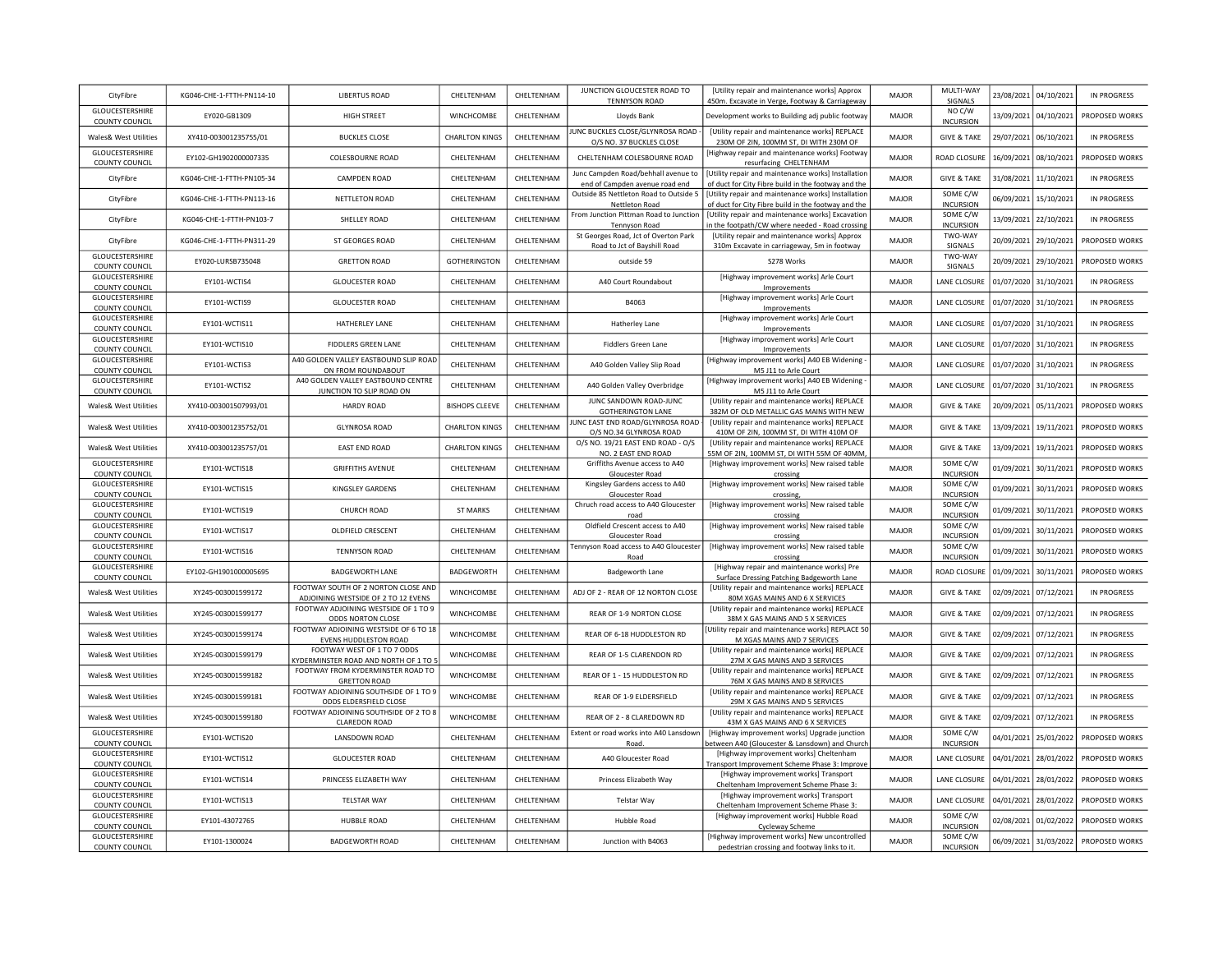| Gigaclear                                         | KA080-GC/C223316/S550970  | <b>BISHTON LANE</b>                               | TIDENHAM                                      | CHEPSTOW                   | CW, VERGE ALONG BISHTON LANE                                                | [Utility repair and maintenance works] LOCATING<br>AND RESOLVING BLOCKAGES                                  | <b>MINOR</b>                          | SOME C/W<br><b>INCURSION</b>       |            | 23/09/2021 27/09/2021 | PROPOSED WORKS        |
|---------------------------------------------------|---------------------------|---------------------------------------------------|-----------------------------------------------|----------------------------|-----------------------------------------------------------------------------|-------------------------------------------------------------------------------------------------------------|---------------------------------------|------------------------------------|------------|-----------------------|-----------------------|
| GLOUCESTERSHIRE<br>COUNTY COUNCIL                 | EY030-1281/CHERINGTONSHOW | 3/190 MAIN STREET THROUGH CHERINGTON              | CHERINGTON                                    | CHERINGTON                 | Cricket Ground to Village Green                                             | Cherington Show                                                                                             | <b>MINOR</b>                          | <b>ROAD CLOSURE</b>                |            | 19/09/2021 19/09/2021 | PROPOSED WORKS        |
| GLOUCESTERSHIRE<br>COUNTY COUNCIL                 | EY030-VDK11329675         | <b>HAYSUMS CLOSE</b>                              | CHIPPING<br>CAMPDEN                           | CHIPPING<br>CAMPDEN        | 10                                                                          | <b>VDK</b>                                                                                                  | <b>MINOR</b>                          | SOME C/W<br><b>INCURSION</b>       |            | 16/09/2021 19/09/2021 | PROPOSED WORKS        |
| Western Power<br>Distribution                     | HM741-0698620             | PAXFORD ROAD                                      | CHIPPING<br>CAMPDEN                           | CHIPPING<br>CAMPDEN        | Outside Little Oak Cottage                                                  | [Utility repair and maintenance works] Tree<br>trimming - No excavation                                     | <b>MINOR</b>                          | TWO-WAY<br><b>SIGNALS</b>          |            | 21/09/2021 21/09/2021 | PROPOSED WORKS        |
| <b>Thames Water Utilities</b><br>Ltd              | MU039-NOT-269260          | LEYSBOURNE                                        | CHIPPING<br>CAMPDEN                           | CHIPPING                   | OLD SCHOOL HOUSE                                                            | [Utility asset works] WATER METER INSTALLATION<br>IN THE FOOTWAY                                            | <b>MINOR</b>                          | NO C/W<br><b>INCURSION</b>         |            | 21/09/2021 23/09/2021 | PROPOSED WORKS        |
| GLOUCESTERSHIRE                                   | EY102-GH1902000008266     | LONG HILL                                         | CHIPPING                                      | CAMPDEN<br>CHIPPING        | Long Hill Chipping Campden                                                  | [Highway repair and maintenance works]                                                                      | STANDARD                              | TWO-WAY                            |            | 20/09/2021 24/09/2021 | PROPOSED WORKS        |
| <b>COUNTY COUNCIL</b><br>GLOUCESTERSHIRE          | EY102-GH1902000006787     | PAXFORD ROAD                                      | CAMPDEN<br>CHIPPING                           | CAMPDEN<br><b>CHIPPING</b> | CHIPPING CAMPDEN : paxford road by                                          | Landscape Gang Overarching job<br>[Highway repair and maintenance works] erect                              | MAJOR                                 | SIGNALS<br>TWO-WAY                 |            | 31/12/2020 31/12/2021 | IN PROGRESS           |
| <b>COUNTY COUNCIL</b>                             |                           |                                                   | CAMPDEN                                       | CAMPDEN                    | white house : PAXFORD ROAD                                                  | and maintain traffic signals to protect failing                                                             | <b>IMMEDIATE</b>                      | SIGNALS<br>SOME C/W                |            |                       |                       |
| SEVERN TRENT WATER<br>LTD.                        | LB901-1303-000012883691   | FOREST VALE ROAD                                  | CINDERFORD                                    | CINDERFORD                 | <b>CORNER OF CRABTREE ROAD</b>                                              | [Utility repair and maintenance works] HV Bbox<br>Install 25mm and Meter                                    | (URGENT)                              | <b>INCURSION</b>                   |            | 14/09/2021 16/09/2021 | <b>IN PROGRESS</b>    |
| Gigaclear                                         | KA170-OCU-CIND-7          | STEAM MILLS ROAD                                  | CINDERFORD                                    | CINDERFORD                 | Works located along Steam Mill road                                         | [Utility repair and maintenance works] Works<br>programmed to take place at location is to use              | <b>MINOR</b>                          | <b>GIVE &amp; TAKE</b>             |            | 16/09/2021 17/09/2021 | PROPOSED WORKS        |
| Wales& West Utilities                             | XY244-003001493328        | <b>WESTFIELD ROAD</b>                             | CINDERFORD                                    | CINDERFORD                 | JUNCTION OF EDGE HILLS ROAD TO O/S<br><b>NO.23</b>                          | [Utility repair and maintenance works] REPLACE<br>59M OF OLD METALLIC GAS MAINS WITH NEW                    | <b>MAJOR</b>                          | <b>GIVE &amp; TAKE</b>             |            | 03/08/2021 20/09/2021 | IN PROGRESS           |
| Gigaclear                                         | KA080-GC/C230538/S541995A | LITTLEDEAN FOOTPATH 36                            | CINDERFORD                                    | CINDERFORD                 | FW CW JUNCTION OF ABENHALL ROAD                                             | [Utility repair and maintenance works] Locating<br>and Resolving Blockages                                  | <b>MINOR</b>                          | SOME C/W<br><b>INCURSION</b>       |            | 17/09/2021 21/09/2021 | PROPOSED WORKS        |
| Gigaclear                                         | KA170-OCU-CIND-003        | <b>BELLE VUE ROAD</b>                             | CINDERFORD                                    | CINDERFORD                 | Outside 62 Belle Vue Road Cinderford                                        | [Utility repair and maintenance works] Access to<br>CW box for roping and sub sucting                       | <b>MINOR</b>                          | STOP/GO<br><b>BOARDS</b>           | 21/09/2021 | 23/09/2021            | PROPOSED WORKS        |
| GLOUCESTERSHIRE<br><b>COUNTY COUNCIL</b>          | EY102-GH1902000007683     | <b>FLAXLEY STREET</b>                             | CINDERFORD                                    | CINDERFORD                 | CINDERFORD : jnc flaxley street and<br>woodside street cinderford : FLAXLEY | [Highway repair and maintenance works]<br>investigate soft spot CINDERFORD                                  | MAJOR                                 | <b>ROAD CLOSUR</b>                 |            | 20/09/2021 23/09/2021 | PROPOSED WORKS        |
| SEVERN TRENT WATER<br>LTD.                        | LB906-0000-000041034575   | <b>WESTERLEY CLOSE</b>                            | CINDERFORD                                    | CINDERFORD                 | ON FOOTWAY OUTSIDE NUMBER 23                                                | [Utility repair and maintenance works] Install<br>external meter in boundary box at depth of under          | <b>MINOR</b>                          | NO C/W<br><b>INCURSION</b>         | 21/09/2021 | 23/09/2021            | PROPOSED WORKS        |
| SEVERN TRENT WATER<br>LTD.                        | LB901-1303-000012872739   | <b>CRABTREE ROAD</b>                              | <b>FOREST VALE</b><br><b>IDUSTRIAL ESTATE</b> | CINDERFORD                 | APPROX 94M NORTH WEST OF UNIT 24                                            | [Utility repair and maintenance works] HV<br>Boundary box Renew 25mm                                        | <b>MINOR</b>                          | NO C/W<br><b>INCURSION</b>         |            | 21/09/2021 23/09/2021 | PROPOSED WORKS        |
| Gigaclear                                         | KA170-OCU-CIND-001        | STEAM MILLS ROAD                                  | CINDERFORD                                    | CINDERFORD                 | Stem Mills Rd junction of Valley Road                                       | [Utility repair and maintenance works] Non                                                                  | <b>MINOR</b>                          | MULTI-WAY                          |            | 22/09/2021 24/09/2021 | PROPOSED WORKS        |
| Gigaclear                                         | KA170-OCU-CIND-002        | ST WHITES ROAD                                    | CINDERFORD                                    | CINDERFORD                 | Cinderford<br>St. Whites Road junction of Church Road                       | excavation works, PIA using existing pots for fibre<br>[Utility repair and maintenance works] Non           | <b>MINOR</b>                          | SIGNALS<br>MULTI-WAY               |            | 22/09/2021 24/09/2021 | PROPOSED WORKS        |
| Western Power                                     | HM755-2291505A            | PARRAGATE                                         | CINDERFORD                                    | CINDERFORD                 | Cinderford<br>Side of 23                                                    | excavation works, PIA using existing pots for fibre<br>[Utility asset works] 1 joint hole in tarmac footway | MAJOR                                 | SIGNALS<br>SOME C/W                |            | 03/08/2021 27/09/2021 | <b>IN PROGRESS</b>    |
| Distribution<br>Western Power                     | HM755-2291505B            | <b>STATION TERRACE</b>                            | CINDERFORD                                    | CINDERFORD                 | Outside 2a to opposite 28                                                   | and 22m trenching in tarmac footway and tarmac<br>[Utility asset works] 1 joint hole in tarmac footway      | MAJOR                                 | <b>INCURSION</b><br>SOME C/W       |            | 03/08/2021 27/09/2021 | <b>IN PROGRESS</b>    |
| Distribution<br>Western Power                     |                           |                                                   |                                               |                            |                                                                             | and 40m trenching in tarmac footway for cable<br>[Utility asset works] 66m trenching in tarmac road         |                                       | <b>INCURSION</b>                   |            |                       |                       |
| Distribution<br>Western Power                     | HM755-2291505F            | <b>BARLEY CORN SQUARE</b>                         | CINDERFORD                                    | CINDERFORD                 | From 38 to 34                                                               | for cable overlay. LONG DELAYS ON THIS<br>[Utility asset works] 27 joint holes in tarmac                    | MAJOR                                 | <b>GIVE &amp; TAKE</b><br>SOME C/W |            | 03/08/2021 27/09/2021 | IN PROGRESS           |
| Distribution                                      | HM755-2291505D            | <b>STATION STREET</b>                             | CINDERFORD                                    | CINDERFORD                 | From the The Keelings to outside 1                                          | footway and 426m trenching in tarmac footway                                                                | <b>MAJOR</b>                          | <b>INCURSION</b><br>SOME C/W       |            | 03/08/2021 27/09/2021 | <b>IN PROGRESS</b>    |
| Western Power<br>Distribution                     | HM755-2291505E            | PARRAGATE ROAD                                    | CINDERFORD                                    | CINDERFORD                 | Outside 21-23                                                               | [Utility asset works] 2 joint holes in tarmac<br>footway and grass verge and 20m trenching in               | <b>MAJOR</b>                          | <b>INCURSION</b>                   |            | 03/08/2021 27/09/2021 | <b>IN PROGRESS</b>    |
| Western Power<br>Distribution                     | HM755-2291505C            | FOOTWAY ADJOINING 8 TO 18 EVENS<br>PARRAGATE ROAD | CINDERFORD                                    | CINDERFORD                 | From No. 8-16                                                               | [Utility asset works] 1 joint hole in tarmac footway<br>and 28m trenching in tarmac footway and grass       | MAJOR                                 | SOME C/W<br><b>INCURSION</b>       |            | 03/08/2021 27/09/2021 | <b>IN PROGRESS</b>    |
| GLOUCESTERSHIRE<br><b>COUNTY COUNCIL</b>          | EY010-NRS-S278-FREE68364A | ST WHITES ROAD                                    | CINDERFORD                                    | CINDERFORD                 | outside former school, junction with<br><b>Buckshaft Road</b>               | Widen paths and improve visibility splay,<br>Contractor: MF Freeman                                         | <b>MAJOR</b>                          | MULTI-WAY<br>SIGNALS               |            | 20/09/2021 08/10/2021 | PROPOSED WORKS        |
| Wales& West Utilities                             | XY244-003001493327        | <b>EDGE HILLS ROAD</b>                            | CINDERFORD                                    | CINDERFORD                 | JUNCTION OF CAUSEWAY ROAD TO<br>JUNCTION OF NORTHWOOD CLOSE                 | [Utility repair and maintenance works] REPLACE<br>514M OF OLD METALLIC GAS MAINS WITH NEW                   | MAJOR                                 | <b>GIVE &amp; TAKE</b>             |            | 03/08/2021 08/10/2021 | <b>IN PROGRESS</b>    |
| <b>Thames Water Utilities</b><br>Ltd              | MU039-NOT-273004          | COUNTESS LILIAS ROAD                              | CIRENCESTER                                   | CIRENCESTER                | 14                                                                          | [Utility asset works] WATER METER INSTALLATION<br>IN FOOTWAY                                                | <b>MINOR</b>                          | NO C/W<br><b>INCURSION</b>         |            | 15/09/2021 17/09/2021 | PROPOSED WORKS        |
| SCOTTISH& SOUTHERN                                | LP151-S30005646           | <b>CRICKLADE STREET</b>                           | CIRENCESTER                                   | CIRENCESTER                | $O/S$ 63A                                                                   | [Utility repair and maintenance works] Fault                                                                | <b>IMMEDIATE</b>                      | SOME C/W                           |            | 13/09/2021 17/09/2021 | <b>IN PROGRESS</b>    |
| ELECTRICITY NETWORKS<br>GLOUCESTERSHIRE           | EY030-1346/BATHURSTDEVELO | LOVE LANE                                         | CIRENCESTER                                   | CIRENCESTER                | Love Lane/Wilkinson Road Roundabout                                         | ocating, excavation & Works to repair Low Voltage<br>s278 works Bathurst Development                        | (URGENT)<br>MAJOR                     | <b>INCURSION</b><br>MULTI-WAY      |            | 31/08/2021 17/09/2021 | <b>IN PROGRESS</b>    |
| <b>COUNTY COUNCIL</b><br>Vodafone                 | NX508-FWI851A-CIVILS-REDS | <b>LONDON ROAD</b>                                | CIRENCESTER                                   | CIRENCESTER                | JUNC A429                                                                   | <b>IUtility repair and maintenance worksl TO INSTAL</b>                                                     | <b>MINOR</b>                          | SIGNALS<br>NO C/W                  |            | 18/09/2021 19/09/2021 | PROPOSED WORKS        |
| GLOUCESTERSHIRE                                   | EY099-LURSB974957         | STROUD ROAD                                       | CIRENCESTER                                   | CIRENCESTER                | Entrance to Deer Park School                                                | NEW FW CHAMBER AND INTERCONNECTION<br>Traffic signals to ease congestion for Dogfest even                   | <b>MINOR</b>                          | <b>INCURSION</b><br>MULTI-WAY      |            | 19/09/2021 19/09/2021 | PROPOSED WORKS        |
| COUNTY COUNCIL<br>Wales& West Utilities           | XY242-004000172415        | PROSPECT PLACE                                    | CIRENCESTER                                   | CIRENCESTER                | OUTSIDE 38                                                                  | [Utility repair and maintenance works] URGENT                                                               | <b>IMMEDIATE</b>                      | SIGNALS<br>SOME C/W                |            | 14/09/2021 20/09/2021 | IN PROGRESS           |
| <b>BT</b>                                         | BC008-WCLMWC9M            | SIDDINGTON ROAD                                   | CIRENCESTER                                   | CIRENCESTER                | SIDDINGTON RD CIRENCESTER NEAR                                              | RELAY AFTER SERVICE ALTER<br>[Utility asset works] 2 WAY LIGHTS OFF PEAK AND                                | (URGENT)<br><b>MINOR</b>              | <b>INCURSION</b><br>TWO-WAY        |            |                       | PROPOSED WORKS        |
| <b>Thames Water Utilities</b>                     |                           |                                                   |                                               |                            | CHERRY TREE DRIVE GL7 1PE<br>From outside 28 to junction Watermoor          | MANNED AT ALL TIMES. ACCESS REQUIRED TO<br>[Utility asset works] Patching to 225mm sewer (no                |                                       | SIGNALS<br>SOME C/W                |            | 20/09/2021 21/09/2021 |                       |
| Ltd<br><b>Thames Water Utilities</b>              | MU055--J823-226-DSR-TV-01 | <b>CHURCH STREET</b>                              | CIRENCESTER                                   | CIRENCESTER                | Road                                                                        | dig)<br>[Utility asset works] Patching to 225mm sewer (no                                                   | <b>MINOR</b>                          | <b>INCURSION</b><br>TWO-WAY        |            | 20/09/2021 21/09/2021 | PROPOSED WORKS        |
| Ltd                                               | MU055--J823-226-DSR-TV-02 | WATERMOOR ROAD                                    | CIRENCESTER                                   | CIRENCESTER                | Outside no.83 to junction Church Street                                     | dig                                                                                                         | <b>MINOR</b>                          | SIGNALS                            |            | 20/09/2021 21/09/2021 | PROPOSED WORKS        |
| Wales& West Utilities                             | XY242-004000171338        | <b>CRICKLADE STREET</b>                           | CIRENCESTER                                   | CIRENCESTER                | O/S <sub>2</sub>                                                            | [Permanent reinstatement] REPLACE TEMPORARY<br>REINSTATEMENT WITH PERMANENT                                 | <b>MINOR</b>                          | <b>GIVE &amp; TAKE</b>             |            | 20/09/2021 21/09/2021 | PROPOSED<br>PERMANENT |
| GLOUCESTERSHIRE<br><b>COUNTY COUNCIL</b>          | EY099-L-MAIN-00011757     | <b>BEECHES ROAD</b>                               | CIRENCESTER                                   | CIRENCESTER                | just down from Nursery                                                      | DFt Video Camera Traffic survey                                                                             | <b>HIGHWAYS ACT</b><br><b>PERMITS</b> | NO C/W<br><b>INCURSION</b>         |            | 21/09/2021 21/09/2021 | PROPOSED WORKS        |
| SCOTTISH& SOUTHERN<br><b>ELECTRICITY NETWORKS</b> | LP151-S30005545           | <b>DOLLAR STREET</b>                              | CIRENCESTER                                   | CIRENCESTER                | $o/s$ 11                                                                    | [Utility repair and maintenance works] New<br>connection - 2x joint bay in the public footway/              | STANDARD                              | SOME C/W<br><b>INCURSION</b>       |            | 14/09/2021 21/09/2021 | <b>IN PROGRESS</b>    |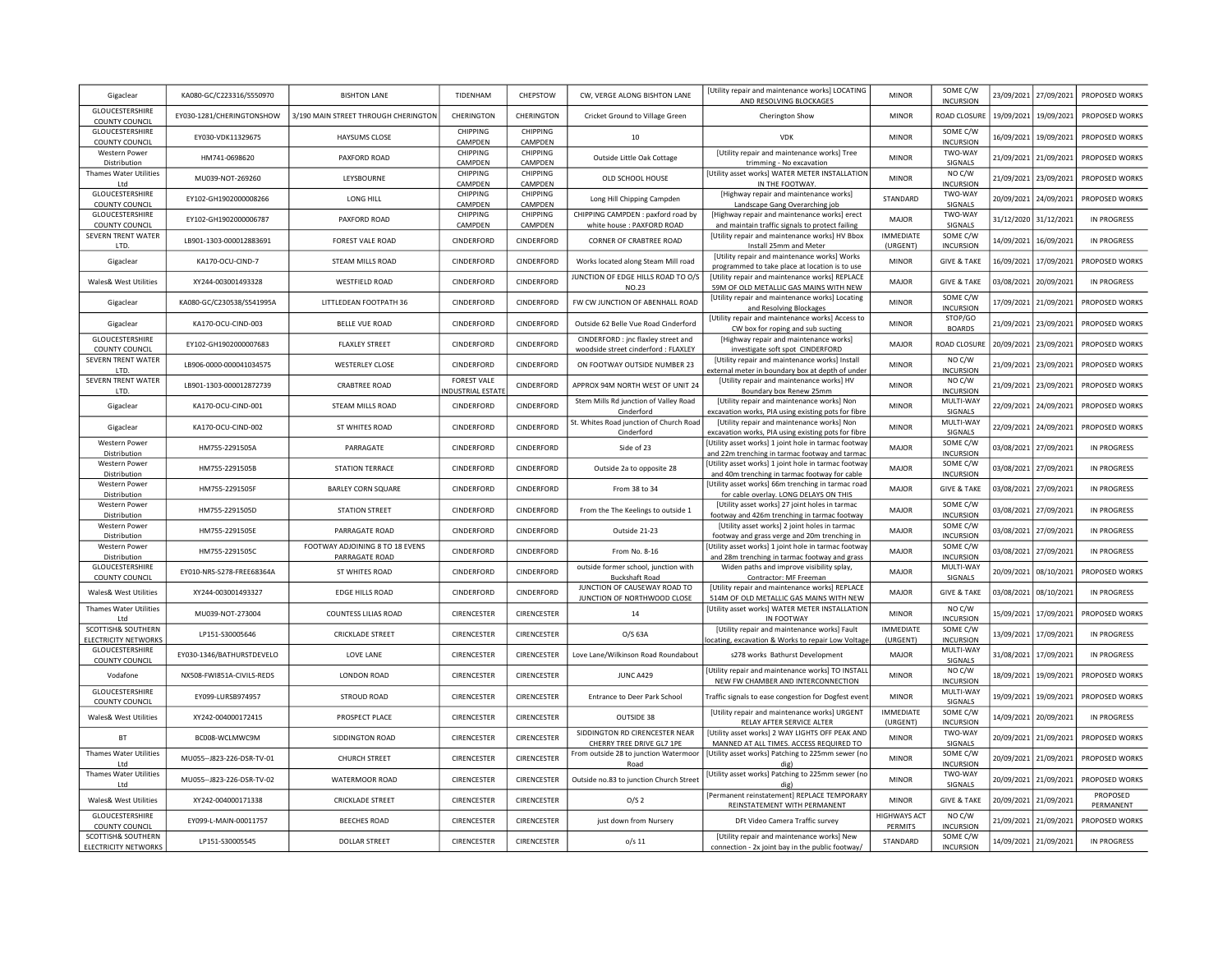| <b>GLOUCESTERSHIRE</b><br>CIRENCESTER : Trinity Road Cirencester<br>[Highway repair and maintenance works] Cut and<br>EY102-GH1902000007865<br><b>TRINITY ROAD</b><br>CIRENCESTER<br>CIRENCESTER<br>MAJOR<br>ROAD CLOSURE<br>22/09/2021<br>22/09/2021<br>PROPOSED WORKS<br>TRINITY ROAD<br><b>COUNTY COUNCIL</b><br>patch carriageway CIRENCESTER<br>SOME C/W<br><b>Thames Water Utilities</b><br>[Utility repair and maintenance works] B Box<br>SCHOOL LANE<br>CIRENCESTER<br>CIRENCESTER<br>SIX GABLES<br><b>MINOR</b><br>20/09/2021<br>22/09/2021<br>PROPOSED WORKS<br>MU305-000031605689-002<br><b>INCURSION</b><br>Repair <33mm Fway in Footway.<br>Ltd<br>At the cross roads joining Tower Lane to   [Utility repair and maintenance works] Installation<br>KA030-CU007965<br><b>TOWER STREET</b><br>CIRENCESTER<br>CIRENCESTER<br>MAJOR<br>ROAD CLOSURE<br>06/09/2021<br>22/09/2021<br>PROPOSED WORKS<br>Gigaclear<br>End of the road, junction joining The<br>of multiduct, subscriber duct, boxes, cabinets and<br>SOME C/W<br>Thames Water Utilities<br>[Utility repair and maintenance works] Service<br><b>CRICKLADE STREET</b><br>CIRENCESTER<br>CIRENCESTER<br><b>MINOR</b><br>21/09/2021<br>23/09/2021<br>PROPOSED WORKS<br>MU305-000031673412-001<br><b>6A</b><br><b>INCURSION</b><br>Pipe Repair <33mm Cway in Carriageway.<br>Ltd<br>GLOUCESTERSHIRE<br>MULTI-WAY<br>CIRENCESTER<br>12/07/2021<br>EY030-1313/BATHURSTDEVELO<br><b>WILKINSON ROAD</b><br>CIRENCESTER<br>Wilkinson Road/Somerford Rd junction<br>MAJOR<br>24/09/2021<br><b>IN PROGRESS</b><br>Traffic Lights for Bathurst Development works<br><b>COUNTY COUNCIL</b><br>SIGNALS<br>MULTI-WAY<br>Thames Water Utilities<br>[Utility repair and maintenance works] Sewer<br>MU026-001119RXVX -- 001001<br><b>PARK STREET</b><br>CIRENCESTER<br>CIRENCESTER<br>STANDARD<br>14/09/2021<br>27/09/2021<br>IN PROGRESS<br>Outside 26-28 Monmouth House<br>SIGNALS<br>Ltd<br>repairs relating to possible flooding<br><b>Thames Water Utilities</b><br>[Utility repair and maintenance works] Non<br>MULTI-WAY<br>14/09/2021<br>MU026-001119RXVX--001003<br><b>PARK STREET</b><br>CIRENCESTER<br>CIRENCESTER<br>STANDARD<br>27/09/2021<br>IN PROGRESS<br>Junction of Cecily Hill<br>excavation permit for traffic signals relating to<br>SIGNALS<br>Ltd<br>GLOUCESTERSHIRE<br>INSTALLATION OF ELECTRICITY SUPPLY FOR SOLAF<br>TWO-WAY<br>CIRENCESTER<br>31/08/2021<br>27/09/2021<br>EY099-S50-00871<br>LONDON ROAD<br>CIRENCESTER<br>JNC WITPIT LANE & LONDON ROAD<br>STANDARD<br>IN PROGRESS<br>SIGNALS<br><b>COUNTY COUNCIL</b><br>FARM - CONTRACTORS - TAYLOR PLANT DRILLING<br>MULTI-WAY<br><b>Thames Water Utilities</b><br><b>IUtility repair and maintenance worksl Non</b><br>MU026-001119RXVX--001002<br><b>CECILY HILL</b><br>CIRENCESTER<br>CIRENCESTER<br>STANDARD<br>14/09/2021<br>27/09/2021<br>Junction of Park St<br><b>IN PROGRESS</b><br>excavation permit for traffic signals relating to<br>SIGNALS<br>Ltd<br>SCOTTISH& SOUTHERN<br>[Remedial works] CONTINUATION OF WORKS<br>PRIORITY<br>PROPOSED<br>LP151-S30005447<br>THE WATERLOO<br>CIRENCESTER<br>CIRENCESTER<br>Adj to OPP 15<br>STANDARD<br>22/09/2021<br>28/09/2021<br><b>ELECTRICITY NETWORKS</b><br>EXCAVATE JOINT HOLE IN ROAD FOOTWAY AND<br><b>WORKING</b><br>REMEDIAL<br>Outside Nero House to Junction Gardine<br>[Utility repair and maintenance works] Excavate in<br>MULTI-WAY<br>CIRENCESTER<br>CIRENCESTER<br>20/09/2021<br>01/10/2021<br>Gigaclear<br>KA030-CU008671<br>SCHOOL LANE<br><b>STANDARD</b><br>PROPOSED WORKS<br>the verge, Carrriagway and footway to install fibre<br>SIGNALS<br>Court<br>By Lewis Lane sign post to At the cross<br>[Utility repair and maintenance works] Installation<br>LEWIS LANE<br>CIRENCESTER<br>CIRENCESTER<br>ROAD CLOSURI<br>23/09/2021<br>07/10/2021<br>PROPOSED WORKS<br>Gigaclear<br>KA030-CU007966<br><b>MAJOR</b><br>roads joining Tower Lane<br>of multiduct, subscriber duct, boxes, cabinets and<br>GLOUCESTERSHIRE<br>MULTI-WAY<br>EY030-1325/BATHURSTDEVELO<br>CHESTERTON LANE<br>CIRENCESTER<br>CIRENCESTER<br>Junction Somerford Road<br>Proposed 278 works. Creating a zebra crossing<br><b>MAJOR</b><br>16/08/2021<br>08/10/2021<br>IN PROGRESS<br>COUNTY COUNCIL<br>SIGNALS<br>GLOUCESTERSHIRE<br>EY030-1349/BATHURSTDEVELO<br><b>WILKINSON ROAD</b><br>CIRENCESTER<br>CIRENCESTER<br>Somerford/Spratsgate/Wilkinson Road<br>S278 works - Bathurst Developments<br>MAJOR<br>ROAD CLOSURE<br>20/09/2021<br>12/11/2021<br>PROPOSED WORKS<br><b>COUNTY COUNCIL</b><br>GLOUCESTERSHIRE<br>EY030-1347/BATHURSTDEVELO<br>SOMERFORD ROAD<br>CIRENCESTER<br>CIRENCESTER<br>MAJOR<br>ROAD CLOSURE<br>20/09/2021<br>12/11/2021<br>PROPOSED WORKS<br>Somerford/Spratsgate/Wilkinson Road<br>S278 works - Bathurst Developments<br><b>COUNTY COUNCIL</b><br>GLOUCESTERSHIRE<br>EY030-1348/BATHURSTDEVELO<br>SPRATSGATE LANE<br>CIRENCESTER<br>CIRENCESTER<br>MAJOR<br>ROAD CLOSURE<br>20/09/2021<br>12/11/2021<br>PROPOSED WORKS<br>Somerford/Spratsgate/Wilkinson Road<br>S278 works - Bathurst Developments<br><b>COUNTY COUNCIL</b><br>GLOUCESTERSHIRE<br>[Highway repair and maintenance works] Pre<br>30/11/2021<br>EY102-GH1901000006386<br>STROUD ROAD<br>CIRENCESTER<br>CIRENCESTER<br>Stroud Road Chalford 806091<br><b>MAJOR</b><br>ROAD CLOSURE<br>01/09/2021<br>PROPOSED WORKS<br><b>COUNTY COUNCIL</b><br>Surface Dressing Patching Stroud Road Chalford<br><b>GLOUCESTERSHIRE</b><br>MULTI-WAY<br>02/08/2021<br>31/12/2021<br>EY030-1017A/ISHERWOOD<br><b>BURFORD ROAD</b><br>CIRENCESTER<br>CIRENCESTER<br>A429/B4425 junction<br>Proposed 278 works at junction<br>MAJOR<br>PROPOSED WORKS<br><b>COUNTY COUNCIL</b><br>SIGNALS<br>GLOUCESTERSHIRE<br>EY030-1345/BATHURSTDEVELO<br>CIRENCESTER<br>23/08/2021<br><b>BURFORD ROAD</b><br>CIRENCESTER<br>A429 Burford Road<br><b>MAJOR</b><br><b>LANE CLOSURE</b><br>31/01/2022<br><b>IN PROGRESS</b><br>s278 works Bathurst Developments<br><b>COUNTY COUNCIL</b><br>ROAD FROM MARSH HILL TO OAKWOOD<br>[Utility repair and maintenance works] Instalation<br><b>CLEMENTS END</b><br><b>CLEMENTS END</b><br>ROAD CLOSURE<br>05/08/2021<br>22/09/2021<br>KA030-CU007920<br>Marsh Lane to Oakwood Bottom<br>MAIOR<br>IN PROGRESS<br>Gigaclear<br>ROAD<br>of Fibre Optic Ducting and Chambers<br>SEVERN TRENT WATER<br>[Utility repair and maintenance works] Install<br>NO C/W<br>PINNELLS END LANE<br>ON VERGE OPP THE ELMS<br>LB906-0000-0000800076054<br>COALEY<br>COALEY<br><b>MINOR</b><br>16/09/2021<br>17/09/2021<br>PROPOSED WORKS<br>LTD.<br>external meter in boundary box at depth of under<br><b>INCURSION</b><br>SEVERN TRENT WATER<br>THE STREET COALEY TO CAM AND DURSLEY<br>O/S Number 5 West End on The Street<br>[Utility repair and maintenance works] We are<br>NO C/W<br>LB521-A6S-125699481A<br>17/09/2021<br>COALEY<br>COALEY<br><b>MINOR</b><br>15/09/2021<br>IN PROGRESS<br><b>RAILWAY STATION</b><br><b>INCURSION</b><br>LTD.<br>Coaley to Cam & Railway Station<br>maintaining flow monitoring equipment in the<br>Field entrance after the property<br>[Utility repair and maintenance works] Install<br>Gigaclear<br>KA030-CU008406<br>PETERS STREET<br>COALEY<br>COALEY<br>MAJOR<br>ROAD CLOSURE<br>13/09/2021 21/09/2021<br>PROPOSED WORKS<br>Westfield Farm to Field boundary after<br>multiduct, subscriber ducts, cabinets, boxes, cable<br>The junction of Tickshill joining the The<br>[Utility repair and maintenance works] Install<br>Gigaclear<br>KA030-CU008343<br>TICKSHILL TO HARVEST HOUSE<br><b>FAR GREEN</b><br>COALEY<br><b>MAJOR</b><br>ROAD CLOSURE<br>04/09/2021<br>24/09/2021<br>PROPOSED WORKS<br>Ham lane to Track before the property<br>Chamber CHA05<br>Junction leading past the property of<br>[Utility repair and maintenance works] Installation<br>KA030-CU008191<br>ELMCOTE LANE<br>COALEY<br>COALEY<br>MAJOR<br>ROAD CLOSURE<br>10/09/2021<br>01/10/2021<br>PROPOSED WORKS<br>Gigaclear<br>Millham to Entrance into the Farm called<br>multiduct, cabinets, boxes, cabling and splicing<br>O/S 19 Gampshire Gardens to O/S 11<br>[Utility repair and maintenance works] Instalation<br>KA030-CU008383<br>HAMPSHIRE GARDENS<br>COLEFORD<br>COLEFORD<br>MAJOR<br><b>GIVE &amp; TAKE</b><br>21/07/2021 17/09/2021<br><b>IN PROGRESS</b><br>Gigaclear<br>Hampshire Gardens<br>of Fibre optic connection Ducting and Chambers<br>O/S 11 Hampshire Gardens to O/S 14<br>[Utility repair and maintenance works] Instalation<br>Gigaclear<br>KA030-CU008384<br>HAMPSHIRE GARDENS<br>COLEFORD<br>COLEFORD<br><b>MAJOR</b><br><b>GIVE &amp; TAKE</b><br>21/07/2021 17/09/2021<br>IN PROGRESS<br>Hampshire Gardens<br>of Fibre optic connection Ducting and Chambers<br>O/S 11 Hampshire Gardens to OPP 1<br>[Utility repair and maintenance works] Instalation<br>21/07/2021 17/09/2021<br>Gigaclear<br>KA030-CU008385<br>HAMPSHIRE GARDENS<br>COLEFORD<br>COLEFORD<br>MAJOR<br><b>GIVE &amp; TAKE</b><br>IN PROGRESS<br>Hampshire Gardens<br>of Fibre optic connection Ducting and Chambers<br>[Utility repair and maintenance works] Instalation<br><b>LAWDLEY ROAD</b><br>COLEFORD<br>COLEFORD<br><b>MAJOR</b><br><b>GIVE &amp; TAKE</b><br>19/07/2021 17/09/2021<br><b>IN PROGRESS</b><br>Gigaclear<br>KA030-CU008378<br>Full Length of Lawdley Road<br>of Fibre optic connection Ducting and Chambers<br>S/O 74 Lawdley Road to S/O 40 Lawdley<br>[Utility repair and maintenance works] Instalation<br>KA030-CU008380<br>PARLIAMENT PLACE<br>COLEFORD<br>COLEFORD<br><b>MAJOR</b><br><b>GIVE &amp; TAKE</b><br>21/07/2021 17/09/2021<br>IN PROGRESS<br>Gigaclear<br>Road<br>of Fibre optic connection Ducting and Chambers<br>S/O 58 Lawdley Road to O/S 2<br>[Utility repair and maintenance works] Instalation<br>PARLIAMENT PLACE<br>COLEFORD<br>COLEFORD<br>MAJOR<br><b>GIVE &amp; TAKE</b><br>21/07/2021 17/09/2021<br>IN PROGRESS<br>KA030-CU008382<br>Gigaclear<br>of Fibre optic connection Ducting and Chambers<br>Parliament Place<br>SOME C/W<br><b>Western Power</b><br>COLEFORD<br>COLEFORD<br><b>MINOR</b><br>20/09/2021<br>20/09/2021<br>PROPOSED WORKS<br>HM755-0703053<br><b>IOYFORD</b><br>[Utility asset works] Tree trimming - No excavatior<br>Near the Barn<br><b>INCURSION</b><br>Distribution<br>SEVERN TRENT WATER<br>OUTSIDE PROPERTY KNOWN AS<br>SOME C/W<br>[Utility repair and maintenance works] * Boundary<br>COLEFORD<br>COLEFORD<br>17/09/2021<br>21/09/2021<br>LB901-1303-000060405682B<br>JOYFORD HILL<br><b>MINOR</b><br>PROPOSED WORKS<br>AMBERLEA<br><b>INCURSION</b><br>LTD.<br>box Install, Clear to Boundary<br>[Permanent reinstatement] REPLACE TEMPORARY<br>PROPOSED<br>COLEFORD<br><b>BANK STREET</b><br>COLEFORD<br>$O/S$ 18<br><b>MINOR</b><br><b>GIVE &amp; TAKE</b><br>20/09/2021 21/09/2021<br>Wales& West Utilities<br>XY243-001003863084<br>REINSTATEMENT WITH PERMANENT<br>PERMANENT<br>SOME C/W<br>Western Power<br>[Utility asset works] 1 joint hole in grass verge for<br>COLEFORD<br>16/09/2021<br>22/09/2021<br>HM755-2320219<br>LORDS HILL<br>COLEFORD<br>Opposite 12a<br>STANDARD<br>PROPOSED WORKS<br>Distribution<br>disconnection of supply, reconnection of supply<br><b>INCURSION</b><br>[Utility repair and maintenance works] Instalation<br>MULTI-WAY<br>Gigaclear<br>KA030-CU008059<br><b>BAKERS HILL</b><br>COLEFORD<br>COLEFORD<br>Junc with Mile End Rd to Union Road<br>STANDARD<br>15/09/2021<br>28/09/2021<br>PROPOSED WORKS<br>SIGNALS<br>of Fibre Optic Ducting and Chambers<br>[Utility repair and maintenance works] Installation<br>13/09/2021<br>Gigaclear<br>KA030-CU008265<br><b>BICKNOR STREET</b><br><b>JOYFORD</b><br>COLEFORD<br>The Green to Ross Road<br>MAJOR<br>ROAD CLOSURE<br>29/09/2021<br><b>IN PROGRESS</b><br>of Fibre Optic Ducting and Chambers. |  |  |  |  |  |  |
|------------------------------------------------------------------------------------------------------------------------------------------------------------------------------------------------------------------------------------------------------------------------------------------------------------------------------------------------------------------------------------------------------------------------------------------------------------------------------------------------------------------------------------------------------------------------------------------------------------------------------------------------------------------------------------------------------------------------------------------------------------------------------------------------------------------------------------------------------------------------------------------------------------------------------------------------------------------------------------------------------------------------------------------------------------------------------------------------------------------------------------------------------------------------------------------------------------------------------------------------------------------------------------------------------------------------------------------------------------------------------------------------------------------------------------------------------------------------------------------------------------------------------------------------------------------------------------------------------------------------------------------------------------------------------------------------------------------------------------------------------------------------------------------------------------------------------------------------------------------------------------------------------------------------------------------------------------------------------------------------------------------------------------------------------------------------------------------------------------------------------------------------------------------------------------------------------------------------------------------------------------------------------------------------------------------------------------------------------------------------------------------------------------------------------------------------------------------------------------------------------------------------------------------------------------------------------------------------------------------------------------------------------------------------------------------------------------------------------------------------------------------------------------------------------------------------------------------------------------------------------------------------------------------------------------------------------------------------------------------------------------------------------------------------------------------------------------------------------------------------------------------------------------------------------------------------------------------------------------------------------------------------------------------------------------------------------------------------------------------------------------------------------------------------------------------------------------------------------------------------------------------------------------------------------------------------------------------------------------------------------------------------------------------------------------------------------------------------------------------------------------------------------------------------------------------------------------------------------------------------------------------------------------------------------------------------------------------------------------------------------------------------------------------------------------------------------------------------------------------------------------------------------------------------------------------------------------------------------------------------------------------------------------------------------------------------------------------------------------------------------------------------------------------------------------------------------------------------------------------------------------------------------------------------------------------------------------------------------------------------------------------------------------------------------------------------------------------------------------------------------------------------------------------------------------------------------------------------------------------------------------------------------------------------------------------------------------------------------------------------------------------------------------------------------------------------------------------------------------------------------------------------------------------------------------------------------------------------------------------------------------------------------------------------------------------------------------------------------------------------------------------------------------------------------------------------------------------------------------------------------------------------------------------------------------------------------------------------------------------------------------------------------------------------------------------------------------------------------------------------------------------------------------------------------------------------------------------------------------------------------------------------------------------------------------------------------------------------------------------------------------------------------------------------------------------------------------------------------------------------------------------------------------------------------------------------------------------------------------------------------------------------------------------------------------------------------------------------------------------------------------------------------------------------------------------------------------------------------------------------------------------------------------------------------------------------------------------------------------------------------------------------------------------------------------------------------------------------------------------------------------------------------------------------------------------------------------------------------------------------------------------------------------------------------------------------------------------------------------------------------------------------------------------------------------------------------------------------------------------------------------------------------------------------------------------------------------------------------------------------------------------------------------------------------------------------------------------------------------------------------------------------------------------------------------------------------------------------------------------------------------------------------------------------------------------------------------------------------------------------------------------------------------------------------------------------------------------------------------------------------------------------------------------------------------------------------------------------------------------------------------------------------------------------------------------------------------------------------------------------------------------------------------------------------------------------------------------------------------------------------------------------------------------------------------------------------------------------------------------------------------------------------------------------------------------------------------------------------------------------------------------------------------------------------------------------------------------------------------------------------------------------------------------------------------------------------------------------------------------------------------------------------------------------------------------------------------------------------------------------------------------------------------------------------------------------------------------------------------------------------------------------------------------------------------------------------------------------------------------------------------------------------------------------------------------------------------------------------------------------------------------------------------------------------------------------------------------------------------------------------------------------------------------------------------------------------------------------------------------------------------------------------------------------------------------------------------------------------------------------------------------------------------------------------------------------------------------------------------------------------------------------------------------------------------------------------------------------------------------------------------------------------------------------------------------------------------------------------------------------------------------------------------------------------------------------------------------------------------------------------------------------------------------------------------------------------------------------------------------------------------------------------------------------------------------------------------------------------------------------------------------------------------------------------------------------------------------------------------------------------------------------------------------------------------------------------------------------------------------------------------------------------------------------------------------------------------------------------------------------------------------------------------------------------------------------------------------------------------------------------------------------------------------------------------------------------------------------------------------------------------------------------------------------------------------------------------------------------------------------------------------------------------------------------------------------------------------------------------------------------------------------------------------------------------------------------------------------------------------------------------------------------------------------------------------------------------------------------------------------------------------------------------------------------------------------------------------------------------------------------------------------------------------------------------------------------------------------------------------------------------------------------------------------------------------------------------------------------------------------------------------------------------------------------------------------------------------------------------------------------------------|--|--|--|--|--|--|
|                                                                                                                                                                                                                                                                                                                                                                                                                                                                                                                                                                                                                                                                                                                                                                                                                                                                                                                                                                                                                                                                                                                                                                                                                                                                                                                                                                                                                                                                                                                                                                                                                                                                                                                                                                                                                                                                                                                                                                                                                                                                                                                                                                                                                                                                                                                                                                                                                                                                                                                                                                                                                                                                                                                                                                                                                                                                                                                                                                                                                                                                                                                                                                                                                                                                                                                                                                                                                                                                                                                                                                                                                                                                                                                                                                                                                                                                                                                                                                                                                                                                                                                                                                                                                                                                                                                                                                                                                                                                                                                                                                                                                                                                                                                                                                                                                                                                                                                                                                                                                                                                                                                                                                                                                                                                                                                                                                                                                                                                                                                                                                                                                                                                                                                                                                                                                                                                                                                                                                                                                                                                                                                                                                                                                                                                                                                                                                                                                                                                                                                                                                                                                                                                                                                                                                                                                                                                                                                                                                                                                                                                                                                                                                                                                                                                                                                                                                                                                                                                                                                                                                                                                                                                                                                                                                                                                                                                                                                                                                                                                                                                                                                                                                                                                                                                                                                                                                                                                                                                                                                                                                                                                                                                                                                                                                                                                                                                                                                                                                                                                                                                                                                                                                                                                                                                                                                                                                                                                                                                                                                                                                                                                                                                                                                                                                                                                                                                                                                                                                                                                                                                                                                                                                                                                                                                                                                                                                                                                                                                                                                                                                                                                                                                                                                                                                                                                                                                                                                                                                                                                                                                                                                                                                                                                                                                                                                                                                                                                                                                                                                                                                                                                                                                                                                                                                                                                                                                                          |  |  |  |  |  |  |
|                                                                                                                                                                                                                                                                                                                                                                                                                                                                                                                                                                                                                                                                                                                                                                                                                                                                                                                                                                                                                                                                                                                                                                                                                                                                                                                                                                                                                                                                                                                                                                                                                                                                                                                                                                                                                                                                                                                                                                                                                                                                                                                                                                                                                                                                                                                                                                                                                                                                                                                                                                                                                                                                                                                                                                                                                                                                                                                                                                                                                                                                                                                                                                                                                                                                                                                                                                                                                                                                                                                                                                                                                                                                                                                                                                                                                                                                                                                                                                                                                                                                                                                                                                                                                                                                                                                                                                                                                                                                                                                                                                                                                                                                                                                                                                                                                                                                                                                                                                                                                                                                                                                                                                                                                                                                                                                                                                                                                                                                                                                                                                                                                                                                                                                                                                                                                                                                                                                                                                                                                                                                                                                                                                                                                                                                                                                                                                                                                                                                                                                                                                                                                                                                                                                                                                                                                                                                                                                                                                                                                                                                                                                                                                                                                                                                                                                                                                                                                                                                                                                                                                                                                                                                                                                                                                                                                                                                                                                                                                                                                                                                                                                                                                                                                                                                                                                                                                                                                                                                                                                                                                                                                                                                                                                                                                                                                                                                                                                                                                                                                                                                                                                                                                                                                                                                                                                                                                                                                                                                                                                                                                                                                                                                                                                                                                                                                                                                                                                                                                                                                                                                                                                                                                                                                                                                                                                                                                                                                                                                                                                                                                                                                                                                                                                                                                                                                                                                                                                                                                                                                                                                                                                                                                                                                                                                                                                                                                                                                                                                                                                                                                                                                                                                                                                                                                                                                                                                                          |  |  |  |  |  |  |
|                                                                                                                                                                                                                                                                                                                                                                                                                                                                                                                                                                                                                                                                                                                                                                                                                                                                                                                                                                                                                                                                                                                                                                                                                                                                                                                                                                                                                                                                                                                                                                                                                                                                                                                                                                                                                                                                                                                                                                                                                                                                                                                                                                                                                                                                                                                                                                                                                                                                                                                                                                                                                                                                                                                                                                                                                                                                                                                                                                                                                                                                                                                                                                                                                                                                                                                                                                                                                                                                                                                                                                                                                                                                                                                                                                                                                                                                                                                                                                                                                                                                                                                                                                                                                                                                                                                                                                                                                                                                                                                                                                                                                                                                                                                                                                                                                                                                                                                                                                                                                                                                                                                                                                                                                                                                                                                                                                                                                                                                                                                                                                                                                                                                                                                                                                                                                                                                                                                                                                                                                                                                                                                                                                                                                                                                                                                                                                                                                                                                                                                                                                                                                                                                                                                                                                                                                                                                                                                                                                                                                                                                                                                                                                                                                                                                                                                                                                                                                                                                                                                                                                                                                                                                                                                                                                                                                                                                                                                                                                                                                                                                                                                                                                                                                                                                                                                                                                                                                                                                                                                                                                                                                                                                                                                                                                                                                                                                                                                                                                                                                                                                                                                                                                                                                                                                                                                                                                                                                                                                                                                                                                                                                                                                                                                                                                                                                                                                                                                                                                                                                                                                                                                                                                                                                                                                                                                                                                                                                                                                                                                                                                                                                                                                                                                                                                                                                                                                                                                                                                                                                                                                                                                                                                                                                                                                                                                                                                                                                                                                                                                                                                                                                                                                                                                                                                                                                                                                                          |  |  |  |  |  |  |
|                                                                                                                                                                                                                                                                                                                                                                                                                                                                                                                                                                                                                                                                                                                                                                                                                                                                                                                                                                                                                                                                                                                                                                                                                                                                                                                                                                                                                                                                                                                                                                                                                                                                                                                                                                                                                                                                                                                                                                                                                                                                                                                                                                                                                                                                                                                                                                                                                                                                                                                                                                                                                                                                                                                                                                                                                                                                                                                                                                                                                                                                                                                                                                                                                                                                                                                                                                                                                                                                                                                                                                                                                                                                                                                                                                                                                                                                                                                                                                                                                                                                                                                                                                                                                                                                                                                                                                                                                                                                                                                                                                                                                                                                                                                                                                                                                                                                                                                                                                                                                                                                                                                                                                                                                                                                                                                                                                                                                                                                                                                                                                                                                                                                                                                                                                                                                                                                                                                                                                                                                                                                                                                                                                                                                                                                                                                                                                                                                                                                                                                                                                                                                                                                                                                                                                                                                                                                                                                                                                                                                                                                                                                                                                                                                                                                                                                                                                                                                                                                                                                                                                                                                                                                                                                                                                                                                                                                                                                                                                                                                                                                                                                                                                                                                                                                                                                                                                                                                                                                                                                                                                                                                                                                                                                                                                                                                                                                                                                                                                                                                                                                                                                                                                                                                                                                                                                                                                                                                                                                                                                                                                                                                                                                                                                                                                                                                                                                                                                                                                                                                                                                                                                                                                                                                                                                                                                                                                                                                                                                                                                                                                                                                                                                                                                                                                                                                                                                                                                                                                                                                                                                                                                                                                                                                                                                                                                                                                                                                                                                                                                                                                                                                                                                                                                                                                                                                                                                                          |  |  |  |  |  |  |
|                                                                                                                                                                                                                                                                                                                                                                                                                                                                                                                                                                                                                                                                                                                                                                                                                                                                                                                                                                                                                                                                                                                                                                                                                                                                                                                                                                                                                                                                                                                                                                                                                                                                                                                                                                                                                                                                                                                                                                                                                                                                                                                                                                                                                                                                                                                                                                                                                                                                                                                                                                                                                                                                                                                                                                                                                                                                                                                                                                                                                                                                                                                                                                                                                                                                                                                                                                                                                                                                                                                                                                                                                                                                                                                                                                                                                                                                                                                                                                                                                                                                                                                                                                                                                                                                                                                                                                                                                                                                                                                                                                                                                                                                                                                                                                                                                                                                                                                                                                                                                                                                                                                                                                                                                                                                                                                                                                                                                                                                                                                                                                                                                                                                                                                                                                                                                                                                                                                                                                                                                                                                                                                                                                                                                                                                                                                                                                                                                                                                                                                                                                                                                                                                                                                                                                                                                                                                                                                                                                                                                                                                                                                                                                                                                                                                                                                                                                                                                                                                                                                                                                                                                                                                                                                                                                                                                                                                                                                                                                                                                                                                                                                                                                                                                                                                                                                                                                                                                                                                                                                                                                                                                                                                                                                                                                                                                                                                                                                                                                                                                                                                                                                                                                                                                                                                                                                                                                                                                                                                                                                                                                                                                                                                                                                                                                                                                                                                                                                                                                                                                                                                                                                                                                                                                                                                                                                                                                                                                                                                                                                                                                                                                                                                                                                                                                                                                                                                                                                                                                                                                                                                                                                                                                                                                                                                                                                                                                                                                                                                                                                                                                                                                                                                                                                                                                                                                                                                                          |  |  |  |  |  |  |
|                                                                                                                                                                                                                                                                                                                                                                                                                                                                                                                                                                                                                                                                                                                                                                                                                                                                                                                                                                                                                                                                                                                                                                                                                                                                                                                                                                                                                                                                                                                                                                                                                                                                                                                                                                                                                                                                                                                                                                                                                                                                                                                                                                                                                                                                                                                                                                                                                                                                                                                                                                                                                                                                                                                                                                                                                                                                                                                                                                                                                                                                                                                                                                                                                                                                                                                                                                                                                                                                                                                                                                                                                                                                                                                                                                                                                                                                                                                                                                                                                                                                                                                                                                                                                                                                                                                                                                                                                                                                                                                                                                                                                                                                                                                                                                                                                                                                                                                                                                                                                                                                                                                                                                                                                                                                                                                                                                                                                                                                                                                                                                                                                                                                                                                                                                                                                                                                                                                                                                                                                                                                                                                                                                                                                                                                                                                                                                                                                                                                                                                                                                                                                                                                                                                                                                                                                                                                                                                                                                                                                                                                                                                                                                                                                                                                                                                                                                                                                                                                                                                                                                                                                                                                                                                                                                                                                                                                                                                                                                                                                                                                                                                                                                                                                                                                                                                                                                                                                                                                                                                                                                                                                                                                                                                                                                                                                                                                                                                                                                                                                                                                                                                                                                                                                                                                                                                                                                                                                                                                                                                                                                                                                                                                                                                                                                                                                                                                                                                                                                                                                                                                                                                                                                                                                                                                                                                                                                                                                                                                                                                                                                                                                                                                                                                                                                                                                                                                                                                                                                                                                                                                                                                                                                                                                                                                                                                                                                                                                                                                                                                                                                                                                                                                                                                                                                                                                                                                                          |  |  |  |  |  |  |
|                                                                                                                                                                                                                                                                                                                                                                                                                                                                                                                                                                                                                                                                                                                                                                                                                                                                                                                                                                                                                                                                                                                                                                                                                                                                                                                                                                                                                                                                                                                                                                                                                                                                                                                                                                                                                                                                                                                                                                                                                                                                                                                                                                                                                                                                                                                                                                                                                                                                                                                                                                                                                                                                                                                                                                                                                                                                                                                                                                                                                                                                                                                                                                                                                                                                                                                                                                                                                                                                                                                                                                                                                                                                                                                                                                                                                                                                                                                                                                                                                                                                                                                                                                                                                                                                                                                                                                                                                                                                                                                                                                                                                                                                                                                                                                                                                                                                                                                                                                                                                                                                                                                                                                                                                                                                                                                                                                                                                                                                                                                                                                                                                                                                                                                                                                                                                                                                                                                                                                                                                                                                                                                                                                                                                                                                                                                                                                                                                                                                                                                                                                                                                                                                                                                                                                                                                                                                                                                                                                                                                                                                                                                                                                                                                                                                                                                                                                                                                                                                                                                                                                                                                                                                                                                                                                                                                                                                                                                                                                                                                                                                                                                                                                                                                                                                                                                                                                                                                                                                                                                                                                                                                                                                                                                                                                                                                                                                                                                                                                                                                                                                                                                                                                                                                                                                                                                                                                                                                                                                                                                                                                                                                                                                                                                                                                                                                                                                                                                                                                                                                                                                                                                                                                                                                                                                                                                                                                                                                                                                                                                                                                                                                                                                                                                                                                                                                                                                                                                                                                                                                                                                                                                                                                                                                                                                                                                                                                                                                                                                                                                                                                                                                                                                                                                                                                                                                                                                                          |  |  |  |  |  |  |
|                                                                                                                                                                                                                                                                                                                                                                                                                                                                                                                                                                                                                                                                                                                                                                                                                                                                                                                                                                                                                                                                                                                                                                                                                                                                                                                                                                                                                                                                                                                                                                                                                                                                                                                                                                                                                                                                                                                                                                                                                                                                                                                                                                                                                                                                                                                                                                                                                                                                                                                                                                                                                                                                                                                                                                                                                                                                                                                                                                                                                                                                                                                                                                                                                                                                                                                                                                                                                                                                                                                                                                                                                                                                                                                                                                                                                                                                                                                                                                                                                                                                                                                                                                                                                                                                                                                                                                                                                                                                                                                                                                                                                                                                                                                                                                                                                                                                                                                                                                                                                                                                                                                                                                                                                                                                                                                                                                                                                                                                                                                                                                                                                                                                                                                                                                                                                                                                                                                                                                                                                                                                                                                                                                                                                                                                                                                                                                                                                                                                                                                                                                                                                                                                                                                                                                                                                                                                                                                                                                                                                                                                                                                                                                                                                                                                                                                                                                                                                                                                                                                                                                                                                                                                                                                                                                                                                                                                                                                                                                                                                                                                                                                                                                                                                                                                                                                                                                                                                                                                                                                                                                                                                                                                                                                                                                                                                                                                                                                                                                                                                                                                                                                                                                                                                                                                                                                                                                                                                                                                                                                                                                                                                                                                                                                                                                                                                                                                                                                                                                                                                                                                                                                                                                                                                                                                                                                                                                                                                                                                                                                                                                                                                                                                                                                                                                                                                                                                                                                                                                                                                                                                                                                                                                                                                                                                                                                                                                                                                                                                                                                                                                                                                                                                                                                                                                                                                                                                                          |  |  |  |  |  |  |
|                                                                                                                                                                                                                                                                                                                                                                                                                                                                                                                                                                                                                                                                                                                                                                                                                                                                                                                                                                                                                                                                                                                                                                                                                                                                                                                                                                                                                                                                                                                                                                                                                                                                                                                                                                                                                                                                                                                                                                                                                                                                                                                                                                                                                                                                                                                                                                                                                                                                                                                                                                                                                                                                                                                                                                                                                                                                                                                                                                                                                                                                                                                                                                                                                                                                                                                                                                                                                                                                                                                                                                                                                                                                                                                                                                                                                                                                                                                                                                                                                                                                                                                                                                                                                                                                                                                                                                                                                                                                                                                                                                                                                                                                                                                                                                                                                                                                                                                                                                                                                                                                                                                                                                                                                                                                                                                                                                                                                                                                                                                                                                                                                                                                                                                                                                                                                                                                                                                                                                                                                                                                                                                                                                                                                                                                                                                                                                                                                                                                                                                                                                                                                                                                                                                                                                                                                                                                                                                                                                                                                                                                                                                                                                                                                                                                                                                                                                                                                                                                                                                                                                                                                                                                                                                                                                                                                                                                                                                                                                                                                                                                                                                                                                                                                                                                                                                                                                                                                                                                                                                                                                                                                                                                                                                                                                                                                                                                                                                                                                                                                                                                                                                                                                                                                                                                                                                                                                                                                                                                                                                                                                                                                                                                                                                                                                                                                                                                                                                                                                                                                                                                                                                                                                                                                                                                                                                                                                                                                                                                                                                                                                                                                                                                                                                                                                                                                                                                                                                                                                                                                                                                                                                                                                                                                                                                                                                                                                                                                                                                                                                                                                                                                                                                                                                                                                                                                                                                                          |  |  |  |  |  |  |
|                                                                                                                                                                                                                                                                                                                                                                                                                                                                                                                                                                                                                                                                                                                                                                                                                                                                                                                                                                                                                                                                                                                                                                                                                                                                                                                                                                                                                                                                                                                                                                                                                                                                                                                                                                                                                                                                                                                                                                                                                                                                                                                                                                                                                                                                                                                                                                                                                                                                                                                                                                                                                                                                                                                                                                                                                                                                                                                                                                                                                                                                                                                                                                                                                                                                                                                                                                                                                                                                                                                                                                                                                                                                                                                                                                                                                                                                                                                                                                                                                                                                                                                                                                                                                                                                                                                                                                                                                                                                                                                                                                                                                                                                                                                                                                                                                                                                                                                                                                                                                                                                                                                                                                                                                                                                                                                                                                                                                                                                                                                                                                                                                                                                                                                                                                                                                                                                                                                                                                                                                                                                                                                                                                                                                                                                                                                                                                                                                                                                                                                                                                                                                                                                                                                                                                                                                                                                                                                                                                                                                                                                                                                                                                                                                                                                                                                                                                                                                                                                                                                                                                                                                                                                                                                                                                                                                                                                                                                                                                                                                                                                                                                                                                                                                                                                                                                                                                                                                                                                                                                                                                                                                                                                                                                                                                                                                                                                                                                                                                                                                                                                                                                                                                                                                                                                                                                                                                                                                                                                                                                                                                                                                                                                                                                                                                                                                                                                                                                                                                                                                                                                                                                                                                                                                                                                                                                                                                                                                                                                                                                                                                                                                                                                                                                                                                                                                                                                                                                                                                                                                                                                                                                                                                                                                                                                                                                                                                                                                                                                                                                                                                                                                                                                                                                                                                                                                                                                                          |  |  |  |  |  |  |
|                                                                                                                                                                                                                                                                                                                                                                                                                                                                                                                                                                                                                                                                                                                                                                                                                                                                                                                                                                                                                                                                                                                                                                                                                                                                                                                                                                                                                                                                                                                                                                                                                                                                                                                                                                                                                                                                                                                                                                                                                                                                                                                                                                                                                                                                                                                                                                                                                                                                                                                                                                                                                                                                                                                                                                                                                                                                                                                                                                                                                                                                                                                                                                                                                                                                                                                                                                                                                                                                                                                                                                                                                                                                                                                                                                                                                                                                                                                                                                                                                                                                                                                                                                                                                                                                                                                                                                                                                                                                                                                                                                                                                                                                                                                                                                                                                                                                                                                                                                                                                                                                                                                                                                                                                                                                                                                                                                                                                                                                                                                                                                                                                                                                                                                                                                                                                                                                                                                                                                                                                                                                                                                                                                                                                                                                                                                                                                                                                                                                                                                                                                                                                                                                                                                                                                                                                                                                                                                                                                                                                                                                                                                                                                                                                                                                                                                                                                                                                                                                                                                                                                                                                                                                                                                                                                                                                                                                                                                                                                                                                                                                                                                                                                                                                                                                                                                                                                                                                                                                                                                                                                                                                                                                                                                                                                                                                                                                                                                                                                                                                                                                                                                                                                                                                                                                                                                                                                                                                                                                                                                                                                                                                                                                                                                                                                                                                                                                                                                                                                                                                                                                                                                                                                                                                                                                                                                                                                                                                                                                                                                                                                                                                                                                                                                                                                                                                                                                                                                                                                                                                                                                                                                                                                                                                                                                                                                                                                                                                                                                                                                                                                                                                                                                                                                                                                                                                                                                                          |  |  |  |  |  |  |
|                                                                                                                                                                                                                                                                                                                                                                                                                                                                                                                                                                                                                                                                                                                                                                                                                                                                                                                                                                                                                                                                                                                                                                                                                                                                                                                                                                                                                                                                                                                                                                                                                                                                                                                                                                                                                                                                                                                                                                                                                                                                                                                                                                                                                                                                                                                                                                                                                                                                                                                                                                                                                                                                                                                                                                                                                                                                                                                                                                                                                                                                                                                                                                                                                                                                                                                                                                                                                                                                                                                                                                                                                                                                                                                                                                                                                                                                                                                                                                                                                                                                                                                                                                                                                                                                                                                                                                                                                                                                                                                                                                                                                                                                                                                                                                                                                                                                                                                                                                                                                                                                                                                                                                                                                                                                                                                                                                                                                                                                                                                                                                                                                                                                                                                                                                                                                                                                                                                                                                                                                                                                                                                                                                                                                                                                                                                                                                                                                                                                                                                                                                                                                                                                                                                                                                                                                                                                                                                                                                                                                                                                                                                                                                                                                                                                                                                                                                                                                                                                                                                                                                                                                                                                                                                                                                                                                                                                                                                                                                                                                                                                                                                                                                                                                                                                                                                                                                                                                                                                                                                                                                                                                                                                                                                                                                                                                                                                                                                                                                                                                                                                                                                                                                                                                                                                                                                                                                                                                                                                                                                                                                                                                                                                                                                                                                                                                                                                                                                                                                                                                                                                                                                                                                                                                                                                                                                                                                                                                                                                                                                                                                                                                                                                                                                                                                                                                                                                                                                                                                                                                                                                                                                                                                                                                                                                                                                                                                                                                                                                                                                                                                                                                                                                                                                                                                                                                                                                                          |  |  |  |  |  |  |
|                                                                                                                                                                                                                                                                                                                                                                                                                                                                                                                                                                                                                                                                                                                                                                                                                                                                                                                                                                                                                                                                                                                                                                                                                                                                                                                                                                                                                                                                                                                                                                                                                                                                                                                                                                                                                                                                                                                                                                                                                                                                                                                                                                                                                                                                                                                                                                                                                                                                                                                                                                                                                                                                                                                                                                                                                                                                                                                                                                                                                                                                                                                                                                                                                                                                                                                                                                                                                                                                                                                                                                                                                                                                                                                                                                                                                                                                                                                                                                                                                                                                                                                                                                                                                                                                                                                                                                                                                                                                                                                                                                                                                                                                                                                                                                                                                                                                                                                                                                                                                                                                                                                                                                                                                                                                                                                                                                                                                                                                                                                                                                                                                                                                                                                                                                                                                                                                                                                                                                                                                                                                                                                                                                                                                                                                                                                                                                                                                                                                                                                                                                                                                                                                                                                                                                                                                                                                                                                                                                                                                                                                                                                                                                                                                                                                                                                                                                                                                                                                                                                                                                                                                                                                                                                                                                                                                                                                                                                                                                                                                                                                                                                                                                                                                                                                                                                                                                                                                                                                                                                                                                                                                                                                                                                                                                                                                                                                                                                                                                                                                                                                                                                                                                                                                                                                                                                                                                                                                                                                                                                                                                                                                                                                                                                                                                                                                                                                                                                                                                                                                                                                                                                                                                                                                                                                                                                                                                                                                                                                                                                                                                                                                                                                                                                                                                                                                                                                                                                                                                                                                                                                                                                                                                                                                                                                                                                                                                                                                                                                                                                                                                                                                                                                                                                                                                                                                                                                                          |  |  |  |  |  |  |
|                                                                                                                                                                                                                                                                                                                                                                                                                                                                                                                                                                                                                                                                                                                                                                                                                                                                                                                                                                                                                                                                                                                                                                                                                                                                                                                                                                                                                                                                                                                                                                                                                                                                                                                                                                                                                                                                                                                                                                                                                                                                                                                                                                                                                                                                                                                                                                                                                                                                                                                                                                                                                                                                                                                                                                                                                                                                                                                                                                                                                                                                                                                                                                                                                                                                                                                                                                                                                                                                                                                                                                                                                                                                                                                                                                                                                                                                                                                                                                                                                                                                                                                                                                                                                                                                                                                                                                                                                                                                                                                                                                                                                                                                                                                                                                                                                                                                                                                                                                                                                                                                                                                                                                                                                                                                                                                                                                                                                                                                                                                                                                                                                                                                                                                                                                                                                                                                                                                                                                                                                                                                                                                                                                                                                                                                                                                                                                                                                                                                                                                                                                                                                                                                                                                                                                                                                                                                                                                                                                                                                                                                                                                                                                                                                                                                                                                                                                                                                                                                                                                                                                                                                                                                                                                                                                                                                                                                                                                                                                                                                                                                                                                                                                                                                                                                                                                                                                                                                                                                                                                                                                                                                                                                                                                                                                                                                                                                                                                                                                                                                                                                                                                                                                                                                                                                                                                                                                                                                                                                                                                                                                                                                                                                                                                                                                                                                                                                                                                                                                                                                                                                                                                                                                                                                                                                                                                                                                                                                                                                                                                                                                                                                                                                                                                                                                                                                                                                                                                                                                                                                                                                                                                                                                                                                                                                                                                                                                                                                                                                                                                                                                                                                                                                                                                                                                                                                                                                                          |  |  |  |  |  |  |
|                                                                                                                                                                                                                                                                                                                                                                                                                                                                                                                                                                                                                                                                                                                                                                                                                                                                                                                                                                                                                                                                                                                                                                                                                                                                                                                                                                                                                                                                                                                                                                                                                                                                                                                                                                                                                                                                                                                                                                                                                                                                                                                                                                                                                                                                                                                                                                                                                                                                                                                                                                                                                                                                                                                                                                                                                                                                                                                                                                                                                                                                                                                                                                                                                                                                                                                                                                                                                                                                                                                                                                                                                                                                                                                                                                                                                                                                                                                                                                                                                                                                                                                                                                                                                                                                                                                                                                                                                                                                                                                                                                                                                                                                                                                                                                                                                                                                                                                                                                                                                                                                                                                                                                                                                                                                                                                                                                                                                                                                                                                                                                                                                                                                                                                                                                                                                                                                                                                                                                                                                                                                                                                                                                                                                                                                                                                                                                                                                                                                                                                                                                                                                                                                                                                                                                                                                                                                                                                                                                                                                                                                                                                                                                                                                                                                                                                                                                                                                                                                                                                                                                                                                                                                                                                                                                                                                                                                                                                                                                                                                                                                                                                                                                                                                                                                                                                                                                                                                                                                                                                                                                                                                                                                                                                                                                                                                                                                                                                                                                                                                                                                                                                                                                                                                                                                                                                                                                                                                                                                                                                                                                                                                                                                                                                                                                                                                                                                                                                                                                                                                                                                                                                                                                                                                                                                                                                                                                                                                                                                                                                                                                                                                                                                                                                                                                                                                                                                                                                                                                                                                                                                                                                                                                                                                                                                                                                                                                                                                                                                                                                                                                                                                                                                                                                                                                                                                                                                                          |  |  |  |  |  |  |
|                                                                                                                                                                                                                                                                                                                                                                                                                                                                                                                                                                                                                                                                                                                                                                                                                                                                                                                                                                                                                                                                                                                                                                                                                                                                                                                                                                                                                                                                                                                                                                                                                                                                                                                                                                                                                                                                                                                                                                                                                                                                                                                                                                                                                                                                                                                                                                                                                                                                                                                                                                                                                                                                                                                                                                                                                                                                                                                                                                                                                                                                                                                                                                                                                                                                                                                                                                                                                                                                                                                                                                                                                                                                                                                                                                                                                                                                                                                                                                                                                                                                                                                                                                                                                                                                                                                                                                                                                                                                                                                                                                                                                                                                                                                                                                                                                                                                                                                                                                                                                                                                                                                                                                                                                                                                                                                                                                                                                                                                                                                                                                                                                                                                                                                                                                                                                                                                                                                                                                                                                                                                                                                                                                                                                                                                                                                                                                                                                                                                                                                                                                                                                                                                                                                                                                                                                                                                                                                                                                                                                                                                                                                                                                                                                                                                                                                                                                                                                                                                                                                                                                                                                                                                                                                                                                                                                                                                                                                                                                                                                                                                                                                                                                                                                                                                                                                                                                                                                                                                                                                                                                                                                                                                                                                                                                                                                                                                                                                                                                                                                                                                                                                                                                                                                                                                                                                                                                                                                                                                                                                                                                                                                                                                                                                                                                                                                                                                                                                                                                                                                                                                                                                                                                                                                                                                                                                                                                                                                                                                                                                                                                                                                                                                                                                                                                                                                                                                                                                                                                                                                                                                                                                                                                                                                                                                                                                                                                                                                                                                                                                                                                                                                                                                                                                                                                                                                                                                                          |  |  |  |  |  |  |
|                                                                                                                                                                                                                                                                                                                                                                                                                                                                                                                                                                                                                                                                                                                                                                                                                                                                                                                                                                                                                                                                                                                                                                                                                                                                                                                                                                                                                                                                                                                                                                                                                                                                                                                                                                                                                                                                                                                                                                                                                                                                                                                                                                                                                                                                                                                                                                                                                                                                                                                                                                                                                                                                                                                                                                                                                                                                                                                                                                                                                                                                                                                                                                                                                                                                                                                                                                                                                                                                                                                                                                                                                                                                                                                                                                                                                                                                                                                                                                                                                                                                                                                                                                                                                                                                                                                                                                                                                                                                                                                                                                                                                                                                                                                                                                                                                                                                                                                                                                                                                                                                                                                                                                                                                                                                                                                                                                                                                                                                                                                                                                                                                                                                                                                                                                                                                                                                                                                                                                                                                                                                                                                                                                                                                                                                                                                                                                                                                                                                                                                                                                                                                                                                                                                                                                                                                                                                                                                                                                                                                                                                                                                                                                                                                                                                                                                                                                                                                                                                                                                                                                                                                                                                                                                                                                                                                                                                                                                                                                                                                                                                                                                                                                                                                                                                                                                                                                                                                                                                                                                                                                                                                                                                                                                                                                                                                                                                                                                                                                                                                                                                                                                                                                                                                                                                                                                                                                                                                                                                                                                                                                                                                                                                                                                                                                                                                                                                                                                                                                                                                                                                                                                                                                                                                                                                                                                                                                                                                                                                                                                                                                                                                                                                                                                                                                                                                                                                                                                                                                                                                                                                                                                                                                                                                                                                                                                                                                                                                                                                                                                                                                                                                                                                                                                                                                                                                                                                                          |  |  |  |  |  |  |
|                                                                                                                                                                                                                                                                                                                                                                                                                                                                                                                                                                                                                                                                                                                                                                                                                                                                                                                                                                                                                                                                                                                                                                                                                                                                                                                                                                                                                                                                                                                                                                                                                                                                                                                                                                                                                                                                                                                                                                                                                                                                                                                                                                                                                                                                                                                                                                                                                                                                                                                                                                                                                                                                                                                                                                                                                                                                                                                                                                                                                                                                                                                                                                                                                                                                                                                                                                                                                                                                                                                                                                                                                                                                                                                                                                                                                                                                                                                                                                                                                                                                                                                                                                                                                                                                                                                                                                                                                                                                                                                                                                                                                                                                                                                                                                                                                                                                                                                                                                                                                                                                                                                                                                                                                                                                                                                                                                                                                                                                                                                                                                                                                                                                                                                                                                                                                                                                                                                                                                                                                                                                                                                                                                                                                                                                                                                                                                                                                                                                                                                                                                                                                                                                                                                                                                                                                                                                                                                                                                                                                                                                                                                                                                                                                                                                                                                                                                                                                                                                                                                                                                                                                                                                                                                                                                                                                                                                                                                                                                                                                                                                                                                                                                                                                                                                                                                                                                                                                                                                                                                                                                                                                                                                                                                                                                                                                                                                                                                                                                                                                                                                                                                                                                                                                                                                                                                                                                                                                                                                                                                                                                                                                                                                                                                                                                                                                                                                                                                                                                                                                                                                                                                                                                                                                                                                                                                                                                                                                                                                                                                                                                                                                                                                                                                                                                                                                                                                                                                                                                                                                                                                                                                                                                                                                                                                                                                                                                                                                                                                                                                                                                                                                                                                                                                                                                                                                                                                                          |  |  |  |  |  |  |
|                                                                                                                                                                                                                                                                                                                                                                                                                                                                                                                                                                                                                                                                                                                                                                                                                                                                                                                                                                                                                                                                                                                                                                                                                                                                                                                                                                                                                                                                                                                                                                                                                                                                                                                                                                                                                                                                                                                                                                                                                                                                                                                                                                                                                                                                                                                                                                                                                                                                                                                                                                                                                                                                                                                                                                                                                                                                                                                                                                                                                                                                                                                                                                                                                                                                                                                                                                                                                                                                                                                                                                                                                                                                                                                                                                                                                                                                                                                                                                                                                                                                                                                                                                                                                                                                                                                                                                                                                                                                                                                                                                                                                                                                                                                                                                                                                                                                                                                                                                                                                                                                                                                                                                                                                                                                                                                                                                                                                                                                                                                                                                                                                                                                                                                                                                                                                                                                                                                                                                                                                                                                                                                                                                                                                                                                                                                                                                                                                                                                                                                                                                                                                                                                                                                                                                                                                                                                                                                                                                                                                                                                                                                                                                                                                                                                                                                                                                                                                                                                                                                                                                                                                                                                                                                                                                                                                                                                                                                                                                                                                                                                                                                                                                                                                                                                                                                                                                                                                                                                                                                                                                                                                                                                                                                                                                                                                                                                                                                                                                                                                                                                                                                                                                                                                                                                                                                                                                                                                                                                                                                                                                                                                                                                                                                                                                                                                                                                                                                                                                                                                                                                                                                                                                                                                                                                                                                                                                                                                                                                                                                                                                                                                                                                                                                                                                                                                                                                                                                                                                                                                                                                                                                                                                                                                                                                                                                                                                                                                                                                                                                                                                                                                                                                                                                                                                                                                                                                                          |  |  |  |  |  |  |
|                                                                                                                                                                                                                                                                                                                                                                                                                                                                                                                                                                                                                                                                                                                                                                                                                                                                                                                                                                                                                                                                                                                                                                                                                                                                                                                                                                                                                                                                                                                                                                                                                                                                                                                                                                                                                                                                                                                                                                                                                                                                                                                                                                                                                                                                                                                                                                                                                                                                                                                                                                                                                                                                                                                                                                                                                                                                                                                                                                                                                                                                                                                                                                                                                                                                                                                                                                                                                                                                                                                                                                                                                                                                                                                                                                                                                                                                                                                                                                                                                                                                                                                                                                                                                                                                                                                                                                                                                                                                                                                                                                                                                                                                                                                                                                                                                                                                                                                                                                                                                                                                                                                                                                                                                                                                                                                                                                                                                                                                                                                                                                                                                                                                                                                                                                                                                                                                                                                                                                                                                                                                                                                                                                                                                                                                                                                                                                                                                                                                                                                                                                                                                                                                                                                                                                                                                                                                                                                                                                                                                                                                                                                                                                                                                                                                                                                                                                                                                                                                                                                                                                                                                                                                                                                                                                                                                                                                                                                                                                                                                                                                                                                                                                                                                                                                                                                                                                                                                                                                                                                                                                                                                                                                                                                                                                                                                                                                                                                                                                                                                                                                                                                                                                                                                                                                                                                                                                                                                                                                                                                                                                                                                                                                                                                                                                                                                                                                                                                                                                                                                                                                                                                                                                                                                                                                                                                                                                                                                                                                                                                                                                                                                                                                                                                                                                                                                                                                                                                                                                                                                                                                                                                                                                                                                                                                                                                                                                                                                                                                                                                                                                                                                                                                                                                                                                                                                                                                                          |  |  |  |  |  |  |
|                                                                                                                                                                                                                                                                                                                                                                                                                                                                                                                                                                                                                                                                                                                                                                                                                                                                                                                                                                                                                                                                                                                                                                                                                                                                                                                                                                                                                                                                                                                                                                                                                                                                                                                                                                                                                                                                                                                                                                                                                                                                                                                                                                                                                                                                                                                                                                                                                                                                                                                                                                                                                                                                                                                                                                                                                                                                                                                                                                                                                                                                                                                                                                                                                                                                                                                                                                                                                                                                                                                                                                                                                                                                                                                                                                                                                                                                                                                                                                                                                                                                                                                                                                                                                                                                                                                                                                                                                                                                                                                                                                                                                                                                                                                                                                                                                                                                                                                                                                                                                                                                                                                                                                                                                                                                                                                                                                                                                                                                                                                                                                                                                                                                                                                                                                                                                                                                                                                                                                                                                                                                                                                                                                                                                                                                                                                                                                                                                                                                                                                                                                                                                                                                                                                                                                                                                                                                                                                                                                                                                                                                                                                                                                                                                                                                                                                                                                                                                                                                                                                                                                                                                                                                                                                                                                                                                                                                                                                                                                                                                                                                                                                                                                                                                                                                                                                                                                                                                                                                                                                                                                                                                                                                                                                                                                                                                                                                                                                                                                                                                                                                                                                                                                                                                                                                                                                                                                                                                                                                                                                                                                                                                                                                                                                                                                                                                                                                                                                                                                                                                                                                                                                                                                                                                                                                                                                                                                                                                                                                                                                                                                                                                                                                                                                                                                                                                                                                                                                                                                                                                                                                                                                                                                                                                                                                                                                                                                                                                                                                                                                                                                                                                                                                                                                                                                                                                                                                                          |  |  |  |  |  |  |
|                                                                                                                                                                                                                                                                                                                                                                                                                                                                                                                                                                                                                                                                                                                                                                                                                                                                                                                                                                                                                                                                                                                                                                                                                                                                                                                                                                                                                                                                                                                                                                                                                                                                                                                                                                                                                                                                                                                                                                                                                                                                                                                                                                                                                                                                                                                                                                                                                                                                                                                                                                                                                                                                                                                                                                                                                                                                                                                                                                                                                                                                                                                                                                                                                                                                                                                                                                                                                                                                                                                                                                                                                                                                                                                                                                                                                                                                                                                                                                                                                                                                                                                                                                                                                                                                                                                                                                                                                                                                                                                                                                                                                                                                                                                                                                                                                                                                                                                                                                                                                                                                                                                                                                                                                                                                                                                                                                                                                                                                                                                                                                                                                                                                                                                                                                                                                                                                                                                                                                                                                                                                                                                                                                                                                                                                                                                                                                                                                                                                                                                                                                                                                                                                                                                                                                                                                                                                                                                                                                                                                                                                                                                                                                                                                                                                                                                                                                                                                                                                                                                                                                                                                                                                                                                                                                                                                                                                                                                                                                                                                                                                                                                                                                                                                                                                                                                                                                                                                                                                                                                                                                                                                                                                                                                                                                                                                                                                                                                                                                                                                                                                                                                                                                                                                                                                                                                                                                                                                                                                                                                                                                                                                                                                                                                                                                                                                                                                                                                                                                                                                                                                                                                                                                                                                                                                                                                                                                                                                                                                                                                                                                                                                                                                                                                                                                                                                                                                                                                                                                                                                                                                                                                                                                                                                                                                                                                                                                                                                                                                                                                                                                                                                                                                                                                                                                                                                                                                                          |  |  |  |  |  |  |
|                                                                                                                                                                                                                                                                                                                                                                                                                                                                                                                                                                                                                                                                                                                                                                                                                                                                                                                                                                                                                                                                                                                                                                                                                                                                                                                                                                                                                                                                                                                                                                                                                                                                                                                                                                                                                                                                                                                                                                                                                                                                                                                                                                                                                                                                                                                                                                                                                                                                                                                                                                                                                                                                                                                                                                                                                                                                                                                                                                                                                                                                                                                                                                                                                                                                                                                                                                                                                                                                                                                                                                                                                                                                                                                                                                                                                                                                                                                                                                                                                                                                                                                                                                                                                                                                                                                                                                                                                                                                                                                                                                                                                                                                                                                                                                                                                                                                                                                                                                                                                                                                                                                                                                                                                                                                                                                                                                                                                                                                                                                                                                                                                                                                                                                                                                                                                                                                                                                                                                                                                                                                                                                                                                                                                                                                                                                                                                                                                                                                                                                                                                                                                                                                                                                                                                                                                                                                                                                                                                                                                                                                                                                                                                                                                                                                                                                                                                                                                                                                                                                                                                                                                                                                                                                                                                                                                                                                                                                                                                                                                                                                                                                                                                                                                                                                                                                                                                                                                                                                                                                                                                                                                                                                                                                                                                                                                                                                                                                                                                                                                                                                                                                                                                                                                                                                                                                                                                                                                                                                                                                                                                                                                                                                                                                                                                                                                                                                                                                                                                                                                                                                                                                                                                                                                                                                                                                                                                                                                                                                                                                                                                                                                                                                                                                                                                                                                                                                                                                                                                                                                                                                                                                                                                                                                                                                                                                                                                                                                                                                                                                                                                                                                                                                                                                                                                                                                                                                                          |  |  |  |  |  |  |
|                                                                                                                                                                                                                                                                                                                                                                                                                                                                                                                                                                                                                                                                                                                                                                                                                                                                                                                                                                                                                                                                                                                                                                                                                                                                                                                                                                                                                                                                                                                                                                                                                                                                                                                                                                                                                                                                                                                                                                                                                                                                                                                                                                                                                                                                                                                                                                                                                                                                                                                                                                                                                                                                                                                                                                                                                                                                                                                                                                                                                                                                                                                                                                                                                                                                                                                                                                                                                                                                                                                                                                                                                                                                                                                                                                                                                                                                                                                                                                                                                                                                                                                                                                                                                                                                                                                                                                                                                                                                                                                                                                                                                                                                                                                                                                                                                                                                                                                                                                                                                                                                                                                                                                                                                                                                                                                                                                                                                                                                                                                                                                                                                                                                                                                                                                                                                                                                                                                                                                                                                                                                                                                                                                                                                                                                                                                                                                                                                                                                                                                                                                                                                                                                                                                                                                                                                                                                                                                                                                                                                                                                                                                                                                                                                                                                                                                                                                                                                                                                                                                                                                                                                                                                                                                                                                                                                                                                                                                                                                                                                                                                                                                                                                                                                                                                                                                                                                                                                                                                                                                                                                                                                                                                                                                                                                                                                                                                                                                                                                                                                                                                                                                                                                                                                                                                                                                                                                                                                                                                                                                                                                                                                                                                                                                                                                                                                                                                                                                                                                                                                                                                                                                                                                                                                                                                                                                                                                                                                                                                                                                                                                                                                                                                                                                                                                                                                                                                                                                                                                                                                                                                                                                                                                                                                                                                                                                                                                                                                                                                                                                                                                                                                                                                                                                                                                                                                                                                                          |  |  |  |  |  |  |
|                                                                                                                                                                                                                                                                                                                                                                                                                                                                                                                                                                                                                                                                                                                                                                                                                                                                                                                                                                                                                                                                                                                                                                                                                                                                                                                                                                                                                                                                                                                                                                                                                                                                                                                                                                                                                                                                                                                                                                                                                                                                                                                                                                                                                                                                                                                                                                                                                                                                                                                                                                                                                                                                                                                                                                                                                                                                                                                                                                                                                                                                                                                                                                                                                                                                                                                                                                                                                                                                                                                                                                                                                                                                                                                                                                                                                                                                                                                                                                                                                                                                                                                                                                                                                                                                                                                                                                                                                                                                                                                                                                                                                                                                                                                                                                                                                                                                                                                                                                                                                                                                                                                                                                                                                                                                                                                                                                                                                                                                                                                                                                                                                                                                                                                                                                                                                                                                                                                                                                                                                                                                                                                                                                                                                                                                                                                                                                                                                                                                                                                                                                                                                                                                                                                                                                                                                                                                                                                                                                                                                                                                                                                                                                                                                                                                                                                                                                                                                                                                                                                                                                                                                                                                                                                                                                                                                                                                                                                                                                                                                                                                                                                                                                                                                                                                                                                                                                                                                                                                                                                                                                                                                                                                                                                                                                                                                                                                                                                                                                                                                                                                                                                                                                                                                                                                                                                                                                                                                                                                                                                                                                                                                                                                                                                                                                                                                                                                                                                                                                                                                                                                                                                                                                                                                                                                                                                                                                                                                                                                                                                                                                                                                                                                                                                                                                                                                                                                                                                                                                                                                                                                                                                                                                                                                                                                                                                                                                                                                                                                                                                                                                                                                                                                                                                                                                                                                                                                                          |  |  |  |  |  |  |
|                                                                                                                                                                                                                                                                                                                                                                                                                                                                                                                                                                                                                                                                                                                                                                                                                                                                                                                                                                                                                                                                                                                                                                                                                                                                                                                                                                                                                                                                                                                                                                                                                                                                                                                                                                                                                                                                                                                                                                                                                                                                                                                                                                                                                                                                                                                                                                                                                                                                                                                                                                                                                                                                                                                                                                                                                                                                                                                                                                                                                                                                                                                                                                                                                                                                                                                                                                                                                                                                                                                                                                                                                                                                                                                                                                                                                                                                                                                                                                                                                                                                                                                                                                                                                                                                                                                                                                                                                                                                                                                                                                                                                                                                                                                                                                                                                                                                                                                                                                                                                                                                                                                                                                                                                                                                                                                                                                                                                                                                                                                                                                                                                                                                                                                                                                                                                                                                                                                                                                                                                                                                                                                                                                                                                                                                                                                                                                                                                                                                                                                                                                                                                                                                                                                                                                                                                                                                                                                                                                                                                                                                                                                                                                                                                                                                                                                                                                                                                                                                                                                                                                                                                                                                                                                                                                                                                                                                                                                                                                                                                                                                                                                                                                                                                                                                                                                                                                                                                                                                                                                                                                                                                                                                                                                                                                                                                                                                                                                                                                                                                                                                                                                                                                                                                                                                                                                                                                                                                                                                                                                                                                                                                                                                                                                                                                                                                                                                                                                                                                                                                                                                                                                                                                                                                                                                                                                                                                                                                                                                                                                                                                                                                                                                                                                                                                                                                                                                                                                                                                                                                                                                                                                                                                                                                                                                                                                                                                                                                                                                                                                                                                                                                                                                                                                                                                                                                                                                                          |  |  |  |  |  |  |
|                                                                                                                                                                                                                                                                                                                                                                                                                                                                                                                                                                                                                                                                                                                                                                                                                                                                                                                                                                                                                                                                                                                                                                                                                                                                                                                                                                                                                                                                                                                                                                                                                                                                                                                                                                                                                                                                                                                                                                                                                                                                                                                                                                                                                                                                                                                                                                                                                                                                                                                                                                                                                                                                                                                                                                                                                                                                                                                                                                                                                                                                                                                                                                                                                                                                                                                                                                                                                                                                                                                                                                                                                                                                                                                                                                                                                                                                                                                                                                                                                                                                                                                                                                                                                                                                                                                                                                                                                                                                                                                                                                                                                                                                                                                                                                                                                                                                                                                                                                                                                                                                                                                                                                                                                                                                                                                                                                                                                                                                                                                                                                                                                                                                                                                                                                                                                                                                                                                                                                                                                                                                                                                                                                                                                                                                                                                                                                                                                                                                                                                                                                                                                                                                                                                                                                                                                                                                                                                                                                                                                                                                                                                                                                                                                                                                                                                                                                                                                                                                                                                                                                                                                                                                                                                                                                                                                                                                                                                                                                                                                                                                                                                                                                                                                                                                                                                                                                                                                                                                                                                                                                                                                                                                                                                                                                                                                                                                                                                                                                                                                                                                                                                                                                                                                                                                                                                                                                                                                                                                                                                                                                                                                                                                                                                                                                                                                                                                                                                                                                                                                                                                                                                                                                                                                                                                                                                                                                                                                                                                                                                                                                                                                                                                                                                                                                                                                                                                                                                                                                                                                                                                                                                                                                                                                                                                                                                                                                                                                                                                                                                                                                                                                                                                                                                                                                                                                                                                                          |  |  |  |  |  |  |
|                                                                                                                                                                                                                                                                                                                                                                                                                                                                                                                                                                                                                                                                                                                                                                                                                                                                                                                                                                                                                                                                                                                                                                                                                                                                                                                                                                                                                                                                                                                                                                                                                                                                                                                                                                                                                                                                                                                                                                                                                                                                                                                                                                                                                                                                                                                                                                                                                                                                                                                                                                                                                                                                                                                                                                                                                                                                                                                                                                                                                                                                                                                                                                                                                                                                                                                                                                                                                                                                                                                                                                                                                                                                                                                                                                                                                                                                                                                                                                                                                                                                                                                                                                                                                                                                                                                                                                                                                                                                                                                                                                                                                                                                                                                                                                                                                                                                                                                                                                                                                                                                                                                                                                                                                                                                                                                                                                                                                                                                                                                                                                                                                                                                                                                                                                                                                                                                                                                                                                                                                                                                                                                                                                                                                                                                                                                                                                                                                                                                                                                                                                                                                                                                                                                                                                                                                                                                                                                                                                                                                                                                                                                                                                                                                                                                                                                                                                                                                                                                                                                                                                                                                                                                                                                                                                                                                                                                                                                                                                                                                                                                                                                                                                                                                                                                                                                                                                                                                                                                                                                                                                                                                                                                                                                                                                                                                                                                                                                                                                                                                                                                                                                                                                                                                                                                                                                                                                                                                                                                                                                                                                                                                                                                                                                                                                                                                                                                                                                                                                                                                                                                                                                                                                                                                                                                                                                                                                                                                                                                                                                                                                                                                                                                                                                                                                                                                                                                                                                                                                                                                                                                                                                                                                                                                                                                                                                                                                                                                                                                                                                                                                                                                                                                                                                                                                                                                                                                                          |  |  |  |  |  |  |
|                                                                                                                                                                                                                                                                                                                                                                                                                                                                                                                                                                                                                                                                                                                                                                                                                                                                                                                                                                                                                                                                                                                                                                                                                                                                                                                                                                                                                                                                                                                                                                                                                                                                                                                                                                                                                                                                                                                                                                                                                                                                                                                                                                                                                                                                                                                                                                                                                                                                                                                                                                                                                                                                                                                                                                                                                                                                                                                                                                                                                                                                                                                                                                                                                                                                                                                                                                                                                                                                                                                                                                                                                                                                                                                                                                                                                                                                                                                                                                                                                                                                                                                                                                                                                                                                                                                                                                                                                                                                                                                                                                                                                                                                                                                                                                                                                                                                                                                                                                                                                                                                                                                                                                                                                                                                                                                                                                                                                                                                                                                                                                                                                                                                                                                                                                                                                                                                                                                                                                                                                                                                                                                                                                                                                                                                                                                                                                                                                                                                                                                                                                                                                                                                                                                                                                                                                                                                                                                                                                                                                                                                                                                                                                                                                                                                                                                                                                                                                                                                                                                                                                                                                                                                                                                                                                                                                                                                                                                                                                                                                                                                                                                                                                                                                                                                                                                                                                                                                                                                                                                                                                                                                                                                                                                                                                                                                                                                                                                                                                                                                                                                                                                                                                                                                                                                                                                                                                                                                                                                                                                                                                                                                                                                                                                                                                                                                                                                                                                                                                                                                                                                                                                                                                                                                                                                                                                                                                                                                                                                                                                                                                                                                                                                                                                                                                                                                                                                                                                                                                                                                                                                                                                                                                                                                                                                                                                                                                                                                                                                                                                                                                                                                                                                                                                                                                                                                                                                                          |  |  |  |  |  |  |
|                                                                                                                                                                                                                                                                                                                                                                                                                                                                                                                                                                                                                                                                                                                                                                                                                                                                                                                                                                                                                                                                                                                                                                                                                                                                                                                                                                                                                                                                                                                                                                                                                                                                                                                                                                                                                                                                                                                                                                                                                                                                                                                                                                                                                                                                                                                                                                                                                                                                                                                                                                                                                                                                                                                                                                                                                                                                                                                                                                                                                                                                                                                                                                                                                                                                                                                                                                                                                                                                                                                                                                                                                                                                                                                                                                                                                                                                                                                                                                                                                                                                                                                                                                                                                                                                                                                                                                                                                                                                                                                                                                                                                                                                                                                                                                                                                                                                                                                                                                                                                                                                                                                                                                                                                                                                                                                                                                                                                                                                                                                                                                                                                                                                                                                                                                                                                                                                                                                                                                                                                                                                                                                                                                                                                                                                                                                                                                                                                                                                                                                                                                                                                                                                                                                                                                                                                                                                                                                                                                                                                                                                                                                                                                                                                                                                                                                                                                                                                                                                                                                                                                                                                                                                                                                                                                                                                                                                                                                                                                                                                                                                                                                                                                                                                                                                                                                                                                                                                                                                                                                                                                                                                                                                                                                                                                                                                                                                                                                                                                                                                                                                                                                                                                                                                                                                                                                                                                                                                                                                                                                                                                                                                                                                                                                                                                                                                                                                                                                                                                                                                                                                                                                                                                                                                                                                                                                                                                                                                                                                                                                                                                                                                                                                                                                                                                                                                                                                                                                                                                                                                                                                                                                                                                                                                                                                                                                                                                                                                                                                                                                                                                                                                                                                                                                                                                                                                                                                                          |  |  |  |  |  |  |
|                                                                                                                                                                                                                                                                                                                                                                                                                                                                                                                                                                                                                                                                                                                                                                                                                                                                                                                                                                                                                                                                                                                                                                                                                                                                                                                                                                                                                                                                                                                                                                                                                                                                                                                                                                                                                                                                                                                                                                                                                                                                                                                                                                                                                                                                                                                                                                                                                                                                                                                                                                                                                                                                                                                                                                                                                                                                                                                                                                                                                                                                                                                                                                                                                                                                                                                                                                                                                                                                                                                                                                                                                                                                                                                                                                                                                                                                                                                                                                                                                                                                                                                                                                                                                                                                                                                                                                                                                                                                                                                                                                                                                                                                                                                                                                                                                                                                                                                                                                                                                                                                                                                                                                                                                                                                                                                                                                                                                                                                                                                                                                                                                                                                                                                                                                                                                                                                                                                                                                                                                                                                                                                                                                                                                                                                                                                                                                                                                                                                                                                                                                                                                                                                                                                                                                                                                                                                                                                                                                                                                                                                                                                                                                                                                                                                                                                                                                                                                                                                                                                                                                                                                                                                                                                                                                                                                                                                                                                                                                                                                                                                                                                                                                                                                                                                                                                                                                                                                                                                                                                                                                                                                                                                                                                                                                                                                                                                                                                                                                                                                                                                                                                                                                                                                                                                                                                                                                                                                                                                                                                                                                                                                                                                                                                                                                                                                                                                                                                                                                                                                                                                                                                                                                                                                                                                                                                                                                                                                                                                                                                                                                                                                                                                                                                                                                                                                                                                                                                                                                                                                                                                                                                                                                                                                                                                                                                                                                                                                                                                                                                                                                                                                                                                                                                                                                                                                                                                                          |  |  |  |  |  |  |
|                                                                                                                                                                                                                                                                                                                                                                                                                                                                                                                                                                                                                                                                                                                                                                                                                                                                                                                                                                                                                                                                                                                                                                                                                                                                                                                                                                                                                                                                                                                                                                                                                                                                                                                                                                                                                                                                                                                                                                                                                                                                                                                                                                                                                                                                                                                                                                                                                                                                                                                                                                                                                                                                                                                                                                                                                                                                                                                                                                                                                                                                                                                                                                                                                                                                                                                                                                                                                                                                                                                                                                                                                                                                                                                                                                                                                                                                                                                                                                                                                                                                                                                                                                                                                                                                                                                                                                                                                                                                                                                                                                                                                                                                                                                                                                                                                                                                                                                                                                                                                                                                                                                                                                                                                                                                                                                                                                                                                                                                                                                                                                                                                                                                                                                                                                                                                                                                                                                                                                                                                                                                                                                                                                                                                                                                                                                                                                                                                                                                                                                                                                                                                                                                                                                                                                                                                                                                                                                                                                                                                                                                                                                                                                                                                                                                                                                                                                                                                                                                                                                                                                                                                                                                                                                                                                                                                                                                                                                                                                                                                                                                                                                                                                                                                                                                                                                                                                                                                                                                                                                                                                                                                                                                                                                                                                                                                                                                                                                                                                                                                                                                                                                                                                                                                                                                                                                                                                                                                                                                                                                                                                                                                                                                                                                                                                                                                                                                                                                                                                                                                                                                                                                                                                                                                                                                                                                                                                                                                                                                                                                                                                                                                                                                                                                                                                                                                                                                                                                                                                                                                                                                                                                                                                                                                                                                                                                                                                                                                                                                                                                                                                                                                                                                                                                                                                                                                                                                                          |  |  |  |  |  |  |
|                                                                                                                                                                                                                                                                                                                                                                                                                                                                                                                                                                                                                                                                                                                                                                                                                                                                                                                                                                                                                                                                                                                                                                                                                                                                                                                                                                                                                                                                                                                                                                                                                                                                                                                                                                                                                                                                                                                                                                                                                                                                                                                                                                                                                                                                                                                                                                                                                                                                                                                                                                                                                                                                                                                                                                                                                                                                                                                                                                                                                                                                                                                                                                                                                                                                                                                                                                                                                                                                                                                                                                                                                                                                                                                                                                                                                                                                                                                                                                                                                                                                                                                                                                                                                                                                                                                                                                                                                                                                                                                                                                                                                                                                                                                                                                                                                                                                                                                                                                                                                                                                                                                                                                                                                                                                                                                                                                                                                                                                                                                                                                                                                                                                                                                                                                                                                                                                                                                                                                                                                                                                                                                                                                                                                                                                                                                                                                                                                                                                                                                                                                                                                                                                                                                                                                                                                                                                                                                                                                                                                                                                                                                                                                                                                                                                                                                                                                                                                                                                                                                                                                                                                                                                                                                                                                                                                                                                                                                                                                                                                                                                                                                                                                                                                                                                                                                                                                                                                                                                                                                                                                                                                                                                                                                                                                                                                                                                                                                                                                                                                                                                                                                                                                                                                                                                                                                                                                                                                                                                                                                                                                                                                                                                                                                                                                                                                                                                                                                                                                                                                                                                                                                                                                                                                                                                                                                                                                                                                                                                                                                                                                                                                                                                                                                                                                                                                                                                                                                                                                                                                                                                                                                                                                                                                                                                                                                                                                                                                                                                                                                                                                                                                                                                                                                                                                                                                                                                                          |  |  |  |  |  |  |
|                                                                                                                                                                                                                                                                                                                                                                                                                                                                                                                                                                                                                                                                                                                                                                                                                                                                                                                                                                                                                                                                                                                                                                                                                                                                                                                                                                                                                                                                                                                                                                                                                                                                                                                                                                                                                                                                                                                                                                                                                                                                                                                                                                                                                                                                                                                                                                                                                                                                                                                                                                                                                                                                                                                                                                                                                                                                                                                                                                                                                                                                                                                                                                                                                                                                                                                                                                                                                                                                                                                                                                                                                                                                                                                                                                                                                                                                                                                                                                                                                                                                                                                                                                                                                                                                                                                                                                                                                                                                                                                                                                                                                                                                                                                                                                                                                                                                                                                                                                                                                                                                                                                                                                                                                                                                                                                                                                                                                                                                                                                                                                                                                                                                                                                                                                                                                                                                                                                                                                                                                                                                                                                                                                                                                                                                                                                                                                                                                                                                                                                                                                                                                                                                                                                                                                                                                                                                                                                                                                                                                                                                                                                                                                                                                                                                                                                                                                                                                                                                                                                                                                                                                                                                                                                                                                                                                                                                                                                                                                                                                                                                                                                                                                                                                                                                                                                                                                                                                                                                                                                                                                                                                                                                                                                                                                                                                                                                                                                                                                                                                                                                                                                                                                                                                                                                                                                                                                                                                                                                                                                                                                                                                                                                                                                                                                                                                                                                                                                                                                                                                                                                                                                                                                                                                                                                                                                                                                                                                                                                                                                                                                                                                                                                                                                                                                                                                                                                                                                                                                                                                                                                                                                                                                                                                                                                                                                                                                                                                                                                                                                                                                                                                                                                                                                                                                                                                                                                                          |  |  |  |  |  |  |
|                                                                                                                                                                                                                                                                                                                                                                                                                                                                                                                                                                                                                                                                                                                                                                                                                                                                                                                                                                                                                                                                                                                                                                                                                                                                                                                                                                                                                                                                                                                                                                                                                                                                                                                                                                                                                                                                                                                                                                                                                                                                                                                                                                                                                                                                                                                                                                                                                                                                                                                                                                                                                                                                                                                                                                                                                                                                                                                                                                                                                                                                                                                                                                                                                                                                                                                                                                                                                                                                                                                                                                                                                                                                                                                                                                                                                                                                                                                                                                                                                                                                                                                                                                                                                                                                                                                                                                                                                                                                                                                                                                                                                                                                                                                                                                                                                                                                                                                                                                                                                                                                                                                                                                                                                                                                                                                                                                                                                                                                                                                                                                                                                                                                                                                                                                                                                                                                                                                                                                                                                                                                                                                                                                                                                                                                                                                                                                                                                                                                                                                                                                                                                                                                                                                                                                                                                                                                                                                                                                                                                                                                                                                                                                                                                                                                                                                                                                                                                                                                                                                                                                                                                                                                                                                                                                                                                                                                                                                                                                                                                                                                                                                                                                                                                                                                                                                                                                                                                                                                                                                                                                                                                                                                                                                                                                                                                                                                                                                                                                                                                                                                                                                                                                                                                                                                                                                                                                                                                                                                                                                                                                                                                                                                                                                                                                                                                                                                                                                                                                                                                                                                                                                                                                                                                                                                                                                                                                                                                                                                                                                                                                                                                                                                                                                                                                                                                                                                                                                                                                                                                                                                                                                                                                                                                                                                                                                                                                                                                                                                                                                                                                                                                                                                                                                                                                                                                                                                                          |  |  |  |  |  |  |
|                                                                                                                                                                                                                                                                                                                                                                                                                                                                                                                                                                                                                                                                                                                                                                                                                                                                                                                                                                                                                                                                                                                                                                                                                                                                                                                                                                                                                                                                                                                                                                                                                                                                                                                                                                                                                                                                                                                                                                                                                                                                                                                                                                                                                                                                                                                                                                                                                                                                                                                                                                                                                                                                                                                                                                                                                                                                                                                                                                                                                                                                                                                                                                                                                                                                                                                                                                                                                                                                                                                                                                                                                                                                                                                                                                                                                                                                                                                                                                                                                                                                                                                                                                                                                                                                                                                                                                                                                                                                                                                                                                                                                                                                                                                                                                                                                                                                                                                                                                                                                                                                                                                                                                                                                                                                                                                                                                                                                                                                                                                                                                                                                                                                                                                                                                                                                                                                                                                                                                                                                                                                                                                                                                                                                                                                                                                                                                                                                                                                                                                                                                                                                                                                                                                                                                                                                                                                                                                                                                                                                                                                                                                                                                                                                                                                                                                                                                                                                                                                                                                                                                                                                                                                                                                                                                                                                                                                                                                                                                                                                                                                                                                                                                                                                                                                                                                                                                                                                                                                                                                                                                                                                                                                                                                                                                                                                                                                                                                                                                                                                                                                                                                                                                                                                                                                                                                                                                                                                                                                                                                                                                                                                                                                                                                                                                                                                                                                                                                                                                                                                                                                                                                                                                                                                                                                                                                                                                                                                                                                                                                                                                                                                                                                                                                                                                                                                                                                                                                                                                                                                                                                                                                                                                                                                                                                                                                                                                                                                                                                                                                                                                                                                                                                                                                                                                                                                                                                                          |  |  |  |  |  |  |
|                                                                                                                                                                                                                                                                                                                                                                                                                                                                                                                                                                                                                                                                                                                                                                                                                                                                                                                                                                                                                                                                                                                                                                                                                                                                                                                                                                                                                                                                                                                                                                                                                                                                                                                                                                                                                                                                                                                                                                                                                                                                                                                                                                                                                                                                                                                                                                                                                                                                                                                                                                                                                                                                                                                                                                                                                                                                                                                                                                                                                                                                                                                                                                                                                                                                                                                                                                                                                                                                                                                                                                                                                                                                                                                                                                                                                                                                                                                                                                                                                                                                                                                                                                                                                                                                                                                                                                                                                                                                                                                                                                                                                                                                                                                                                                                                                                                                                                                                                                                                                                                                                                                                                                                                                                                                                                                                                                                                                                                                                                                                                                                                                                                                                                                                                                                                                                                                                                                                                                                                                                                                                                                                                                                                                                                                                                                                                                                                                                                                                                                                                                                                                                                                                                                                                                                                                                                                                                                                                                                                                                                                                                                                                                                                                                                                                                                                                                                                                                                                                                                                                                                                                                                                                                                                                                                                                                                                                                                                                                                                                                                                                                                                                                                                                                                                                                                                                                                                                                                                                                                                                                                                                                                                                                                                                                                                                                                                                                                                                                                                                                                                                                                                                                                                                                                                                                                                                                                                                                                                                                                                                                                                                                                                                                                                                                                                                                                                                                                                                                                                                                                                                                                                                                                                                                                                                                                                                                                                                                                                                                                                                                                                                                                                                                                                                                                                                                                                                                                                                                                                                                                                                                                                                                                                                                                                                                                                                                                                                                                                                                                                                                                                                                                                                                                                                                                                                                                                                          |  |  |  |  |  |  |
|                                                                                                                                                                                                                                                                                                                                                                                                                                                                                                                                                                                                                                                                                                                                                                                                                                                                                                                                                                                                                                                                                                                                                                                                                                                                                                                                                                                                                                                                                                                                                                                                                                                                                                                                                                                                                                                                                                                                                                                                                                                                                                                                                                                                                                                                                                                                                                                                                                                                                                                                                                                                                                                                                                                                                                                                                                                                                                                                                                                                                                                                                                                                                                                                                                                                                                                                                                                                                                                                                                                                                                                                                                                                                                                                                                                                                                                                                                                                                                                                                                                                                                                                                                                                                                                                                                                                                                                                                                                                                                                                                                                                                                                                                                                                                                                                                                                                                                                                                                                                                                                                                                                                                                                                                                                                                                                                                                                                                                                                                                                                                                                                                                                                                                                                                                                                                                                                                                                                                                                                                                                                                                                                                                                                                                                                                                                                                                                                                                                                                                                                                                                                                                                                                                                                                                                                                                                                                                                                                                                                                                                                                                                                                                                                                                                                                                                                                                                                                                                                                                                                                                                                                                                                                                                                                                                                                                                                                                                                                                                                                                                                                                                                                                                                                                                                                                                                                                                                                                                                                                                                                                                                                                                                                                                                                                                                                                                                                                                                                                                                                                                                                                                                                                                                                                                                                                                                                                                                                                                                                                                                                                                                                                                                                                                                                                                                                                                                                                                                                                                                                                                                                                                                                                                                                                                                                                                                                                                                                                                                                                                                                                                                                                                                                                                                                                                                                                                                                                                                                                                                                                                                                                                                                                                                                                                                                                                                                                                                                                                                                                                                                                                                                                                                                                                                                                                                                                                                                          |  |  |  |  |  |  |
|                                                                                                                                                                                                                                                                                                                                                                                                                                                                                                                                                                                                                                                                                                                                                                                                                                                                                                                                                                                                                                                                                                                                                                                                                                                                                                                                                                                                                                                                                                                                                                                                                                                                                                                                                                                                                                                                                                                                                                                                                                                                                                                                                                                                                                                                                                                                                                                                                                                                                                                                                                                                                                                                                                                                                                                                                                                                                                                                                                                                                                                                                                                                                                                                                                                                                                                                                                                                                                                                                                                                                                                                                                                                                                                                                                                                                                                                                                                                                                                                                                                                                                                                                                                                                                                                                                                                                                                                                                                                                                                                                                                                                                                                                                                                                                                                                                                                                                                                                                                                                                                                                                                                                                                                                                                                                                                                                                                                                                                                                                                                                                                                                                                                                                                                                                                                                                                                                                                                                                                                                                                                                                                                                                                                                                                                                                                                                                                                                                                                                                                                                                                                                                                                                                                                                                                                                                                                                                                                                                                                                                                                                                                                                                                                                                                                                                                                                                                                                                                                                                                                                                                                                                                                                                                                                                                                                                                                                                                                                                                                                                                                                                                                                                                                                                                                                                                                                                                                                                                                                                                                                                                                                                                                                                                                                                                                                                                                                                                                                                                                                                                                                                                                                                                                                                                                                                                                                                                                                                                                                                                                                                                                                                                                                                                                                                                                                                                                                                                                                                                                                                                                                                                                                                                                                                                                                                                                                                                                                                                                                                                                                                                                                                                                                                                                                                                                                                                                                                                                                                                                                                                                                                                                                                                                                                                                                                                                                                                                                                                                                                                                                                                                                                                                                                                                                                                                                                                                                          |  |  |  |  |  |  |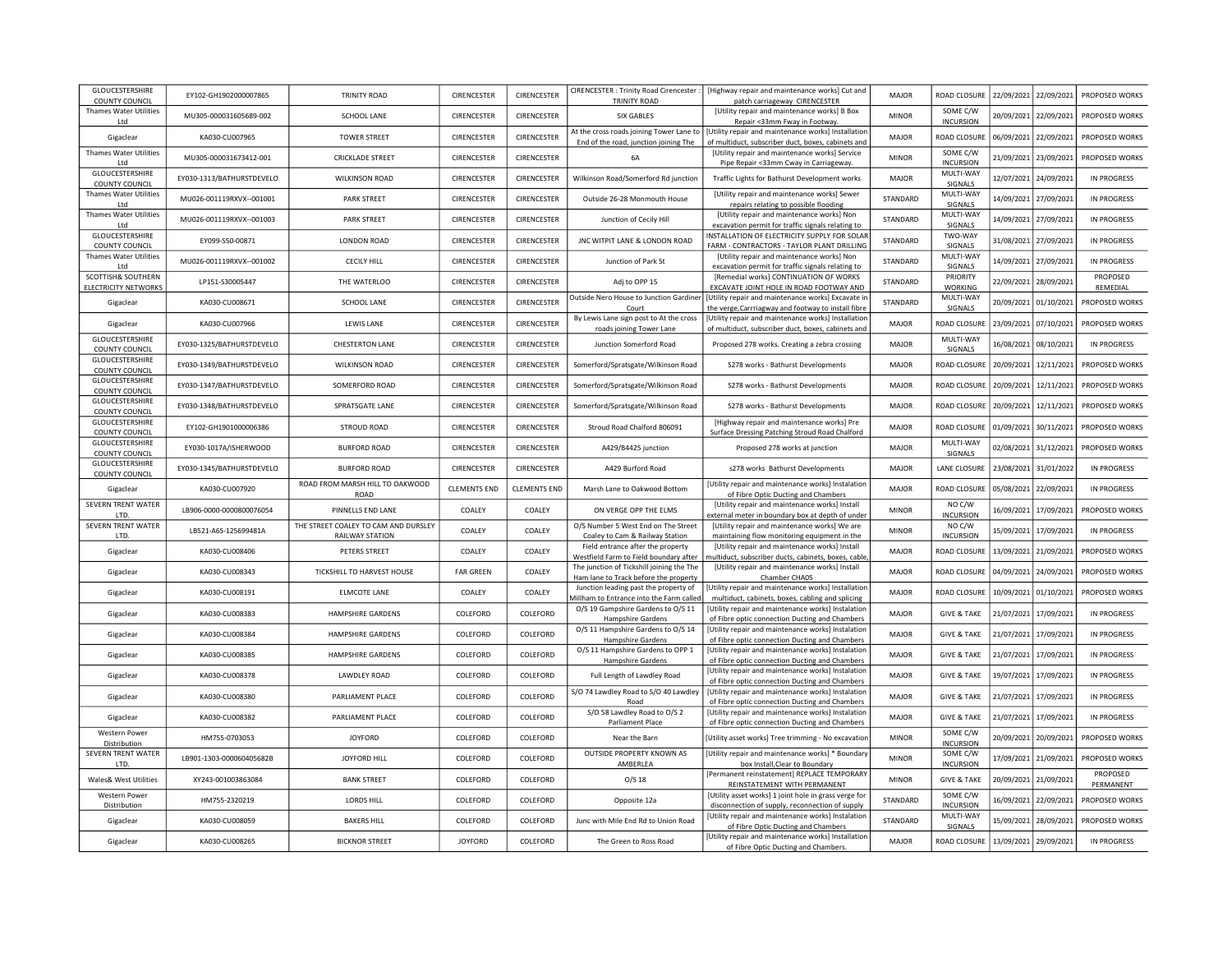| Gigaclear                                     | KA030-CU008095            | PARKSIDE                                                         | COLEFORD                      | COLEFORD                          | Parkside to Sparrow Hill                                                      | [Utility repair and maintenance works] Instalation<br>of Fibre Optic Ducting, Chambers and Cabinets     | STANDARD                  | <b>GIVE &amp; TAKE</b>       |            | 24/05/2021 01/10/2021 | <b>IN PROGRESS</b>    |
|-----------------------------------------------|---------------------------|------------------------------------------------------------------|-------------------------------|-----------------------------------|-------------------------------------------------------------------------------|---------------------------------------------------------------------------------------------------------|---------------------------|------------------------------|------------|-----------------------|-----------------------|
| Gigaclear                                     | KA030-CU007922            | LITTLE DRYBROOK                                                  | <b>CLEMENTS END</b>           | COLEFORD                          | Little Drybrook Full Length                                                   | [Utility repair and maintenance works] Instalation<br>of Fibre Optic Ducting and Chambers TM long       | MAIOR                     | <b>GIVE &amp; TAKE</b>       |            | 08/09/2021 05/10/2021 | IN PROGRESS           |
| Gigaclear                                     | KA030-CU007921            | <b>CLEMENTS TUMP</b>                                             | <b>CLEMENTS END</b>           | COLEFORD                          | Clements Tump Full Length                                                     | [Utility repair and maintenance works] Instalatior<br>of Fibre Optic Ducting and Chambers TM Long       | MAIOR                     | <b>GIVE &amp; TAKE</b>       | 08/09/2021 | 05/10/2021            | IN PROGRESS           |
| <b>Thames Water Utilities</b><br>Ltd          | MU305-000031605806-001    | ROAD FROM HATHEROP ROAD TO COLN<br><b>MANOR</b>                  | <b>COLN ST ALDWYNS</b>        | <b>COLN ST</b><br>ALDWYNS         | CHERRY TREE COTTAGE                                                           | [Utility repair and maintenance works] Chamber                                                          | <b>MINOR</b>              | SOME C/W<br><b>INCURSION</b> | 20/09/2021 | 22/09/2021            | PROPOSED WORKS        |
| GLOUCESTERSHIRE                               | EY102-GH1901000008275     | A40 FROM DUAL CARRIAGEWAY TO                                     | <b>COMPTON ABDALE</b>         | COMPTON                           | COMPTON ABDALE : From Hazleton pike                                           | Repair Med Cway in Carriageway<br>[Highway repair and maintenance works] Clear                          | <b>MINOR</b>              | TWO-WAY                      | 21/09/2021 | 22/09/2021            | PROPOSED WORKS        |
| COUNTY COUNCIL<br>BT                          | BC008-PTMS259587A         | PUESDOWN<br>ROAD FROM CRANHAM CORNER TO                          | CRANHAM                       | ABDALE<br>CRANHAM                 | to puesdown: A40 FROM DUAL<br>CRANHAM LANE, NEAR ENTRANCE TO                  | footway and verge of vegetaion side footway fill<br>[Utility asset works] TM REQUIRED FOR SAFE          | <b>MAJOR</b>              | SIGNALS<br>ROAD CLOSURE      | 24/09/2021 | 24/09/2021            | <b>PROPOSED WORKS</b> |
| GLOUCESTERSHIRE                               | EY102-GH1902000007856     | JUNCTION WITH B4070<br>OXLEAZE ROAD                              | CULKERTON                     | CULKERTON                         | SCOUT HQ GL4 8HE<br>CULKERTON : Culkerton village :                           | WORKING ZONE FOR POLETEST<br>[Highway repair and maintenance works] Cut and                             | MAJOR                     | ROAD CLOSURE                 | 21/09/2021 | 21/09/2021            | <b>PROPOSED WORKS</b> |
| <b>COUNTY COUNCIL</b>                         | KA080-GC/C036220/S099486  | 3/188 GLOUCESTER ROAD CIRENCESTER TO                             | DAGLINGWORTH                  | <b>DAGLINGWORT</b>                | OXLEAZE ROAD<br>CW, VERGE FROM GRANARY MANOR                                  | patch carriageway CULKERTON<br>[Utility repair and maintenance works] Relocate                          | <b>MAJOR</b>              | ROAD CLOSURI                 | 14/09/2021 | 16/09/2021            | <b>IN PROGRESS</b>    |
| Gigaclear                                     |                           | DAGLINGWORTH                                                     |                               |                                   | BARN TO LOWER END                                                             | POTS<br>[Utility repair and maintenance works]                                                          |                           | NO C/W                       |            |                       |                       |
| Gigaclear<br>GLOUCESTERSHIRE                  | KA080-GC/C177931/S099488A | DAGLINGWORTH FOOTPATH 12<br>3/188 GLOUCESTER ROAD CIRENCESTER TO | DAGLINGWORTH                  | <b>DAGLINGWORT</b>                | FW, VERGE O/S Manor Farm                                                      | RELOCATING POTS TO CUSTOMERS BOUNDARIES<br>[Highway repair and maintenance works] Pre                   | <b>MINOR</b>              | <b>INCURSION</b>             | 16/09/2021 | 20/09/2021            | PROPOSED WORKS        |
| COUNTY COUNCIL                                | EY102-GH1901000005686     | DAGLINGWORTH                                                     | DAGLINGWORTH                  | <b>DAGLINGWORT</b>                | Gloucester Road Cirencester 816820                                            | Surface Dressing Patching Gloucester Road<br>[Utility repair and maintenance works] TEMP TAR            | MAJOR                     | ROAD CLOSURI                 | 17/09/2021 | 21/09/2021            | PROPOSED WORKS        |
| Wales& West Utilities                         | XY081-003001651286        | <b>CHARLHAM LANE</b>                                             | DOWN AMPNEY                   | DOWN AMPNEY                       | O/S SUNNYBANK                                                                 | TO BE REMOVED. AND PERMANENTLY                                                                          | <b>MINOR</b>              | <b>GIVE &amp; TAKE</b>       | 17/09/2021 | 20/09/2021            | PROPOSED WORKS        |
| <b>GLOUCESTERSHIRE</b><br>COUNTY COUNCIL      | EY102-GH1902000007867     | MAIN ROAD FROM HARNHILL TO DRIFFIELD                             | DRIFFIELD                     | DRIFFIELD                         | DRIFFIELD : Driffield village : CHURCH<br>LANE                                | [Highway repair and maintenance works] Cut and<br>patch carriageway DRIFFIELD                           | MAJOR                     | ROAD CLOSURI                 | 24/09/2021 | 24/09/2021            | PROPOSED WORKS        |
| Gigaclear                                     | KA030-CU007996            | MORSE ROAD                                                       | <b>DRYBROOK</b>               | <b>DRYBROOK</b>                   | O/S Delcroft to Junc Swish lane                                               | [Utility repair and maintenance works] Instalation<br>of Fibre Optic Ducting and Chambers               | MAJOR                     | ROAD CLOSURE                 | 08/09/2021 | 17/09/2021            | PROPOSED WORKS        |
| Gigaclear                                     | KA030-CU007993            | MORSE LANE                                                       | <b>DRYBROOK</b>               | <b>DRYBROOK</b>                   | Junction with Whithill Lane to Junc<br>Morse Road                             | [Utility repair and maintenance works] Instalation<br>of Fibre Optic Ducting and Chambers               | MAJOR                     | ROAD CLOSURE                 | 06/09/2021 | 29/09/2021            | PROPOSED WORKS        |
| Gigaclear                                     | KA030-CU007995            | SWISH LANE                                                       | <b>DRYBROOK</b>               | <b>DRYBROOK</b>                   | Junc Morse Lane to Junc Morse Road                                            | [Utility repair and maintenance works] Instalation<br>of Fibre Optic Ducting and Chambers               | MAJOR                     | ROAD CLOSURE                 | 06/09/2021 | 29/09/2021            | PROPOSED WORKS        |
| Gigaclear                                     | KA030-CU007994            | WELL LANE                                                        | <b>DRYBROOK</b>               | <b>DRYBROOK</b>                   | Junction of Morse Lane to Junction of<br>Morse Road                           | [Utility repair and maintenance works] Instalation<br>of Fibre Optic Ducting and Chambers               | MAJOR                     | ROAD CLOSURI                 | 06/09/2021 | 29/09/2021            | PROPOSED WORKS        |
| GLOUCESTERSHIRE<br>COUNTY COUNCIL             | EY030-1159/GCC            | 400895 LYCH GATE TO LAVENDER COTTAGE                             | DUNTISBOURNE<br>LEER          | <b>DUNTISBOURNE</b><br>LEER       | Long Ford                                                                     | Long Ford Footpath damage                                                                               | MAJOR                     | ROAD CLOSURI                 | 23/09/2020 | 31/03/2022            | <b>IN PROGRESS</b>    |
| SEVERN TRENT WATER<br>LTD.                    | LB906-0000-000041033506   | SHELLEY ROAD                                                     | DURSLEY                       | <b>DURSLEY</b>                    | ON FOOTWAY OUTSIDE NUMBER 16                                                  | [Utility repair and maintenance works] Install<br>external meter in boundary box at depth of unde       | <b>MINOR</b>              | NO C/W<br><b>INCURSION</b>   | 16/09/2021 | 17/09/2021            | PROPOSED WORKS        |
| GLOUCESTERSHIRE                               | EY102-GH1901000008228     | KINGSHILL ROAD                                                   | <b>DURSLEY</b>                | DURSLEY                           | DURSLEY: Opp Wild Goose Garage                                                | [Highway repair and maintenance works]                                                                  | <b>MINOR</b>              | MULTI-WAY                    | 21/09/2021 | 22/09/2021            | PROPOSED WORKS        |
| <b>COUNTY COUNCIL</b><br>GLOUCESTERSHIRE      | EY050-LURSB038808         | <b>BULL PITCH</b>                                                | DURSLEY                       | DURSLEY                           | KINGSHILL ROAD<br>Opposite 19                                                 | Community Maintenance Kingshill Road, Dursley:<br><b>Tree Works</b>                                     | <b>MINOR</b>              | SIGNALS<br>TWO-WAY           | 23/09/2021 | 23/09/2021            | PROPOSED WORKS        |
| <b>COUNTY COUNCIL</b><br>Gigaclear            | KA030-CU008451            | B4060 MELKSHAM COURT STINCHCOMBE TO                              | STINCHCOMBE                   | DURSLEY                           | Opposite Overend Cottage to Grass                                             | [Utility repair and maintenance works] Installatior                                                     | MAJOR                     | SIGNALS<br>ROAD CLOSURI      | 20/09/2021 | 06/10/2021            | PROPOSED WORKS        |
| Western Power                                 | HM752-2311199             | STANCOMBE DURSLEY<br>ALKERTON CROSS TO ALKERTON PLACE            | <b>ALKERTON</b>               | EASTINGTON                        | verge heading off main road<br>OUTSIDE CHAPEL VIEW AND ASHLEAZE               | of multiduct, subscriber ducts, cabinets and boxes<br>[Utility asset works] 28m trenching in tarmac     | STANDARD                  | TWO-WAY                      | 14/09/2021 | 21/09/2021            | <b>IN PROGRESS</b>    |
| Distribution<br>GLOUCESTERSHIRE               | EY050-SDC/060421          | <b>BROADFIELD ROAD</b>                                           | <b>EASTINGTON</b>             | EASTINGTON                        | o/s 10 to o/s 38                                                              | footway for supply alteration<br>construction of new homes for SDC                                      | MAJOR                     | SIGNALS<br>ROAD CLOSURI      | 06/04/2021 | 24/12/2021            | <b>IN PROGRESS</b>    |
| COUNTY COUNCIL                                |                           | 400968 EASTLEACH TURVILLE TO EASTLEACH                           |                               |                                   |                                                                               | ON GRASS VERGE APPROX 80M EAST OF   [Utility repair and maintenance works] ENGINEER                     | IMMEDIATE                 | NO C/W                       |            |                       |                       |
| BT                                            | BC008-15SEPSS1FGJ45       | ROAD                                                             | EASTLEACH                     | EASTLEACH                         | JCT 400968 EASTLEACH TURVILLE TO                                              | TO CARRY OUT A HAND DIG IN GRASS VERGE TO                                                               | (URGENT)                  | <b>INCURSION</b>             | 15/09/2021 | 17/09/2021            | <b>IN PROGRESS</b>    |
| Thames Water Utilities<br>I td                | MU305-000031666507-001    | CAMPDEN ROAD                                                     | EBRINGTON                     | EBRINGTON                         | 36                                                                            | [Utility repair and maintenance works] Ferrule<br>Exchange Cway in Carriageway                          | IMMEDIATE<br>(URGENT)     | SOME C/W<br><b>INCURSION</b> | 15/09/2021 | 17/09/2021            | <b>IN PROGRESS</b>    |
| GLOUCESTERSHIRE<br>COUNTY COUNCIL             | EY102-GH1902000008120     | <b>ROSS ROAD</b>                                                 | <b>ENGLISH BICKNOR</b>        | ENGLISH<br><b>BICKNOR</b>         | ENGLISH BICKNOR : jnc ross road and<br>ump lane towards english bicknor along | [Highway repair and maintenance works]<br>Highways local - verge markers along roadside                 | <b>MINOR</b>              | TWO-WAY<br>SIGNALS           | 20/09/2021 | 21/09/2021            | PROPOSED WORKS        |
| Gigaclear                                     | KA030-CU008269            | REDHOUSE LANE                                                    | <b>ENGLISH BICKNOR</b>        | ENGLISH<br><b>BICKNOR</b>         | Ross Road to Murrells End                                                     | [Utility repair and maintenance works] Installatior<br>of Fibre Optic Ducting and Chambers.             | <b>MAJOR</b>              | ROAD CLOSURE                 |            | 24/09/2021 06/10/2021 | PROPOSED WORKS        |
| Gigaclear                                     | KA030-CU008267            | SMITHY CLOSE                                                     | <b>ENGLISH BICKNOR</b>        | ENGLISH<br><b>BICKNOR</b>         | <b>Entirety of Smithy Close</b>                                               | [Utility repair and maintenance works] Installatior<br>of Fibre Optic Ducting and Chambers. Long delays | STANDARD                  | <b>GIVE &amp; TAKE</b>       |            | 24/09/2021 06/10/2021 | PROPOSED WORKS        |
| Gigaclear                                     | KA030-CU008268            | MURRELLS ROAD                                                    | <b>ENGLISH BICKNOR</b>        | ENGLISH<br><b>BICKNOR</b>         | <b>Entirety of Murrells Road</b>                                              | [Utility repair and maintenance works] Installation<br>of Fibre Optic Ducting and Chambers. Long delays | STANDARD                  | <b>GIVE &amp; TAKE</b>       |            | 24/09/2021 06/10/2021 | PROPOSED WORKS        |
| Gigaclear                                     | KA030-CU008266            | <b>ROSS ROAD</b>                                                 | <b>ENGLISH BICKNOR</b>        | ENGLISH                           | Bicknor Street to Old Rectory                                                 | [Utility repair and maintenance works] Installatior                                                     | MAJOR                     | ROAD CLOSURE                 |            | 24/09/2021 06/10/2021 | PROPOSED WORKS        |
| SCOTTISH& SOUTHERN                            | LP151-S30005565           | <b>LONDON ROAD</b>                                               | <b>FAIRFORD</b>               | <b>BICKNOR</b><br><b>FAIRFORD</b> | OUTSIDE AND ADJACENT MILESTONE                                                | of Fibre Optic Ducting and Chambers.<br>[Utility repair and maintenance works] New                      | <b>MINOR</b>              | TWO-WAY                      | 21/09/2021 | 21/09/2021            | PROPOSED WORKS        |
| ELECTRICITY NETWORKS<br>Wales& West Utilities | XY242-001003725031        | <b>MILTON STREET</b>                                             | <b>FAIRFORD</b>               | <b>FAIRFORD</b>                   | COTTAGE<br>OUTSIDE CALDECOTT HOUSE                                            | connection - we will be erecting a new pole on the<br>TRACE AND REPAIR GAS ESCAPE AND                   | <b>IMMEDIATE</b>          | SIGNALS<br>SOME C/W          |            | 13/09/2020 24/09/2021 | <b>IN PROGRESS</b>    |
|                                               | XY242-003001576218        | <b>BRIDGE STREET</b>                                             | <b>FAIRFORD</b>               | FAIRFORD                          | O/S MILVALE - JUNC MARKET PLACE                                               | PERMANENTLY REINSTATE WHERE POSSIBLE.<br>[Utility repair and maintenance works] LAY 177M                | (EMERGENCY)               | <b>INCURSION</b><br>TWO-WAY  | 20/09/2021 | 29/10/2021            | PROPOSED WORKS        |
| Wales& West Utilities<br>GLOUCESTERSHIRE      | EY050-JACKSONCE/270721    | ROAD FROM SHIP INN TO MOOR STREET                                | FRAMILODE                     | FRAMILODE                         |                                                                               | OF NEW PLASTIC GAS MAINS AND<br>works by Jackson Civil Engineers TM required for                        | MAJOR<br>MAJOR            | SIGNALS<br>STOP/GO           | 06/09/2021 | 10/12/2021            | IN PROGRESS           |
| <b>COUNTY COUNCIL</b><br>GLOUCESTERSHIRE      |                           |                                                                  | <b>FRAMPTON</b>               | <b>FRAMPTON</b>                   | Frome House<br>For the attention of Ali Jackson: Whole                        | deliveries to and from site only as needed<br>[Highway repair and maintenance works] Pre                |                           | <b>BOARDS</b>                |            |                       |                       |
| <b>COUNTY COUNCIL</b><br>SEVERN TRENT WATER   | EY102-GH1901000005698     | <b>STROUD ROAD</b>                                               | MANSELL<br><b>FRAMPTON ON</b> | MANSELL<br><b>FRAMPTON ON</b>     | of gloucestershire, for mass orders only.                                     | Surface Dressing Patching Stroud Road Chalford<br>[Utility repair and maintenance works] * Traffic      | MAJOR<br><b>IMMEDIATE</b> | ROAD CLOSUR<br>TWO-WAY       | 01/08/2021 | 30/11/2021            | PROPOSED WORKS        |
| LTD.                                          | LB701-2302-000012885651   | PERRY WAY                                                        | SEVERN                        | <b>SEVERN</b>                     | <b>FRAMPTON COTTAGE</b>                                                       | Management for Jetting works on blocked pump                                                            | (URGENT)                  | SIGNALS                      | 15/09/2021 | 17/09/2021            | <b>IN PROGRESS</b>    |
| Gigaclear                                     | KA030-CU005816            | <b>VICARAGE LANE</b>                                             | <b>FRAMPTON ON</b><br>SEVERN  | <b>FRAMPTON ON</b><br>SEVERN      | Vicarage lane jcn school lane                                                 | [Remedial works] Rectify defect                                                                         | <b>MINOR</b>              | <b>GIVE &amp; TAKE</b>       |            | 16/09/2021 20/09/2021 | PROPOSED<br>REMEDIAL  |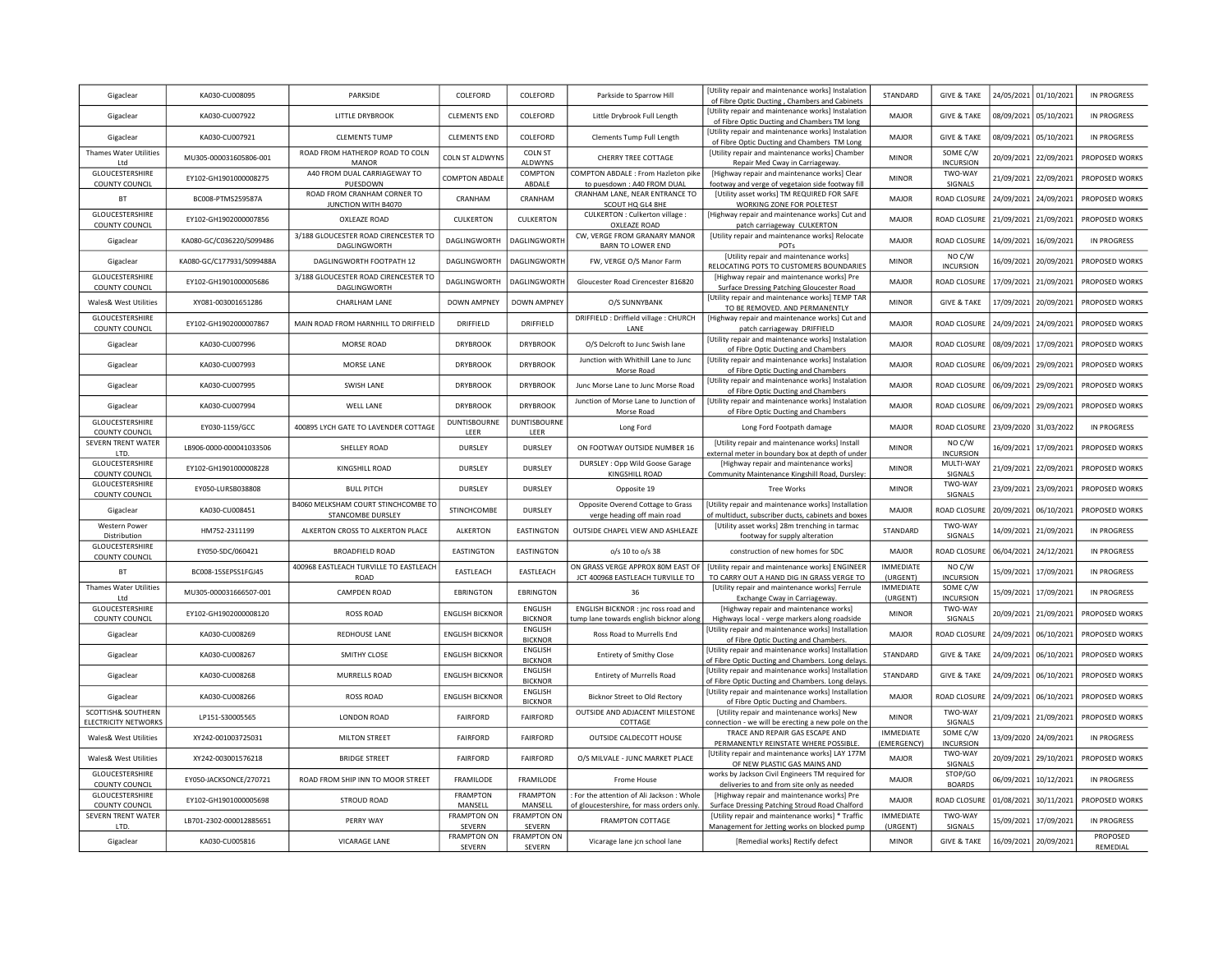| Gigaclear                                                  | KA030-CU008407            | PETERS STREET                                                       | <b>FROCESTER</b>  | FROCESTER         | Field boundary after the pond in the                                   | [Utility repair and maintenance works] Install<br>field on Peters Street to Verge opposite   multiduct, subscriber ducts, cabinets, boxes, cable | <b>MAJOR</b>                          | <b>ROAD CLOSURE</b>                            |            | 22/09/2021 10/11/2021 | PROPOSED WORKS     |
|------------------------------------------------------------|---------------------------|---------------------------------------------------------------------|-------------------|-------------------|------------------------------------------------------------------------|--------------------------------------------------------------------------------------------------------------------------------------------------|---------------------------------------|------------------------------------------------|------------|-----------------------|--------------------|
| BT                                                         | BC410-TM00000500314634701 | MOOREND ROAD                                                        | ELDERSFIELD       | <b>GLOUCESTER</b> | 383M NORTH WEST FROM JNC WITH                                          | [Utility repair and maintenance works] replacing a                                                                                               | <b>IMMEDIATE</b>                      | SOME C/W<br><b>INCURSION</b>                   | 14/09/2021 | 16/09/2021            | <b>IN PROGRESS</b> |
| GLOUCESTERSHIRE                                            | EY099-L-MAIN-00012044     | BARNWOOD ROAD                                                       | <b>GLOUCESTER</b> | <b>GLOUCESTER</b> | MAIN ROAD, MOOREND ROAD<br>bus stop by junction of Argyll Road         | smashed JB26<br>upgrading RTI Bus stop sign                                                                                                      | (EMERGENCY)<br><b>HIGHWAYS ACT</b>    | NO C/W                                         | 14/09/2021 | 16/09/2021            | PROPOSED WORKS     |
| <b>COUNTY COUNCIL</b><br>SEVERN TRENT WATER<br>LTD.        | LB901-1303-000012858317A  | <b>SOUTHGATE STREET</b>                                             | <b>GLOUCESTER</b> | <b>GLOUCESTER</b> | O/S 9A                                                                 | [Utility repair and maintenance works] Bbox Instal<br>25mm and Meter                                                                             | PERMITS<br><b>MINOR</b>               | <b>INCURSION</b><br>NO C/W<br><b>INCURSION</b> | 14/09/2021 | 16/09/2021            | PROPOSED WORKS     |
| GLOUCESTERSHIRE                                            | EY099-L-MAIN-00012031     | SOUTHGATE STREET                                                    | <b>GLOUCESTER</b> | <b>GLOUCESTER</b> | Outside southgate house opposite the<br>docks                          | Upgrading RTI bus stop signs                                                                                                                     | <b>HIGHWAYS ACT</b><br>PERMITS        | NO C/W<br><b>INCURSION</b>                     | 14/09/2021 | 16/09/2021            | PROPOSED WORKS     |
| <b>COUNTY COUNCIL</b><br>GLOUCESTERSHIRE<br>COUNTY COUNCIL | EY099-L-MAIN-00012028     | <b>BRUNSWICK ROAD</b>                                               | <b>GLOUCESTER</b> | GLOUCESTER        | side of Boots by bus stops and outside<br>new look bus stops           | Upgrading RTI bus stop signs                                                                                                                     | <b>HIGHWAYS ACT</b><br>PERMITS        | NO C/W<br><b>INCURSION</b>                     | 14/09/2021 | 16/09/2021            | PROPOSED WORKS     |
| GLOUCESTERSHIRE<br><b>COUNTY COUNCIL</b>                   | EY099-L-MAIN-00012034     | <b>TUFFLEY AVENUE</b>                                               | <b>GLOUCESTER</b> | <b>GLOUCESTER</b> | outside 84 at bus stop                                                 | upgrading RTI bus stop signs                                                                                                                     | <b>HIGHWAYS ACT</b><br>PERMITS        | NO C/W<br><b>INCURSION</b>                     | 14/09/2021 | 16/09/2021            | PROPOSED WORKS     |
| GLOUCESTERSHIRE<br><b>COUNTY COUNCIL</b>                   | FY099-L-MAIN-00012027     | CHEITENHAM ROAD                                                     | <b>GLOUCESTER</b> | <b>GLOUCESTER</b> | by bus stops on both sides of the road by<br>Greyhound gardens jct     | Upgrading RTI bus stop signs                                                                                                                     | <b>HIGHWAYS ACT</b><br>PERMITS        | NO C/W<br><b>INCURSION</b>                     | 14/09/2021 | 16/09/2021            | PROPOSED WORKS     |
| GLOUCESTERSHIRE<br><b>COUNTY COUNCIL</b>                   | FY099-L-MAIN-00012035     | CHELTENHAM ROAD                                                     | <b>GLOUCESTER</b> | <b>GLOUCESTER</b> | outside church at bus stop and by fuel<br>station bus stop             | upgraing RTI bus stop signs                                                                                                                      | <b>HIGHWAYS ACT</b><br>PERMITS        | NO C/W<br><b>INCURSION</b>                     | 14/09/2021 | 16/09/2021            | PROPOSED WORKS     |
| GLOUCESTERSHIRE<br><b>COUNTY COUNCIL</b>                   | EY099-L-MAIN-00012029     | <b>LONDON ROAD</b>                                                  | <b>GLOUCESTER</b> | GLOUCESTER        | Outside Fuel station                                                   | Upgrading RTI buis stop signs                                                                                                                    | <b>HIGHWAYS ACT</b><br>PERMITS        | NO C/W<br><b>INCURSION</b>                     | 14/09/2021 | 16/09/2021            | PROPOSED WORKS     |
| Western Power<br>Distribution                              | HM752-2296678A            | PAINSWICK ROAD                                                      | <b>GLOUCESTER</b> | <b>GLOUCESTER</b> | From Eastern Avenue to Matson Lane                                     | [Utility asset works] 1089m trenching in tarmac<br>ootway and tarmac road and grass verge for cable                                              | <b>MAJOR</b>                          | TWO-WAY<br>SIGNALS                             | 22/07/2021 | 16/09/2021            | IN PROGRESS        |
| GLOUCESTERSHIRE<br><b>COUNTY COUNCIL</b>                   | EY099-L-MAIN-00012033     | SEYMOUR ROAD                                                        | <b>GLOUCESTER</b> | <b>GLOUCESTER</b> | junction of balfour road                                               | Upgrading RTI bus stop signs                                                                                                                     | <b>HIGHWAYS ACT</b><br>PERMITS        | SOME C/W<br><b>INCURSION</b>                   | 14/09/2021 | 16/09/2021            | PROPOSED WORKS     |
| GLOUCESTERSHIRE<br>COUNTY COUNCIL                          | EY099-L-MAIN-00012040     | PODSMEAD ROAD                                                       | <b>GLOUCESTER</b> | <b>GLOUCESTER</b> | junction of woodpecker road and also<br>outside 86 at bus stop         | upgrading RTI bus stop signs                                                                                                                     | <b>HIGHWAYS ACT</b><br>PERMITS        | NO C/W<br><b>INCURSION</b>                     | 14/09/2021 | 16/09/2021            | PROPOSED WORKS     |
| GLOUCESTERSHIRE                                            | EY099-L-MAIN-00012038     | <b>EPNEY ROAD</b>                                                   | <b>GLOUCESTER</b> | <b>GLOUCESTER</b> | outside 2/4 by bus stop                                                | Upgrading RTI bus stop signs                                                                                                                     | <b>HIGHWAYS ACT</b><br><b>PERMITS</b> | NO C/W<br><b>INCURSION</b>                     | 14/09/2021 | 16/09/2021            | POTENTIAL WORKS    |
| COUNTY COUNCIL<br>GLOUCESTERSHIRE                          | EY099-L-MAIN-00012037     | HOLMLEIGH ROAD                                                      | <b>GLOUCESTER</b> | GLOUCESTER        | bus stop by no 19                                                      | upgrading RTI bus stop signs                                                                                                                     | <b>HIGHWAYS ACT</b>                   | NO C/W                                         | 14/09/2021 | 16/09/2021            | POTENTIAL WORKS    |
| COUNTY COUNCIL<br>CityFibre                                | KG046-GLO-1-FTTH-PN554-12 | CHATSWORTH AVENUE                                                   | <b>GLOUCESTER</b> | <b>GLOUCESTER</b> | From jct of Windsor Drive to No. 60                                    | [Remedial works] To rectify defects                                                                                                              | <b>PERMITS</b><br><b>MINOR</b>        | <b>INCURSION</b><br><b>GIVE &amp; TAKE</b>     | 14/09/2021 | 16/09/2021            | <b>IN PROGRESS</b> |
| CityFibre                                                  | KG046-GLO-1-FTTH-PN554-15 | CHATSWORTH AVENUE                                                   | <b>GLOUCESTER</b> | <b>GLOUCESTER</b> | #24-56 Chatsworth Avenue                                               | [Remedial works] To rectify defects                                                                                                              | <b>MINOR</b>                          | <b>GIVE &amp; TAKE</b>                         | 10/09/2021 | 16/09/2021            | <b>IN PROGRESS</b> |
| GLOUCESTERSHIRE                                            | EY099-L-MAIN-00012039     | CHATSWORTH AVENUE                                                   | <b>GLOUCESTER</b> | GLOUCESTER        | on corner of junction of Sulgrave close                                | upgrading RTI bus stop signs                                                                                                                     | <b>HIGHWAYS ACT</b>                   | NO C/W                                         | 14/09/2021 | 16/09/2021            | POTENTIAL WORKS    |
| <b>COUNTY COUNCIL</b><br><b>BT</b>                         | BC410-TM00000500315503900 | STROUD ROAD                                                         | <b>GLOUCESTER</b> | <b>GLOUCESTER</b> | Hazardous site sunken / collapsed frame                                | [Utility repair and maintenance works] Replace 1                                                                                                 | PERMITS<br><b>IMMEDIATE</b>           | <b>INCURSION</b><br>SOME C/W                   | 14/09/2021 | 16/09/2021            | <b>IN PROGRESS</b> |
| Western Power                                              | HM752-2296678B            | <b>EASTERN AVENUE</b>                                               | <b>GLOUCESTER</b> | <b>GLOUCESTER</b> | and cover in footway fault ref ON-<br>Across Painsiwck Road Roundabout | ointbox frame and cover(s) (1310mm x 610mm) ir<br>[Utility asset works] 46m trenching in tarmac                                                  | (EMERGENCY)<br>MAIOR                  | <b>INCURSION</b><br><b>LANE CLOSURE</b>        | 22/07/2021 | 16/09/2021            | <b>IN PROGRESS</b> |
| Distribution<br>Western Power                              | HM752-2296678C            | COTTESWOLD ROAD                                                     | <b>GLOUCESTER</b> | <b>GLOUCESTER</b> | From Painswick Road to Electricity                                     | footway and tarmac road for cable overlay<br>[Utility asset works] 86m trenching in tarmac                                                       | MAJOR                                 | TWO-WAY                                        | 22/07/2021 | 16/09/2021            | IN PROGRESS        |
| Distribution<br>GLOUCESTERSHIRE                            | EY099-L-MAIN-00012036     | <b>WINDSOR DRIVE</b>                                                |                   |                   | Substation<br>entrance to library and community                        | footway and tarmac road for cable overlay                                                                                                        | <b>HIGHWAYS ACT</b>                   | SIGNALS<br>NO C/W                              |            |                       | POTENTIAL WORKS    |
| <b>COUNTY COUNCIL</b><br>GLOUCESTERSHIRE                   |                           |                                                                     | <b>GLOUCESTER</b> | <b>GLOUCESTER</b> | centre at bus stop                                                     | upgrading RTI bus stop signs                                                                                                                     | PERMITS<br><b>HIGHWAYS ACT</b>        | INCURSION<br>NO C/W                            | 14/09/2021 | 16/09/2021            |                    |
| <b>COUNTY COUNCIL</b><br>GLOUCESTERSHIRE                   | EY099-L-MAIN-00012030     | <b>STATION ROAD</b>                                                 | <b>GLOUCESTER</b> | GLOUCESTER        | Outside Liste House                                                    | Upgrading RTI Bus stop signs                                                                                                                     | PERMITS<br><b>HIGHWAYS ACT</b>        | <b>INCURSION</b><br>NO C/W                     | 14/09/2021 | 16/09/2021            | POTENTIAL WORKS    |
| COUNTY COUNCIL                                             | EY099-L-MAIN-00012032     | HUCCLECOTE ROAD                                                     | GLOUCESTER        | GLOUCESTER        | opposite junction of insley gardens                                    | Upgrading RTI bus stop signs                                                                                                                     | PERMITS                               | <b>INCURSION</b>                               | 14/09/2021 | 16/09/2021            | POTENTIAL WORKS    |
| <b>BT</b>                                                  | BC007-WCPKCL8L            | <b>DENHAM CLOSE</b>                                                 | <b>GLOUCESTER</b> | <b>GLOUCESTER</b> | 21 Denham Close, Gloucester, GL4 0SF.                                  | [Utility repair and maintenance works] Excavatior<br>to repair/replace faulty telecoms cable Customer                                            | <b>IMMEDIATE</b><br>(URGENT)          | <b>GIVE &amp; TAKE</b>                         | 14/09/2021 | 16/09/2021            | <b>IN PROGRESS</b> |
| BT                                                         | BC007-WCPKCL8L-02         | <b>DENHAM CLOSE</b>                                                 | <b>GLOUCESTER</b> | <b>GLOUCESTER</b> | 13 - 15 Denham Close, Gloucester, GL4<br>0SF                           | [Utility repair and maintenance works] Excavation<br>to repair/replace faulty telecoms cable Customer                                            | <b>IMMEDIATE</b><br>(URGENT)          | <b>GIVE &amp; TAKE</b>                         | 14/09/2021 | 16/09/2021            | <b>IN PROGRESS</b> |
| CityFibre                                                  | KG046-GLO-1-FTTH-PN554-13 | HAREWOOD CLOSE                                                      | <b>GLOUCESTER</b> | <b>GLOUCESTER</b> | From Chatsworth Avenue JN to Entire<br>Harewood Close                  | [Remedial works] To rectify defects                                                                                                              | <b>MINOR</b>                          | <b>GIVE &amp; TAKE</b>                         | 10/09/2021 | 16/09/2021            | <b>IN PROGRESS</b> |
| CityFibre                                                  | KG046-GLO-1-FTTH-PN506-21 | THE CAUSEWAY                                                        | QUEDGELEY         | GLOUCESTER        | 28 The Causeway to jn with teal Close                                  | [Remedial works] To rectify self identified defect                                                                                               | <b>MINOR</b>                          | <b>GIVE &amp; TAKE</b>                         | 14/09/2021 | 16/09/2021            | <b>IN PROGRESS</b> |
| CityFibre                                                  | KG046-GLO-1-FTTH-PN657-5  | LOWER MEADOW                                                        | QUEDGELEY         | <b>GLOUCESTER</b> | JN Fieldcourt Drive to all of Lower<br>Meadow                          | [Remedial works] To excavate and install CF<br>apparatus in Verge, FW & CW                                                                       | STANDARD                              | <b>GIVE &amp; TAKE</b>                         | 02/09/2021 | 16/09/2021            | <b>IN PROGRESS</b> |
| <b>VIRGIN MEDIA</b>                                        | NK110-ANSL030073          | PENDOCK CLOSE                                                       | QUEDGELEY         | <b>GLOUCESTER</b> | FROM 20-24 PENDOCK CLOSE,<br>GLOUCESTERSHIRE, GL2 4GL                  | [Utility repair and maintenance works] lay 16.5m<br>track extension in F/W                                                                       | <b>MINOR</b>                          | <b>GIVE &amp; TAKE</b>                         | 14/09/2021 | 16/09/2021            | <b>IN PROGRESS</b> |
| Western Power<br>Distribution                              | HM752-2296678D            | FOOTWAY FROM NORTH OF 8 LINNET CLOSE<br>TO SOUTH OF 57 LINNET CLOSE | <b>GLOUCESTER</b> | <b>GLOUCESTER</b> | From Painswick Road to Electricity<br>Substation                       | [Utility asset works] 124m trenching in tarmac<br>footway and grass verge for cable overlay                                                      | <b>MAJOR</b>                          | SOME C/W<br><b>INCURSION</b>                   | 22/07/2021 | 16/09/2021            | IN PROGRESS        |
| GLOUCESTERSHIRE<br><b>COUNTY COUNCIL</b>                   | EY102-GH1901000005693     | CHURCH ROAD                                                         | TIRLEY            | <b>GLOUCESTER</b> | Church Road Tirley                                                     | [Highway repair and maintenance works] Pre<br>Surface Dressing Patching Church Road Tirley                                                       | <b>MAJOR</b>                          | ROAD CLOSURE                                   | 16/09/2021 | 16/09/2021            | PROPOSED WORKS     |
| GLOUCESTERSHIRE<br>COUNTY COUNCIL                          | EY020-GB1609              | <b>INNSWORTH LANE</b>                                               | <b>INNSWORTH</b>  | GLOUCESTER        | o/s Whittle Gardens                                                    | S278 capping/topping works                                                                                                                       | <b>MINOR</b>                          | TWO-WAY<br>SIGNALS                             | 16/09/2021 | 16/09/2021            | PROPOSED WORKS     |
| BT                                                         | BC007-WCNPGC6W            | OLD ROAD                                                            | MAISEMORE         | <b>GLOUCESTER</b> | Outside THE BUNGALOW OLD RD<br>MAISMORE GLOUCESTER GL28HT              | [Utility repair and maintenance works] Excavation<br>in footway to repair/replace faulty telecoms cable                                          | <b>IMMEDIATE</b><br>(URGENT)          | SOME C/W<br><b>INCURSION</b>                   | 14/09/2021 | 16/09/2021            | IN PROGRESS        |
| GLOUCESTERSHIRE<br><b>COUNTY COUNCIL</b>                   | EY099-VDK11331520         | BRYERLAND ROAD                                                      | WITCOMBE          | GLOUCESTER        | 5                                                                      | <b>VDK</b>                                                                                                                                       | <b>MINOR</b>                          | SOME C/W<br><b>INCURSION</b>                   | 15/09/2021 | 16/09/2021            | PROPOSED WORKS     |
| GLOUCESTERSHIRE<br><b>COUNTY COUNCIL</b>                   | EY099-VDK11331522         | <b>BRYERLAND ROAD</b>                                               | <b>WITCOMBE</b>   | <b>GLOUCESTER</b> | 3                                                                      | <b>VDK</b>                                                                                                                                       | <b>MINOR</b>                          | SOME C/W<br><b>INCURSION</b>                   | 15/09/2021 | 16/09/2021            | PROPOSED WORKS     |
| GLOUCESTERSHIRE<br><b>COUNTY COUNCIL</b>                   | EY102-GH1902000006855     | SANDFIELD ROAD                                                      | CHURCHDOWN        | <b>GLOUCESTER</b> | GLOUCESTER : Sandfield Road,<br>Churchdown, GL3 2HA : SANDFIELD        | [Highway repair and maintenance works] To link<br>existing gully to the existing drainage                                                        | MAIOR                                 | ROAD CLOSURE                                   | 10/09/2021 | 16/09/2021            | <b>IN PROGRESS</b> |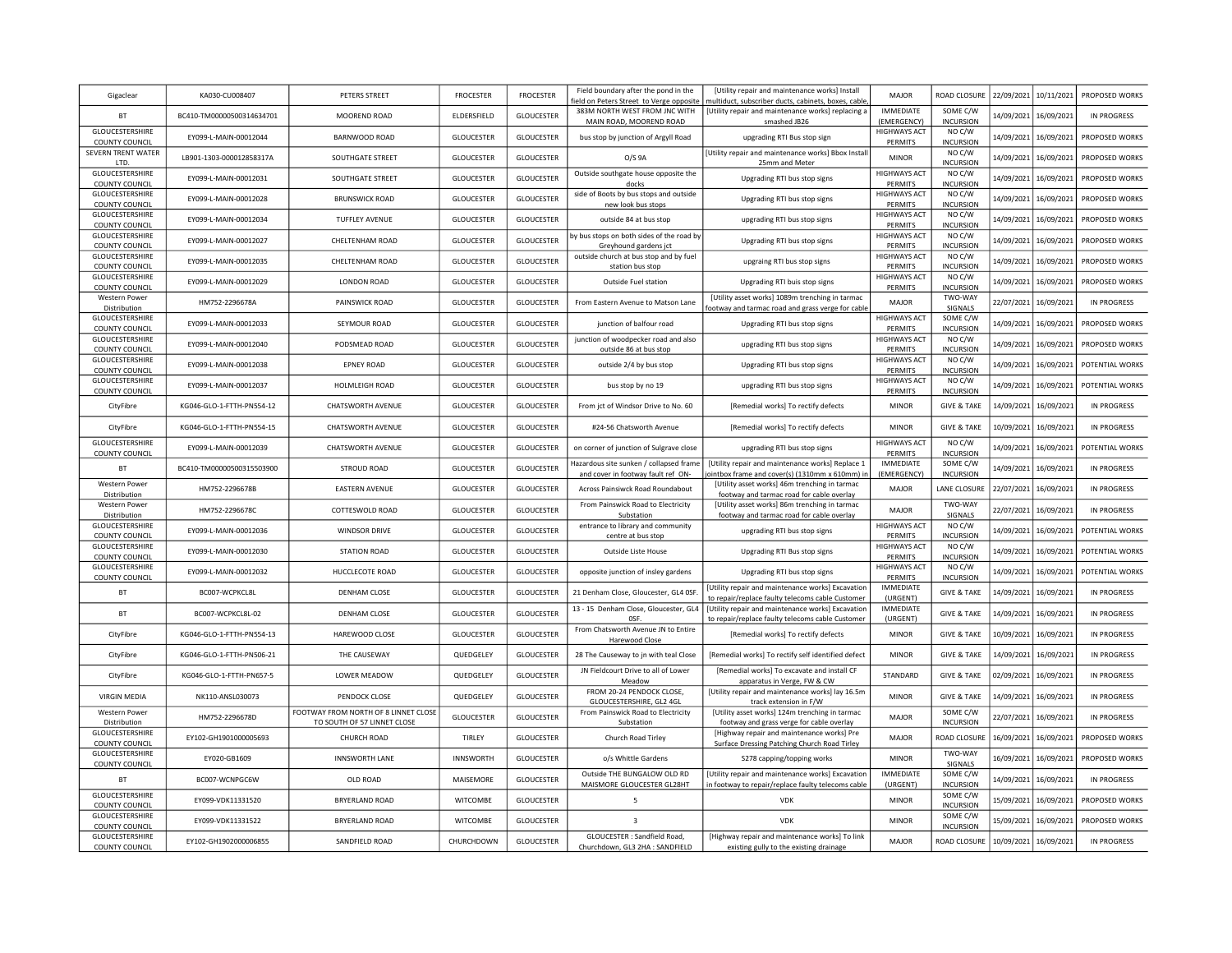| Wales& West Utilities                    | XY410-003001423538        | <b>HERON WAY</b>                  | GLOUCESTER        | GLOUCESTER        | $O/S$ 12 - 26                                                                 | [Remedial works] REPAIRS TO DEFECTIVE<br>REINSTATEMENT (WWU REF: D10989)                               | <b>MINOR</b>                    | <b>GIVE &amp; TAKE</b>       |                       | 15/09/2021 17/09/2021 | PROPOSED<br>REMEDIAL        |
|------------------------------------------|---------------------------|-----------------------------------|-------------------|-------------------|-------------------------------------------------------------------------------|--------------------------------------------------------------------------------------------------------|---------------------------------|------------------------------|-----------------------|-----------------------|-----------------------------|
| CityFibre                                | KG046-GLO-1-FTTH-PN556-40 | <b>TUFFLEY LANE</b>               | <b>GLOUCESTER</b> | <b>GLOUCESTER</b> | JN of Hendlingham Close                                                       | [Remedial works] Rectify Defects                                                                       | <b>MINOR</b>                    | <b>GIVE &amp; TAKE</b>       | 15/09/2021            | 17/09/2021            | PROPOSED<br>REMEDIAL        |
| CityFibre                                | KG046-GLO-1-FTTH-PN654-15 | FIELDCOURT DRIVE                  | QUEDGELEY         | <b>GLOUCESTER</b> | Just off roundabout with Naas Lane                                            | [Utility repair and maintenance works] TTL head<br>on junction with Bristol Road                       | STANDARD                        | MULTI-WAY<br>SIGNALS         |                       | 06/09/2021 17/09/2021 | PROPOSED WORKS              |
| CityFibre                                | KG046-GLO-1-FTTH-PN651-21 | COURTFIELD ROAD                   | QUEDGELEY         | <b>GLOUCESTER</b> | $o/s$ 116                                                                     | [Utility repair and maintenance works] Install of CF<br>pole                                           | <b>MINOR</b>                    | <b>GIVE &amp; TAKE</b>       |                       | 15/09/2021 17/09/2021 | PROPOSED WORKS              |
| T-Mobile (UK) Limited                    | YN108-GLO16203WHP-3UK-SJ2 | CHELTENHAM ROAD                   | <b>GLOUCESTER</b> | GLOUCESTER        | jun Oxstall Lane                                                              | [Utility repair and maintenance works] some cw<br>incursion only to facilitate works on Oxstall Lane   | <b>MINOR</b>                    | MULTI-WAY<br><b>SIGNALS</b>  |                       | 15/09/2021 17/09/2021 | <b>IN PROGRESS</b>          |
| <b>BT</b>                                | BC410-TM00000500315460000 | <b>BEECHCROFT ROAD</b>            | <b>GLOUCESTER</b> | <b>GLOUCESTER</b> | O/S 18/20 ON, BEECHCROFT ROAD                                                 | [Utility repair and maintenance works] Replace 1<br>jointbox frame and cover(s) (915mm x 445mm) in     | <b>IMMEDIATE</b><br>(EMERGENCY) | SOME C/W<br><b>INCURSION</b> |                       | 15/09/2021 17/09/2021 | <b>IN PROGRESS</b>          |
| GLOUCESTERSHIRE<br><b>COUNTY COUNCIL</b> | EY099-VDK11323854         | AMBERLEY ROAD                     | <b>GLOUCESTER</b> | <b>GLOUCESTER</b> | 11                                                                            | VDK                                                                                                    | STANDARD                        | SOME C/W<br><b>INCURSION</b> |                       | 10/09/2021 17/09/2021 | PROPOSED WORKS              |
| T-Mobile (UK) Limited                    | YN110-GLO002-PGN/TP-MEWP  | STROUD ROAD                       | <b>GLOUCESTER</b> | GLOUCESTER        | The location of the works are on Stroud<br>Road, just before junction Stanley | [Utility repair and maintenance works] A drop<br>zone is needed. Works to be completed on              | <b>MINOR</b>                    | MULTI-WAY<br>SIGNALS         |                       | 17/09/2021 17/09/2021 | PROPOSED WORKS              |
| <b>Western Power</b><br>Distribution     | HM752-2318316             | <b>WORCESTER STREET</b>           | <b>GLOUCESTER</b> | <b>GLOUCESTER</b> | outside 41a                                                                   | [New service connection] 1 joint hole in tarmac<br>footway and 2m trenching in tarmac footway for      | STANDARD                        | NO C/W<br><b>INCURSION</b>   |                       | 13/09/2021 17/09/2021 | <b>IN PROGRESS</b>          |
| SEVERN TRENT WATER<br>LTD                | LB922-5201-000006617859   | <b>WORCESTER STREET</b>           | <b>GLOUCESTER</b> | GLOUCESTER        | <b>OUTSIDE NUMBER 8A</b>                                                      | [New service connection] * new water connectior<br>1 x new connection of 32mm MDPE service to          | <b>MINOR</b>                    | <b>GIVE &amp; TAKE</b>       | 15/09/2021            | 17/09/2021            | PROPOSED WORKS              |
| SEVERN TRENT WATER<br>LTD.               | LB901-1303-000012866593   | HOLMWOOD DRIVE                    | <b>GLOUCESTER</b> | GLOUCESTER        | $\overline{2}$                                                                | [Remedial works] * Cut and dig out sprayed area ir<br>blue spray paint remove old SV lid and * replace | <b>MINOR</b>                    | SOME C/W<br><b>INCURSION</b> | 17/09/2021            | 17/09/2021            | <b>PROPOSED</b><br>REMEDIAL |
| T-Mobile (UK) Limited                    | YN108-GLO16203WHP-3UK-SJ1 | <b>OXSTALLS LANE</b>              | <b>GLOUCESTER</b> | GLOUCESTER        | On the footway/verge on Oxstalls Lane<br>jct of Cheltenham Road               | [Utility repair and maintenance works] **Essentia<br>Works under Covid-19 Guidance and Government      | <b>MINOR</b>                    | MULTI-WAY<br>SIGNALS         | 15/09/2021            | 17/09/2021            | <b>IN PROGRESS</b>          |
| CityFibre                                | KG046-GLO-1-FTTH-PN652-02 | FIELDCOURT GARDENS                | QUEDGELEY         | GLOUCESTER        | O/s 30 Field Court Gardens to 48 Field<br>Court Gardens                       | [Remedial works] Rectifying works - 2 x overlays<br>and 1 x blockage                                   | <b>MINOR</b>                    | <b>GIVE &amp; TAKE</b>       | 15/09/2021            | 17/09/2021            | <b>IN PROGRESS</b>          |
| GLOUCESTERSHIRE<br>COUNTY COUNCIL        | EY102-GH1902000006849     | PARK END ROAD                     | <b>GLOUCESTER</b> | <b>GLOUCESTER</b> | GLOUCESTER: B655 Parkend Road -<br>PARK END ROAD                              | [Highway repair and maintenance works] B655<br>Parkend Road - BRIDGE REPAIR GLOUCESTER                 | MAJOR                           | ROAD CLOSURI                 | 09/08/2021            | 17/09/2021            | <b>IN PROGRESS</b>          |
| SEVERN TRENT WATER<br>LTD.               | LB521-A6S-125699485A      | <b>GRANGE ROAD</b>                | <b>GLOUCESTER</b> | <b>GLOUCESTER</b> | O/S Number 125 Grange Road                                                    | [Utility repair and maintenance works] We are<br>maintaining flow monitoring equipment in the          | <b>MINOR</b>                    | <b>GIVE &amp; TAKE</b>       | 16/09/2021            | 17/09/2021            | PROPOSED WORKS              |
| GLOUCESTERSHIRE<br><b>COUNTY COUNCIL</b> | EY102-GH1902000008267     | SCHOOL LANE                       | QUEDGELEY         | <b>GLOUCESTER</b> | GLOUCESTER : OS St James PArish<br>Church, School Lane, Quedgeley :           | [Highway repair and maintenance works]<br>Highways Local - Resurface footway and parking               | <b>IMMEDIATE</b><br>(URGENT)    | SOME C/W<br><b>INCURSION</b> | 14/09/2021            | 17/09/2021            | <b>IN PROGRESS</b>          |
| CityFibre                                | KG046-GLO-1-FTTH-PN651-22 | PINEWOOD ROAD                     | QUEDGELEY         | <b>GLOUCESTER</b> | Outside Number 51                                                             | [Utility repair and maintenance works] Install new<br>CF pole                                          | <b>MINOR</b>                    | <b>GIVE &amp; TAKE</b>       | 15/09/2021            | 17/09/2021            | PROPOSED WORKS              |
| CityFibre                                | KG046-GLO-1-FTTH-PN654-14 | NAAS LANE                         | QUEDGELEY         | <b>GLOUCESTER</b> | Bridge just off Naas Lane roundabout                                          | [Utility repair and maintenance works] TTL head<br>working alongside permit on Bristol Road            | STANDARD                        | MULTI-WAY<br>SIGNALS         | 06/09/2021            | 17/09/2021            | PROPOSED WORKS              |
| SEVERN TRENT WATER<br>LTD.               | LB901-1303-000096003264A  | LONGHORN AVENUE                   | <b>GLOUCESTER</b> | <b>GLOUCESTER</b> | O/S <sub>5</sub>                                                              | [Utility repair and maintenance works] Small<br>Meter Renew 25mm                                       | <b>MINOR</b>                    | LANE CLOSURE                 | 15/09/2021            | 17/09/2021            | PROPOSED WORKS              |
| CityFibre                                | KG046-GLO-1-FTTH-PN655-39 | <b>BRISTOL ROAD</b>               | <b>HARDWICKE</b>  | <b>GLOUCESTER</b> | jct of emgrove rd East                                                        | [Utility repair and maintenance works] To excavate<br>to install CF apparatus in CW and FW             | <b>MINOR</b>                    | MULTI-WAY<br>SIGNALS         | 14/09/2021            | 17/09/2021            | IN PROGRESS                 |
| CityFibre                                | KG046-GLO-1-FTTH-PN655-40 | ELMGROVE ROAD EAST                | <b>HARDWICKE</b>  | <b>GLOUCESTER</b> | opposite Elmgrove Estate                                                      | [Utility repair and maintenance works] To excavate<br>to install CF apparatus in CW and FW             | <b>MINOR</b>                    | MULTI-WAY<br>SIGNALS         | 14/09/2021            | 17/09/2021            | <b>IN PROGRESS</b>          |
| <b>VIRGIN MEDIA</b>                      | NK110-ANSL030379          | PIRTON LANE                       | CHURCHDOWN        | <b>GLOUCESTER</b> | 26 PIRTON LANE CHURCHDOWN<br><b>GLOUCESTER GL3 2SJ</b>                        | [Utility repair and maintenance works] INSTALL<br>TEE IN FOOTWAY                                       | <b>MINOR</b>                    | NO C/W<br>INCURSION          | 16/09/2021            | 17/09/2021            | PROPOSED WORKS              |
| <b>VIRGIN MEDIA</b>                      | NK110-ANSL030306          | SWALLOW CRESCENT                  | <b>INNSWORTH</b>  | <b>GLOUCESTER</b> | os 51 to 57 Swallow Crescent<br><b>GLOUCESTER</b>                             | [Utility repair and maintenance works] LAY<br>APPROX 20M DUCT IN FOOTWAY                               | <b>MINOR</b>                    | SOME C/W<br><b>INCURSION</b> | 15/09/2021            | 17/09/2021            | PROPOSED WORKS              |
| GLOUCESTERSHIRE<br>COUNTY COUNCIL        | EY020-GBKIER2             | A417 MAISEMORE ROAD TO GLOUCESTER | MAISEMORE         | GLOUCESTER        | A417 from M50 south                                                           | HE closure of M50, A417 used as div. route.                                                            | <b>HIGHWAYS ACT</b><br>PERMITS  | NO C/W<br><b>INCURSION</b>   |                       | 16/09/2021 17/09/2021 | PROPOSED WORKS              |
| <b>Wales&amp; West Utilities</b>         | XY243-004000172616        | ABBOTSWOOD ROAD                   | <b>BROCKWORTH</b> | <b>GLOUCESTER</b> | O/S 16A                                                                       | [Utility repair and maintenance works] LAY NEW<br><b>GAS SERVICE 8M PUBLIC</b>                         | STANDARD                        | <b>GIVE &amp; TAKE</b>       |                       | 14/09/2021 17/09/2021 | <b>IN PROGRESS</b>          |
| GLOUCESTERSHIRE<br><b>COUNTY COUNCIL</b> | EY102-GH1902000008059     | WAINLODE LANE                     | APPERLEY          | <b>GLOUCESTER</b> | GLOUCESTER : (B406) Grey Hill - Ringway<br>2021/22 : WAINLODE LANE            | [Highway repair and maintenance works] (B406)<br>Grey Hill bridge, Wainlode Lane GLOUCESTER            | STANDARD                        | ROAD CLOSURE                 |                       | 06/09/2021 17/09/2021 | IN PROGRESS                 |
| Wales& West Utilities                    | XY243-004000165726        | FOX ELMS ROAD                     | <b>GLOUCESTER</b> | GLOUCESTER        | 365A                                                                          | [Remedial works] REPAIRS TO DEFECTIVE<br>REINSTATEMENT (WWU REF:D12046)                                | <b>MINOR</b>                    | <b>GIVE &amp; TAKE</b>       |                       | 17/09/2021 18/09/2021 | PROPOSED<br>REMEDIAL        |
| T-Mobile (UK) Limited                    | YN108-GLO16200WHP-3UK-SJ1 | EASTERN AVENUE                    | <b>GLOUCESTER</b> | GLOUCESTER        | On the grass verge Eastern Avenue<br>approx 60m north of Cottesworld          | [Utility repair and maintenance works] **Essentia<br>Works under Covid-19 Guidance and Government      | <b>MINOR</b>                    | LANE CLOSURE                 |                       | 17/09/2021 18/09/2021 | PROPOSED WORKS              |
| Wales& West Utilities                    | XY243-001003892435        | <b>EASTERN AVENUE</b>             | <b>GLOUCESTER</b> | <b>GLOUCESTER</b> | <b>MCDONALDS</b>                                                              | [Remedial works] PERMIT TO REDO INCORRECT<br>COLOUR ROAD MARKINGS.                                     | <b>MINOR</b>                    | LANE CLOSURE                 |                       | 19/09/2021 19/09/2021 | PROPOSED<br>REMEDIAL        |
| <b>VIRGIN MEDIA</b>                      | NK110-ANSL030375          | SEYMOUR ROAD                      | <b>GLOUCESTER</b> | <b>GLOUCESTER</b> | from o/s 56 to r/o 6 Frampton Corner<br>SEYMOUR ROAD, GLOUCESTERSHIRE         | [Utility repair and maintenance works] lay duct<br>22m in F/W                                          | <b>MINOR</b>                    | SOME C/W<br><b>INCURSION</b> |                       | 16/09/2021 20/09/2021 | PROPOSED WORKS              |
| SEVERN TRENT WATER<br>LTD.               | LB901-1303-000060402058   | VICTORIA STREET                   | <b>GLOUCESTER</b> | <b>GLOUCESTER</b> | $O/S$ 48                                                                      | [Utility repair and maintenance works] Long Comm<br>Pipe Renew .5'                                     | <b>IMMEDIATE</b><br>(URGENT)    | SOME C/W<br><b>INCURSION</b> |                       | 14/09/2021 20/09/2021 | <b>IN PROGRESS</b>          |
| CityFibre                                | KG046-GLO-1-FTTH-PN555-1  | HOLMLEIGH ROAD                    | <b>GLOUCESTER</b> | <b>GLOUCESTER</b> | TUFFLEY LANE JN TO O/S 12 HOLMLEIGH<br>ROAD, GLOUCESTER                       | [Remedial works] Rectify F/W & V Defects                                                               | <b>MINOR</b>                    | <b>GIVE &amp; TAKE</b>       |                       | 16/09/2021 20/09/2021 | PROPOSED<br>REMEDIAL        |
| CityFibre                                | KG046-GLO-1-FTTH-PN557-3  | NOTGROVE CLOSE                    | GLOUCESTER        | GLOUCESTER        | GRANGE ROAD JN TO ENTIRE CLOSE,<br>NOTGROVE CLOSE, GLOUCESTER                 | [Remedial works] Rectify self identified defects                                                       | <b>MINOR</b>                    | <b>GIVE &amp; TAKE</b>       |                       | 16/09/2021 20/09/2021 | PROPOSED<br>REMEDIAL        |
| Wales& West Utilities                    | XY410-003001520473        | <b>HIGH VIEW</b>                  | <b>GLOUCESTER</b> | GLOUCESTER        | $O/S$ 10                                                                      | [Remedial works] REPAIRS TO DEFECTIVE<br>REINSTATEMENT (WWU REF:D12499)                                | <b>MINOR</b>                    | <b>GIVE &amp; TAKE</b>       |                       | 17/09/2021 20/09/2021 | PROPOSED<br>REMEDIAL        |
| SEVERN TRENT WATER<br>LTD.               | LB901-1303-000012880956   | CHURCH DRIVE                      | QUEDGELEY         | GLOUCESTER        | OUTSIDE NUMBER 136                                                            | [Utility repair and maintenance works] * HV Bbo><br>Install 25mm and Meter                             | <b>MINOR</b>                    | NO C/W<br><b>INCURSION</b>   |                       | 16/09/2021 20/09/2021 | PROPOSED WORKS              |
| Wales& West Utilities                    | XY243-005000319004        | <b>RYECROFT STREET</b>            | <b>GLOUCESTER</b> | <b>GLOUCESTER</b> | $O/S$ 24                                                                      | [Permanent reinstatement] REPLACE TEMPORARY<br>REINSTATEMENT WITH PERMANENT                            | <b>MINOR</b>                    | TWO-WAY<br>SIGNALS           |                       | 17/09/2021 20/09/2021 | PROPOSED<br>PERMANENT       |
| CityFibre                                | KG046-GLO-1-FTTH-PN552-2  | CHARLECOTE AVENUE                 | <b>GLOUCESTER</b> | <b>GLOUCESTER</b> | From jct of Chatsworth Avenue to entire<br>road                               | [Remedial works] To Rectify Self Identified Defects                                                    | STANDARD                        | <b>GIVE &amp; TAKE</b>       | 14/09/2021 20/09/2021 |                       | IN PROGRESS                 |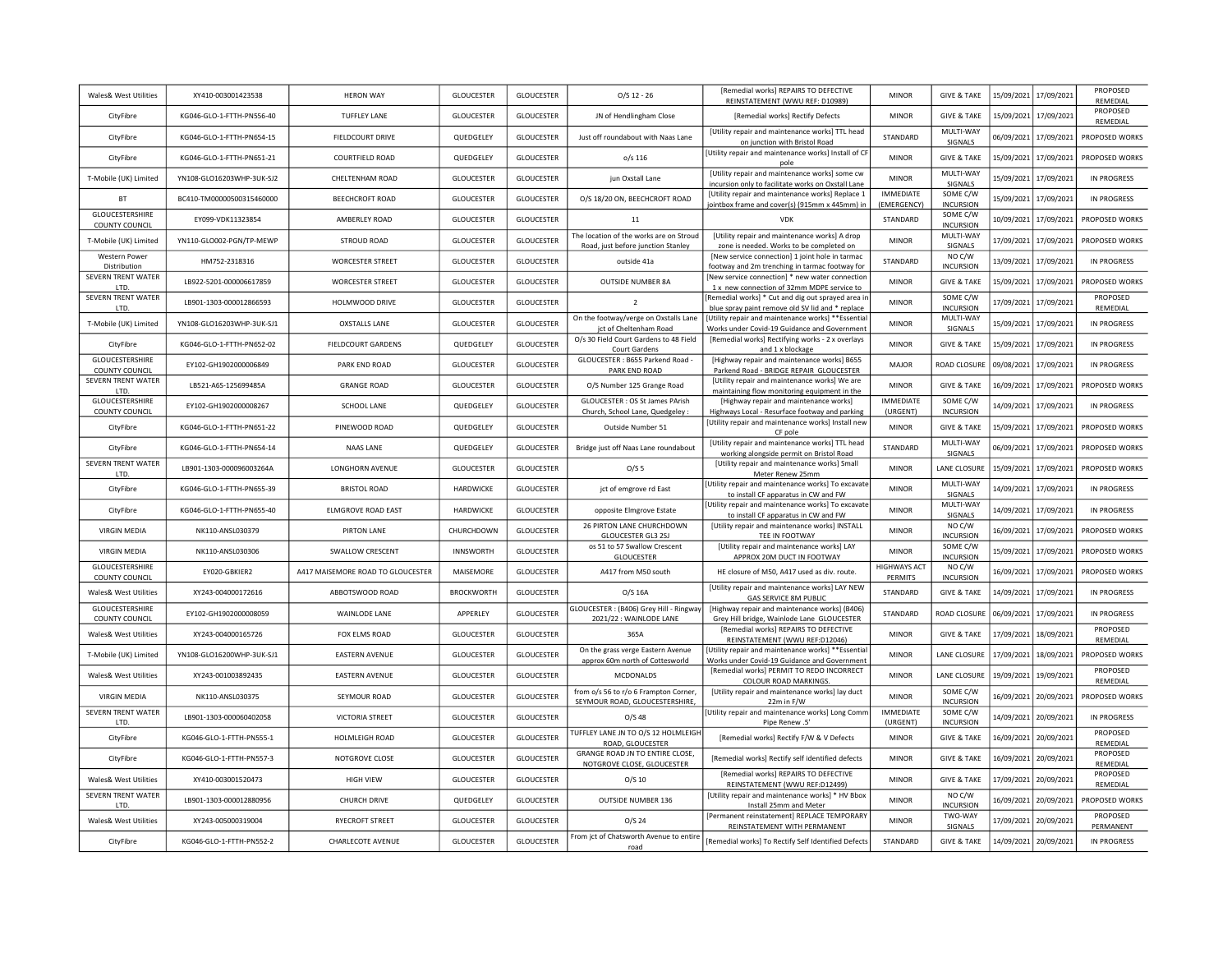| CityFibre                                | KG046-GLO-1-FTTH-PN505-26   | MILLERS DYKE                                                            | QUEDGELEY         | GLOUCESTER        | Jn Severn Vale Drive to jn The Causeway                                  | <b>IUtility repair and maintenance works) To rectify</b><br>defects from junction of Severvale Drive to The | STANDARD                     | <b>GIVE &amp; TAKE</b>       | 14/09/2021 20/09/2021 | IN PROGRESS                 |
|------------------------------------------|-----------------------------|-------------------------------------------------------------------------|-------------------|-------------------|--------------------------------------------------------------------------|-------------------------------------------------------------------------------------------------------------|------------------------------|------------------------------|-----------------------|-----------------------------|
| <b>VIRGIN MEDIA</b>                      | NK110-ANSL030207            | STAUNTON CLOSE                                                          | <b>GLOUCESTER</b> | <b>GLOUCESTER</b> | o/s 15-17 STAUNTON CLOSE,<br>GLOUCESTERSHIRE, GL4 4SA                    | [Utility repair and maintenance works] lay 7m<br>track in footway                                           | <b>MINOR</b>                 | SOME C/W<br><b>INCURSION</b> | 16/09/2021 20/09/2021 | PROPOSED WORKS              |
| GLOUCESTERSHIRE<br>COUNTY COUNCIL        | EY102-GH1901000008250       | HUCCLECOTE ROAD                                                         | <b>GLOUCESTER</b> | <b>GLOUCESTER</b> | GLOUCESTER : On the junction with<br>insley Gardens : HUCCLECOTE ROAD    | [Highway repair and maintenance works] Cway<br>patch repair GLOUCESTER                                      | <b>MINOR</b>                 | MULTI-WAY<br>SIGNALS         | 20/09/2021 20/09/2021 | PROPOSED WORKS              |
| <b>VIRGIN MEDIA</b>                      | NK110-ANSL030377            | LEEMING WALK KINGSWAY                                                   | QUEDGELEY         | GLOUCESTER        | os 35 LEEMING WALK KINGSWAY,<br>GLOUCESTERSHIRE, GL2 2BT                 | [Utility repair and maintenance works] lay 4m duct<br>in F/W                                                | <b>MINOR</b>                 | SOME C/W<br><b>INCURSION</b> | 16/09/2021 20/09/2021 | PROPOSED WORKS              |
| <b>VIRGIN MEDIA</b>                      | NK110-ANSL030310            | CHELTENHAM ROAD EAST                                                    | CHURCHDOWN        | GLOUCESTER        | os 5 Aquitaine Mews, CHELTENHAM<br>ROAD EAST, GLOUCESTERSHIRE, GL3       | [Utility repair and maintenance works] lay 4m duct<br>in F/W                                                | <b>MINOR</b>                 | SOME C/W<br><b>INCURSION</b> | 16/09/2021 20/09/2021 | PROPOSED WORKS              |
| <b>VIRGIN MEDIA</b>                      | NK110-ANSL030308            | CHELTENHAM ROAD EAST                                                    | CHURCHDOWN        | GLOUCESTER        | from os 5 to 1 Aquitaine Mews<br>CHELTENHAM ROAD EAST,                   | [Utility repair and maintenance works] lay duct<br>20m in F/W                                               | <b>MINOR</b>                 | SOME C/W<br>INCURSION        | 16/09/2021 20/09/2021 | PROPOSED WORKS              |
| Western Power<br>Distribution            | HM752-2317439               | <b>ASTOR CLOSE</b>                                                      | <b>BROCKWORTH</b> | <b>GLOUCESTER</b> | outside 34a astor close                                                  | [New service connection] 1 joint hole in tarmac<br>footway for new supply                                   | STANDARD                     | NO C/W<br><b>INCURSION</b>   | 14/09/2021 20/09/2021 | <b>IN PROGRESS</b>          |
| <b>Western Power</b><br>Distribution     | HM752-2214790               | ST JOHNS AVENUE                                                         | CHURCHDOWN        | GLOUCESTER        | O/S 24 JUNCTION SOUTHFIELD COURT<br><b>GLOUCESTER</b>                    | [Remedial works] COUNCIL DEFCT - DIG OUT AND<br>REMOVE CW 3.25 X 0.3 @40MM 10MM DBM IN                      | <b>MINOR</b>                 | <b>GIVE &amp; TAKE</b>       | 16/09/2021 20/09/2021 | <b>PROPOSED</b><br>REMEDIAL |
| GLOUCESTERSHIRE<br><b>COUNTY COUNCIL</b> | EY102-GH1902000007163       | WEST HOUSE LANE                                                         | <b>NORTON</b>     | GLOUCESTER        | GLOUCESTER : At entrance of West<br>House which is opposite Marlpit lane | [Highway repair and maintenance works] Remove<br>manhole from chamber and re-bed onto pit                   | <b>MINOR</b>                 | <b>GIVE &amp; TAKE</b>       | 20/09/2021 20/09/2021 | PROPOSED WORKS              |
| BT                                       | BC410-TM00000500306660300   | SCHOOL ROAD                                                             | APPERLEY          | GLOUCESTER        | OPP 'ROSE COTTAGE' SCHOOL RD,<br>LOWER APPERLEY, GL19 4DQ, SCHOOL        | [Utility repair and maintenance works] Replace 1<br>existing pole 0.5m x 0.5m                               | <b>MINOR</b>                 | NO C/W<br><b>INCURSION</b>   | 16/09/2021 20/09/2021 | PROPOSED WORKS              |
| <b>Western Power</b><br>Distribution     | HM751-6003569               | FOOTWAY FROM MAIDENHALL ROAD TO<br><b>FARTHING CROFT</b>                | <b>HIGHNAM</b>    | <b>GLOUCESTER</b> | Outside 17 Farthing Croft                                                | [Utility repair and maintenance works] Urgent<br>excavation in highway to locate and repair LV              | <b>IMMEDIATE</b><br>(URGENT) | SOME C/W<br><b>INCURSION</b> | 14/09/2021 20/09/2021 | <b>IN PROGRESS</b>          |
| <b>Western Power</b><br>Distribution     | HM752-2312619               | PARK ROAD                                                               | <b>GLOUCESTER</b> | <b>GLOUCESTER</b> | outside 5, 7 and 13                                                      | [New service connection] 4 joint holes in modular<br>footway for new supply, link box                       | STANDARD                     | SOME C/W<br><b>INCURSION</b> | 06/09/2021 21/09/2021 | <b>IN PROGRESS</b>          |
| Wales& West Utilities                    | XY243-004000167619          | PODSMEAD ROAD                                                           | <b>GLOUCESTER</b> | GLOUCESTER        | $17\,$                                                                   | [Remedial works] REPAIRS TO DEFECTIVE<br>REINSTATEMENT (WWU REF:D12623)                                     | <b>MINOR</b>                 | <b>GIVE &amp; TAKE</b>       | 20/09/2021 21/09/2021 | PROPOSED<br>REMEDIAL        |
| Western Power<br>Distribution            | HM752-6005747               | <b>FALFIELD ROAD</b>                                                    | <b>GLOUCESTER</b> | GLOUCESTER        | Outside No. 61                                                           | [Utility repair and maintenance works] Urgent<br>excavation in highway to locate and repair LV              | <b>IMMEDIATE</b><br>(URGENT) | NO C/W<br><b>INCURSION</b>   | 15/09/2021 21/09/2021 | IN PROGRESS                 |
| CityFibre                                | KG046-GLO-1-FTTH-PN556-6    | <b>EPNEY ROAD</b>                                                       | GLOUCESTER        | <b>GLOUCESTER</b> | 15 to 23 EPNEY ROAD                                                      | [Remedial works] Rectify Verge defect and scars in<br>footway and carriageway                               | <b>MINOR</b>                 | <b>GIVE &amp; TAKE</b>       | 17/09/2021 21/09/2021 | PROPOSED<br>REMEDIAL        |
| <b>SEVERN TRENT WATER</b><br>LTD.        | LB901-1303-000012881432     | <b>GRISEDALE CLOSE</b>                                                  | GLOUCESTER        | GLOUCESTER        | OUTSIDE 24                                                               | [Utility repair and maintenance works] HV Bbox<br>Install, Clear to Boundary                                | <b>MINOR</b>                 | NO C/W<br><b>INCURSION</b>   | 17/09/2021 21/09/2021 | PROPOSED WORKS              |
| CityFibre                                | KG046-GLO-1-FTTH-PN552-8    | <b>DUNSTER CLOSE</b>                                                    | <b>GLOUCESTER</b> | GLOUCESTER        | From jct of Sandford Way to entire road                                  | Utility repair and maintenance works] To excavate<br>and isntall CF apparatus in Verge, Footway &           | STANDARD                     | <b>GIVE &amp; TAKE</b>       | 15/09/2021 21/09/2021 | <b>IN PROGRESS</b>          |
| CityFibre                                | KG046-GLO-1-FTTH-PN552-10   | AVEBURY CLOSE                                                           | <b>GLOUCESTER</b> | GLOUCESTER        | From jct of Sandford Way to entire road                                  | Utility repair and maintenance works] To excavate<br>and isntall CF apparatus in Verge, Footway &           | STANDARD                     | <b>GIVE &amp; TAKE</b>       | 15/09/2021 21/09/2021 | IN PROGRESS                 |
| <b>Wales&amp; West Utilities</b>         | XY243-003001474251          | GROVELANDS                                                              | GLOUCESTER        | GLOUCESTER        | FROM JUNCTION WITH CHURCHLANE TO<br>OUTSIDE 12                           | [Remedial works] REPAIRS TO DEFECTIVE<br>REINSTATEMENT (WWU REF:D12764)                                     | <b>MINOR</b>                 | <b>GIVE &amp; TAKE</b>       | 20/09/2021 21/09/2021 | PROPOSED<br>REMEDIAL        |
| Wales& West Utilities                    | XY243-003001572908          | <b>CRANWELL CLOSE</b>                                                   | GLOUCESTER        | <b>GLOUCESTER</b> | $O/S$ 1-45                                                               | [Utility repair and maintenance works] REPLACE<br>333M X GAS MAINS AND 38 GAS SERVICES                      | MAJOR                        | <b>GIVE &amp; TAKE</b>       | 28/05/2021 21/09/2021 | <b>IN PROGRESS</b>          |
| <b>VIRGIN MEDIA</b>                      | NK110-ANSL029511            | <b>EASTERN AVENUE</b>                                                   | GLOUCESTER        | GLOUCESTER        | O/S CAR WASH ON ROUNDABOUT ON<br>EASTERN AVENUE, GLOUCESTERSHIRE,        | [Utility repair and maintenance works] LAY DUCT<br>3m IN F/W & VERGE                                        | <b>MINOR</b>                 | NO C/W<br><b>INCURSION</b>   | 17/09/2021 21/09/2021 | PROPOSED WORKS              |
| SEVERN TRENT WATER<br>LTD.               | LB901-1303-000060407260A    | CAMPDEN ROAD                                                            | GLOUCESTER        | GLOUCESTER        | $O/S$ 36                                                                 | [Utility repair and maintenance works] HV Bbox<br>Install, Clear to Boundary logger                         | <b>MINOR</b>                 | <b>GIVE &amp; TAKE</b>       | 17/09/2021 21/09/2021 | PROPOSED WORKS              |
| CityFibre                                | KG046-GLO-1-FTTH-PN652-08   | MENDIP CLOSE                                                            | QUEDGELEY         | GLOUCESTER        | From JN of Mendip Close to 26 Mendip<br>close                            | [Remedial works] Rectify scarring in footway and<br>boxes that have sunk                                    | <b>MINOR</b>                 | <b>GIVE &amp; TAKE</b>       | 17/09/2021 21/09/2021 | PROPOSED<br>REMEDIAL        |
| Western Power<br>Distribution            | HM752-2313294               | <b>BISHOPS ROAD</b>                                                     | <b>GLOUCESTER</b> | GLOUCESTER        | Outside No 2                                                             | [Utility asset works] 1 joint hole in tarmac footway<br>and 5m trenching in tarmac footway for supply       | STANDARD                     | SOME C/W<br><b>INCURSION</b> | 15/09/2021 21/09/2021 | <b>IN PROGRESS</b>          |
| Western Power<br>Distribution            | HM752-2314645               | <b>BARTON STREET</b>                                                    | GLOUCESTER        | GLOUCESTER        | Opposite 278                                                             | [New service connection] 1 joint hole in tarmac<br>footway and 4m trenching in tarmac footway for           | STANDARD                     | SOME C/W<br><b>INCURSION</b> | 16/09/2021 21/09/2021 | PROPOSED WORKS              |
| CityFibre                                | KG046 -- GLO-1-FTTH-PN556-9 | <b>LONGNEY ROAD</b>                                                     | <b>GLOUCESTER</b> | <b>GLOUCESTER</b> | JN EPNEY RD TO JN ARLINGHAM RD                                           | [Remedial works] Rectify the scarring on the<br>footway and scarring on the corner of epney and             | <b>MINOR</b>                 | <b>GIVE &amp; TAKE</b>       | 17/09/2021 21/09/2021 | PROPOSED<br>REMEDIAL        |
| CityFibre                                | KG046-GLO-1-FTTH-PN652-07   | <b>BRECON CLOSE</b>                                                     | QUEDGELEY         | <b>GLOUCESTER</b> | 21 to 26 + O/s 30 Brecon Close                                           | [Remedial works] Rectify defects                                                                            | <b>MINOR</b>                 | <b>GIVE &amp; TAKE</b>       | 17/09/2021 21/09/2021 | PROPOSED<br>REMEDIAL        |
| <b>VIRGIN MEDIA</b>                      | NK110-ANSL029004            | <b>TELFORD WAY</b>                                                      | QUEDGELEY         | GLOUCESTER        | o/s police head quaters on TELFORD<br>WAY, QUEDGELEY                     | [Utility repair and maintenance works] LAY<br>APPROX 2M DUCT IN FOOTWAY                                     | <b>MINOR</b>                 | SOME C/W<br><b>INCURSION</b> | 17/09/2021 21/09/2021 | PROPOSED WORKS              |
| <b>VIRGIN MEDIA</b>                      | NK110-ANSL029003            | <b>EDISON CLOSE</b>                                                     | QUEDGELEY         | GLOUCESTER        | PHOENIX HOUSE ON EDISON CLOSE,<br>QUEDGELEY, GLOUCESTER                  | [Utility repair and maintenance works] LAY<br>APPROX 2M DUCT IN FOOTWAY BETWEEN                             | <b>MINOR</b>                 | SOME C/W<br><b>INCURSION</b> | 17/09/2021 21/09/2021 | PROPOSED WORKS              |
| CityFibre                                | KG046-GLO-1-FTTH-PN604-11   | <b>BARKSTON HEATH KINGSWAY</b>                                          | <b>GLOUCESTER</b> | GLOUCESTER        | Outside number 12                                                        | [Utility repair and maintenance works] To install<br>cab outside number 12 Barkston Health                  | STANDARD                     | <b>GIVE &amp; TAKE</b>       | 15/09/2021 21/09/2021 | PROPOSED WORKS              |
| <b>Wales&amp; West Utilities</b>         | XY243-003001572911          | FOOTWAY FROM END OF CRANWELL CLOSE<br>TO NORTHEAST OF 8 CRANWELL CLOSE  | <b>GLOUCESTER</b> | <b>GLOUCESTER</b> | REAR OF 8-10                                                             | [Utility repair and maintenance works] REPLACE<br>26M X GAS MAINS                                           | MAJOR                        | NO C/W<br><b>INCURSION</b>   | 28/05/2021 21/09/2021 | IN PROGRESS                 |
| CityFibre                                | KG046-GLO-1-FTTH-PN604-10   | FOOTWAYS NORTHWEST OF 2 TO 8 EVENS<br>WADDINGTON WAY KINGSWAY AND 14 TO | <b>GLOUCESTER</b> | <b>GLOUCESTER</b> | Outside number 59                                                        | [Utility repair and maintenance works] To install<br>cab and narrow trench to BT box                        | STANDARD                     | <b>GIVE &amp; TAKE</b>       | 15/09/2021 21/09/2021 | PROPOSED WORKS              |
| CityFibre                                | KG046-GLO-1-FTTH-PN655-34   | <b>WESTBOURNE DRIVE</b>                                                 | HARDWICKE         | GLOUCESTER        | Jn from Poplar Way to Jn Elmgrove Road<br>West                           | [Utility repair and maintenance works] City Fibre<br>build to lay two way duct for fibre network            | STANDARD                     | MULTI-WAY<br>SIGNALS         | 08/09/2021 21/09/2021 | IN PROGRESS                 |
| CityFibre                                | KG046-GLO-1-FTTH-PN655-32   | ASHGROVE CLOSE                                                          | HARDWICKE         | GLOUCESTER        | Jn Westbourne Drive to O/s 17 Ashgrove<br>Close                          | [Utility repair and maintenance works] City Fibre<br>build to lay two way duct for fibre network            | STANDARD                     | <b>GIVE &amp; TAKE</b>       | 08/09/2021 21/09/2021 | IN PROGRESS                 |
| Gigaclear                                | KA030-CU008698              | MANOR FARM LONGNEY TO BELLAMYS FARM                                     | LONGNEY           | GLOUCESTER        | USRN Change to Chatter Street                                            | [Utility repair and maintenance works] Excavating<br>in verge to locate and fix customer microduct          | <b>MINOR</b>                 | <b>GIVE &amp; TAKE</b>       | 17/09/2021 21/09/2021 | PROPOSED WORKS              |
| Gigaclear                                | KA030-CU008697              | BELLAMYS FARM TO PEARCROFT                                              | LONGNEY           | <b>GLOUCESTER</b> | Bellamys Farm to USRN Change                                             | [Utility repair and maintenance works] Excavating<br>in verge to locate and fix customer microduct          | <b>MINOR</b>                 | <b>GIVE &amp; TAKE</b>       | 17/09/2021 21/09/2021 | PROPOSED WORKS              |
| Gigaclear                                | KA080-GC/C178367/S447401    | <b>VERTICAN ROAD</b>                                                    | <b>INNSWORTH</b>  | GLOUCESTER        | FW V S/O 1 VERTICAN ROAD,<br>INNSWORTH, GLOUCESTER                       | [Utility repair and maintenance works] PIA WORKS<br>TO GIVE CUSTOMER LIVE SERVICE                           | <b>MINOR</b>                 | NO C/W<br><b>INCURSION</b>   | 17/09/2021 21/09/2021 | PROPOSED WORKS              |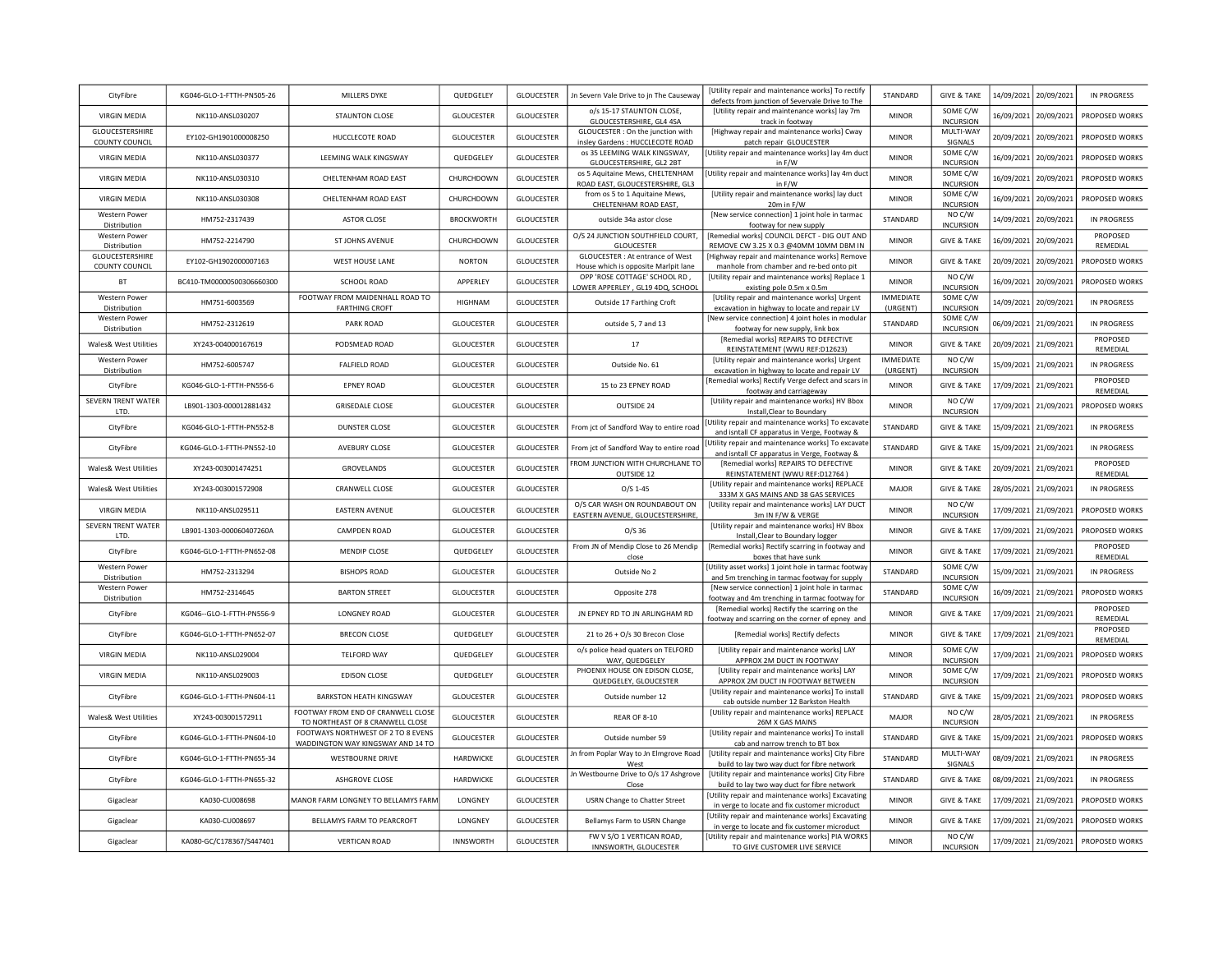| <b>VIRGIN MEDIA</b>                      | NK110-ANSL029111          | HUCCLECOTE ROAD                 | HUCCLECOTE         | <b>GLOUCESTER</b> | OPP VICTORIA INN ON HUCCLECOTE<br>ROAD, GLOUCESTERSHIRE, GL3 3TZ                  | [Utility repair and maintenance works] build new<br>fw box & lay duct to site in F/W                                       | <b>MINOR</b> | SOME C/W<br><b>INCURSION</b> |            | 17/09/2021 21/09/2021 | PROPOSED WORKS        |
|------------------------------------------|---------------------------|---------------------------------|--------------------|-------------------|-----------------------------------------------------------------------------------|----------------------------------------------------------------------------------------------------------------------------|--------------|------------------------------|------------|-----------------------|-----------------------|
| <b>VIRGIN MEDIA</b>                      | NK110-ANSL029898          | <b>OXSTALLS LANE</b>            | <b>GLOUCESTER</b>  | <b>GLOUCESTER</b> | JNC CHELTENHAM ROAD & OXSTALLS<br>LANE, GLOUCESTERSHIRE, GL2 9JU                  | [Utility repair and maintenance works] LAY DUCT<br>10m IN F/W & VERGE                                                      | <b>MINOR</b> | SOME C/W<br><b>INCURSION</b> |            | 20/09/2021 22/09/2021 | PROPOSED WORKS        |
| SEVERN TRENT WATER<br>LTD.               | LB901-1303-000012874361   | FIELDCOURT GARDENS              | QUEDGELEY          | <b>GLOUCESTER</b> | $O/S$ 67                                                                          | [Utility repair and maintenance works] HV Stop tap<br>Rebuild chamber                                                      | <b>MINOR</b> | <b>GIVE &amp; TAKE</b>       |            | 20/09/2021 22/09/2021 | PROPOSED WORKS        |
| CityFibre                                | KG046-GLO-1-FTTH-PN172-10 | <b>RECTORY LANE</b>             | <b>GLOUCESTER</b>  | GLOUCESTER        | O/s Sewage site to o/s Foxleigh                                                   | [Utility repair and maintenance works] City Fibre<br>build to lay two way duct for fibre network                           | STANDARD     | <b>GIVE &amp; TAKE</b>       |            | 09/09/2021 22/09/2021 | <b>PROPOSED WORKS</b> |
| <b>SEVERN TRENT WATER</b><br>LTD.        | LB901-1303-000012878974   | <b>SEVERN OAKS</b>              | QUEDGELEY          | <b>GLOUCESTER</b> | O/S 14                                                                            | [Utility repair and maintenance works] HV Bbox<br>Install 25mm and Meter                                                   | <b>MINOR</b> | SOME C/W<br><b>INCURSION</b> |            | 20/09/2021 22/09/2021 | PROPOSED WORKS        |
| CityFibre                                | KG046-GLO-1-FTTH-PN608-02 | VALLEY GARDENS KINGSWAY         | QUEDGELEY          | GLOUCESTER        | Woodvale jnct to Leeming Walk jnct                                                | [Remedial works] Rectifying blockages, overlay &<br>defects                                                                | STANDARD     | MULTI-WAY<br>SIGNALS         |            | 16/09/2021 22/09/2021 | PROPOSED<br>REMEDIAL  |
| CityFibre                                | KG046-GLO-1-FTTH-PN610-3  | RUDLOE DRIVE KINGSWAY           | GLOUCESTER         | <b>GLOUCESTER</b> | From Jnc Thatcham Ave to O/s No.2<br><b>Rudloe Drive</b>                          | [Utility repair and maintenance works] City Fibre<br>build to lay two way duct for fibre network                           | <b>MINOR</b> | <b>GIVE &amp; TAKE</b>       |            | 20/09/2021 22/09/2021 | PROPOSED WORKS        |
| <b>SSE DATACOM</b>                       | YE005-JISC2060            | <b>CORINIUM AVENUE</b>          | <b>GLOUCESTER</b>  | GLOUCESTER        | near hotel and football ground                                                    | [Utility repair and maintenance works] Accessing<br>underground chamber to fibre splice and test.                          | <b>MINOR</b> | LANE CLOSUR                  |            | 22/09/2021 23/09/2021 | PROPOSED WORKS        |
| Western Power<br>Distribution            | HM752-2286072             | NORTHGATE STREET                | <b>GLOUCESTER</b>  | GLOUCESTER        | O/S ERNEST JONES, NORTHGATE STREET<br><b>GLOUCESTER</b>                           | [Remedial works] Remedial works to rectify<br>previous works - POINTING IN AROUND COVER (1                                 | <b>MINOR</b> | NO C/W<br><b>INCURSION</b>   |            | 21/09/2021 23/09/2021 | PROPOSED<br>REMEDIAL  |
| Vodafone                                 | NX260-VF88257WHP/EW02     | <b>HERON WAY</b>                | <b>GLOUCESTER</b>  | GLOUCESTER        | Traffic light head on Heron way approx<br>15m from jct Painswick Road             | [Utility repair and maintenance works] SIGNAL<br>HEAD - For works in conjunction with NX260-                               | STANDARD     | MULTI-WAY<br>SIGNALS         |            | 20/09/2021 23/09/2021 | PROPOSED WORKS        |
| Vodafone                                 | NX260-VF88257WHP/EW01     | PAINSWICK ROAD                  | <b>GLOUCESTER</b>  | <b>GLOUCESTER</b> | On the verge on Painswick Road approx<br>15m from Norbury Ave                     | [Utility repair and maintenance works] Civils to<br>ttend site to install a new pole root.Commhoist t                      | STANDARD     | MULTI-WAY<br>SIGNALS         | 20/09/2021 | 23/09/2021            | PROPOSED WORKS        |
| CityFibre                                | KG046-GLO-1-FTTH-PN407-7  | <b>LINDEN ROAD</b>              | <b>GLOUCESTER</b>  | <b>GLOUCESTER</b> | o/s 83 to Bristol Rd junction                                                     | [Utility repair and maintenance works] Excavation<br>of footway some carraigeway to lay Fibre Optic                        | STANDARD     | <b>GIVE &amp; TAKE</b>       |            | 10/09/2021 23/09/2021 | PROPOSED WORKS        |
| <b>Western Power</b><br>Distribution     | HM752-2282609             | FOX ELMS ROAD                   | <b>GLOUCESTER</b>  | <b>GLOUCESTER</b> | Side of 365                                                                       | [Remedial works] Council Defect 10x2 TO RECTIFY<br>SCARRING                                                                | STANDARD     | NO C/W<br><b>INCURSION</b>   |            | 20/09/2021 23/09/2021 | PROPOSED<br>REMEDIAL  |
| <b>Western Power</b><br>Distribution     | HM752-2315601             | ST JAMES STREET                 | GLOUCESTER         | <b>GLOUCESTER</b> | Outside No 50                                                                     | [New service connection] 1 joint hole in tarmac                                                                            | STANDARD     | SOME C/W<br><b>INCURSION</b> |            | 20/09/2021 23/09/2021 | PROPOSED WORKS        |
| CityFibre                                | KG046-GLO-1-FTTH-PN172-9  | HONEYTHORN CLOSE                | GLOUCESTER         | GLOUCESTER        | JN Hempsted Lane to Entire Honeythorn<br>Close                                    | footway for new supply<br>[Utility repair and maintenance works] City Fibre<br>build to lay two way duct for fibre network | MAJOR        | <b>GIVE &amp; TAKE</b>       |            | 06/09/2021 23/09/2021 | IN PROGRESS           |
| CityFibre                                | KG046-GLO-1-FTTH-PN651-15 | <b>DRUIDS OAK</b>               | QUEDGELEY          | <b>GLOUCESTER</b> | school lane jnct to 3 Druids Oak                                                  | [Remedial works] To rectify defects                                                                                        | STANDARD     | <b>GIVE &amp; TAKE</b>       |            | 17/09/2021 23/09/2021 | PROPOSED<br>REMEDIAL  |
| SEVERN TRENT WATER<br>LTD.               | LB901-1303-000060409500   | OLD PAINSWICK ROAD              | GLOUCESTER         | <b>GLOUCESTER</b> | OUTSIDE NO 6                                                                      | [Utility repair and maintenance works] Boundary<br>box Install, Clear to Boundary I                                        | <b>MINOR</b> | <b>GIVE &amp; TAKE</b>       |            | 21/09/2021 23/09/2021 | PROPOSED WORKS        |
| Vodafone                                 | NX260-VF88257WHP/EW03     | NORBURY AVENUE                  | <b>GLOUCESTER</b>  | GLOUCESTER        | Traffic light head on Norbury Avenue<br>approx 15m from jct Painswick Road        | [Utility repair and maintenance works] SIGNAL<br>HEAD - For works in conjunction with NX260-                               | STANDARD     | MULTI-WAY<br>SIGNALS         |            | 20/09/2021 23/09/2021 | PROPOSED WORKS        |
| CityFibre                                | KG046-GLO-1-FTTH-PN405-05 | LARKSPEAR CLOSE                 | GLOUCESTER         | GLOUCESTER        | JN of Sroud Road to Entire Larkspear<br>Close                                     | Utility repair and maintenance works] To excavate<br>and install City Fibre apparatus in CW, FW & Verge                    | STANDARD     | <b>GIVE &amp; TAKE</b>       |            | 10/09/2021 23/09/2021 | <b>IN PROGRESS</b>    |
| GLOUCESTERSHIRE<br><b>COUNTY COUNCIL</b> | EY102-GH1902000007215     | CHURCH LANE                     | <b>FORTHAMPTON</b> | GLOUCESTER        | <b>GLOUCESTER : At junction of Bishops</b><br>Walk: CHURCH LANE                   | [Highway repair and maintenance works] Patch<br>c/way at grass triangle GLOUCESTER :                                       | <b>MINOR</b> | <b>GIVE &amp; TAKE</b>       |            | 23/09/2021 23/09/2021 | PROPOSED WORKS        |
| SEVERN TRENT WATER<br>LTD.               | LB922-5201-000006574516   | PARK ROAD                       | <b>GLOUCESTER</b>  | <b>GLOUCESTER</b> | <b>OUTSIDE NUMBER 7</b>                                                           | [New service connection] * NEW WATER<br>CONNECTION * CARRIAGEWAY TYPE 4 (UP TO 0.5                                         | <b>MINOR</b> | <b>GIVE &amp; TAKE</b>       |            | 22/09/2021 24/09/2021 | PROPOSED WORKS        |
| CityFibre                                | KG046-GLO-1-FTTH-PN407-6  | <b>LYSONS AVENUE</b>            | <b>GLOUCESTER</b>  | <b>GLOUCESTER</b> | Bristol Rd junction to Seymour Rd<br>junction                                     | [Utility repair and maintenance works] Excavation<br>of footway some carraigeway to lay Fibre Optic                        | STANDARD     | <b>GIVE &amp; TAKE</b>       |            | 13/09/2021 24/09/2021 | IN PROGRESS           |
| SEVERN TRENT WATER<br>LTD.               | LB901-1303-000096015391   | <b>CHOSEN WAY</b>               | GLOUCESTER         | GLOUCESTER        | OUTSIDE TELEPHONE EXCHANGE                                                        | [Utility repair and maintenance works] Small<br>Meter Renew 80mm                                                           | MINOR        | SOME C/W<br><b>INCURSION</b> |            | 22/09/2021 24/09/2021 | PROPOSED WORKS        |
| CityFibre                                | KG046-GLO-1-FTTH-PN160-5  | SUDMEADOW ROAD                  | GLOUCESTER         | GLOUCESTER        | Jn Hempsted Lane to all of Sudmeadow<br>Road                                      | [Utility repair and maintenance works] City Fibre<br>build to lay two way duct for fibre network                           | MAJOR        | <b>GIVE &amp; TAKE</b>       |            | 23/08/2021 24/09/2021 | PROPOSED WORKS        |
| CityFibre                                | KG046-GLO-1-FTTH-PN160-2  | <b>MAYFAIR CLOSE</b>            | <b>GLOUCESTER</b>  | GLOUCESTER        | Jn Hempsted Lane to all of Mayfair Close                                          | [Utility repair and maintenance works] City Fibre<br>build to lay two way duct for fibre network                           | <b>MAJOR</b> | <b>GIVE &amp; TAKE</b>       |            | 10/09/2021 24/09/2021 | <b>IN PROGRESS</b>    |
| CityFibre                                | KG046-GLO-1-FTTH-PN552-5  | <b>BODIAM AVENUE</b>            | <b>GLOUCESTER</b>  | <b>GLOUCESTER</b> | From jct of Arundel Close to jct of<br>Sandford Way                               | Utility repair and maintenance works] To excavate<br>and isntall CF apparatus in Verge, Footway &                          | STANDARD     | TWO-WAY<br>SIGNALS           |            | 13/09/2021 24/09/2021 | <b>IN PROGRESS</b>    |
| SEVERN TRENT WATER<br>LTD.               | LB922-5201-000006557943   | <b>BRISTOL ROAD</b>             | <b>GLOUCESTER</b>  | GLOUCESTER        | OPPOSITE RAMSDALE ROAD JUNCTION                                                   | [Remedial works] KERBS MISSING ALTHOUGH<br>DEVELOPER MAY DO THAT FOR YOU. SCARRING II                                      | <b>MINOR</b> | MULTI-WAY<br>SIGNALS         |            | 24/09/2021 24/09/2021 | PROPOSED<br>REMEDIAL  |
| <b>Western Power</b><br>Distribution     | HM752-2318785             | <b>BROADSTONE CLOSE</b>         | <b>GLOUCESTER</b>  | GLOUCESTER        | <b>INBETWEEN 1 AND 2</b>                                                          | [Utility asset works] 1 joint hole in concrete<br>footway and 14m trenching in tarmac road for                             | STANDARD     | SOME C/W<br><b>INCURSION</b> |            | 20/09/2021 24/09/2021 | PROPOSED WORKS        |
| <b>VIRGIN MEDIA</b>                      | NK110-ANSL029079          | <b>BARTON STREET</b>            | GLOUCESTER         | GLOUCESTER        | o/s cell site on Barton Street, Saint James<br>Trading Estate, Barton, Gloucester | [Utility repair and maintenance works] LAY<br>APPROX 1M DUCT IN FOOTWAY                                                    | <b>MINOR</b> | SOME C/W<br><b>INCURSION</b> |            | 22/09/2021 24/09/2021 | PROPOSED WORKS        |
| CityFibre                                | KG046-GLO-1-FTTH-PN160-6  | <b>LLANTHONY ROAD</b>           | GLOUCESTER         | GLOUCESTER        | Jn Sudmeadow Road to Llantony Bridge                                              | [Utility repair and maintenance works] City Fibre<br>build to lay two way duct for fibre network                           | MAJOR        | MULTI-WAY<br>SIGNALS         |            | 23/08/2021 24/09/2021 | PROPOSED WORKS        |
| GLOUCESTERSHIRE<br>COUNTY COUNCIL        | EY102-GH1902000008246     | <b>CLAREMONT ROAD</b>           | GLOUCESTER         | GLOUCESTER        | GLOUCESTER : London Road, Gloucester<br>: LONDON ROAD                             | [Highway repair and maintenance works] Londor<br>Road Cycle lane scheme - Claremont Rd raised                              | STANDARD     | MULTI-WAY<br>SIGNALS         |            | 20/09/2021 24/09/2021 | PROPOSED WORKS        |
| CityFibre                                | KG046-GLO-1-FTTH-PN160-7  | <b>SEVERN ROAD</b>              | GLOUCESTER         | GLOUCESTER        | Jn Llantony Rd to O/s Lock Hse<br>Commercial Rd                                   | [Utility repair and maintenance works] City Fibre<br>build to lay two way duct for fibre network                           | <b>MAJOR</b> | <b>GIVE &amp; TAKE</b>       |            | 23/08/2021 24/09/2021 | PROPOSED WORKS        |
| SEVERN TRENT WATER<br>LTD.               | LB901-1303-000012884674   | UNDERHILL ROAD                  | <b>GLOUCESTER</b>  | GLOUCESTER        | OTUSIDE NO 19A                                                                    | [Utility repair and maintenance works] HV Bbox<br>Renew 25mm add Meter                                                     | <b>MINOR</b> | <b>GIVE &amp; TAKE</b>       |            | 22/09/2021 24/09/2021 | PROPOSED WORKS        |
| CityFibre                                | KG046-GLO-1-FTTH-PN501-6  | <b>MERLIN DRIVE</b>             | QUEDGELEY          | GLOUCESTER        | SABRE CLOSE JN TO ELMORE LANE EAST<br>JN, MERLIN DRIVE, QUEDGELEY                 | [Permanent reinstatement] To replace the paving<br>blocks to match existing and rectifcation of                            | STANDARD     | <b>GIVE &amp; TAKE</b>       |            | 17/09/2021 24/09/2021 | PROPOSED<br>PERMANENT |
| CityFibre                                | KG046-GLO-1-FTTH-PN604-8  | DONNA NOOK LANE KINGSWAY        | <b>GLOUCESTER</b>  | GLOUCESTER        | jn Brize ave to all of Donna Nook Lane                                            | [Utility repair and maintenance works] Excavatior<br>and laying of CityFibre duct, back fill & reinstate.                  | STANDARD     | <b>GIVE &amp; TAKE</b>       |            | 13/09/2021 24/09/2021 | PROPOSED WORKS        |
| CityFibre                                | KG046-GLO-1-FTTH-PN604-6  | <b>GOOSE BAY DRIVE KINGSWAY</b> | <b>GLOUCESTER</b>  | <b>GLOUCESTER</b> | Start No.19 Goose Bay Drive to No.13                                              | [Utility repair and maintenance works] City Fibre<br>build to lay two way duct for fibre network                           | STANDARD     | <b>GIVE &amp; TAKE</b>       |            | 20/09/2021 24/09/2021 | PROPOSED WORKS        |
| Wales& West Utilities                    | XY244-003001570894/999    | <b>INNSWORTH LANE</b>           | <b>INNSWORTH</b>   | GLOUCESTER        | IN VERGE ADJ 148                                                                  | [Utility repair and maintenance works] NOTICE<br>FOR CABIN ONLY                                                            | MAIOR        | NO C/W<br><b>INCURSION</b>   |            | 26/07/2021 24/09/2021 | <b>IN PROGRESS</b>    |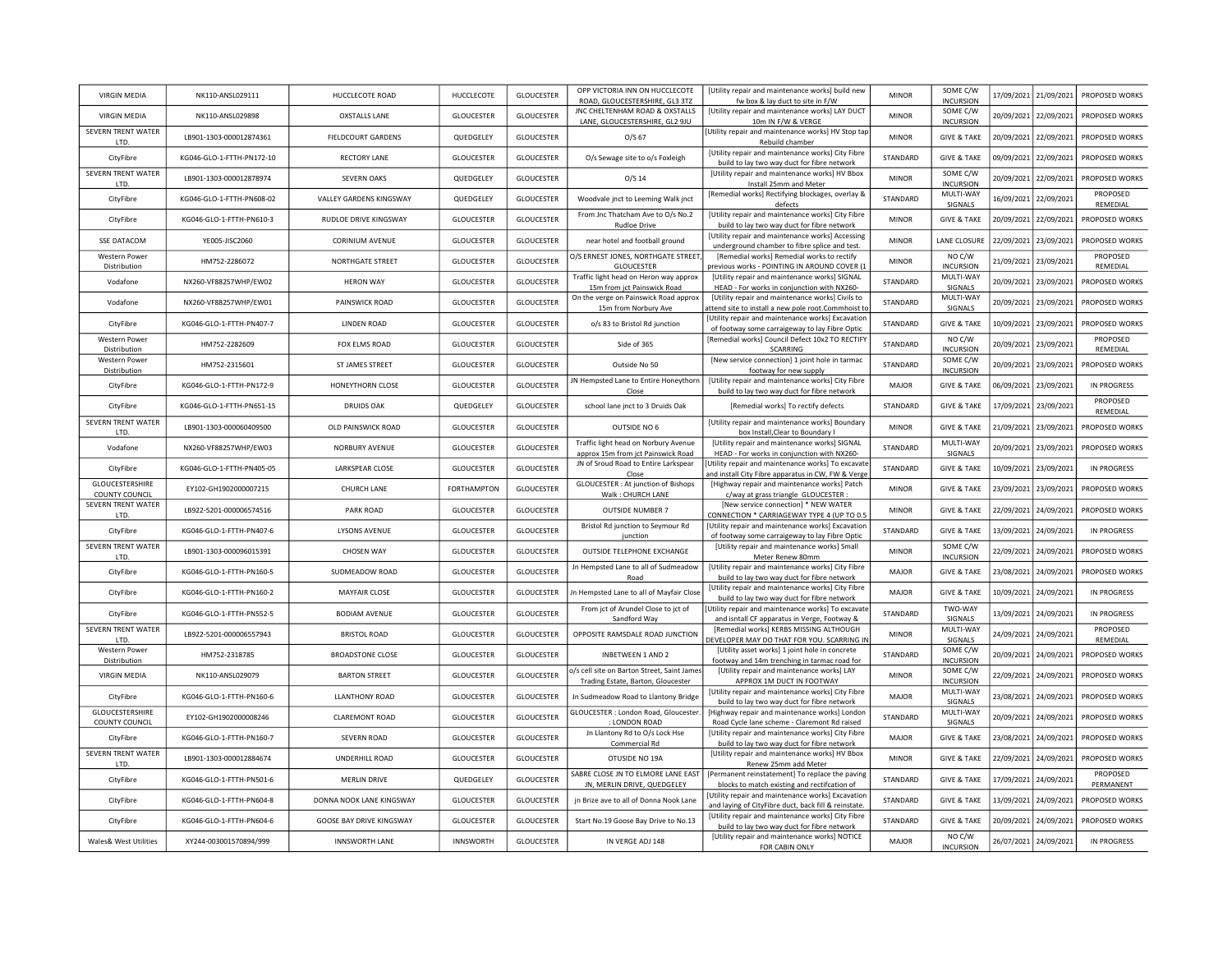| GLOUCESTERSHIRE<br><b>COUNTY COUNCIL</b> | EY102-GH1902000007218     | <b>WATERY LANE</b>                           | MINSTERWORTH      | <b>GLOUCESTER</b> | GLOUCESTER : Just below Hampton farm<br>WATERY LANE                          | [Highway repair and maintenance works] Clean<br>out ditch_GLOUCESTER :                                                                            | <b>MINOR</b> | <b>GIVE &amp; TAKE</b>                     |            | 24/09/2021 24/09/2021 | PROPOSED WORKS       |
|------------------------------------------|---------------------------|----------------------------------------------|-------------------|-------------------|------------------------------------------------------------------------------|---------------------------------------------------------------------------------------------------------------------------------------------------|--------------|--------------------------------------------|------------|-----------------------|----------------------|
| T-Mobile (UK) Limited                    | YN101-TFW002-CFNT-FR2     | <b>GREEN WAY</b>                             | <b>BROCKWORTH</b> | GLOUCESTER        | Abbotswood Road Jucntion Green Way                                           | [Utility repair and maintenance works] Signal Head<br>only, Permit for the use of TM in relation to works                                         | <b>MINOR</b> | MULTI-WAY<br><b>SIGNALS</b>                |            | 25/09/2021 25/09/2021 | PROPOSED WORKS       |
| T-Mobile (UK) Limited                    | YN101-TEW002-CENT-ER1     | ABBOTSWOOD ROAD                              | <b>BROCKWORTH</b> | GLOUCESTER        | Abbotswood Road Jucntion Green Way                                           | [Utility repair and maintenance works]<br>Decommissioning of existing Teleomms pole                                                               | <b>MINOR</b> | MULTI-WAY<br>SIGNALS                       |            | 25/09/2021 25/09/2021 | PROPOSED WORKS       |
| <b>SSE DATACOM</b>                       | YE005-JISC2007            | <b>CORINIUM AVENUE</b>                       | <b>GLOUCESTER</b> | GLOUCESTER        | near hotel and football ground                                               | [Utility repair and maintenance works] Accessing<br>underground chamber to fibre splice and test.                                                 | <b>MINOR</b> | LANE CLOSURE                               |            | 23/09/2021 27/09/2021 | PROPOSED WORKS       |
| CityFibre                                | KG046-GLO-1-FTTH-PN552-9  | SANDFORD WAY                                 | <b>GLOUCESTER</b> | GLOUCESTER        | From jct of Chatsworth Avenue to entire                                      | [Remedial works] To excavate and isntall CF<br>apparatus in Verge, Footway & Carriageway                                                          | STANDARD     | <b>GIVE &amp; TAKE</b>                     |            | 14/09/2021 27/09/2021 | <b>IN PROGRESS</b>   |
| CityFibre                                | KG046-GLO-1-FTTH-PN551-5  | <b>GLENCAIRN AVENUE</b>                      | <b>GLOUCESTER</b> | GLOUCESTER        | Entrace to Glencairn Avenue off Vincent<br>Avenue to End of Glencairn Avenue | [Remedial works] To excavate and install City Fibre<br>apparatus in Verge, Footway and Carriageway                                                | STANDARD     | <b>GIVE &amp; TAKE</b>                     | 14/09/2021 | 27/09/2021            | <b>IN PROGRESS</b>   |
| <b>Western Power</b><br>Distribution     | HM752-2318504             | <b>GRANGE ROAD</b>                           | <b>GLOUCESTER</b> | GLOUCESTER        | outside 81/83                                                                | [New service connection] 1 joint hole in tarmac<br>footway for new supply                                                                         | STANDARD     | NO C/W<br><b>INCURSION</b>                 | 22/09/2021 | 27/09/2021            | PROPOSED WORKS       |
| Wales& West Utilities                    | XY243-003001495456        | <b>GREEN LANE</b>                            | HARDWICKE         | <b>GLOUCESTER</b> | O/S THE ELMS                                                                 | [Utility repair and maintenance works] SERVICE<br>RENEW 10M PUBLIC                                                                                | STANDARD     | <b>GIVE &amp; TAKE</b>                     | 22/09/2021 | 27/09/2021            | PROPOSED WORKS       |
| <b>Western Power</b>                     | HM751-2311230A            | A4019 SWAN INN TO THE GLOUCESTER OLD<br>SPOT | COOMBE HILL       | <b>GLOUCESTER</b> | ust before the junction with Tewkesbur                                       | [New service connection] 7m trenching in grass                                                                                                    | <b>MAJOR</b> | MULTI-WAY<br>SIGNALS                       | 13/09/2021 | 27/09/2021            | <b>IN PROGRESS</b>   |
| Distribution<br><b>Western Power</b>     | HM751-2311230C            | THE WHARF LANE                               | THE LEIGH         | <b>GLOUCESTER</b> | Road<br>The side of the Swan Inn                                             | verge for new supply in conjunction with parts B<br>[New service connection] Traffic light head only -                                            | <b>MAJOR</b> | MULTI-WAY                                  | 13/09/2021 | 27/09/2021            | <b>IN PROGRESS</b>   |
| Distribution<br>Gigaclear                | KA080-GC/C209904/S441018B | <b>TEWKESBURY ROAD</b>                       | <b>NORTON</b>     | GLOUCESTER        | CW, VERGE ALONG TEWKESBURY ROAD                                              | no excavation in conjunction with parts A and B<br>[Utility repair and maintenance works] LOCATING                                                | <b>MINOR</b> | SIGNALS<br>SOME C/W                        | 23/09/2021 | 27/09/2021            | PROPOSED WORKS       |
| Western Power                            | HM751-2311230B            | <b>TEWKESBURY ROAD</b>                       | COOMBE HILL       | <b>GLOUCESTER</b> | from the junction with A4019 SWAN INN                                        | AND RESOLVING BLOCKAGE<br>[New service connection] 126m trenching in                                                                              | MAJOR        | <b>INCURSION</b><br>MULTI-WAY              | 13/09/2021 | 27/09/2021            | <b>IN PROGRESS</b>   |
| Distribution                             |                           |                                              |                   |                   | TO THE GLOUCESTER OLD SPOT down to                                           | tarmac footway and tarmac road for new supply in                                                                                                  |              | SIGNALS                                    |            |                       |                      |
| CityFibre                                | KG046-GLO-1-FTTH-PN408-12 | <b>CLEGRAM ROAD</b>                          | <b>GLOUCESTER</b> | <b>GLOUCESTER</b> | Seymour Rd junction to Bristol Rd                                            | [Utility repair and maintenance works] Excavation<br>of footway some carraigeway to lay Fibre Optic                                               | STANDARD     | <b>GIVE &amp; TAKE</b>                     | 15/09/2021 | 28/09/2021            | PROPOSED WORKS       |
| CityFibre                                | KG046-GLO-1-FTTH-PN408-11 | <b>ALMA PLACE</b>                            | <b>GLOUCESTER</b> | <b>GLOUCESTER</b> | Bristol Rd junction to Seymour Rd                                            | [Utility repair and maintenance works] Excavation                                                                                                 | STANDARD     | <b>GIVE &amp; TAKE</b>                     | 15/09/2021 | 28/09/2021            | PROPOSED WORKS       |
| CityFibre                                | KG046-GLO-1-FTTH-PN554-1  | <b>OSBORNE AVENUE</b>                        | <b>GLOUCESTER</b> | <b>GLOUCESTER</b> | junction<br>Junction of Windsor Drive to End of                              | of footway some carraigeway to lay Fibre Optic<br>[Remedial works] To rectify defects.                                                            | <b>MINOR</b> | <b>GIVE &amp; TAKE</b>                     |            | 24/09/2021 28/09/2021 | PROPOSED             |
|                                          |                           |                                              |                   |                   | Osborne Avenue                                                               |                                                                                                                                                   |              |                                            |            |                       | <b>REMEDIAL</b>      |
| CityFibre                                | KG046-GLO-1-FTTH-PN554-2  | SANDRINGHAM AVENUE                           | <b>GLOUCESTER</b> | GLOUCESTER        | Jnct Windsor Drive / Sandringham<br>Avenue to Osborne Avenue                 | [Remedial works] To rectify defects                                                                                                               | <b>MINOR</b> | <b>GIVE &amp; TAKE</b>                     |            | 24/09/2021 28/09/2021 | PROPOSED<br>REMEDIAL |
| CityFibre                                | KG046-GLO-1-FTTH-PN557-9  | <b>GRANGE ROAD</b>                           | <b>GLOUCESTER</b> | GLOUCESTER        | O/S 31to O/S 45 GRANGE ROAD                                                  | [Remedial works] Rectify F/W defects                                                                                                              | <b>MINOR</b> | <b>GIVE &amp; TAKE</b>                     |            | 24/09/2021 28/09/2021 | PROPOSED<br>REMEDIAL |
| Western Power<br>Distribution            | HM752-2318806             | HUCCLECOTE ROAD                              | HUCCLECOTE        | GLOUCESTER        | Outside plot 61                                                              | [Utility asset works] 2 joint holes in tarmac<br>footway and 3m trenching in tarmac footway for                                                   | STANDARD     | SOME C/W<br><b>INCURSION</b>               | 17/09/2021 | 28/09/2021            | PROPOSED WORKS       |
| Western Power<br>Distribution            | HM751-2312292             | CHESTER CLOSE                                | APPERLEY          | <b>GLOUCESTER</b> | Outside No 4                                                                 | [Utility asset works] 1 joint hole in tarmac footway<br>and 33m trenching in tarmac footway for supply                                            | STANDARD     | <b>GIVE &amp; TAKE</b>                     | 21/09/2021 | 28/09/2021            | PROPOSED WORKS       |
| Wales& West Utilities                    | XY244-003001570894/03     | <b>INNSWORTH LANE</b>                        | <b>INNSWORTH</b>  | GLOUCESTER        | AT THE JUNCTION WITH ROOKERY ROAD                                            | [Utility repair and maintenance works] REPLACE<br>10M X GAS MAINS                                                                                 | STANDARD     | <b>GIVE &amp; TAKE</b>                     | 16/09/2021 | 29/09/2021            | PROPOSED WORKS       |
| Wales& West Utilities                    | XY244-003001570895/02     | ROOKERY ROAD                                 | <b>INNSWORTH</b>  | <b>GLOUCESTER</b> | O/S NUMBER 1                                                                 | [Utility repair and maintenance works] REPLACE<br>10M X GAS MAINS                                                                                 | STANDARD     | <b>GIVE &amp; TAKE</b>                     | 16/09/2021 | 29/09/2021            | PROPOSED WORKS       |
| CityFibre                                | KG046-GLO-1-FTTH-PN409-06 | <b>LANNETT ROAD</b>                          | <b>GLOUCESTER</b> | GLOUCESTER        | JN of King Edward's Avenue to Entire<br>Lannett Road                         | [Utility repair and maintenance works] To excavate<br>and install City Fibre apparatus in CW, FW & Verge                                          | STANDARD     | <b>GIVE &amp; TAKE</b>                     |            | 20/09/2021 01/10/2021 | PROPOSED WORKS       |
| CityFibre                                | KG046-GLO-1-FTTH-PN554-6  | <b>WINDSOR DRIVE</b>                         | GLOUCESTER        | GLOUCESTER        | from Holmleigh Road interchange to jct<br>of Grange Road                     | [Remedial works] To Rectify Self Identified Defects                                                                                               | STANDARD     | <b>GIVE &amp; TAKE</b>                     |            | 24/09/2021 01/10/2021 | PROPOSED<br>REMEDIAL |
| CityFibre                                | KG046-GLO-1-FTTH-PN405-03 | <b>ROMNEY CLOSE</b>                          | <b>GLOUCESTER</b> | GLOUCESTER        | JN of Tuffley Avenue to Entire Romney<br>Close                               | [Utility repair and maintenance works] To excavate<br>and install City Fibre apparatus in CW, FW & Verge                                          | STANDARD     | <b>GIVE &amp; TAKE</b>                     |            | 20/09/2021 01/10/2021 | PROPOSED WORKS       |
| CityFibre                                | KG046-GLO-1-FTTH-PN409-05 | KING EDWARDS AVENUE                          | <b>GLOUCESTER</b> | <b>GLOUCESTER</b> | #20-#40 King Edwards Avenue                                                  | [Utility repair and maintenance works] To excavate<br>and install City Fibre apparatus in CW, FW & Verge                                          | STANDARD     | MULTI-WAY<br>SIGNALS                       |            | 20/09/2021 01/10/2021 | PROPOSED WORKS       |
| CityFibre                                | KG046-GLO-1-FTTH-PN409-04 | DORNEY ROAD                                  | <b>GLOUCESTER</b> | GLOUCESTER        | Avenue                                                                       | JN of Balfour Road to JN of King Edward's Utility repair and maintenance works] To excavate<br>and install City Fibre apparatus in CW, FW & Verge | STANDARD     | <b>GIVE &amp; TAKE</b>                     |            | 20/09/2021 01/10/2021 | PROPOSED WORKS       |
| <b>Western Power</b><br>Distribution     | HM752-2313374B            | <b>DRAKE CLOSE</b>                           | CHURCHDOWN        | <b>GLOUCESTER</b> | os <sub>3</sub>                                                              | [Utility asset works] 1 joint hole in grass verge and                                                                                             | STANDARD     | SOME C/W<br><b>INCURSION</b>               |            | 20/09/2021 01/10/2021 | PROPOSED WORKS       |
| GLOUCESTERSHIRE                          | EY102-GH1902000008106     | MAIN ROAD                                    | TIRLEY            | <b>GLOUCESTER</b> | GLOUCESTER : W0896 Tirley High Street                                        | 15m road crossing in tarmac road for<br>[Highway repair and maintenance works] W0896                                                              | <b>MAJOR</b> | MULTI-WAY<br><b>SIGNALS</b>                |            | 13/09/2021 01/10/2021 | <b>IN PROGRESS</b>   |
| <b>COUNTY COUNCIL</b><br>Western Power   | HM752-2313374A            | FOOTWAY FROM ARMADA CLOSE TO DRAKE           | CHURCHDOWN        | GLOUCESTER        | (2021/22) : MAIN ROAD<br>os 6                                                | Tirley High Street GLOUCESTER<br>[Utility asset works] 1 joint hole in tarmac footway                                                             | STANDARD     | SOME C/W                                   |            | 20/09/2021 01/10/2021 | PROPOSED WORKS       |
| Distribution<br>Wales& West Utilities    | XY243-003001625454        | CLOSE<br>WOODCOCK CLOSE                      | <b>GLOUCESTER</b> | <b>GLOUCESTER</b> | FROM REAR OF NO. 60 FIELDFARE TO                                             | and 27m trenching in tarmac footway for<br>[Utility repair and maintenance works] REPLACE                                                         | MAJOR        | <b>INCURSION</b><br><b>GIVE &amp; TAKE</b> |            | 02/08/2021 04/10/2021 | <b>IN PROGRESS</b>   |
|                                          |                           | <b>HEMPSTED LANE</b>                         |                   |                   | OUTSIDE NO. 78 WOODCOCK CLOSE<br>From Jn Honeythorn Close to rest of         | 277M OF OLD METALLIC GAS MAINS WITH NEW<br>[Utility repair and maintenance works] City Fibre                                                      | <b>MAJOR</b> | <b>GIVE &amp; TAKE</b>                     |            |                       | <b>IN PROGRESS</b>   |
| CityFibre                                | KG046-GLO-1-FTTH-PN160-9  |                                              | <b>GLOUCESTER</b> | GLOUCESTER        | <b>USRN</b><br>From Spinnaker Rd Jn to High Orchard                          | build to lay two way duct for fibre network<br>[Utility repair and maintenance works] City Fibre                                                  |              |                                            |            | 15/09/2021 04/10/2021 |                      |
| CityFibre                                | KG046-GLO-1-FTTH-PN160-8  | <b>ST ANN WAY</b>                            | <b>GLOUCESTER</b> | GLOUCESTER        | <b>Bridge</b>                                                                | build to lay two way duct for fibre network<br>[Utility repair and maintenance works] REPLACE                                                     | MAJOR        | <b>GIVE &amp; TAKE</b>                     |            | 30/08/2021 08/10/2021 | PROPOSED WORKS       |
| Wales& West Utilities                    | XY243-003001561800        | <b>SPA ROAD</b>                              | GLOUCESTER        | GLOUCESTER        | O/S 3- O/S PARKHOUSE<br>GLOUCESTER: Bruton Way/Metz Way:                     | 530M X GAS MAINS AND 32 SERVICES                                                                                                                  | MAJOR        | <b>GIVE &amp; TAKE</b>                     |            | 18/08/2021 08/10/2021 | IN PROGRESS          |
| GLOUCESTERSHIRE<br>COUNTY COUNCIL        | EY102-GH1902000007837     | METZ WAY                                     | <b>GLOUCESTER</b> | GLOUCESTER        | <b>BRUTON WAY</b>                                                            | [Highway repair and maintenance works]<br>Gloucester Station Access trial pits/site clearance                                                     | <b>MAJOR</b> | LANE CLOSURE                               |            | 06/09/2021 08/10/2021 | <b>IN PROGRESS</b>   |
| CityFibre                                | KG046-GLO-1-FTTH-PN610-2  | THATCHAM AVENUE KINGSWAY                     | QUEDGELEY         | <b>GLOUCESTER</b> | From O/s Manor Farm to No.115<br>Thatcham ave                                | [Utility repair and maintenance works] City Fibre<br>build to lay two way duct for fibre network                                                  | MAJOR        | <b>GIVE &amp; TAKE</b>                     |            | 30/08/2021 08/10/2021 | PROPOSED WORKS       |
| CityFibre                                | KG046-GLO-1-FTTH-PN605-7  | THATCHAM AVENUE KINGSWAY                     | QUEDGELEY         | <b>GLOUCESTER</b> | Number 52 Thatcham Ave to junction of<br>Coningsby Walk                      | [Utility repair and maintenance works] Excavatior<br>and laying of CityFibre duct, back fill & reinstate                                          | MAJOR        | MULTI-WAY<br>SIGNALS                       |            | 13/09/2021 08/10/2021 | PROPOSED WORKS       |
| Wales& West Utilities                    | XY410-003001521661/01     | MILL LANE                                    | <b>BROCKWORTH</b> | <b>GLOUCESTER</b> | JUNCTION OF VICARAGE LANE TO<br>JUNCTION OF TANNERS CLOSE                    | [Utility repair and maintenance works] REPLACE<br>257M OF OLD METALLIC GAS MAINS WITH NEW                                                         | MAJOR        | <b>GIVE &amp; TAKE</b>                     |            | 29/07/2021 08/10/2021 | <b>IN PROGRESS</b>   |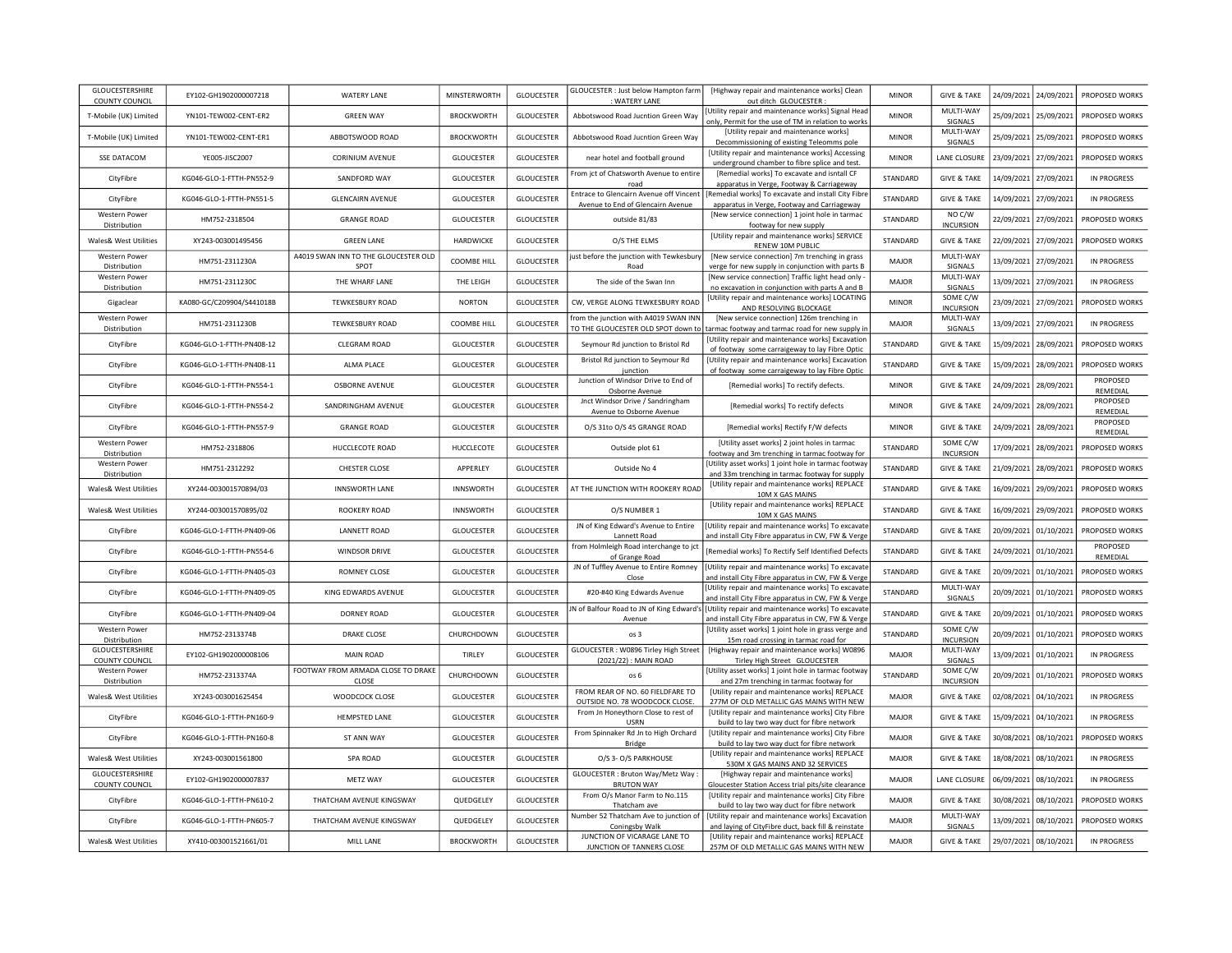| GLOUCESTERSHIRE<br>COUNTY COUNCIL        | EY020-NRS-S278-22352K     | A4019 SWAN INN TO THE GLOUCESTER OLD<br>SPOT  | COOMBE HILL          | GLOUCESTER           | from Coombe Hill junction past bus stop                                        | S278 works including off site drainage, new kerbs<br>and bus stop, Promoter: Kendrick Homes         | MAJOR                        | MULTI-WAY<br>SIGNALS              |            | 09/08/2021 08/10/2021 | <b>IN PROGRESS</b> |
|------------------------------------------|---------------------------|-----------------------------------------------|----------------------|----------------------|--------------------------------------------------------------------------------|-----------------------------------------------------------------------------------------------------|------------------------------|-----------------------------------|------------|-----------------------|--------------------|
| GLOUCESTERSHIRE                          | EY020-NRS-S278-22351K     | <b>TEWKESBURY ROAD</b>                        | COOMBE HILL          | <b>GLOUCESTER</b>    | from Coombe Hill junction past bus stop                                        | S278 works including off site drainage, new kerbs                                                   | MAIOR                        | MULTI-WAY                         |            | 09/08/2021 08/10/2021 | IN PROGRESS        |
| <b>COUNTY COUNCIL</b>                    |                           |                                               |                      |                      |                                                                                | and bus stop, Promoter: Kendrick Homes,<br>[Utility repair and maintenance works] City Fibre        |                              | SIGNALS<br>TWO-WAY                |            |                       |                    |
| CityFibre                                | KG046-GLO-1-FTTH-PN165-2  | <b>BRISTOL ROAD</b>                           | <b>GLOUCESTER</b>    | <b>GLOUCESTER</b>    | From Jn Clifton Ro to Jn St Ann Way                                            | build to lay two way duct for fibre network                                                         | MAJOR                        | SIGNALS                           | 01/09/2021 | 12/10/2021            | PROPOSED WORKS     |
| CityFibre                                | KG046-GLO-1-FTTH-PN160-1  | <b>HEMPSTED LANE</b>                          | <b>GLOUCESTER</b>    | GLOUCESTER           | From Jn Honeythorn Close to Jn<br>Sudmeadow Road                               | [Utility repair and maintenance works] City Fibre<br>build to lay two way duct for fibre network    | <b>MAJOR</b>                 | <b>GIVE &amp; TAKE</b>            | 01/09/2021 | 12/10/2021            | PROPOSED WORKS     |
| CityFibre                                | KG046-GLO-1-FTTH-PN160-4  | SPINNAKER ROAD                                | <b>GLOUCESTER</b>    | GLOUCESTER           | Jn Hempsted Lane to all of Spinnaker                                           | [Utility repair and maintenance works] City Fibre                                                   | <b>MAJOR</b>                 | <b>GIVE &amp; TAKE</b>            | 01/09/2021 | 12/10/2021            | PROPOSED WORKS     |
|                                          |                           |                                               |                      |                      | Road                                                                           | build to lay two way duct for fibre network<br>[Utility repair and maintenance works] City Fibre    |                              |                                   |            |                       |                    |
| CityFibre                                | KG046-GLO-1-FTTH-PN165-4  | <b>LLANTHONY ROAD</b>                         | GLOUCESTER           | GLOUCESTER           | From Jn Soutgate St to Jn Church St                                            | build to lay two way duct for fibre network                                                         | MAJOR                        | <b>GIVE &amp; TAKE</b>            | 01/09/2021 | 12/10/2021            | PROPOSED WORKS     |
| CityFibre                                | KG046-GLO-1-FTTH-PN160-3  | SANDALWOOD DRIVE                              | GLOUCESTER           | GLOUCESTER           | JN Hempsted Lane to all of sandalwood<br>Drive                                 | [Utility repair and maintenance works] City Fibre<br>build to lay two way duct for fibre network    | MAJOR                        | <b>GIVE &amp; TAKE</b>            | 02/09/2021 | 13/10/2021            | <b>IN PROGRESS</b> |
| CityFibre                                | KG046-GLO-1-FTTH-PN408-9  | <b>BRISTOL ROAD</b>                           | GLOUCESTER           | GLOUCESTER           | Linden Rd junction to O/S William Hill                                         | [Utility repair and maintenance works] Excavation                                                   | <b>MAJOR</b>                 | <b>GIVE &amp; TAKE</b>            | 06/09/2021 | 15/10/2021            | <b>IN PROGRESS</b> |
|                                          |                           |                                               |                      |                      | Shop Bristol Rd<br>From Jn Thatcham Ave entire Marham                          | of footway some carraigeway to lay Fibre Optic<br>[Utility repair and maintenance works] City Fibre |                              |                                   |            |                       |                    |
| CityFibre                                | KG046-GLO-1-FTTH-PN605-6  | MARHAM DRIVE KINGSWAY                         | GLOUCESTER           | GLOUCESTER           | Drive                                                                          | build to lay two way duct for fibre network                                                         | <b>MAJOR</b>                 | <b>GIVE &amp; TAKE</b>            | 20/09/202: | 22/10/2021            | PROPOSED WORKS     |
| CityFibre                                | KG046-GLO-1-FTTH-PN165-3  | SOUTHGATE STREET                              | <b>GLOUCESTER</b>    | GLOUCESTER           | From Jn Trier Way to Jn Parliament St                                          | [Utility repair and maintenance works] City Fibre<br>build to lay two way duct for fibre network    | MAJOR                        | TWO-WAY<br>SIGNALS                | 20/09/2021 | 29/10/2021            | PROPOSED WORKS     |
| Wales& West Utilities                    | XY243-003001561802        | <b>BRUNSWICK ROAD</b>                         | <b>GLOUCESTER</b>    | GLOUCESTER           | O/S BEAUFORT HOUSE - O/S 37A                                                   | [Utility repair and maintenance works] REPLACE                                                      | MAJOR                        | MULTI-WAY                         | 15/09/2021 | 29/10/2021            | PROPOSED WORKS     |
|                                          | KG046-GLO-1-FTTH-PN412-4  |                                               | GLOUCESTER           | GLOUCESTER           |                                                                                | 173M X GAS MAINS AND 11 GAS SERVICES<br>[Utility repair and maintenance works] City Fibre           |                              | SIGNALS<br><b>GIVE &amp; TAKE</b> | 20/09/2021 |                       |                    |
| CityFibre                                |                           | <b>STROUD ROAD</b>                            |                      |                      | O/s No. 5 Stroud Road to O/s No. 56<br>Valley Gardens Jn from Aldergrove to Jn | build to lay two way duct for fibre network<br>[Utility repair and maintenance works] City Fibre    | MAJOR                        |                                   |            | 29/10/2021            | PROPOSED WORKS     |
| CityFibre                                | KG046-GLO-1-FTTH-PN610-1  | VALLEY GARDENS KINGSWAY                       | QUEDGELEY            | GLOUCESTER           | of Thatcham Ave                                                                | build to lay two way duct for fibre network                                                         | MAJOR                        | <b>GIVE &amp; TAKE</b>            | 20/09/2021 | 29/10/2021            | PROPOSED WORKS     |
| CityFibre                                | KG046-GLO-1-FTTH-PN605-3  | VALLEY GARDENS KINGSWAY                       | QUEDGELEY            | GLOUCESTER           | From Valley Gardens Jn of Mildenhall<br>Way to Aldergrove Jn                   | [Utility repair and maintenance works] City Fibre<br>build to lay two way duct for fibre network    | MAJOR                        | <b>GIVE &amp; TAKE</b>            | 20/09/2021 | 29/10/2021            | PROPOSED WORKS     |
| CityFibre                                | KG046-GLO-1-FTTH-PN605-4  | <b>I YNFHAM DRIVE KINGSWAY</b>                | QUEDGELEY            | GLOUCESTER           | From Valley Grd Jn Entire road to other                                        | [Utility repair and maintenance works] City Fibre                                                   | <b>MAJOR</b>                 | <b>GIVE &amp; TAKE</b>            | 20/09/2021 | 29/10/2021            | PROPOSED WORKS     |
|                                          |                           |                                               |                      |                      | end to Valley Grd Jn                                                           | build to lay two way duct for fibre network<br>[Utility repair and maintenance works] City Fibre    |                              |                                   |            |                       |                    |
| CityFibre                                | KG046-GLO-1-FTTH-PN605-5  | THATCHAM AVENUE KINGSWAY                      | QUEDGELEY            | GLOUCESTER           | From No.68 to No.50 Thatcham Ave                                               | build to lay two way duct for fibre network                                                         | MAJOR                        | <b>GIVE &amp; TAKE</b>            | 20/09/2021 | 29/10/2021            | PROPOSED WORKS     |
| GLOUCESTERSHIRE<br><b>COUNTY COUNCIL</b> | EY100-864593E             | <b>ERMIN PARK</b>                             | <b>BROCKWORTH</b>    | GLOUCESTER           | Ermin Park, Brockworth                                                         | [Highway improvement works] Concrete Road<br>Resurfacing                                            | MAJOR                        | ROAD CLOSURI                      | 20/09/2021 | 01/11/2021            | PROPOSED WORKS     |
| GLOUCESTERSHIRE                          | EY100-864593D             | ERMIN PARK ROUNDABOUT                         | <b>BROCKWORTH</b>    | GLOUCESTER           | Ermin Park Roundabout, Brockworth                                              | [Highway improvement works] Concrete Road                                                           | <b>MAJOR</b>                 | ROAD CLOSURE                      | 20/09/2021 | 01/11/2021            | PROPOSED WORKS     |
| <b>COUNTY COUNCIL</b><br>GLOUCESTERSHIRE |                           |                                               |                      |                      |                                                                                | Resurfacing<br>[Highway improvement works] Concrete Road                                            |                              |                                   |            |                       |                    |
| <b>COUNTY COUNCIL</b>                    | EY100-864593C             | <b>BOVERTON DRIVE</b>                         | <b>BROCKWORTH</b>    | GLOUCESTER           | Boverton Drive, Brockworth                                                     | Resurfacing                                                                                         | MAJOR                        | ROAD CLOSURI                      | 20/09/2021 | 01/11/2021            | PROPOSED WORKS     |
| Wales& West Utilities                    | XY410-003001521639/01     | VICARAGE LANE                                 | <b>BROCKWORTH</b>    | GLOUCESTER           | JUNCTION OF ERMIN STREET TO<br>JUNCTION OF MILL LANE                           | [Utility repair and maintenance works] REPLACE<br>338M OF OLD METALLIC GAS MAINS WITH NEW           | MAJOR                        | MULTI-WAY<br>SIGNALS              | 08/09/2021 | 05/11/2021            | IN PROGRESS        |
| GLOUCESTERSHIRE<br><b>COUNTY COUNCIL</b> | EY050-S278/HUNTSGROVEB    | HARESFIELD LANE                               | HARDWICKE            | GLOUCESTER           | New Development                                                                | s278 works for new road layout associated with                                                      | <b>MAJOR</b>                 | ROAD CLOSURE                      | 10/03/2021 | 08/12/2021            | <b>IN PROGRESS</b> |
| GLOUCESTERSHIRE                          | EY101-1300023             | CHELTENHAM ROAD EAST                          | CHURCHDOWN           | GLOUCESTER           | B4063 between M5 overbridge and Arle                                           | Huntsgrove Development<br>[Highway improvement works] New cycleway                                  | MAJOR                        | SOME C/W                          | 16/08/2021 | 31/03/2022            | <b>IN PROGRESS</b> |
| COUNTY COUNCIL<br>GLOUCESTERSHIRE        |                           |                                               |                      |                      | Court Roundabout                                                               | along B4063                                                                                         |                              | <b>INCURSION</b>                  |            |                       |                    |
| COUNTY COUNCIL                           | EY050-S278/NEWJUNCTION    | <b>BRISTOL ROAD</b>                           | HARDWICKE            | GLOUCESTER           | A38 Southern Connector                                                         | new junction installation works                                                                     | <b>MAJOR</b>                 | ROAD CLOSURE                      |            | 15/08/2021 30/09/2022 | PROPOSED WORKS     |
| GLOUCESTERSHIRE<br><b>COUNTY COUNCIL</b> | EY050-S278/SOUTHERNCONN   | SOUTHERN CONNECTOR                            | <b>HARDWICKE</b>     | GLOUCESTER           | adj hardwicke slip road                                                        | s278 works highway improvements, signalisation<br>realignment, widening and resurfacing.            | MAJOR                        | SOME C/W<br><b>INCURSION</b>      | 15/08/2021 | 30/09/2022            | PROPOSED WORKS     |
| GLOUCESTERSHIRE                          | EY099-15-153-RSB          | <b>MERCHANTS ROAD</b>                         | GLOUCESTER           | GLOUCESTER           | <b>Downings Malthouse</b>                                                      | Road closed and no parking/ no waiting/ no                                                          | MAJOR                        | ROAD CLOSURE                      |            | 24/07/2020 30/11/2023 | <b>IN PROGRESS</b> |
| COUNTY COUNCIL<br>GLOUCESTERSHIRE        |                           | 3/103 COTSWOLD WILDLIFE PARK TO ROAD          |                      |                      |                                                                                | loading for safety shoring, demolitionand<br>[Highway repair and maintenance works] Pre             |                              |                                   |            |                       |                    |
| <b>COUNTY COUNCIL</b>                    | EY102-GH1901000005682     | TO GUITING POWER                              | <b>GUITING POWER</b> | <b>GUITING POWER</b> | Snowshill Road 806827                                                          | Surface Dressing Patching Snowshill Road Upper                                                      | MAJOR                        | ROAD CLOSURE                      |            | 01/09/2021 30/11/2021 | PROPOSED WORKS     |
| SEVERN TRENT WATER<br>LTD.               | LB901-1303-000060409522   | <b>GLOUCESTER ROAD</b>                        | <b>HARTPURY</b>      | <b>HARTPURY</b>      | C/O 2 DOUBLE ROOF                                                              | [Utility repair and maintenance works] HV Short<br>Comm Pipe Repair 25mm                            | <b>IMMEDIATE</b><br>(URGENT) | TWO-WAY<br>SIGNALS                |            | 15/09/2021 17/09/2021 | <b>IN PROGRESS</b> |
| GLOUCESTERSHIRE                          | EY102-GH1902000008195     | THE STREET TO A4135                           | NUPEND               | HORSLEY              | The Street to A4135 Nupend                                                     | [Highway repair and maintenance works] Ash Die                                                      | MAJOR                        | ROAD CLOSURE                      |            | 20/09/2021 24/09/2021 | PROPOSED WORKS     |
| <b>COUNTY COUNCIL</b>                    | FN402-NEM231109GRANG      | <b>GRANGE COURT LANE</b>                      | HUNTLEY              | HUNTLEY              | A40 Huntley village crossroads by Red                                          | Back project<br>[Optional permit no fee] traffic head only (works                                   | <b>MINOR</b>                 | MULTI-WAY                         |            | 21/09/2021 21/09/2021 | PROPOSED WORKS     |
| Highways England                         |                           |                                               |                      |                      | Lion PH                                                                        | on A40)                                                                                             |                              | <b>SIGNALS</b><br>MULTI-WAY       |            |                       |                    |
| <b>Highways England</b>                  | FN402-NEM231109NORTHROAD  | NORTH ROAD                                    | HUNTLEY              | HUNTLEY              | A40 Huntley village crossroads by Red<br>Lion PH                               | [Optional permit no fee] just traffic head (works or<br>A40)                                        | <b>MINOR</b>                 | SIGNALS                           |            | 21/09/2021 21/09/2021 | PROPOSED WORKS     |
| <b>BT</b>                                | BC410-TM00000500296872400 | <b>ROCKS ROAD</b>                             | <b>JOYS GREEN</b>    | <b>JOYS GREEN</b>    | ADJ NO.15 ORCHARD ROAD, ROCKS<br><b>ROAD</b>                                   | [Utility asset works] Replace 1 existing pole                                                       | <b>MINOR</b>                 | NO C/W<br><b>INCURSION</b>        | 14/09/2021 | 16/09/2021            | PROPOSED WORKS     |
| GLOUCESTERSHIRE                          | EY102-GH1902000007519     | CHAPEL ROAD                                   | KEMPSFORD            | KEMPSFORD            | KEMPSFORD : CHAPEL ROAD                                                        | [Highway repair and maintenance works]                                                              | <b>MAJOR</b>                 | ROAD CLOSURE                      |            | 13/09/2021 24/09/2021 | <b>IN PROGRESS</b> |
| <b>COUNTY COUNCIL</b><br>GLOUCESTERSHIRE |                           | 3/171 COUNTY BOUNDARY TO HIGH STREET          |                      |                      |                                                                                | installation of two new gullies KEMPSFORD<br>Diversion Route for closure by Swindon borough         |                              | NO C/W                            |            |                       |                    |
| COUNTY COUNCIL                           | EY030-2009/SWINDON        | KEMPSFORD                                     | KEMPSFORD            | KEMPSFORD            | Hannington                                                                     | for bridge works                                                                                    | MAJOR                        | <b>INCURSION</b>                  |            | 20/09/2021 08/10/2021 | PROPOSED WORKS     |
| <b>BT</b>                                | BC410-TM00000500315438800 | 401495 HAZELCOTE LANE HORSLEY TO<br>KINGSCOTE | KINGSCOTE            | KINGSCOTE            | R/O 41, 501486 REAR OF THE WALLED<br>GARDEN KINGSCOTE AND O/S 1, 401495        | [Utility repair and maintenance works] Build 2<br>precast jointing chamber (725mm x 225mm)          | <b>MINOR</b>                 | SOME C/W<br><b>INCURSION</b>      |            | 15/09/2021 17/09/2021 | <b>IN PROGRESS</b> |
| <b>WESSEX WATER</b>                      | PG107-39726598001         | HILLESLEY ROAD                                | <b>KINGSWOOD</b>     | <b>KINGSWOOD</b>     | 28f                                                                            | [Utility repair and maintenance works] Section                                                      | <b>MINOR</b>                 | SOME C/W                          | 20/09/2021 | 22/09/2021            | PROPOSED WORKS     |
| <b>Thames Water Utilities</b>            |                           |                                               |                      |                      |                                                                                | 81/Defect - Repair/Replace Cover & Frame<br>[Utility repair and maintenance works] Boundary         |                              | <b>INCURSION</b><br>SOME C/W      |            |                       |                    |
| Ltd                                      | MU305-000031631046-001    | ST JOHNS STREET                               | LECHLADE             | LECHLADE             | OLCOTE                                                                         | Box Exchange Fway in Footway.                                                                       | <b>MINOR</b>                 | <b>INCURSION</b>                  |            | 20/09/2021 22/09/2021 | PROPOSED WORKS     |
| <b>Thames Water Utilities</b><br>Ltd     | MU358-001119SGRM--000001  | <b>BUTLERS FIELD</b>                          | LECHLADE             | LECHLADE             | 8                                                                              | [Utility repair and maintenance works] CUSTOMER<br>SIDE LEAKAGE SUPPLY PIPE REPLACEMEN--WORKS       | <b>MINOR</b>                 | SOME C/W<br><b>INCURSION</b>      |            | 20/09/2021 22/09/2021 | PROPOSED WORKS     |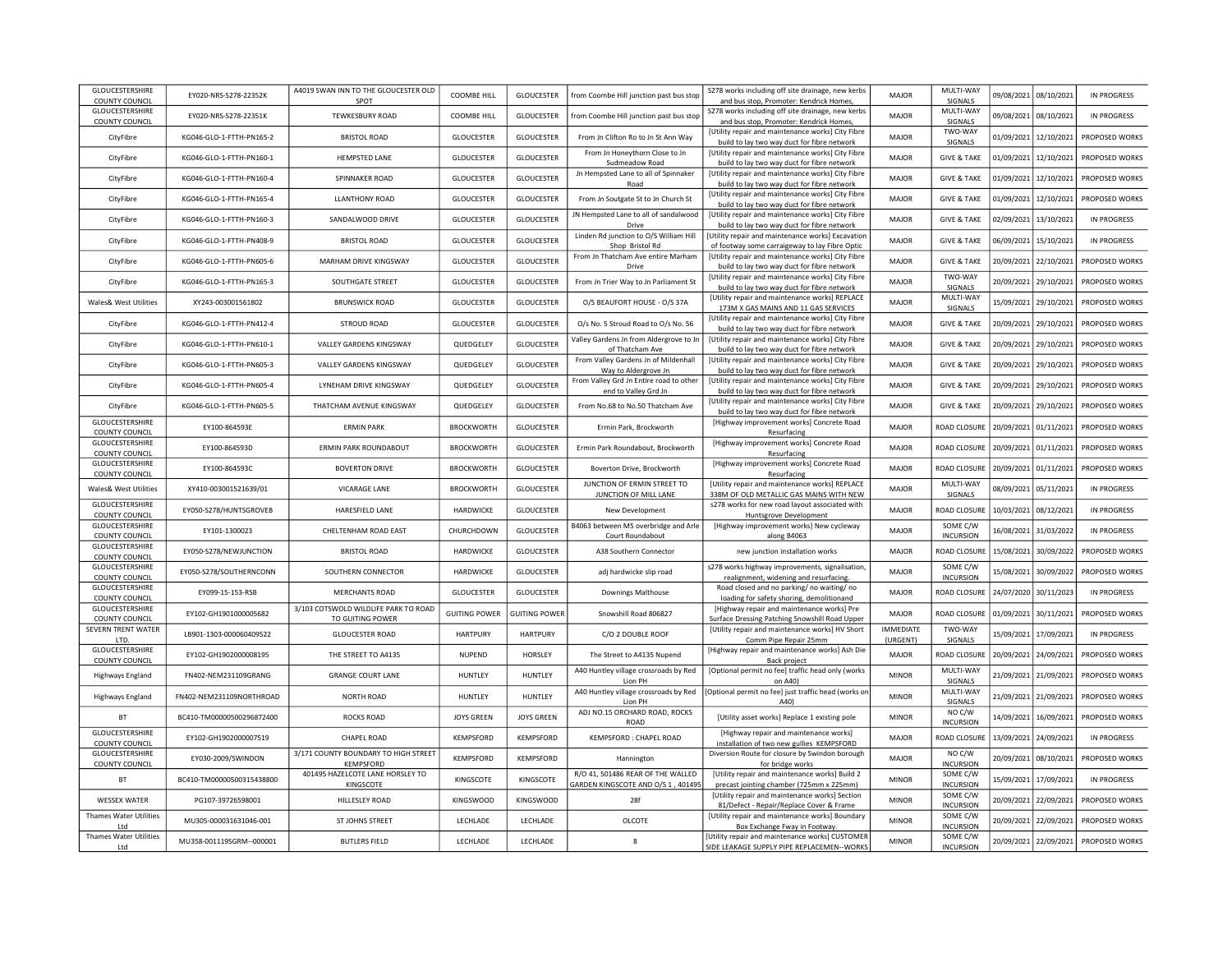| SCOTTISH& SOUTHERN<br><b>ELECTRICITY NETWORKS</b> | LP703-S30000866           | <b>BURFORD ROAD</b>                                   | LECHLADE               | LECHLADE                   | O/S Horseshoe Lake                                                     | [Utility repair and maintenance works] Tree<br>cutting                                                                                     | <b>MINOR</b>                 | TWO-WAY<br>SIGNALS            |            | 23/09/2021 23/09/2021 | PROPOSED WORKS     |
|---------------------------------------------------|---------------------------|-------------------------------------------------------|------------------------|----------------------------|------------------------------------------------------------------------|--------------------------------------------------------------------------------------------------------------------------------------------|------------------------------|-------------------------------|------------|-----------------------|--------------------|
| Netomnia Ltd                                      | D2003-LSSTPOLE10279       | <b>MARSH ROAD</b>                                     | <b>LEONARD STANLEY</b> | LEONARD<br><b>STANI FY</b> | O/S 7 Marsh Road                                                       | [Utility asset works] Excavation required to install<br>new telecoms pole                                                                  | <b>MINOR</b>                 | SOME C/W<br><b>INCURSION</b>  |            | 15/09/2021 17/09/2021 | IN PROGRESS        |
| Netomnia I td                                     | D2003-LSSTPOLE10280       | MARSH LANE                                            | <b>LEONARD STANLEY</b> | LEONARD<br>STANLEY         | O/S 11a Marsh Lane                                                     | [Utility asset works] Excavation required to install<br>new telecoms pole                                                                  | <b>MINOR</b>                 | SOME C/W<br><b>INCURSION</b>  | 15/09/2021 | 17/09/2021            | <b>IN PROGRESS</b> |
| <b>BT</b>                                         | BC410-TM00000500306628000 | WOODLANDS                                             | LEONARD STANLEY        | LEONARD<br>STANLEY         | O/S NO 29/30, WOODLANDS                                                | [Utility repair and maintenance works] Replace 1<br>existing pole 0.5m x 0.5m                                                              | <b>MINOR</b>                 | SOME C/W<br><b>INCURSION</b>  | 16/09/2021 | 20/09/2021            | PROPOSED WORKS     |
| <b>Western Power</b><br>Distribution              | HM744-2318570             | A424 FROM STOW ROAD TO EVESHAM ROAD                   | GANBOROUGH             | LONGBOROUGH                | Outside Cudds Farm                                                     | [Utility asset works] Traffic light head only - no<br>excavation to assist linesman in the installation of                                 | <b>MINOR</b>                 | TWO-WAY<br>SIGNALS            | 20/09/2021 | 20/09/2021            | PROPOSED WORKS     |
| Highways England                                  | FN402-NEM210581CHURCHROAD | CHURCH ROAD                                           | LONGHOPE               | LONGHOPE                   | A40 Boxbush (Church Road)                                              | [Optional permit no fee] multiway traffic signals to                                                                                       | MAJOR                        | MULTI-WAY<br>SIGNALS          | 09/08/2021 | 24/09/2021            | <b>IN PROGRESS</b> |
| Highways England                                  | FN402-NEM210581BARRELLANE | <b>BARREL LANE</b>                                    | LONGHOPE               | LONGHOPE                   | A40 Boxbush (Barrel Lane)                                              | rebuild retaining wall outside Norton House (traffic<br>[Optional permit no fee] multiway traffic signals to                               | MAJOR                        | MULTI-WAY                     | 09/08/2021 | 24/09/2021            | <b>IN PROGRESS</b> |
| GLOUCESTERSHIRE                                   | EY010-NRS-S278-00095M     | MONMOUTH ROAD                                         | LONGHOPE               | LONGHOPE                   | outside site formerly knowns as Richard                                | rebuild retaining wall outside Norton House (traffic<br>S278 works including new pedestrian                                                | <b>MAJOR</b>                 | SIGNALS<br>MULTI-WAY          | 15/09/2021 | 01/10/2021            | PROPOSED WORKS     |
| <b>COUNTY COUNCIL</b><br>GLOUCESTERSHIRE          | EY010-NRS-S278-00095N     | LATCHEN                                               | LONGHOPE               | LONGHOPE                   | Read Haulage<br>outside site formerly knowns as Richard                | island/crossing, Contractor: Hand Contractors Ltd<br>Traffic Light Heads only (S278 works on Monmouth                                      | <b>MAJOR</b>                 | SIGNALS<br>MULTI-WAY          | 15/09/2021 | 01/10/2021            | PROPOSED WORKS     |
| COUNTY COUNCIL<br><b>Western Power</b>            | HM755-0703134             | ROAD FROM JUNCTION WITH B4234 TO                      | <b>UPPER LYDBROOK</b>  | LYDBROOK                   | Read Haulage<br><b>OUTSIDE FAIRBANK</b>                                | Road) Contractor: Hand Contractors Ltd<br>[Utility asset works] Tree trimming - No excavation                                              | <b>MINOR</b>                 | SIGNALS<br>TWO-WAY            | 24/09/2021 | 24/09/2021            | PROPOSED WORKS     |
| Distribution<br>Gigaclear                         | KA030-CU008220            | JUNCTION AT SPRINGBANK<br>PROBERTS BARN LANE          | LYDBROOK               | LYDBROOK                   | Tump Lane to B4234                                                     | [Utility repair and maintenance works] Instalation                                                                                         | MAJOR                        | SIGNALS<br>ROAD CLOSURI       | 06/09/2021 | 01/10/2021            | PROPOSED WORKS     |
|                                                   |                           |                                                       |                        | LYDBROOK                   |                                                                        | of Fibre Optic Ducting and Chambers<br>[Utility repair and maintenance works] Instalation                                                  |                              | ROAD CLOSUR                   | 15/09/2021 |                       |                    |
| Gigaclear<br>GLOUCESTERSHIRE                      | KA030-CU008222            | MILL ROW                                              | <b>LYDBROOK</b>        |                            | B4234 to B4234 by Rubblestones<br>LYDNEY: Harbour Rd, Lydney:          | of Fibre Optic Ducting and Chambers<br>[Highway repair and maintenance works] Harbour                                                      | MAJOR                        | STOP/GO                       |            | 01/10/2021            | PROPOSED WORKS     |
| COUNTY COUNCIL                                    | EY102-GH1902000008262     | <b>HARBOUR ROAD</b>                                   | LYDNEY                 | LYDNEY                     | <b>HARBOUR ROAD</b>                                                    | Road - Vegetation Clearance. LYDNEY<br>[Utility repair and maintenance works] Excavation                                                   | <b>MINOR</b>                 | <b>BOARDS</b><br>MULTI-WAY    | 16/09/2021 | 16/09/2021            | PROPOSED WORKS     |
| Gigaclear                                         | KA170-K170-OCU-HEYY/9     | <b>TUTNALLS STREET</b>                                | LYDNEY                 | LYDNEY                     | Works along Tutnalls street                                            | to install fibre optic cable in surface location listed                                                                                    | STANDARD                     | SIGNALS                       | 31/08/2021 | 16/09/2021            | <b>IN PROGRESS</b> |
| Gigaclear                                         | KA170-K170-OCU-HEYY/8-B   | NAAS LANF                                             | LYDNEY                 | <b>I YDNEY</b>             | Works along tutnalls street                                            | [Utility repair and maintenance works] Excavation<br>to install fibre optic cable in surface location listed                               | STANDARD                     | MULTI-WAY<br>SIGNALS          | 03/09/2021 | 16/09/2021            | IN PROGRESS        |
| BT                                                | BC410-TM00000500296886100 | DRIFFIELD ROAD                                        | LYDNEY                 | LYDNEY                     | DRIFFIELD ROAD ROUTE FROM HUNTERS<br>LODGE OS DRIFFIELD FARM NEAR      | [Utility asset works] Replace 1 existing pole                                                                                              | <b>MINOR</b>                 | NO C/W<br><b>INCURSION</b>    | 15/09/2021 | 17/09/2021            | PROPOSED WORKS     |
| Gigaclear                                         | KA170-OCU-HGHYNY/PLINTH1  | DRIFFIELD ROAD                                        | LYDNEY                 | LYDNEY                     | s/o tan-y-bryn                                                         | [Utility repair and maintenance works] Excavation<br>to install acces cab in prep to build trench to instal                                | STANDARD                     | <b>GIVE &amp; TAKE</b>        | 02/09/2021 | 17/09/2021            | <b>IN PROGRESS</b> |
| Gigaclear                                         | KA170-K170-OCU-HEYY/8     | NAAS LANE                                             | LYDNEY                 | LYDNEY                     | Works along Nass lane                                                  | [Utility repair and maintenance works] Excavatior<br>to install fibre optic cable in surface location listed                               | STANDARD                     | MULTI-WAY<br>SIGNALS          | 20/08/2021 | 17/09/2021            | <b>IN PROGRESS</b> |
| BT                                                | BC410-TM00000500296875900 | FOOTWAY FROM MOORCROFT PLACE TO<br><b>WESLEY ROAD</b> | WHITECROFT             | LYDNEY                     | IN VERGE O/S 21 WESLEY ROAD,<br>OOTWAY FROM MOORCROFT PLACE T          | [Utility asset works] Replace 1 existing pole 0.5m x<br>0.5 <sub>m</sub>                                                                   | <b>MINOR</b>                 | <b>GIVE &amp; TAKE</b>        | 15/09/2021 | 17/09/2021            | PROPOSED WORKS     |
| Gigaclear                                         | KA170-OCU-BREYNY/0025     | FOOTWAY ADJOINING 16 AND 17<br>TRENCHARD ROAD         | <b>BREAM</b>           | LYDNEY                     | WORKS LOCATED IN FOOTWAY                                               | [Utility repair and maintenance works] Excavatior<br>to install fibre optic cable in surface location listed                               | MAJOR                        | <b>GIVE &amp; TAKE</b>        | 10/08/2021 | 17/09/2021            | IN PROGRESS        |
| <b>BT</b>                                         | BC410-TM00000500296882900 | KLONDYKE AVENUE                                       | LYDNEY                 | LYDNEY                     | OS NO 55, KLONDYKE AVENUE                                              | [Utility asset works] Replace 1 existing pole 0.5m x<br>0.5m                                                                               | <b>MINOR</b>                 | NO C/W<br><b>INCURSION</b>    | 16/09/2021 | 20/09/2021            | PROPOSED WORKS     |
| Gigaclear                                         | KA170-OCU-STRCHW/0037     | 500015 OFF A48 BROOKEND                               | LYDNEY                 | LYDNEY                     | FROM JNC O/S LANDOWNE HOUSE TO<br>PRIVATE TRACK O/S LAUREL COTTAGE     | [Utility repair and maintenance works] Excavatior<br>to install fibre optic cable in surface location listed                               | <b>MAJOR</b>                 | LANE CLOSURE                  |            | 05/08/2021 22/09/2021 | <b>IN PROGRESS</b> |
| SEVERN TRENT WATER<br>LTD.                        | LB906-0000-000041042378   | BIRCHWOOD ROAD                                        | WOOLASTON              | LYDNEY                     | ON FOOTWAY OUTSIDE NUMBER 50                                           | [Utility repair and maintenance works] Install<br>external meter in boundary box at depth of unde                                          | <b>MINOR</b>                 | NO C/W<br><b>INCURSION</b>    | 21/09/2021 | 23/09/2021            | PROPOSED WORKS     |
| Gigaclear                                         | KA170-K170-OCU-HEYY/14-B  | KIMBERLEY DRIVE                                       | LYDNEY                 | LYDNEY                     | Works along Kimberely Drive                                            | [Utility repair and maintenance works] Excavatior<br>to install fibre optic cable in surface location listed                               | MAJOR                        | <b>GIVE &amp; TAKE</b>        |            | 13/09/2021 28/09/2021 | PROPOSED WORKS     |
| Gigaclear                                         | KA170-K170-OCU-HEYY/14    | KIMBERLEY DRIVE                                       | LYDNEY                 | LYDNEY                     | Works along Kimberley drive                                            | [Utility repair and maintenance works] Excavatior<br>to install fibre optic cable in surface location listed                               | STANDARD                     | <b>GIVE &amp; TAKE</b>        |            | 20/09/2021 30/09/2021 | PROPOSED WORKS     |
| Gigaclear                                         | KA170-K170-OCU-HGHYNY/PLI | <b>DRIFFIELD ROAD</b>                                 | LYDNEY                 | LYDNEY                     | s/o tan-y-bryn                                                         | [Utility repair and maintenance works] Excavation<br>to install acces cab in prep to build trench to instal                                | STANDARD                     | <b>GIVE &amp; TAKE</b>        |            | 25/09/2021 05/10/2021 | PROPOSED WORKS     |
| Gigaclear                                         | KA170-K170-OCU-HEYY/7     | <b>HAMS ROAD</b>                                      | LYDNEY                 | LYDNEY                     | Works located along Hams road                                          | [Utility repair and maintenance works] Excavatior<br>to install fibre optic cable in surface location listed                               | STANDARD                     | MULTI-WAY<br>SIGNALS          |            | 24/09/2021 06/10/2021 | PROPOSED WORKS     |
| <b>Thames Water Utilities</b><br>I td             | MU305-000031638117-002    | <b>FURZE LANE</b>                                     | <b>MICKLETON</b>       | MICKLETON                  | 400M FROM LONGLANDS COTTAGES                                           | [Utility repair and maintenance works] Air Valve                                                                                           | <b>MINOR</b>                 | SOME C/W                      |            | 06/09/2021 17/09/2021 | <b>IN PROGRESS</b> |
| Wales& West Utilities                             | XY245-004000172404        | NURSERY CLOSE                                         | <b>MICKLETON</b>       | <b>MICKLETON</b>           | O/S 7 LAYING TO 9                                                      | exchange Fway in Footway<br>[Utility repair and maintenance works] LAY NEW                                                                 | STANDARD                     | <b>INCURSION</b><br>SOME C/W  |            | 13/09/2021 17/09/2021 | IN PROGRESS        |
| <b>Thames Water Utilities</b>                     | MU039-NOT-270964          | <b>CEDAR ROAD</b>                                     | MICKLETON              | MICKLETON                  | 88                                                                     | GAS SERVICE 2M PUBLIC - 47M PRIVATE<br>[Utility asset works] WATER METER INSTALLATION                                                      | <b>MINOR</b>                 | <b>INCURSION</b><br>SOME C/W  |            | 21/09/2021 23/09/2021 | PROPOSED WORKS     |
| Ltd<br><b>Thames Water Utilities</b>              | MU039-NOT-270582          | <b>NORTON VIEW</b>                                    | <b>MICKLETON</b>       | MICKLETON                  | 17                                                                     | IN FOOTWAY<br>[Utility asset works] WATER METER INSTALLATION                                                                               | <b>MINOR</b>                 | <b>INCURSION</b><br>NO C/W    |            | 21/09/2021 23/09/2021 | PROPOSED WORKS     |
| Ltd<br>GLOUCESTERSHIRE                            | EY030-1303/WARWICKSHIRE   | STRATFORD ROAD                                        | <b>MICKLETON</b>       | MICKLETON                  | B4632 Long Marston                                                     | IN THE FOOTWAY<br>Warwickshire Diversion Route                                                                                             | STANDARD                     | <b>INCURSION</b><br>NO C/W    |            | 14/09/2021 27/09/2021 | PROPOSED WORKS     |
| <b>COUNTY COUNCIL</b><br>Western Power            | HM744-2308206B            | ARBOUR CLOSE                                          | MICKLETON              | MICKLETON                  | from outside 6 up to the junction with                                 | [Utility asset works] 1 joint hole in tarmac footway                                                                                       | MAJOR                        | <b>INCURSION</b><br>MULTI-WAY |            | 13/09/2021 05/10/2021 | PROPOSED WORKS     |
| Distribution<br>Gigaclear                         | KA030-CU008058            | MILE END ROAD                                         | MILE END               | MILE END                   | Pound Lane                                                             | and 116m trenching in tarmac footway and 6m<br>Junc Woodgate Road to Junc with Bakers   [Utility repair and maintenance works] Instalatior | STANDARD                     | SIGNALS<br>MULTI-WAY          |            | 15/09/2021 28/09/2021 | PROPOSED WORKS     |
| GLOUCESTERSHIRE                                   | EY102-GH1902000008278     | AVENING ROAD TO BALLS GREEN                           | <b>MINCHINHAMPTON</b>  | <b>MINCHINHAMPT</b>        | Hill<br>MINCHINHAMPTON : As per plan. Site                             | of Fibre Optic Ducting and Chambers<br>[Highway repair and maintenance works] URGENT                                                       | <b>IMMEDIATE</b>             | SIGNALS<br>ROAD CLOSURI       |            | 15/09/2021 17/09/2021 | <b>IN PROGRESS</b> |
| <b>COUNTY COUNCIL</b><br>SEVERN TRENT WATER       |                           | BEECHES PARK TO JUNCTION WITH                         |                        | ON<br>MINCHINHAMPT         | must be properly cordoned off under<br>APPROX 57M SOUTH EAST OF CORNER | Replacement of Cattle Grid (IronWorks)<br>[Utility repair and maintenance works] * HV                                                      | (URGENT)<br><b>IMMEDIATE</b> | TWO-WAY                       |            |                       |                    |
| LTD.                                              | LB901-1303-000012883650   | <b>CIRENCESTER ROAD</b>                               | CRACKSTONE             | ON<br>MINCHINHAMPT         | COTTAGE<br>OPP S/O 1/2 SCAR HILL COTTAGES TO                           | lydrant Rebuild chamber * dangerous apparatus<br>[Utility repair and maintenance works] Install                                            | (URGENT)                     | SIGNALS                       | 15/09/2021 | 17/09/2021            | <b>IN PROGRESS</b> |
| <b>BT</b>                                         | BC410-TM00000500311341700 | <b>SCAR HILL</b>                                      | MINCHINHAMPTON         | ON                         | OPP SO NUT COTTAGE ON, SCAR HILL                                       | 102m of 1 way poly duct in carriageway                                                                                                     | MAJOR                        | ROAD CLOSURE                  |            | 14/09/2021 20/09/2021 | <b>IN PROGRESS</b> |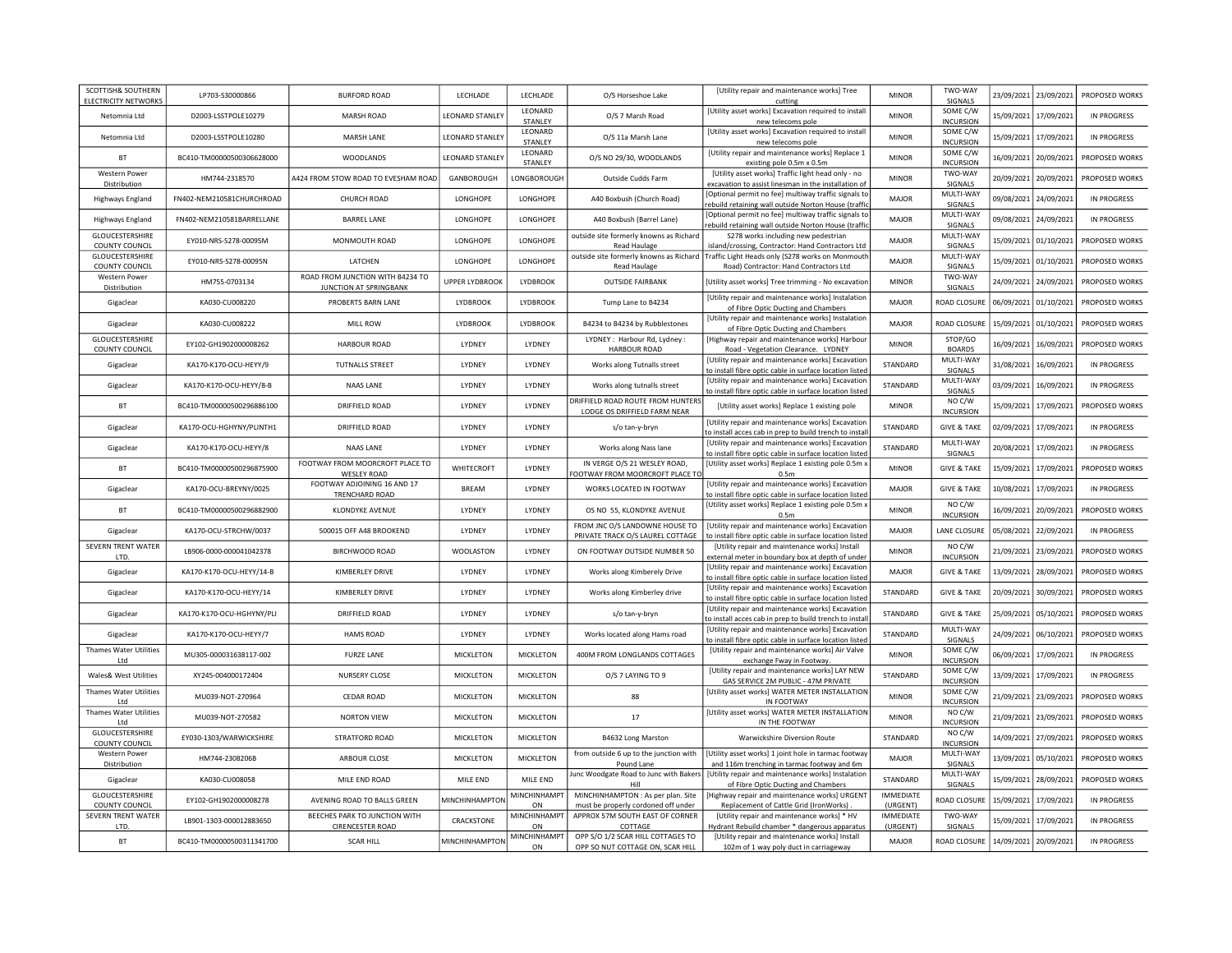| GLOUCESTERSHIRE<br>COUNTY COUNCIL        | EY099-S50-00891           | SUMMERSFIELD ROAD                                 | MINCHINHAMPTON       | MINCHINHAMPT<br>ON          | outside 10                                                            | New drainage connection, Contractor: Beard<br>Construction                                             | MAJOR                        | ROAD CLOSURE                      |            | 06/09/2021 24/09/2021 | <b>IN PROGRESS</b> |
|------------------------------------------|---------------------------|---------------------------------------------------|----------------------|-----------------------------|-----------------------------------------------------------------------|--------------------------------------------------------------------------------------------------------|------------------------------|-----------------------------------|------------|-----------------------|--------------------|
| GLOUCESTERSHIRE<br><b>COUNTY COUNCIL</b> | EY102-GH1902000007879     | DR BROWNS CLOSE                                   | MINCHINHAMPTON       | MINCHINHAMPT<br>ON          | MINCHINHAMPTON : As per plan : DR<br><b>BROWNS CLOSE</b>              | [Highway repair and maintenance works] Cattle<br>Grid reapairs MINCHINHAMPTON                          | <b>MINOR</b>                 | <b>GIVE &amp; TAKE</b>            |            | 24/09/2021 27/09/2021 | PROPOSED WORKS     |
| Gigaclear                                | KA030-CU008612            | <b>MAIN ROAD</b>                                  | MINSTERWORTH         | <b>MINSTERWORTH</b>         | Outside North View to Enderley                                        | [Utility repair and maintenance works] Instalation<br>of Fibre Optic Ducting and Chambers              | STANDARD                     | MULTI-WAY<br>SIGNALS              | 13/09/2021 | 24/09/2021            | PROPOSED WORKS     |
| <b>Western Power</b><br>Distribution     | HM755-2315241             | OLD DEAN ROAD                                     | MITCHELDEAN          | MITCHELDEAN                 | outside 35                                                            | [Utility asset works] 1 joint hole in tarmac footway<br>for link box replacement/installation - with   | STANDARD                     | SOME C/W<br><b>INCURSION</b>      | 14/09/2021 | 17/09/2021            | <b>IN PROGRESS</b> |
| Gigaclear                                | KA080-GC/C230538/S541995  | ABENHALL ROAD                                     | MITCHELDEAN          | MITCHELDEAN                 | CW/VERGE O/S GUN MILL                                                 | [Utility repair and maintenance works] Locate and<br>clear blockage                                    | <b>MINOR</b>                 | SOME C/W<br><b>INCURSION</b>      | 17/09/2021 | 21/09/2021            | PROPOSED WORKS     |
| <b>BT</b>                                | BC008-PTMS82295A          | <b>GLOUCESTER ROAD</b>                            | MITCHELDEAN          | MITCHELDEAN                 | MAIN A4136 RD TO MITCHELDEAN OPF<br>OLD MILL NR MITCHELDEAN GL17 ODS  | [Utility asset works] TM Required for Pole Testing                                                     | <b>MINOR</b>                 | TWO-WAY<br>SIGNALS                | 23/09/2021 | 23/09/2021            | PROPOSED WORKS     |
| Gigaclear                                | KA080-GC/C154828/S557158  | ABENHALL ROAD                                     | MITCHELDEAN          | MITCHELDEAN                 | VERGE FROM 1 SUN HOUSE TO BRIDGE<br>COTTAGES                          | [Utility repair and maintenance works] Relocate<br>POT 250m                                            | STANDARD                     | TWO-WAY<br>SIGNALS                | 20/09/2021 | 24/09/2021            | PROPOSED WORKS     |
| SEVERN TRENT WATER<br>LTD                | LB922-5201-000006616126   | <b>NEW ROAD</b>                                   | MITCHELDEAN          | MITCHELDEAN                 | OUTSIDE NUMBER 17                                                     | [New service connection] * new water connectior<br>* CARRIAGEWAY TYPE 2 (2.5 TO 10 MSA)                | <b>MINOR</b>                 | TWO-WAY<br>SIGNALS                | 22/09/2021 | 24/09/2021            | PROPOSED WORKS     |
| GLOUCESTERSHIRE<br>COUNTY COUNCIL        | EY010-NRS-RBS-W56459      | ROAD FROM BEECH WALK TO STENDERS<br>ROAD          | THE STENDERS         | MITCHELDEAN                 | opposite Magna Vista                                                  | Wall repairs, Private contractors                                                                      | STANDARD                     | TWO-WAY<br>SIGNALS                | 20/09/2021 | 28/09/2021            | PROPOSED WORKS     |
| Gigaclear                                | KA030-CU008065            | <b>BRADLEY COURT ROAD</b>                         | MITCHELDEAN          | MITCHELDEAN                 | Denbara Lodge to Junc with Carisbrook<br>Road                         | [Utility repair and maintenance works] Installation<br>of fibre ducts                                  | MAJOR                        | ROAD CLOSUR                       | 14/09/2021 | 18/10/2021            | <b>IN PROGRESS</b> |
| GLOUCESTERSHIRE<br><b>COUNTY COUNCIL</b> | EY010-JH-MENDIPFOREST-01  | A466 LOWER REDBROOK TO GREAT GROVE                | LOWER REDBROOK       | MONMOUTH                    | A466                                                                  | <b>Tree Felling</b>                                                                                    | MAJOR                        | TWO-WAY<br>SIGNALS                | 31/08/2021 | 28/09/2021            | PROPOSED WORKS     |
| <b>Thames Water Utilities</b><br>Ltd     | MU305-000031673089-001    | STOCKWELLS                                        | MORETON-IN-<br>MARSH | MORETON-IN-<br>MARSH        | 28 Stockwells                                                         | [Utility repair and maintenance works] B Box<br>Exchange <33mm Fway in Footway.                        | <b>IMMEDIATE</b><br>(URGENT) | SOME C/W<br><b>INCURSION</b>      | 14/09/2021 | 16/09/2021            | <b>IN PROGRESS</b> |
| <b>Thames Water Utilities</b>            |                           |                                                   | MORETON-IN-          | MORETON-IN-                 |                                                                       | [Utility repair and maintenance works] Fire                                                            | <b>IMMEDIATE</b>             | SOME C/W                          |            |                       |                    |
| I td                                     | MU305-000031615634-003    | <b>SUMMERS WAY</b>                                | MARSH                | MARSH                       | $\overline{2}$                                                        | Hydrant Install 0 to 6' Unmade Plea in Verge.                                                          | (URGENT)                     | <b>INCURSION</b>                  | 13/09/2021 | 16/09/2021            | IN PROGRESS        |
| <b>Thames Water Utilities</b>            |                           |                                                   | MORETON-IN-          | MORETON-IN-                 |                                                                       | [Utility repair and maintenance works] B Box                                                           |                              | SOME C/W                          |            |                       |                    |
| I td                                     | MU305-000031655061-001    | REDESDALE PLACE                                   | MARSH                | MARSH                       | 16                                                                    | Repair <33mm Fway in Footway.                                                                          | <b>MINOR</b>                 | <b>INCURSION</b>                  | 16/09/2021 | 20/09/2021            | PROPOSED WORKS     |
| <b>Thames Water Utilities</b><br>I td    | MU305-000031655042-001    | <b>LANCASTER CORNER</b>                           | MORETON-IN-<br>MARSH | MORETON-IN-<br><b>MARSH</b> | 5                                                                     | [Utility repair and maintenance works] Service<br>Pipe Repair <33mm Fway in Footway.                   | <b>MINOR</b>                 | SOME C/W<br><b>INCURSION</b>      | 16/09/2021 | 20/09/2021            | PROPOSED WORKS     |
| Thames Water Utilities                   |                           |                                                   | MORETON-IN-          | MORETON-IN-                 |                                                                       | [Utility repair and maintenance works] Main                                                            |                              | MULTI-WAY                         |            |                       |                    |
| I td                                     | MU305-000031666261-002    | LONDON ROAD                                       | MARSH                | <b>MARSH</b>                | $\mathbf{1}$                                                          | Clamp 0 to 6' Cway in Carriageway.                                                                     | <b>MINOR</b>                 | SIGNALS                           | 18/09/2021 | 22/09/2021            | PROPOSED WORKS     |
| <b>Thames Water Utilities</b><br>Ltd     | MU306-000809648490030-001 | HOSPITAL ROAD                                     | MORETON-IN-<br>MARSH | MORETON-IN-<br><b>MARSH</b> | Location on Hospital Road opposite<br>Asilah                          | [New service connection] Excavation in<br>carriageway to connect new site main to the                  | STANDARD                     | SOME C/W<br><b>INCURSION</b>      | 20/09/2021 | 24/09/2021            | PROPOSED WORKS     |
| Wales& West Utilities                    | XY245-005000324058        | HIGH STREET ACCESS ROAD                           | MORETON-IN-<br>MARSH | MORETON-IN-<br>MARSH        | O/S 2 HOLIDAY LETS AT FOXCOTE HOUSE                                   | [Utility repair and maintenance works] LAY NEW<br>GAS SERVICE 4M PUBLIC                                | STANDARD                     | <b>GIVE &amp; TAKE</b>            | 22/09/2021 | 28/09/2021            | PROPOSED WORKS     |
| SEVERN TRENT WATER<br>LTD.               | LB901-1303-000012875351   | NYMPSFIELD ROAD                                   | NAILSWORTH           | NAILSWORTH                  | O/S LAMORNA                                                           | [Utility repair and maintenance works] Short<br>Comm pipe Renew 25mm * Short Comm pipe                 | <b>IMMEDIATE</b><br>(URGENT) | TWO-WAY<br>SIGNALS                | 14/09/2021 | 16/09/2021            | <b>IN PROGRESS</b> |
| Gigaclear                                | KA030-CU008079            | <b>GEORGE STREET</b>                              | NAILSWORTH           | NAILSWORTH                  | Spring Hill to Watledge Road                                          | [Utility repair and maintenance works] Duct and<br>chamber installation                                | STANDARD                     | MULTI-WAY<br>SIGNALS              | 10/09/2021 | 17/09/2021            | PROPOSED WORKS     |
| Gigaclear                                | KA030-CU008450            | OLD HORSLEY ROAD                                  | NAILSWORTH           | NAILSWORTH                  | Junction Pike Lane to Junction<br>Newmarket Road                      | [Utility repair and maintenance works] Install                                                         | MAJOR                        | ROAD CLOSURE                      | 06/09/2021 | 18/09/2021            | <b>IN PROGRESS</b> |
| Gigaclear                                | KA030-CU008080            | <b>HOLLIES HILL</b>                               | NAILSWORTH           | NAILSWORTH                  | Junction With 300265 Box To George                                    | multiduct and customer connection. Working<br>[Utility repair and maintenance works] Duct and          | STANDARD                     | MULTI-WAY                         | 15/09/2021 | 22/09/2021            | PROPOSED WORKS     |
| Gigaclear                                | KA030-CU008084            | WATLEDGE ROAD                                     | NAILSWORTH           | NAILSWORTH                  | Street to End Outside Hartford House<br>George Street to Lane Cottage | chamber installation<br>[Utility repair and maintenance works] Rod, Rope                               | MAIOR                        | SIGNALS<br>ROAD CLOSURE           |            | 20/09/2021 24/09/2021 | PROPOSED WORKS     |
| Gigaclear                                | KA030-CU008082            | <b>STATION ROAD</b>                               | NAILSWORTH           | NAILSWORTH                  | Bridge Street to End Station Road                                     | subduct, cable and splice.Duct and chamber<br>[Utility repair and maintenance works] Rod, Rope         | MAJOR                        | ROAD CLOSURE                      |            | 20/09/2021 24/09/2021 | PROPOSED WORKS     |
| Gigaclear                                | KA030-CU008081            | <b>BRIDGE STREET</b>                              | NAILSWORTH           | NAILSWORTH                  | Spring Hill to Outside Kernow                                         | subduct, cable and splice.Duct and chamber<br>[Utility repair and maintenance works] Duct and          | STANDARD                     | MULTI-WAY                         | 20/09/2021 | 27/09/2021            | PROPOSED WORKS     |
| Wales& West Utilities                    | XY410-003001521267        | <b>DARK LANE</b>                                  | NAILSWORTH           | NAILSWORTH                  | JUNC BURMA ROAD - JUNC FEWSTER                                        | chamber installation<br>[Utility repair and maintenance works] REPLACE                                 | MAJOR                        | SIGNALS<br><b>GIVE &amp; TAKE</b> |            | 28/07/2021 28/09/2021 | <b>IN PROGRESS</b> |
|                                          |                           |                                                   |                      |                             | ROAD                                                                  | 497M OF OLD METALLIC GAS MAINS WITH NEW                                                                |                              |                                   |            |                       |                    |
| Gigaclear                                | KA030-CU006981            | <b>ROCKNESS HILL</b>                              | NAILSWORTH           | NAILSWORTH                  | Horsley Road to Pike Lane                                             | [Utility repair and maintenance works] Install<br>multiduct and customer connection. Working           | <b>MAJOR</b>                 | ROAD CLOSURE                      |            | 16/09/2021 11/10/2021 | PROPOSED WORKS     |
| Wales& West Utilities                    | XY410-003001521261        | CHURCHILL ROAD                                    | NAILSWORTH           | NAILSWORTH                  | 0/S NO. 2 - 0/S NO. 38 - 0/S NO. 81                                   | [Utility repair and maintenance works] REPLACE<br>391M OF OLD METALLIC GAS MAINS WITH NEW              | MAJOR                        | <b>GIVE &amp; TAKE</b>            |            | 25/08/2021 12/10/2021 | <b>IN PROGRESS</b> |
| Wales& West Utilities                    | XY410-003001521264        | CHURCHILL CLOSE                                   | NAILSWORTH           | NAILSWORTH                  | JUNC CHURCHILL ROAD - O/S NO. 6                                       | [Utility repair and maintenance works] REPLACE<br>35M OF OLD METALLIC GAS MAINS WITH NEW               | MAJOR                        | <b>GIVE &amp; TAKE</b>            | 25/08/2021 | 12/10/2021            | <b>IN PROGRESS</b> |
| Gigaclear                                | KA030-CU006982            | <b>ROCKNESS</b>                                   | WALKLEY WOOD         | NAILSWORTH                  | Rockness to Pike Lane House                                           | [Utility repair and maintenance works] Install<br>multiduct and customer connection. Working           | MAJOR                        | ROAD CLOSURE                      | 26/09/2021 | 15/10/2021            | PROPOSED WORKS     |
| GLOUCESTERSHIRE<br>COUNTY COUNCIL        | EY050-SDC/180121          | RINGFIELD CLOSE                                   | NAILSWORTH           | NAILSWORTH                  | ringfield close                                                       | construction of new houses by beard construction<br>on behalf of SDC                                   | MAJOR                        | ROAD CLOSURE                      |            | 18/01/2021 23/12/2021 | <b>IN PROGRESS</b> |
| Wales& West Utilities                    | XY410-003001521261/999    | CHURCHILL ROAD                                    | NAILSWORTH           | NAILSWORTH                  | SIDE OF 40 CHURCHILL ROAD                                             | [Utility repair and maintenance works] WELFARE<br>UNIT LOCATION                                        | MAJOR                        | NO C/W<br><b>INCURSION</b>        | 07/09/2021 | 03/02/2022            | <b>IN PROGRESS</b> |
| GLOUCESTERSHIRE<br><b>COUNTY COUNCIL</b> | EY102-GH1901000005683     | 3/103 GUITING POWER JUNCTION TO<br>SNOWSHILL ROAD | <b>NAUNTON</b>       | <b>NAUNTON</b>              | Snowshill Road 806827                                                 | [Highway repair and maintenance works] Pre<br>Surface Dressing Patching Snowshill Upper                | <b>MAJOR</b>                 | ROAD CLOSURE                      | 01/09/2021 | 30/11/2021            | PROPOSED WORKS     |
| GLOUCESTERSHIRE<br><b>COUNTY COUNCIL</b> | EY099-S50-00827A          | <b>CULVER STREET</b>                              | NEWENT               | NEWENT                      | opposite Lothlorien                                                   | New foul water connection, Contractors: Dun Mill<br>Construction, Promoter: Bromford Housing           | <b>MAJOR</b>                 | ROAD CLOSURE                      | 13/09/2021 | 17/09/2021            | IN PROGRESS        |
| GLOUCESTERSHIRE<br>COUNTY COUNCIL        | EY102-GH1902000007953     | <b>BROAD STREET</b>                               | NEWENT               | NEWENT                      | NEWENT BROAD STREET                                                   | [Highway repair and maintenance works] relay<br>4m2 block modules from channel drainage and            | <b>MINOR</b>                 | TWO-WAY<br>SIGNALS                | 17/09/2021 | 17/09/2021            | PROPOSED WORKS     |
| Gigaclear                                | KA030-CU008240            | THE STROOD                                        | <b>BROADOAK</b>      | NEWNHAM                     | Entirety of The Strood                                                | [Utility repair and maintenance works] Instalation<br>of Fibre Optic Ducting and Chambers. Long Delays | STANDARD                     | <b>GIVE &amp; TAKE</b>            | 13/09/2021 | 17/09/2021            | PROPOSED WORKS     |
|                                          |                           | ROAD FROM ST MARYS CHURCH TO                      |                      |                             |                                                                       | From junction with New Road to Peglar's   [Utility repair and maintenance works] Instalation           |                              |                                   |            |                       |                    |
| Gigaclear                                | KA030-CU007873            | JUNCTION WITH ELTON LANE                          | FLAXLEY              | NEWNHAM                     | Farm                                                                  | of Fibre Optic Ducting and Chambers                                                                    | MAIOR                        | ROAD CLOSURE                      | 02/09/2021 | 20/09/2021            | <b>IN PROGRESS</b> |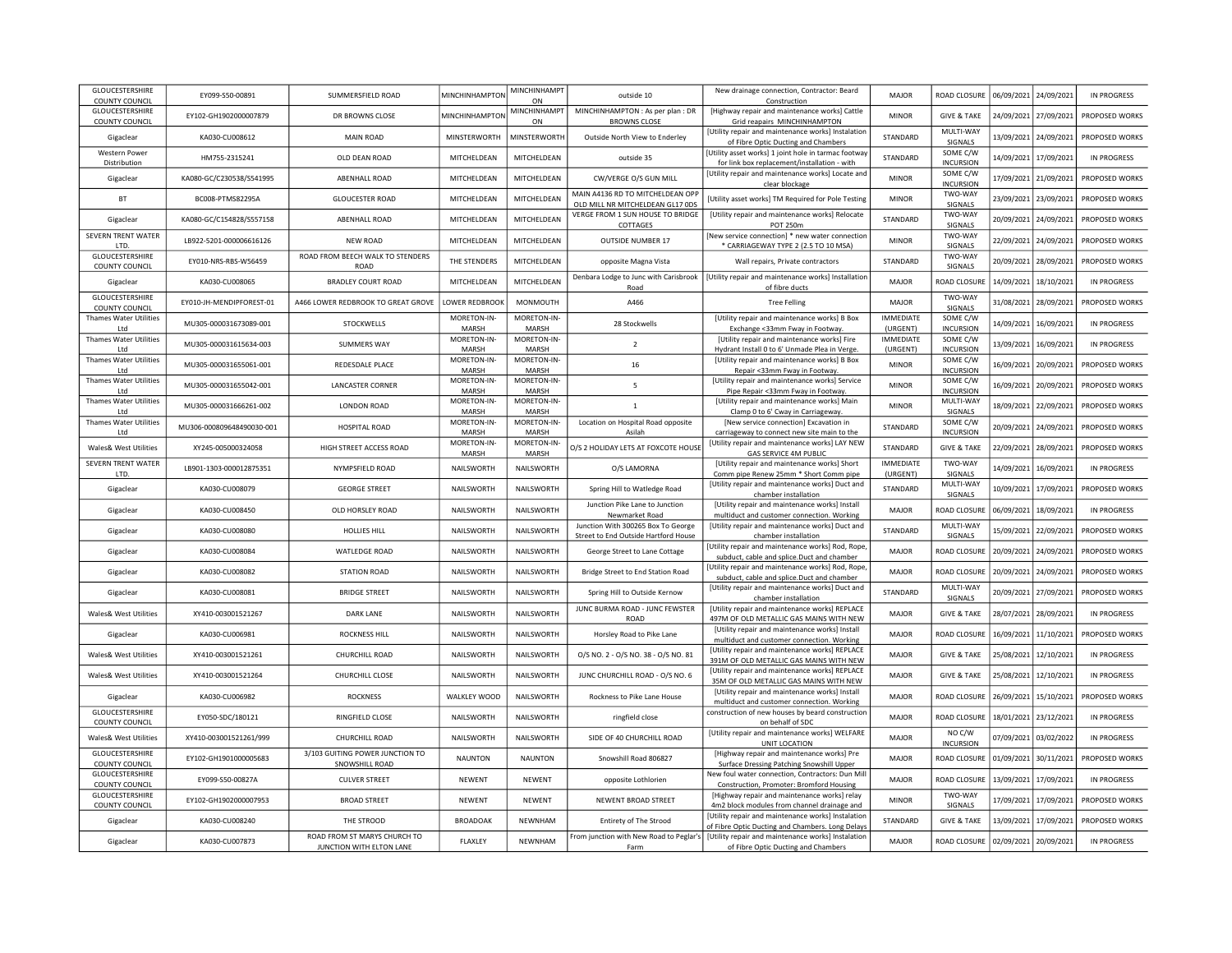| Gigaclear                                | KA030-CU008239            | <b>LUMBARS LANE</b>                                                    | <b>ELTON</b>              | NEWNHAM                   | Junc Eldon Road to Bells House                                                        | <b>IUtility repair and maintenance works] Instalation</b><br>of Fibre Optic Ducting and Chambers. Long Delays | MAJOR        | <b>GIVE &amp; TAKE</b>       |            | 07/09/2021 21/09/2021 | PROPOSED WORKS        |
|------------------------------------------|---------------------------|------------------------------------------------------------------------|---------------------------|---------------------------|---------------------------------------------------------------------------------------|---------------------------------------------------------------------------------------------------------------|--------------|------------------------------|------------|-----------------------|-----------------------|
| Gigaclear                                | KA030-CU008241            | <b>HAWKINS LANE</b>                                                    | <b>BROADOAK</b>           | NEWNHAM                   | Entirety of Hawkins Lane                                                              | [Utility repair and maintenance works] Instalation<br>of Fibre Optic Ducting and Chambers. Long Delays        | STANDARD     | <b>GIVE &amp; TAKE</b>       | 20/09/2021 | 24/09/2021            | PROPOSED WORKS        |
| GLOUCESTERSHIRE<br><b>COUNTY COUNCIL</b> | EY102-GH1901000005705     | ROAD FROM MONK HILL FARM TO JUNCTION<br>AT THE FORGE HOUSE             | FLAXLEY                   | NEWNHAM                   | For the attention of Ali Jackson : Whole<br>of gloucestershire, for mass orders only  | [Highway repair and maintenance works] Pre<br>Surface Dressing Patching Monk Hill Farm                        | <b>MAJOR</b> | ROAD CLOSURE                 | 22/09/2021 | 29/09/2021            | PROPOSED WORKS        |
| Thames Water Utilities<br>I td           | MU277-AV1552611           | FOSSEWAY                                                               | NORTH CERNEY              | NORTH CERNEY              | Opposite entry to Hollow Fosse Farm in<br>VERGE GL7 SEU                               | [Utility repair and maintenance works] Essential<br>Thames Water works to excavate in the VERGE to            | <b>MINOR</b> | TWO-WAY<br><b>SIGNALS</b>    | 20/09/2021 | 22/09/2021            | <b>PROPOSED WORKS</b> |
| Gigaclear                                | KA030-CU008694            | <b>ROAD GREEN</b>                                                      | <b>NORTH NIBLEY</b>       | <b>NORTH NIBLEY</b>       | Entrance to Fortunate Farm to Holt's<br>Farm                                          | [Utility repair and maintenance works] Excavating<br>in verge to locate and fix customer microduct fault      | <b>MINOR</b> | <b>GIVE &amp; TAKE</b>       | 15/09/2021 | 17/09/2021            | PROPOSED WORKS        |
| Gigaclear                                | KA030-CU008696            | <b>FROG LANE</b>                                                       | <b>NORTH NIBLEY</b>       | <b>NORTH NIBLEY</b>       | Crossroads to Netherfields                                                            | [Utility repair and maintenance works] Excavating<br>in verge to locate and fix multiple customer             | <b>MINOR</b> | <b>GIVE &amp; TAKE</b>       | 16/09/2021 | 20/09/2021            | PROPOSED WORKS        |
| Gigaclear                                | KA030-CU008695            | NIBLEY GREEN TO B4060                                                  | NIBLEY GREEN              | <b>NORTH NIBLEY</b>       | Fieldside to Crossroads                                                               | [Utility repair and maintenance works] Excavating<br>in verge to locate and fix multiple customer             | <b>MINOR</b> | <b>GIVE &amp; TAKE</b>       | 16/09/2021 | 20/09/2021            | PROPOSED WORKS        |
| <b>GLOUCESTERSHIRE</b><br>COUNTY COUNCIL | EY102-GH1901000005707     | ROAD FROM JUNCTION WITH BLAISDON<br>ROAD TO JUNCTION WITH GRANGE COURT | <b>NORTHWOOD</b><br>GREEN | <b>NORTHWOOD</b><br>GREEN | For the attention of Ali Jackson: Whole<br>of gloucestershire, for mass orders only   | [Highway repair and maintenance works] Pre<br>Surface Dressing Patching Blaisdon Road                         | MAJOR        | ROAD CLOSURI                 | 22/09/2021 | 29/09/2021            | PROPOSED WORKS        |
| Thames Water Utilities<br>Ltd            | MU306-000806073140135-001 | A436 FROM DISTRICT BOUNDARY TO LONG<br><b>BARROW</b>                   | NOTGROVE                  | NOTGROVE                  | Skye Barn, Westfield Farm, Notgrove,<br>Cheltenham, Gloucester. GL54 3BX              | [New service connection] HH 1x32mm MDPE mtrd<br>sply in Carriageway. Our intention is to                      | STANDARD     | TWO-WAY<br>SIGNALS           | 21/09/2021 | 24/09/2021            | <b>PROPOSED WORKS</b> |
| Gigaclear                                | KA080-GC/09407126         | <b>MAIN ROAD</b>                                                       | ODDINGTON                 | ODDINGTON                 | CW, FW & VERGE from junction with<br>Back Lane to junction with Broadwell             | [Utility repair and maintenance works] Installation<br>of Gigaclear infrastructure                            | STANDARD     | MULTI-WAY<br>SIGNALS         | 20/09/2021 | 01/10/2021            | PROPOSED WORKS        |
| Wales& West Utilities                    | XY243-004000172097        | <b>VICARAGE STREET</b>                                                 | PAINSWICK                 | PAINSWICK                 | O/S TROOPERS REST                                                                     | [Utility repair and maintenance works] LAY NEW<br><b>GAS SERVICE 4M PUBLIC</b>                                | STANDARD     | <b>GIVE &amp; TAKE</b>       | 12/09/2021 | 16/09/2021            | <b>IN PROGRESS</b>    |
| Gigaclear                                | KA080-GC/C204167/S417310A | <b>BEECH LANE</b>                                                      | PAINSWICK                 | PAINSWICK                 | CW & VERGE from junction with<br>Longride to approx 150m past Beech                   | [Utility repair and maintenance works] Road<br>closure to locate and resolve blockage                         | <b>MAJOR</b> | ROAD CLOSUR                  | 20/09/2021 | 20/09/2021            | PROPOSED WORKS        |
| GLOUCESTERSHIRE<br>COUNTY COUNCIL        | EY050-CL/210921           | STROUD ROAD                                                            | PAINSWICK                 | PAINSWICK                 | lullingworth                                                                          | tree works - copse & loggers                                                                                  | <b>MINOR</b> | TWO-WAY<br>SIGNALS           | 21/09/2021 | 23/09/2021            | PROPOSED WORKS        |
| <b>Western Power</b><br>Distribution     | HM753-2316396             | <b>BEECH LANE</b>                                                      | PAINSWICK                 | PAINSWICK                 | Outside Beech Farm Buildings                                                          | [New service connection] 11m trenching in tarma<br>road for new supply                                        | STANDARD     | SOME C/W<br><b>INCURSION</b> | 24/09/2021 | 30/09/2021            | PROPOSED WORKS        |
| Thames Water Utilities<br>Ltd            | MU306-000811377240040-001 | A435 FROM MILESTONE COPSE LAYBY TO<br>WELSH WAY JUNCTION               | PERROTTS BROOK            | PERROTTS<br><b>BROOK</b>  | Parrotts Brook House GL7 7BS                                                          | [New service connection] LAY AND CONNECT NEW<br>MAIN in Carriageway. Our intention is to                      | STANDARD     | MULTI-WAY<br>SIGNALS         | 20/09/2021 | 24/09/2021            | PROPOSED WORKS        |
| Thames Water Utilities<br>I td           | MU306-000809133750205-001 | <b>BELL LANE</b>                                                       | POULTON                   | POULTON                   | Works in verge to new site located<br>Opposite Little Orchard                         | [New service connection] New water connection,<br>NHH BW Plot 1, 1x32mm MDPE mtrd Supply in                   | <b>MINOR</b> | SOME C/W<br><b>INCURSION</b> | 21/09/2021 | 23/09/2021            | PROPOSED WORKS        |
| GLOUCESTERSHIRE<br><b>COUNTY COUNCIL</b> | EY030-1268/GRIDSERVE      | <b>WITPIT LANE</b>                                                     | PRESTON                   | PRESTON                   | East side of Witpit Lane                                                              | Construction of Solar Farm                                                                                    | MAJOR        | ROAD CLOSURI                 | 04/05/2021 | 30/11/2021            | <b>IN PROGRESS</b>    |
| BT                                       | BC008-PTMS359782A         | CATSHILL                                                               | RUARDEAN                  | RUARDEAN                  | CATSHILL OPPOSITE ROCK VILLA<br>RUARDEAN GL17 9TQ                                     | [Utility asset works] TM REQUIRED FOR SAFE<br><b>WORK ZONE</b>                                                | <b>MINOR</b> | TWO-WAY<br>SIGNALS           | 21/09/2021 | 21/09/2021            | PROPOSED WORKS        |
| Gigaclear                                | KA030-CU008131            | PLUDDS COURT ROAD                                                      | THE PLUDDS                | RUARDEAN                  | High Street to Ruic                                                                   | [Utility repair and maintenance works] Instalatior<br>of Fibre Optic Ducting and Chambers TM Long             | <b>MAIOR</b> | <b>GIVE &amp; TAKE</b>       | 20/09/2021 | 08/10/2021            | PROPOSED WORKS        |
| Gigaclear                                | KA030-CU008132            | ROYAL OAK ROAD                                                         | THE PLUDDS                | RUARDEAN                  | Junction of Royal Oak Road to Royal Oak<br>House, Royal Oak Road,                     | [Utility repair and maintenance works] Instalation<br>of Fibre Optic Ducting and Chambers TM Long             | <b>MAIOR</b> | <b>GIVE &amp; TAKE</b>       | 20/09/2021 | 08/10/2021            | PROPOSED WORKS        |
| Gigaclear                                | KA030-CU008129            | ASHDENE ROAD                                                           | THE PLUDDS                | RUARDEAN                  | Pludds Road to Grafton                                                                | [Utility repair and maintenance works] Instalation<br>of Fibre Optic Ducting and Chambers                     | <b>MAJOR</b> | ROAD CLOSURI                 | 20/09/2021 | 08/10/2021            | PROPOSED WORKS        |
| Gigaclear                                | KA030-CU008128            | ASTON BRIDGE ROAD                                                      | THE PLUDDS                | RUARDEAN                  | Hillside to Pludds Road                                                               | [Utility repair and maintenance works] Instalatior<br>of Fibre Optic Ducting and Chamber TM Long              | <b>MAJOR</b> | <b>GIVE &amp; TAKE</b>       | 20/09/2021 | 08/10/2021            | PROPOSED WORKS        |
| Gigaclear                                | KA030-CU007997            | THE HOLLOW                                                             | RUARDEAN HILL             | RUARDEAN HILL             | Junc Morse Road to The Hollow                                                         | [Utility repair and maintenance works] Instalatior<br>of Fibre Optic Ducting and Chambers                     | <b>MAJOR</b> | ROAD CLOSURE                 | 15/09/2021 | 22/10/2021            | PROPOSED WORKS        |
| Gigaclear                                | KA030-CU007998            | THE HOLLOW                                                             | RUARDEAN HILL             | RUARDEAN HILL             | Junc with Spout lane to Highview Road                                                 | [Utility repair and maintenance works] Instalation<br>of Fibre Optic Ducting and Chambers                     | <b>MAJOR</b> | ROAD CLOSURE                 | 15/09/2021 | 22/10/2021            | PROPOSED WORKS        |
| Gigaclear                                | KA030-CU007999            | SPOUT LANE                                                             | RUARDEAN HILL             | RUARDEAN HILL             | Junc The Hollow to Outside Woodyatts                                                  | [Utility repair and maintenance works] Instalatior<br>of Fibre Optic Ducting and Chambers                     | <b>MAJOR</b> | ROAD CLOSURE                 | 15/09/2021 | 22/10/2021            | PROPOSED WORKS        |
| Gigaclear                                | KA030-CU008127            | NEWHAM BOTTOM                                                          | RUARDEAN<br>WOODSIDE      | RUARDEAN<br>WOODSIDE      | Brierley Road to Barn Lane                                                            | [Utility repair and maintenance works] Instalatior<br>of Fibre Optic Ducting and Chambers TM Long             | <b>MAJOR</b> | <b>GIVE &amp; TAKE</b>       | 01/09/2021 | 17/09/2021            | PROPOSED WORKS        |
| SEVERN TRENT WATER<br>LTD.               | LB901-1303-000012877779   | <b>FOREST VIEW</b>                                                     | <b>RUSPIDGE</b>           | <b>RUSPIDGE</b>           | OUTSIDE 33                                                                            | [Utility repair and maintenance works] Large Sluic<br>Valve Repair 12'                                        | <b>MINOR</b> | SOME C/W<br><b>INCURSION</b> | 22/09/2021 | 24/09/2021            | PROPOSED WORKS        |
| GLOUCESTERSHIRE<br><b>COUNTY COUNCIL</b> | EY099-S50-00878           | RAILWAY ROAD                                                           | <b>RUSPIDGE</b>           | <b>RUSPIDGE</b>           | outside 15a                                                                           | Foul water connection, Contractor: Below Ground<br>Solutions Ltd                                              | STANDARD     | <b>GIVE &amp; TAKE</b>       | 20/09/2021 | 29/09/2021            | PROPOSED WORKS        |
| GLOUCESTERSHIRE<br>COUNTY COUNCIL        | EY010-NRS-S278-FREE6836B  | <b>BUCKSHAFT ROAD</b>                                                  | <b>RUSPIDGE</b>           | <b>RUSPIDGE</b>           | outside former school, junction with St<br>Whites Road                                | Widen paths and improve visibility splay,<br>Contractor: MF Freeman                                           | MAJOR        | MULTI-WAY<br>SIGNALS         | 20/09/2021 | 08/10/2021            | PROPOSED WORKS        |
| GLOUCESTERSHIRE<br>COUNTY COUNCIL        | EY102-GH1901000005699     | STROUD ROAD                                                            | SAPPERTON                 | SAPPERTON                 | For the attention of Ali Jackson: Whole<br>of gloucestershire, for mass orders only   | [Highway repair and maintenance works] Pre<br>Surface Dressing Patching Stroud Road Cowcomb                   | <b>MAJOR</b> | ROAD CLOSURI                 | 01/09/2021 | 30/11/2021            | PROPOSED WORKS        |
| Gigaclear                                | KA080-GC/S451510A         | <b>STOW ROAD</b>                                                       | SEZINCOTE                 | SEZINCOTE                 | CW V FROM ENTRANCE TO<br>CORONATION LODGE TO S/O HILL FARM                            | [Utility repair and maintenance works] Relocating<br>pots to customer boundary                                | <b>MINOR</b> | TWO-WAY<br><b>SIGNALS</b>    | 15/09/2021 | 16/09/2021            | <b>IN PROGRESS</b>    |
| Gigaclear                                | KA080-GC/S664557          | <b>CANAL LANE</b>                                                      | UPPER<br>SIDDINGTON       | SIDDINGTON                | CW & VERGE S/O Quarry House                                                           | [Utility repair and maintenance works] PIA works<br>for Gigaclear connection                                  | <b>MINOR</b> | SOME C/W<br><b>INCURSION</b> | 14/09/2021 | 16/09/2021            | <b>IN PROGRESS</b>    |
| Wales& West Utilities                    | XY242-004000171526        | THE TWENTIES                                                           | SIDDINGTON                | SIDDINGTON                | O/S <sub>9</sub>                                                                      | [Utility repair and maintenance works] LAY NEW<br>GAS SERVICE 3M PUBLIC                                       | STANDARD     | <b>GIVE &amp; TAKE</b>       |            | 15/09/2021 20/09/2021 | <b>IN PROGRESS</b>    |
| Thames Water Utilities<br>Ltd            | MU305-000031588554-001    | ROAD FROM SWINDON ROAD TO SOUTH<br><b>CERNEY ROAD</b>                  | SIDDINGTON                | SIDDINGTON                | THE OLD PUMP HOUSE                                                                    | [Utility repair and maintenance works] Washout<br>Install 0 to 6' Fway in Footway.                            | <b>MINOR</b> | TWO-WAY<br>SIGNALS           |            | 21/09/2021 23/09/2021 | PROPOSED WORKS        |
| Gigaclear                                | KA080-GC/C213037/S426229  | STEANBRIDGE MILL TO SLAD ROAD                                          | SLAD                      | SLAD                      | CW, VERGE ALONG STEANBRIDGE MILI                                                      | [Utility repair and maintenance works] ROAD<br>CLOSURE TO RESOLVE BLOCKAGE                                    | <b>MAJOR</b> | ROAD CLOSURE                 |            | 21/09/2021 21/09/2021 | PROPOSED WORKS        |
| Gigaclear                                | KA030-CU007923            | OAKWOOD ROAD                                                           | <b>SLING</b>              | SLING                     | Mirror Mirror hair Salon to Chepstow<br>Road                                          | [Utility repair and maintenance works] Instalation<br>of Fibre Optic Ducting and Chambers TM Long             | <b>MAJOR</b> | <b>GIVE &amp; TAKE</b>       | 24/09/2021 | 08/10/2021            | PROPOSED WORKS        |
| GLOUCESTERSHIRE<br><b>COUNTY COUNCIL</b> | EY102-GH1901000005701     | CHEPSTOW ROAD                                                          | SLING                     | SLING                     | For the attention of Ali Jackson : Whole<br>of gloucestershire, for mass orders only. | [Highway repair and maintenance works] Pre<br>Surface Dressing Patching Chepstow Road                         | MAJOR        | ROAD CLOSURE                 | 01/09/2021 | 30/11/2021            | PROPOSED WORKS        |
|                                          |                           |                                                                        |                           |                           |                                                                                       |                                                                                                               |              |                              |            |                       |                       |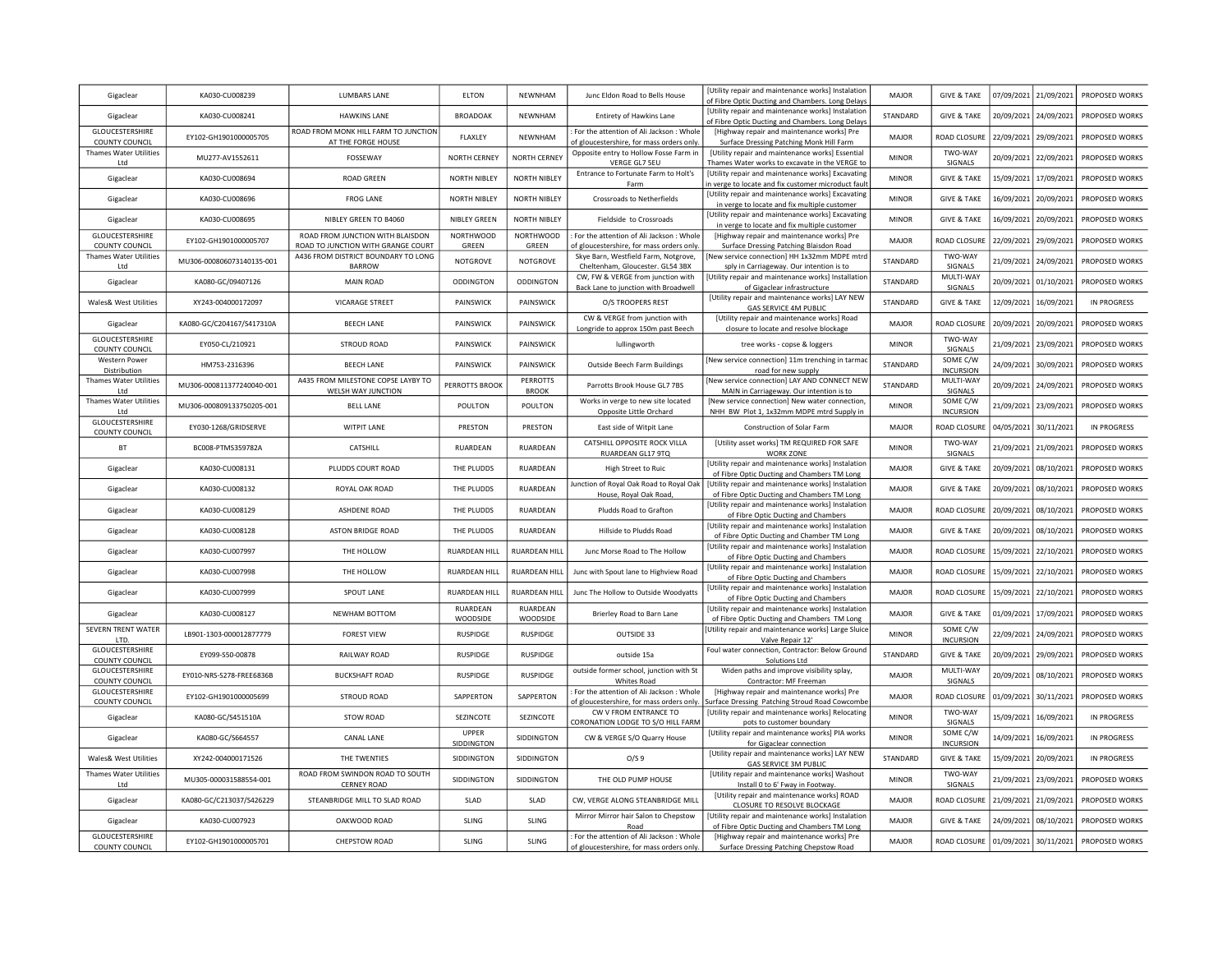| Gigaclear                                | KA030-CU008098            | MARSH HILL                                                             | <b>SLING</b>              | SLING                | O/s BrambleCottage in the Layby                                      | [Utility repair and maintenance works] Storage<br>compound                                                                                    | MAJOR                        | NO C/W<br><b>INCURSION</b>   |            | 14/05/2021 24/12/2021   | <b>IN PROGRESS</b>    |
|------------------------------------------|---------------------------|------------------------------------------------------------------------|---------------------------|----------------------|----------------------------------------------------------------------|-----------------------------------------------------------------------------------------------------------------------------------------------|------------------------------|------------------------------|------------|-------------------------|-----------------------|
| Thames Water Utilities<br>I td           | MU305-000031658213-001    | MILL LANE                                                              | SOMERFORD<br>KEYNES       | SOMERFORD<br>KEYNES  | <b>BARRACURA</b>                                                     | [Utility repair and maintenance works] Boundary<br>Box Resite Cway in Carriageway.                                                            | <b>MINOR</b>                 | SOME C/W<br><b>INCURSION</b> | 21/09/2021 | 23/09/2021              | PROPOSED WORKS        |
| GLOUCESTERSHIRE<br><b>COUNTY COUNCIL</b> | EY102-GH1902000007858     | <b>WATER LANE</b>                                                      | SOMERFORD<br>KEYNES       | SOMERFORD<br>KEYNES  | SOMERFORD KEYNES : Water lane<br>Somerford Keynes : WATER LANE       | [Highway repair and maintenance works] Cut and<br>patch carriageway SOMERFORD KEYNES                                                          | <b>MAJOR</b>                 | ROAD CLOSURE                 | 24/09/2021 | 24/09/2021              | PROPOSED WORKS        |
| BT                                       | BC410-BW00000500309442400 | <b>CLARKS HAY</b>                                                      | SOUTH CERNEY              | SOUTH CERNEY         | O/S OLD CHAPEL ON, CLARKS HAY                                        | [Utility repair and maintenance works] Excavate 1<br>location/s and install copper earthing strip to en                                       | <b>MINOR</b>                 | SOME C/W<br><b>INCURSION</b> | 17/09/2021 | 21/09/2021              | PROPOSED WORKS        |
| Wales& West Utilities                    | XY242-004000172580        | SILVER STREET                                                          | SOUTH CERNEY              | SOUTH CERNEY         | O/S BERRYFARM                                                        | [Utility repair and maintenance works] LAY NEW<br><b>GAS SERVICE 1M PUBLIC</b>                                                                | STANDARD                     | TWO-WAY<br>SIGNALS           | 16/09/2021 | 21/09/2021              | PROPOSED WORKS        |
| <b>Thames Water Utilities</b><br>Ltd     | MU306-000811295330055-001 | SILVER STREET                                                          | SOUTH CERNEY              | SOUTH CERNEY         | Outside Berry Farm Barn                                              | [New service connection] NHH Plot 1, 1x32mm BF<br>mtrd Single New water connection in C/W                                                     | STANDARD                     | TWO-WAY<br>SIGNALS           | 24/09/2021 | 30/09/2021              | PROPOSED WORKS        |
| Gigaclear                                | KA080-GC/S212254          | STONESFIELD CLOSE                                                      | SOUTHROP                  | SOUTHROP             | CW, FW, VERGE THE WHOLE USRN                                         | [Utility repair and maintenance works] PIA Works<br>for GC network                                                                            | <b>MINOR</b>                 | SOME C/W<br><b>INCURSION</b> | 20/09/2021 | 22/09/2021              | PROPOSED WORKS        |
| Gigaclear                                | KA170-OCU-STBYY-7-34      | <b>COXBURY LANE</b>                                                    | <b>ST BRIAVELS</b>        | <b>ST BRIAVELS</b>   | Works located from track to lodge barn<br>farm to WYEGATE LANE       | [Utility repair and maintenance works] Excavation<br>to install fibre optic cable in surface location listed                                  | STANDARD                     | ROAD CLOSURI                 | 27/08/2021 | 16/09/2021              | <b>IN PROGRESS</b>    |
| Western Power<br>Distribution            | HM755-0703980             | STOWE ROAD                                                             | <b>MORK</b>               | ST BRIAVELS          | Outside Stowe Court                                                  | [Utility repair and maintenance works] Tree<br>trimming - No excavation                                                                       | <b>MINOR</b>                 | TWO-WAY<br>SIGNALS           | 16/09/2021 | 16/09/2021              | PROPOSED WORKS        |
| Gigaclear                                | KA170-OCU-STBYY-7-36      | WYEGATE LANE                                                           | <b>ST BRIAVELS</b>        | <b>ST BRIAVELS</b>   | works located in wyegate lane                                        | [Utility repair and maintenance works] Excavatior<br>o Dig trench and install drop ducts (section #1) of                                      | STANDARD                     | ROAD CLOSURI                 | 27/08/2021 | 17/09/2021              | <b>IN PROGRESS</b>    |
| Gigaclear                                | KA170-OCU-STBYY-COM       | HEWELSFIELD LANE                                                       | <b>ST BRIAVELS</b>        | <b>ST BRIAVELS</b>   | Near conrer of Park close                                            | [Utility repair and maintenance works] Permit to<br>be used to notify compound located on                                                     | <b>MAJOR</b>                 | <b>GIVE &amp; TAKE</b>       | 08/07/2021 | 17/09/2021              | <b>IN PROGRESS</b>    |
| Gigaclear                                | KA170-OCU-STBYY-18-00     | FOOTWAY FROM ST BRUELS CLOSE TO EAST<br>STREET                         | <b>ST BRIAVELS</b>        | <b>ST BRIAVELS</b>   | In footway off St Bruels Close near no                               | [Utility repair and maintenance works] Excavatior<br>to install fibre optic cable in surface location listed                                  | <b>MINOR</b>                 | NO C/W<br><b>INCURSION</b>   | 15/09/2021 | 17/09/2021              | PROPOSED WORKS        |
| Gigaclear                                | KA170-OCU-STBYY-3         | <b>EAST STREET</b>                                                     | <b>ST BRIAVELS</b>        | <b>ST BRIAVELS</b>   | ON CORNER OF EAST STREET                                             | [Utility repair and maintenance works] Excavation<br>to Install Chamber CHA07                                                                 | <b>STANDARD</b>              | MULTI-WAY<br>SIGNALS         | 13/09/2021 | 20/09/2021              | PROPOSED WORKS        |
| Gigaclear                                | KA170-OCU-STBYY-13-8      | SMITHVILLE CLOSE                                                       | <b>ST BRIAVELS</b>        | <b>ST BRIAVELS</b>   | works locted on Smithville close                                     | [Utility repair and maintenance works] Excavation<br>o install fibre optic cable in surface location listed                                   | STANDARD                     | MULTI-WAY<br>SIGNALS         | 10/09/2021 | 20/09/2021              | PROPOSED WORKS        |
| BT                                       | BC410-TM00000500309744102 | B4228 FROM JUNCTION AT AYLESMORE<br>COURT TO JUNCTION WITH HIGH STREET | <b>ST BRIAVELS</b>        | <b>ST BRIAVELS</b>   | OPP 'AYLESMORE LODGE', B4228 FRON<br>JUNCTION AT AYLESMORE COURT TO  | [Utility asset works] Replace 1 existing pole 0.5m x<br>0.5m                                                                                  | <b>MINOR</b>                 | TWO-WAY<br>SIGNALS           | 16/09/2021 | 20/09/2021              | PROPOSED WORKS        |
| Gigaclear                                | KA170-OCU-STBYY-4         | HEWELSFIELD LANE                                                       | <b>ST BRIAVELS</b>        | <b>ST BRIAVELS</b>   | Along Hewelsfield lane                                               | [Utility repair and maintenance works] Excavation<br>Dig trench and install main ducts between CHA07                                          | <b>MAJOR</b>                 | ROAD CLOSURI                 | 13/07/2021 | 30/09/2021              | <b>IN PROGRESS</b>    |
| Gigaclear                                | KA170-OCU-STRYY-8         | <b>STOWE LANE</b>                                                      | <b>ST BRIAVELS</b>        | ST BRIAVELS          | works located in Stowe Jane                                          | [Utility repair and maintenance works] Excavatior<br>to install fibre optic cable in surface location listed                                  | <b>MINOR</b>                 | MULTI-WAY<br>SIGNALS         | 01/09/2021 | 30/09/2021              | <b>IN PROGRESS</b>    |
| Gigaclear                                | KA170-OCU-STBYY-18-018    | ST BRUELS CLOSE                                                        | <b>ST BRIAVELS</b>        | ST BRIAVELS          | WORKS LOCATED IN ST BRUELS CLOSE                                     | [Utility repair and maintenance works] Excavatior<br>to install fibre optic cable in surface location listed                                  | <b>MAJOR</b>                 | <b>GIVE &amp; TAKE</b>       | 13/09/2021 | 01/10/2021              | IN PROGRESS           |
| Gigaclear                                | KA170-OCU-STBYY-8-46      | MARGERY LANE                                                           | <b>ST BRIAVELS</b>        | <b>ST BRIAVELS</b>   | Works located fromo Stowe lane to<br>ROAD FROM JUNCTION AT SHOPHOUSE | [Utility repair and maintenance works] Excavatior<br>to install fibre optic cable in surface location listed                                  | <b>MAJOR</b>                 | <b>GIVE &amp; TAKE</b>       | 14/09/2021 | 01/10/2021              | PROPOSED WORKS        |
| Gigaclear                                | KA170-OCU-STBYY-16-18     | CASTLE CRESCENT                                                        | <b>ST BRIAVELS</b>        | <b>ST BRIAVELS</b>   | WORKS LOCATED IN CASLTE CRESCENT                                     | [Utility repair and maintenance works] Excavatior<br>to install fibre optic cable in surface location listed                                  | <b>MAJOR</b>                 | <b>GIVE &amp; TAKE</b>       | 10/09/2021 | 04/10/2021              | <b>IN PROGRESS</b>    |
| Gigaclear                                | KA170-OCU-STBYY-9         | ROAD FROM JUNCTION AT SHOPHOUSE<br>FARM TO STOWE GREEN FARM            | <b>STOWE GREEN</b>        | ST BRIAVELS          | WORKS ALONG ROAD FROM JUNCTION                                       | [Utility repair and maintenance works] Excavatior<br>AT SHOPHOUSE FARM TO STOWE GREEN to install fibre optic cable in surface location listed | MAJOR                        | <b>GIVE &amp; TAKE</b>       | 16/09/2021 | 15/10/2021              | PROPOSED WORKS        |
| BT                                       | BC008-21SEP               | LEDBURY ROAD                                                           | <b>STAUNTON</b>           | STAUNTON             | Cresent GL19 3QB                                                     | DP18 on the A417 and also Ledbury Road   [Utility asset works] Safety for Engineer to work or<br>Overhead structure                           | <b>MINOR</b>                 | TWO-WAY<br>SIGNALS           | 21/09/2021 | 21/09/2021              | PROPOSED WORKS        |
| Gigaclear                                | KA170-OCU-CIND-8          | A4151 FROM JUNCTION WITH THE BRANCH<br>TO STEAM MILLS ROAD             | <b>STEAM MILLS</b>        | STEAM MILLS          | WORKS LOCATED ALONG A4151 TO JNC                                     | [Utility repair and maintenance works] Works<br>programmed to take place at location is to use                                                | <b>MINOR</b>                 | <b>GIVE &amp; TAKE</b>       | 16/09/2021 | 17/09/2021              | PROPOSED WORKS        |
| SEVERN TRENT WATER<br><b>ITD</b>         | LB901-1303-000012884814   | <b>BURDETT CLOSE</b>                                                   | STONEHOUSE                | STONEHOUSE           | 3 THE ORCHARD                                                        | [Utility repair and maintenance works] HV Bbox<br>Renew 25mm add Meter                                                                        | <b>IMMEDIATE</b><br>(URGENT) | <b>GIVE &amp; TAKE</b>       | 14/09/2021 | 16/09/2021              | <b>IN PROGRESS</b>    |
| GLOUCESTERSHIRE<br>COUNTY COUNCIL        | EY050-NRS-RBS-SYM04633    | <b>BATH ROAD</b>                                                       | HARESFIELD                | STONEHOUSE           | approx 200m south of Javelin Park<br>entrance                        | Vegetation clearance and trial holes prior to<br>highway works for development at Symetry Park                                                | STANDARD                     | TWO-WAY<br>SIGNALS           | 13/09/2021 | 16/09/2021              | <b>IN PROGRESS</b>    |
| Netomnia Ltd                             | D2003-LSST69538-B3        | <b>GLOUCESTER ROAD</b>                                                 | STONEHOUSE                | STONEHOUSE           | O/S 40 and O/S 122 Grosvenor Road                                    | [Utility asset works] Excavation required to locate<br>and clear blockages in telecoms duct. one blockage                                     | <b>MINOR</b>                 | TWO-WAY<br>SIGNALS           | 15/09/2021 | 17/09/2021              | PROPOSED WORKS        |
| SEVERN TRENT WATER<br>LTD.               | LB901-1303-000012865962   | ROSEDALE AVENUE                                                        | STONEHOUSE                | STONEHOUSE           | <b>OUTSIDE NUMBER 32</b>                                             | [Utility repair and maintenance works] * HV Bbox<br>Install 25mm and Meter                                                                    | <b>MINOR</b>                 | NO C/W<br><b>INCURSION</b>   | 16/09/2021 | 20/09/2021              | PROPOSED WORKS        |
| Netomnia Ltd                             | D2003-LSSTPOLE5380        | DOWNTON ROAD TO DOWNTON FARM                                           | STANLEY<br><b>DOWNTON</b> | STONEHOUSE           | O/S Brooklyr, Stanley Downton Road to<br>Downton Farm                | [Utility asset works] Excavation required to install<br>telecoms pole                                                                         | <b>MINOR</b>                 | TWO-WAY<br>SIGNALS           | 20/09/2021 | 22/09/2021              | PROPOSED WORKS        |
| <b>Wales&amp; West Utilities</b>         | XY243-004000172634        | MELBOURNE DRIVE                                                        | STONEHOUSE                | STONEHOUSE           | $O/S$ 28                                                             | [Utility repair and maintenance works] LAY NEW<br><b>GAS SERVICE 2M PUBLIC</b>                                                                | STANDARD                     | <b>GIVE &amp; TAKE</b>       |            | 24/09/2021 29/09/2021   | PROPOSED WORKS        |
| GLOUCESTERSHIRE<br>COUNTY COUNCIL        | EY099-S50-00896           | <b>BRUNEL WAY</b>                                                      | STONEHOUSE                | STONEHOUSE           | from new Dairy Farm site to junction                                 | New foul water connection, Contractor: O'Brier<br>Contractors & Pentadel                                                                      | <b>MAJOR</b>                 | MULTI-WAY<br>SIGNALS         |            | 20/09/2021   15/10/2021 | PROPOSED WORKS        |
| <b>Wales&amp; West Utilities</b>         | XY245-004000167936        | SHEEP STREET                                                           | STOW-ON-THE-<br>WOLD      | STOW-ON-THE-<br>WOLD | O/S ROOFTOPS                                                         | [Permanent reinstatement] REPLACE TEMPORARY<br>REINSTATEMENT WITH PERMANENT                                                                   | <b>MINOR</b>                 | <b>GIVE &amp; TAKE</b>       |            | 20/09/2021 21/09/2021   | PROPOSED<br>PERMANENT |
| Thames Water Utilities<br>Ltd            | MU306-000810303920045-001 | <b>ALBION STREET</b>                                                   | <b>STRATTON</b>           | <b>STRATTON</b>      | CJL GARAGE ALBION STREET GL7 2HT                                     | [New service connection] HH 1x25mm BP mtrd<br>sply in Carriageway. Our intention is to complete                                               | <b>MAJOR</b>                 | ROAD CLOSURE                 |            | 13/09/2021 17/09/2021   | <b>IN PROGRESS</b>    |
| Thames Water Utilities<br>Ltd            | MU306-J528CHESERTONTP09   | <b>GLOUCESTER ROAD</b>                                                 | <b>STRATTON</b>           | <b>STRATTON</b>      | One trial hole located in the<br>carriageway                         | [Disconnection or alteration of supply] One trial<br>hole required to prove the line and levels of                                            | <b>MINOR</b>                 | MULTI-WAY<br>SIGNALS         | 16/09/2021 | 17/09/2021              | PROPOSED WORKS        |
| GLOUCESTERSHIRE<br><b>COUNTY COUNCIL</b> | EY102-GH1902000007866     | <b>OVERHILL ROAD</b>                                                   | <b>STRATTON</b>           | <b>STRATTON</b>      | STRATTON : Near junction gloster rd :<br><b>OVERHILL ROAD</b>        | [Highway repair and maintenance works] Overhil<br>Road near junction Gloucester Road STRATTON                                                 | MAJOR                        | ROAD CLOSURE                 |            | 22/09/2021 22/09/2021   | PROPOSED WORKS        |
| Western Power<br>Distribution            | HM753-0506547             | <b>BELLE VUE CLOSE</b>                                                 | <b>STROUD</b>             | <b>STROUD</b>        | 1 Belle Vue                                                          | [Utility repair and maintenance works] Urgent<br>excavation in highway to locate and repair LV                                                | <b>IMMEDIATE</b><br>(URGENT) | SOME C/W<br><b>INCURSION</b> | 10/09/2021 | 16/09/2021              | <b>IN PROGRESS</b>    |
| Wales& West Utilities                    | XY410-003001520905/999    | KITESNEST LANE                                                         | LIGHTPILL                 | <b>STROUD</b>        | OPP <sub>25</sub>                                                    | [Utility repair and maintenance works] WELFARE<br>UNIT LOCATION                                                                               | MAJOR                        | SOME C/W<br><b>INCURSION</b> | 09/03/2021 | 17/09/2021              | <b>IN PROGRESS</b>    |
| SEVERN TRENT WATER<br>LTD.               | LB906-0000-000041033368   | THE RIDGE                                                              | <b>BUSSAGE</b>            | STROUD               | ON FOOTWAY OUTSIDE NUMBER 3                                          | [Utility repair and maintenance works] Install<br>external meter in boundary box at depth of under                                            | <b>MINOR</b>                 | NO C/W<br><b>INCURSION</b>   | 16/09/2021 | 17/09/2021              | PROPOSED WORKS        |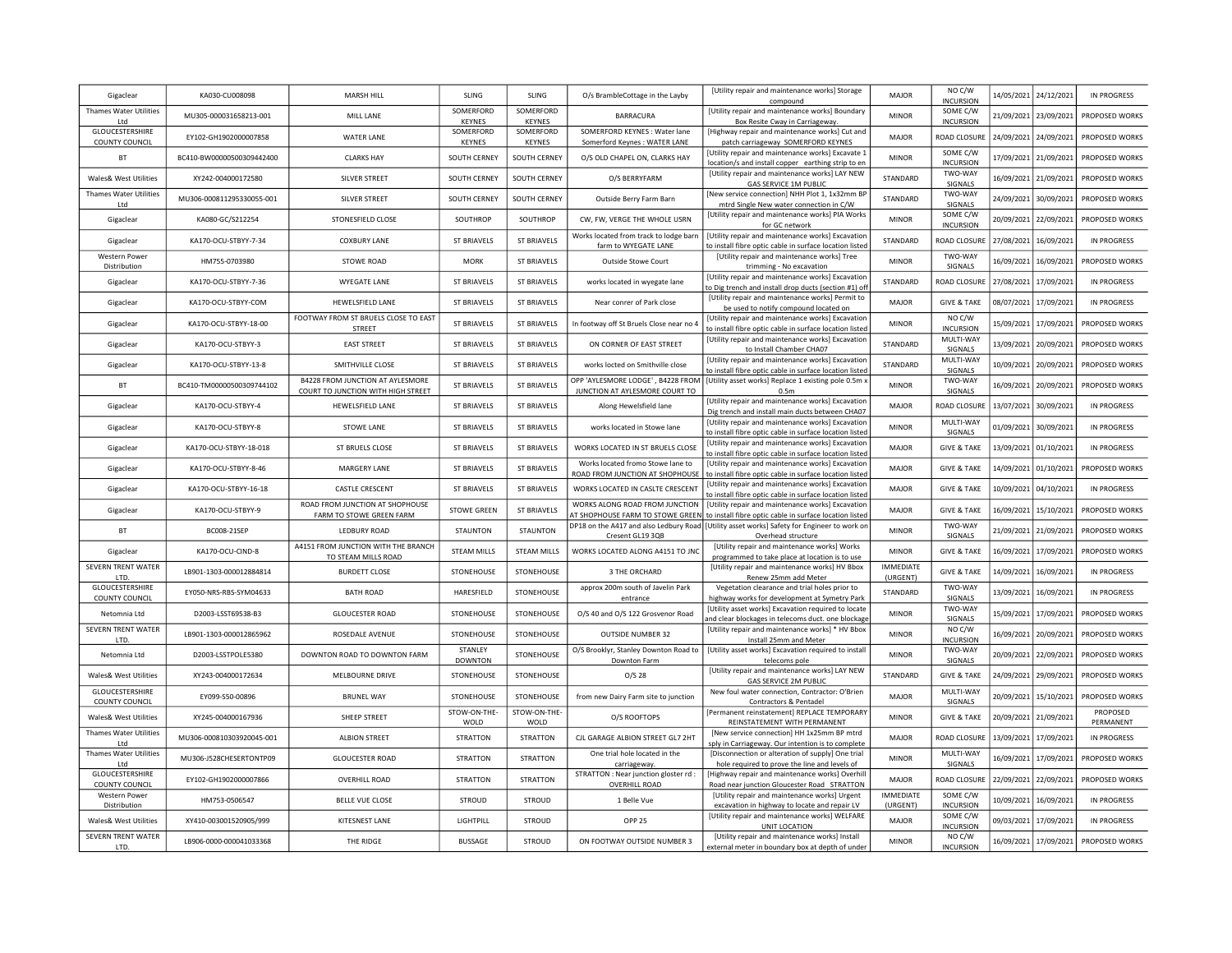| Wales& West Utilities                    | XY243-001003950465        | CATSWOOD LANE                         | STROUD               | <b>STROUD</b>  | O/S MILLFIELDS                                                     | [Utility repair and maintenance works] TRACE AND<br>REPAIR GAS ESCAPE AND PERMANENTLY                                   | <b>IMMFDIATE</b><br>(EMERGENCY) | SOME C/W<br><b>INCURSION</b> |            | 13/09/2021 17/09/2021 | <b>IN PROGRESS</b>    |
|------------------------------------------|---------------------------|---------------------------------------|----------------------|----------------|--------------------------------------------------------------------|-------------------------------------------------------------------------------------------------------------------------|---------------------------------|------------------------------|------------|-----------------------|-----------------------|
| <b>Western Power</b><br>Distribution     | HM762-90373369C           | <b>DUDBRIDGE HILL</b>                 | <b>STROUD</b>        | STROUD         | From the Junction Selsley Hill to Outside<br>Shroud Recovery       | [Utility asset works] Excavate and lay 33kv and<br>Telecoms cables, This has to be done in                              | MAJOR                           | MULTI-WAY<br>SIGNALS         |            | 16/08/2021 17/09/2021 | <b>IN PROGRESS</b>    |
| <b>Western Power</b><br>Distribution     | HM762-90373369D           | <b>DUDBRIDGE ROAD</b>                 | STROUD               | STROUD         | From the Junction with Selsley Hill to<br>Outside Shroud Recovery  | [Utility asset works] Excavate and lay 33kv and<br>Telecoms cables, This has to be done in                              | <b>MAJOR</b>                    | MULTI-WAY<br>SIGNALS         |            | 12/07/2021 17/09/2021 | <b>IN PROGRESS</b>    |
| Western Power<br>Distribution            | HM753-2312914             | KING STREET                           | STROUD               | STROUD         | Adjacent to Flats 7/9/13                                           | [New service connection] 1 joint hole in modular<br>footway and 1m trenching in modular footway for                     | <b>MINOR</b>                    | SOME C/W<br><b>INCURSION</b> |            | 13/09/2021 17/09/2021 | <b>IN PROGRESS</b>    |
| SEVERN TRENT WATER<br>LTD.               | LB901-1303-000012874375   | BEAR HILL TO THE BUTTS                | RODBOROUGH<br>COMMON | STROUD         | SOUTHWOLD                                                          | [Utility repair and maintenance works] * Sluice<br>Valve Rebuild chamber - dangerous apparatus                          | <b>IMMEDIATE</b><br>(URGENT)    | TWO-WAY<br>SIGNALS           |            | 15/09/2021 17/09/2021 | <b>IN PROGRESS</b>    |
| Netomnia Ltd                             | D2003-LSSTPOLE9377        | <b>FROME GARDENS</b>                  | STROUD               | <b>STROUD</b>  | Frome Gardens                                                      | Jct of Frome Gardens & Hilly Orchard, on   [Utility asset works] Excavation required to fit pole<br>for telecoms assets | <b>MINOR</b>                    | SOME C/W<br><b>INCURSION</b> |            | 16/09/2021 20/09/2021 | PROPOSED WORKS        |
| Netomnia Ltd                             | D2003-LSSTPOLE9258        | <b>CASHES GREEN ROAD</b>              | <b>STROUD</b>        | STROUD         | O/S 20 Cashes Green Road                                           | [Utility asset works] Excavation required to install<br>new telecoms pole                                               | <b>MINOR</b>                    | SOME C/W<br><b>INCURSION</b> |            | 16/09/2021 20/09/2021 | PROPOSED WORKS        |
| <b>BT</b>                                | BC410-TM00000500306641800 | DEVEREAUX CRESCENT                    | EBLEY                | <b>STROUD</b>  | O/S 48/50, DEVEREAUX CRESCENT                                      | [Utility repair and maintenance works] Replace 1<br>existing pole 0.5m x 0.5m                                           | <b>MINOR</b>                    | SOME C/W<br><b>INCURSION</b> |            | 16/09/2021 20/09/2021 | PROPOSED WORKS        |
| Wales& West Utilities                    | XY410-003001517313        | <b>BROCKLEY ACRES</b>                 | EASTCOMBE            | <b>STROUD</b>  | $\overline{4}$                                                     | [Remedial works] REPAIRS TO DEFECTIVE<br>REINSTATEMENT (WWU REF: D12907)                                                | <b>MINOR</b>                    | <b>GIVE &amp; TAKE</b>       |            | 17/09/2021 20/09/2021 | PROPOSED<br>REMEDIAL  |
| <b>Western Power</b><br>Distribution     | HM753-2312919             | <b>GLOUCESTER STREET</b>              | STROUD               | STROUD         | at the front of 26                                                 | [New service connection] 1 joint hole in tarmac<br>footway and 2m trenching in tarmac footway for                       | <b>MINOR</b>                    | SOME C/W<br><b>INCURSION</b> |            | 16/09/2021 20/09/2021 | PROPOSED WORKS        |
| Netomnia Ltd                             | D2003-LSSTPOLE9371        | <b>DUDBRIDGE ROAD</b>                 | <b>STROUD</b>        | STROUD         | O/S 1 Canal Side on Dudbridge Road                                 | Utility asset works] Excavation required to fit pole<br>for telecoms assets                                             | <b>MINOR</b>                    | NO C/W<br><b>INCURSION</b>   | 16/09/2021 | 20/09/2021            | PROPOSED WORKS        |
| <b>SEVERN TRENT WATER</b><br>LTD.        | LB901-1303-000060409459   | LITTLE LONDON                         | RODBOROUGH           | <b>STROUD</b>  | OPP NUMBER 19                                                      | [Utility repair and maintenance works] * HV Short<br>Comm Pipe Repair 1' * non vis leak in carriageway                  | <b>IMMEDIATE</b><br>(URGENT)    | <b>GIVE &amp; TAKE</b>       | 16/09/2021 | 20/09/2021            | <b>IN PROGRESS</b>    |
| GLOUCESTERSHIRE<br><b>COUNTY COUNCIL</b> | EY050-ASHTREES/210921     | BEAR HILL TO MOOR COURT               | RODBOROUGH<br>COMMON | STROUD         | nr Bear Hotel                                                      | ash die back tree works - private                                                                                       | <b>MINOR</b>                    | TWO-WAY<br>SIGNALS           |            | 21/09/2021 21/09/2021 | PROPOSED WORKS        |
| Wales& West Utilities                    | XY243-004000165054        | WESTWARD ROAD                         | EBLEY                | <b>STROUD</b>  | O/S 199                                                            | [Permanent reinstatement] REPLACE TEMPORARY<br>REINSTATEMENT WITH PERMANENT                                             | <b>MINOR</b>                    | <b>GIVE &amp; TAKE</b>       |            | 20/09/2021 21/09/2021 | PROPOSED<br>PERMANENT |
| SEVERN TRENT WATER<br>LTD.               | LB901-1303-000012787303   | <b>BEARDS LANE</b>                    | <b>STROUD</b>        | STROUD         | OUTSIDE PROPERTY KNOWN AS WINTON                                   | [Utility repair and maintenance works] * Short<br>Comm pipe Renew 25mm                                                  | <b>MINOR</b>                    | <b>GIVE &amp; TAKE</b>       |            | 17/09/2021 21/09/2021 | PROPOSED WORKS        |
| Gigaclear                                | KA030-CU004166            | <b>BELVEDERE MEWS</b>                 | CHALFORD             | <b>STROUD</b>  | Road To Belvedere Mews to Outside 33<br>and 10                     | [Remedial works] Remedial work                                                                                          | <b>MINOR</b>                    | <b>GIVE &amp; TAKE</b>       |            | 20/09/2021 21/09/2021 | PROPOSED<br>REMEDIAL  |
| Wales& West Utilities                    | XY243-005000310206        | <b>WESTWARD ROAD</b>                  | <b>STROUD</b>        | <b>STROUD</b>  | $O/S$ 93                                                           | [Permanent reinstatement] REPLACE TEMPORARY<br>REINSTATEMENT WITH PERMANENT                                             | <b>MINOR</b>                    | <b>GIVE &amp; TAKE</b>       |            | 20/09/2021 21/09/2021 | PROPOSED<br>PERMANENT |
| Netomnia I td                            | D2003-LSST58397B          | <b>DUDBRIDGE HILL</b>                 | <b>STROUD</b>        | <b>STROUD</b>  | Opposite Lindens on Bath Road. 4-way<br>lights on Dudbridge Hill   | [Utility asset works] Excavation to carry out work<br>on telecommunication assets - Build Chamber JRF6                  | <b>MINOR</b>                    | MULTI-WAY<br>SIGNALS         |            | 20/09/2021 22/09/2021 | PROPOSED WORKS        |
| Netomnia Ltd                             | D2003-LSST58397A          | <b>BATH ROAD</b>                      | STROUD               | <b>STROUD</b>  | Opposite Lindens on Bath Road                                      | [Utility asset works] Excavation to carry out work<br>on telecommunication assets - Build Chamber JRF6                  | <b>MINOR</b>                    | MULTI-WAY<br>SIGNALS         |            | 20/09/2021 22/09/2021 | PROPOSED WORKS        |
| Netomnia Ltd                             | D2003-LSST58397C          | WALKLEY HILL                          | <b>STROUD</b>        | STROUD         | Opposite Lindens on Bath Road. 4-way<br>lights on Walkley Hill     | [Utility asset works] Excavation to carry out work<br>n telecommunication assets - Build Chamber JRF6                   | <b>MINOR</b>                    | MULTI-WAY<br>SIGNALS         |            | 20/09/2021 22/09/2021 | PROPOSED WORKS        |
| GLOUCESTERSHIRE<br>COUNTY COUNCIL        | EY102-GH1902000008089     | PARK ROAD                             | <b>STROUD</b>        | <b>STROUD</b>  | <b>STROUD PARK ROAD</b>                                            | [Highway repair and maintenance works] CWAY<br>patching and drainage works STROUD                                       | MAJOR                           | <b>ROAD CLOSURE</b>          |            | 23/09/2021 23/09/2021 | PROPOSED WORKS        |
| <b>BT</b>                                | BC410-TM00000500296874200 | MIDWAY                                | CHALFORD HILL        | STROUD         | O/S BURCOMBE HOUSE, MIDWAY                                         | [Utility repair and maintenance works] Replace 1<br>existing pole 0.5m x 0.5m                                           | <b>MINOR</b>                    | NO C/W<br><b>INCURSION</b>   |            | 22/09/2021 24/09/2021 | PROPOSED WORKS        |
| Western Power<br>Distribution            | HM762-90373369B           | SELSLEY HILL                          | STROUD               | STROUD         | From Outside Millvale Engineering to<br>Outside Esso MFG           | [Utility asset works] Excavate and lay 33kv and<br>Telecoms cables, This has to be done in                              | STANDARD                        | TWO-WAY<br>SIGNALS           |            | 12/07/2021 24/09/2021 | <b>IN PROGRESS</b>    |
| BT                                       | BC117-0000000000108769DNO | CATSWOOD LANE                         | STROUD               | STROUD         | Outside Knapp House                                                | [Utility repair and maintenance works] ERECT NEW<br>POLE                                                                | MAJOR                           | ROAD CLOSURE                 |            | 24/09/2021 24/09/2021 | PROPOSED WORKS        |
| <b>BT</b>                                | BC410-TM00000500296875100 | THE FIRS TO WHITEGATES                | <b>BROWNSHILL</b>    | <b>STROUD</b>  | OPP HOLLIES, THE FIRS TO WHITEGATES                                | [Utility repair and maintenance works] Replace 1<br>existing pole 0.5m x 0.5m                                           | <b>MINOR</b>                    | SOME C/W<br><b>INCURSION</b> |            | 22/09/2021 24/09/2021 | PROPOSED WORKS        |
| <b>BT</b>                                | BC410-TM00000500296874300 | MIDDLE HILL                           | CHALFORD HILL        | STROUD         | IN VERGE OPP 1 BURCOMBE WAY AND<br>O\S CRAUFORD HOUSE, MIDDLE HILL | [Utility repair and maintenance works] Replace 1<br>existing pole, Replace 1 existing pole 0.5m x 0.5m                  | <b>MINOR</b>                    | NO C/W<br><b>INCURSION</b>   |            | 22/09/2021 24/09/2021 | PROPOSED WORKS        |
| GLOUCESTERSHIRE<br><b>COUNTY COUNCIL</b> | EY050-BRANDWELLS/200921   | <b>BATH ROAD</b>                      | <b>STROUD</b>        | <b>STROUD</b>  | opp fleece inn                                                     | anti skid to be applied outside new development                                                                         | STANDARD                        | TWO-WAY<br>SIGNALS           |            | 20/09/2021 24/09/2021 | PROPOSED WORKS        |
| GLOUCESTERSHIRE<br><b>COUNTY COUNCIL</b> | EY102-GH1902000007924     | FOOTWAY ADJOINING 23 TO 33 THE BRIDLE | CASHES GREEN         | STROUD         | STROUD: The Bridle, Cashes Green<br>FOOTWAY ADJOINING 23 TO 33 THE | [Highway repair and maintenance works] Footway<br>patching works STROUD                                                 | STANDARD                        | <b>GIVE &amp; TAKE</b>       |            | 13/09/2021 24/09/2021 | <b>IN PROGRESS</b>    |
| Wales& West Utilities                    | XY243-004000172374        | ST MARYS WAY                          | BROWNSHILL           | STROUD         | O/S HERMIT COTTAGE                                                 | [Utility repair and maintenance works] LAY NEW<br>GAS SERVICE 3M PUBLIC - 15 M PRIVATE                                  | STANDARD                        | SOME C/W<br><b>INCURSION</b> |            | 21/09/2021 27/09/2021 | PROPOSED WORKS        |
| GLOUCESTERSHIRE<br><b>COUNTY COUNCIL</b> | EY100-817675              | <b>FOXMOOR LANE</b>                   | EBLEY                | STROUD         | 4/7550 Foxmoor Lane Ebley Stroud                                   | [Highway improvement works] Carriageway<br>Resurfacing                                                                  | <b>MAJOR</b>                    | ROAD CLOSURE                 |            | 13/09/2021 29/09/2021 | <b>IN PROGRESS</b>    |
| GLOUCESTERSHIRE<br><b>COUNTY COUNCIL</b> | EY100-817675A             | <b>WESTRIP LANE</b>                   | <b>STROUD</b>        | <b>STROUD</b>  | 4/7550 Westrip Lane, Stroud                                        | [Highway improvement works] Carriageway<br>Resurfacing                                                                  | MAIOR                           | <b>ROAD CLOSURE</b>          |            | 13/09/2021 29/09/2021 | IN PROGRESS           |
| Wales& West Utilities                    | XY410-003001326400/999    | <b>BATH ROAD</b>                      | WOODCHESTER          | <b>STROUD</b>  | LAYBY ADJACENT TO WOODCHESTER<br>GARAGE                            | [Utility repair and maintenance works] PERMIT<br>FOR COMPOUND                                                           | <b>MAJOR</b>                    | NO C/W<br><b>INCURSION</b>   |            | 06/08/2021 24/12/2021 | IN PROGRESS           |
| GLOUCESTERSHIRE<br><b>COUNTY COUNCIL</b> | EY050-STC/SUBROOMS        | <b>KENDRICK STREET</b>                | <b>STROUD</b>        | STROUD         | Sub Rooms                                                          | tm only on site due to issues with stonework on<br>sub rooms building - stroud town council                             | MAJOR                           | SOME C/W<br><b>INCURSION</b> |            | 20/07/2021 31/12/2021 | <b>IN PROGRESS</b>    |
| GLOUCESTERSHIRE<br><b>COUNTY COUNCIL</b> | EY050-STROUDMARKET        | <b>LONDON ROAD</b>                    | STROUD               | STROUD         | jun cornhill to jun russell st                                     | closures on saturdays only 05.30hrs to 15.30hrs for<br>market----sdc legal order                                        | MAJOR                           | ROAD CLOSURE                 |            | 09/01/2021 26/03/2022 | <b>IN PROGRESS</b>    |
| GLOUCESTERSHIRE<br>COUNTY COUNCIL        | EY102-GH1902000007045     | THE GREEN                             | TETBURY              | TETBURY        | TETBURY: 4/1533 The Green Tetbury<br>(856371) : THE GREEN          | [Highway repair and maintenance works] Footway<br><b>Resurfacing TETBURY</b>                                            | <b>MAJOR</b>                    | ROAD CLOSURE                 |            | 13/09/2021 17/09/2021 | IN PROGRESS           |
| <b>Bristol Water</b>                     | AY009-2704162             | PRIORY WAY                            | <b>TETBURY</b>       | <b>TETBURY</b> | Outside 2 Sargents Court, Priory Way                               | [Utility repair and maintenance works] Replace<br>leaking stop tap                                                      | <b>MINOR</b>                    | SOME C/W<br><b>INCURSION</b> |            | 15/09/2021 17/09/2021 | PROPOSED WORKS        |
| Wales& West Utilities                    | XY243-004000171961        | <b>CIRENCESTER ROAD</b>               | <b>TETBURY</b>       | <b>TETBURY</b> | $O/S$ 23                                                           | [Utility repair and maintenance works] LAY NEW<br>GAS SERVICE 7M PUBLIC                                                 | STANDARD                        | <b>GIVE &amp; TAKE</b>       |            | 13/09/2021 17/09/2021 | <b>IN PROGRESS</b>    |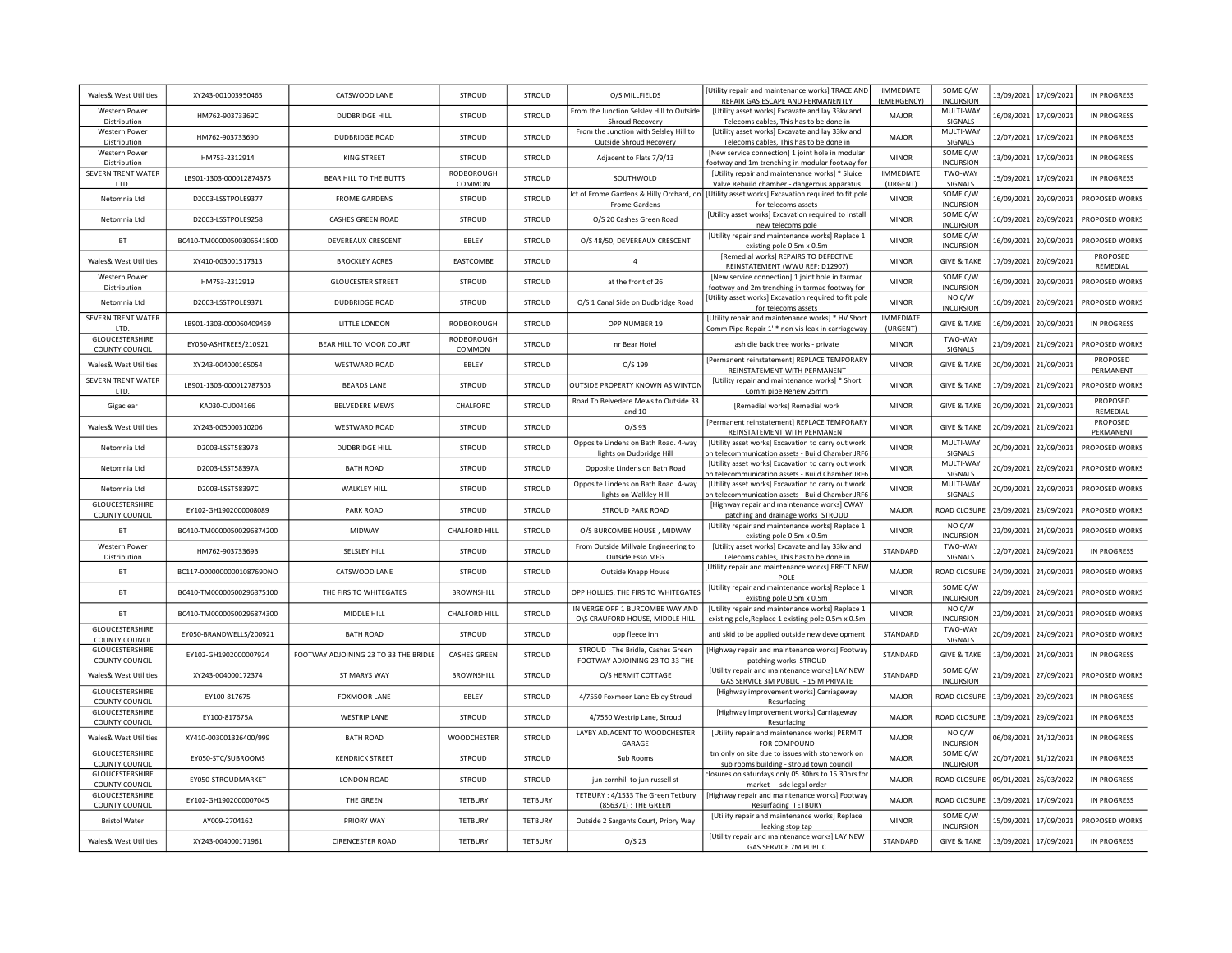| <b>WESSEX WATER</b>                                | PG101-6395342/2           | <b>SILVER STREET</b>                                                   | <b>TETBURY</b>     | <b>TETBURY</b>   | From Junct with Gumstool Hill to Junct<br>with Fox Hill and The Green | <b>IUtility repair and maintenance works] No Dig</b><br>patch line from existing manhole Road Closure and     | MAJOR                        | ROAD CLOSURE                 | 20/09/2021 | 21/09/2021            | PROPOSED WORKS        |
|----------------------------------------------------|---------------------------|------------------------------------------------------------------------|--------------------|------------------|-----------------------------------------------------------------------|---------------------------------------------------------------------------------------------------------------|------------------------------|------------------------------|------------|-----------------------|-----------------------|
| <b>WESSEX WATER</b>                                | PG101-6395342/1           | <b>GUMSTOOL HILL</b>                                                   | <b>TETBURY</b>     | TFTBURY          | From Junct with Silver Street to O/S 12                               | [Utility repair and maintenance works] No Dig<br>patch line from existing manhole Road Closure and            | MAIOR                        | <b>ROAD CLOSURE</b>          | 20/09/2021 | 21/09/2021            | PROPOSED WORKS        |
| <b>WESSEX WATER</b>                                | PG107-39729235001/2/3     | LONDON ROAD                                                            | <b>TETBURY</b>     | <b>TETBURY</b>   | Opp 44                                                                | [Utility repair and maintenance works] Section<br>81/Defect - Repair/Replace Cover & Frame - No               | <b>MINOR</b>                 | MULTI-WAY<br>SIGNALS         | 20/09/2021 | 21/09/2021            | PROPOSED WORKS        |
| GLOUCESTERSHIRE<br><b>COUNTY COUNCIL</b>           | EY102-GH1902000007625     | <b>WEST STREET</b>                                                     | TETBURY            | TETBURY          | TETBURY: West Street Tetbury.: WEST<br>STREET                         | [Highway repair and maintenance works] Cut and<br>patch carriageway. TETBURY                                  | <b>MAJOR</b>                 | ROAD CLOSURI                 | 20/09/2021 | 21/09/2021            | PROPOSED WORKS        |
| <b>WESSEX WATER</b>                                | PG107-39729235001/1/3     | <b>COURTHOUSE ROAD</b>                                                 | TETBURY            | TETBURY          | To the side of 3 Meyrick House                                        | [Utility repair and maintenance works] Section<br>81/Defect - Repair/Replace Cover & Frame                    | <b>MINOR</b>                 | MULTI-WAY<br>SIGNALS         | 20/09/2021 | 21/09/2021            | <b>PROPOSED WORKS</b> |
| SCOTTISH& SOUTHERN<br>ELECTRICITY NETWORKS         | LP151-S30005649           | <b>PRIORY WAY</b>                                                      | <b>TETBURY</b>     | TETBURY          | To side of No1 Cherry Orchard Road                                    | [Utility repair and maintenance works] EXACAVTE<br>TRENCH FOR NEW UNDERGROUND ELECTRICITY                     | <b>MINOR</b>                 | TWO-WAY<br>SIGNALS           | 20/09/2021 | 22/09/2021            | <b>PROPOSED WORKS</b> |
| <b>BT</b>                                          | BC007-WCNCG23S01          | <b>CHURCH STREET</b>                                                   | <b>TETBURY</b>     | TETBURY          | Near 10 Church Street, Tetbury, GL8 8J0                               | [Utility repair and maintenance works] excavatior<br>in f.way to lay telecoms duct                            | <b>MINOR</b>                 | NO C/W<br><b>INCURSION</b>   | 19/09/2021 | 22/09/2021            | <b>PROPOSED WORKS</b> |
| GLOUCESTERSHIRE<br>COUNTY COUNCIL                  | EY102-GH1902000007605     | <b>CIRENCESTER ROAD</b>                                                | <b>TETBURY</b>     | <b>TETBURY</b>   | TETBURY : Outside Wisteria Cottage :<br>CIRENCESTER ROAD              | [Highway repair and maintenance works]<br>Construct 2 no ramps and install 1 additional gully                 | MAJOR                        | ROAD CLOSUR                  | 22/09/2021 | 28/09/2021            | PROPOSED WORKS        |
| BT                                                 | BC007-WCPHM68Y            | <b>WEBBS WAY</b>                                                       | TEWKESBURY         | TEWKESBURY       | 11 WEBBS WAY, TEWKESBURY.<br>GLOUCESTERSHIRE. GL20 5FR.               | [Utility repair and maintenance works] Excavation<br>to fix blocked duct for new telecoms cabling to          | <b>MINOR</b>                 | SOME C/W<br><b>INCURSION</b> | 14/09/2021 | 16/09/2021            | IN PROGRESS           |
| GLOUCESTERSHIRE<br>COUNTY COUNCIL                  | EY020-GB3108              | NORTHWAY LANE                                                          | NORTHWAY           | TEWKESBURY       | Northway Lane Jct.                                                    | A46 Jct. Signal refurbishment works                                                                           | <b>MAJOR</b>                 | LANE CLOSURE                 | 31/08/2021 | 17/09/2021            | PROPOSED WORKS        |
| <b>Western Power</b><br>Distribution               | HM751-2308933             | <b>OLDBURY ROAD</b>                                                    | TEWKESBURY         | TEWKESBURY       | Opposite number 7                                                     | [Utility repair and maintenance works] 1 joint hole<br>in tarmac footway for link box                         | STANDARD                     | TWO-WAY<br>SIGNALS           | 13/09/2021 | 17/09/2021            | <b>IN PROGRESS</b>    |
| GLOUCESTERSHIRE<br>COUNTY COUNCIL                  | EY102-GH1902000008038     | <b>HOWELLS ROAD</b>                                                    | TEWKESBURY         | TEWKESBURY       | TEWKESBURY : Grass from Link Rd to<br>Howells road HOWELLS ROAD       | [Highway repair and maintenance works] Footway<br>construction                                                | STANDARD                     | <b>GIVE &amp; TAKE</b>       | 13/09/2021 | 17/09/2021            | <b>IN PROGRESS</b>    |
| <b>Western Power</b><br>Distribution               | HM751-6003363             | STEWARD ROAD                                                           | TEWKESBURY         | TEWKESBURY       | OUTSIDE 27                                                            | [Utility repair and maintenance works] Urgent<br>excavation in highway to locate and repair LV                | <b>IMMEDIATE</b><br>(URGENT) | SOME C/W<br><b>INCURSION</b> | 13/09/2021 | 17/09/2021            | <b>IN PROGRESS</b>    |
| SEVERN TRENT WATER<br>LTD.                         | LB901-1303-000012874518   | <b>BECKFORD ROAD</b>                                                   | <b>ALDERTON</b>    | TEWKESBURY       | O/S OLD FORGE COTTAGE                                                 | [Utility repair and maintenance works] HV<br>Boundary box Install 25mm                                        | <b>MINOR</b>                 | <b>GIVE &amp; TAKE</b>       | 16/09/2021 | 20/09/2021            | PROPOSED WORKS        |
| BT                                                 | BC410-TM00000500306660800 | 40341 SCHOOL HOUSE HASFIELD TO GREAT<br><b>HOUSE HASFIELD</b>          | HASFIELD           | TEWKESBURY       | 383340 227730. GREAT HOUSE LANE<br>ROUTE TO THE FOLLYOFF              | [Utility repair and maintenance works] Replace 1<br>existing pole 0.5m x 0.5m                                 | <b>MINOR</b>                 | NO C/W<br><b>INCURSION</b>   | 16/09/2021 | 20/09/2021            | PROPOSED WORKS        |
| GLOUCESTERSHIRE<br><b>COUNTY COUNCIL</b>           | EY102-GH1902000007160     | <b>CANTERBURY LEYS</b>                                                 | NEWTOWN            | TEWKESBURY       | TEWKESBURY : On footway/cycleway.:<br>CANTERBURY LEYS                 | [Highway repair and maintenance works] Turn sigr<br>to correct position TEWKESBURY                            | <b>MINOR</b>                 | <b>GIVE &amp; TAKE</b>       | 20/09/2021 | 20/09/2021            | PROPOSED WORKS        |
| SEVERN TRENT WATER<br>LTD.                         | LB901-1303-000060401309B  | 400527 FROM JNCT B4632 THROUGH<br><b>BUCKLAND</b>                      | <b>BUCKLAND</b>    | TEWKESBURY       | OPPOSTIE BUCKLAND MANOR COTTAGE                                       | [Utility repair and maintenance works] Small<br>Meter Renew 150mm *See NOTES*                                 | <b>MINOR</b>                 | <b>GIVE &amp; TAKE</b>       | 16/09/2021 | 20/09/2021            | PROPOSED WORKS        |
| <b>Western Power</b><br>Distribution               | HM751-2317961             | THE PARK                                                               | NORTHWAY           | TEWKESBURY       | Outside number 32                                                     | [Utility asset works] 1 joint hole in tarmac footway<br>for supply alteration                                 | STANDARD                     | TWO-WAY<br>SIGNALS           | 14/09/2021 | 21/09/2021            | <b>IN PROGRESS</b>    |
| GLOUCESTERSHIRE                                    | EY102-GH1902000007585     | <b>TOLSEY LANE</b>                                                     | TEWKESBURY         | TEWKESBURY       | TEWKESBURY: Outside the Cross Hotel<br><b>TOLSEY LANE</b>             | [Highway repair and maintenance works] Reset 2                                                                | <b>MINOR</b>                 | <b>GIVE &amp; TAKE</b>       | 21/09/2021 | 21/09/2021            | PROPOSED WORKS        |
| <b>COUNTY COUNCIL</b><br>Wales& West Utilities     | XY245-008000168447        | <b>CHURCH STREET</b>                                                   | TEWKESBURY         | TEWKESBURY       | $O/S$ 32                                                              | cycle stands TEWKESBURY<br>[Utility repair and maintenance works] CUT OFF<br>GAS SERVICE FOR SAFETY 1M PUBLIC | <b>MINOR</b>                 | <b>GIVE &amp; TAKE</b>       |            | 20/09/2021 22/09/2021 | PROPOSED WORKS        |
| GLOUCESTERSHIRE<br><b>COUNTY COUNCIL</b>           | EY020-VDK11332536         | <b>BEAUFORT PLACE</b>                                                  | TEWKESBURY         | TEWKESBURY       | $7\overline{ }$                                                       | <b>VDK</b>                                                                                                    | MINOR                        | SOME C/W<br><b>INCURSION</b> | 21/09/2021 | 23/09/2021            | PROPOSED WORKS        |
| GLOUCESTERSHIRE<br><b>COUNTY COUNCIL</b>           | EY102-GH1902000008165     | WILLOW BANK ROAD                                                       | ALDERTON           | TEWKESBURY       | TEWKESBURY WILLOW BANK ROAD                                           | [Highway repair and maintenance works] Footway<br>construction TEWKESBURY                                     | STANDARD                     | <b>GIVE &amp; TAKE</b>       | 20/09/2021 | 23/09/2021            | PROPOSED WORKS        |
| BT                                                 | BC410-TM00000500306727800 | SCHOOL ROAD                                                            | <b>ALDERTON</b>    | TEWKESBURY       | O/S 7, SCHOOL ROAD                                                    | [Utility repair and maintenance works] Replace 1<br>existing pole 0.5m x 0.5m                                 | <b>MINOR</b>                 | NO C/W<br><b>INCURSION</b>   | 21/09/2021 | 23/09/2021            | PROPOSED WORKS        |
| SEVERN TRENT WATER<br>LTD.                         | LB901-1303-000060407033   | <b>BREDON ROAD</b>                                                     | <b>MITTON</b>      | TEWKESBURY       | OPPOSITE 26                                                           | [Utility repair and maintenance works] Small<br>Washout Install In-line 6'                                    | <b>MINOR</b>                 | TWO-WAY<br>SIGNALS           |            | 22/09/2021 24/09/2021 | PROPOSED WORKS        |
| GLOUCESTERSHIRE<br><b>COUNTY COUNCIL</b>           | EY020-GB2009LINK          | <b>CHURCH STREET</b>                                                   | TEWKESBURY         | TEWKESBURY       | o/s 34 Church Street                                                  | Temp. signals for scaffolding erection (Link<br>Highways 01452 309905)                                        | STANDARD                     | TWO-WAY<br>SIGNALS           | 20/09/2021 | 24/09/2021            | PROPOSED WORKS        |
| GLOUCESTERSHIRE<br>COUNTY COUNCIL                  | EY204-28544340            | ASHCHURCH ROAD                                                         | TEWKESBURY         | TEWKESBURY       | On Crossing                                                           | [Highway repair and maintenance works] Installing<br>Feeder Pillar                                            | <b>MINOR</b>                 | <b>GIVE &amp; TAKE</b>       |            | 22/09/2021 24/09/2021 | PROPOSED WORKS        |
| Western Power<br>Distribution                      | HM751-9517617             | <b>GREEN LANE</b>                                                      | NEWTOWN            | TEWKESBURY       | Opposite cycleway from Furrowfield<br>Way                             | [Utility repair and maintenance works] Urgent<br>excavation in highway to locate and repair LV                | <b>IMMEDIATE</b><br>(URGENT) | SOME C/W<br><b>INCURSION</b> | 15/07/2021 | 30/09/2021            | <b>IN PROGRESS</b>    |
| Independent Next<br>Generation Networks Lt         | UX001-AGTC00803E          | ASHCHURCH ROAD                                                         | TEWKESBURY         | TEWKESBURY       | Outside Ashchurch Lodge                                               | [Utility repair and maintenance works] Excavate<br>verge to repair blockage                                   | STANDARD                     | NO C/W<br><b>INCURSION</b>   | 18/09/2021 | 30/09/2021            | PROPOSED WORKS        |
| Independent Next<br><b>Generation Networks Ltd</b> | UX001-AGTC00803D          | <b>CHANCE STREET</b>                                                   | TEWKESBURY         | TEWKESBURY       | Outside 19 - Outside Church                                           | [Utility repair and maintenance works] Excavate<br>carriageway to repair blockage                             | STANDARD                     | TWO-WAY<br>SIGNALS           | 18/09/2021 | 30/09/2021            | <b>PROPOSED WORKS</b> |
| SEVERN TRENT WATER<br>LTD.                         | LB517-A7W-13754001A       | HOMEDOWNS                                                              | <b>FIDDINGTON</b>  | TEWKESBURY       | Working adjacent to Homedowns<br><b>Business Park</b>                 | [Utility asset works] Installation of new valve and<br>meter assembly with bypass and cross connection        | STANDARD                     | TWO-WAY<br>SIGNALS           | 20/09/2021 | 01/10/2021            | <b>PROPOSED WORKS</b> |
| GLOUCESTERSHIRE<br><b>COUNTY COUNCIL</b>           | EY020-GB0709              | <b>NATTON</b>                                                          | ASHCHURCH          | TEWKESBURY       | by bridge over Tirle Brook just down<br>from Newton Farm              | highway works for new development/roundabout                                                                  | MAJOR                        | TWO-WAY<br>SIGNALS           | 07/09/2021 | 22/10/2021            | PROPOSED WORKS        |
| SEVERN TRENT WATER<br>LTD.                         | LB529-A6W-12464-02-A      | FLOUR MILLS                                                            | TEWKESBURY         | TEWKESBURY       | On the bridge named 'Flour Mills'                                     | [Utility asset works] Barriers in place to protect<br>bell barriers (from lorries delivering to the STW       | MAJOR                        | NO C/W<br><b>INCURSION</b>   | 06/04/2021 | 30/11/2021            | IN PROGRESS           |
| Gigaclear                                          | KA080-GC/C237016/S556571  | ROAD FROM CRAVEN HOUSE TO JUNCTION<br>AT KENTS GREEN COTTAGE           | <b>KENTS GREEN</b> | <b>TIBBERTON</b> | CW V FROM KENTS GREEN COTTAGE TO<br>ADJ SUNNY VIEW                    | [Utility repair and maintenance works] LOCATING<br>AND RESOLVING BLOCKAGES                                    | <b>MINOR</b>                 | SOME C/W<br><b>INCURSION</b> | 22/09/2021 | 24/09/2021            | PROPOSED WORKS        |
| Gigaclear                                          | KA080-GC/C236476/S542265  | ROAD FROM A48 TO CROSS HILL                                            | TIDENHAM           | TIDENHAM         | CW, VERGE THE PARK HOUSE - HOMER<br>COTTAGE                           | [Utility repair and maintenance works] LOCATING<br>AND RESOLVING BLOCKAGES                                    | <b>MINOR</b>                 | SOME C/W<br><b>INCURSION</b> | 23/09/2021 | 27/09/2021            | PROPOSED WORKS        |
| Gigaclear                                          | KA080-GC/C222887/S560233A | ROAD FROM A48 TO CROSS HILL                                            | TIDENHAM           | TIDENHAM         | CW V FROM JUNCTION OF A48 FROM<br>JUNCTION WITH HANLEY LANE TO        | [Utility repair and maintenance works] LOCATING<br>AND RESOLVING BLOCKAGES                                    | <b>MINOR</b>                 | SOME C/W<br><b>INCURSION</b> | 23/09/2021 | 27/09/2021            | PROPOSED WORKS        |
| Gigaclear                                          | KA080-GC/C222887/S560233  | A48 FROM JUNCTION WITH HANLEY LANE TO<br>JUNCTION WITH GLOUCESTER ROAD | TIDENHAM           | TIDENHAM         | W, VERGE 30 DAY HOUSE COTTAGE - JCT<br>TO ROAD FROM A48 TO CROSS HILL | [Utility repair and maintenance works] LOCATING<br>AND RESOLVING BLOCKAGES                                    | <b>MINOR</b>                 | SOME C/W<br><b>INCURSION</b> | 23/09/2021 | 27/09/2021            | PROPOSED WORKS        |
| SEVERN TRENT WATER<br><b>ITD</b>                   | LB901-1303-000060407846A  | <b>COURT GARDEN</b>                                                    | ULEY               | <b>ULFY</b>      | O/S 7                                                                 | [Utility repair and maintenance works] * HV Bbox<br>Renew 25mm add Meter - stop significant leak              | <b>MINOR</b>                 | SOME C/W<br><b>INCURSION</b> | 14/09/2021 | 16/09/2021            | PROPOSED WORKS        |
|                                                    |                           |                                                                        |                    |                  |                                                                       |                                                                                                               |                              |                              |            |                       |                       |